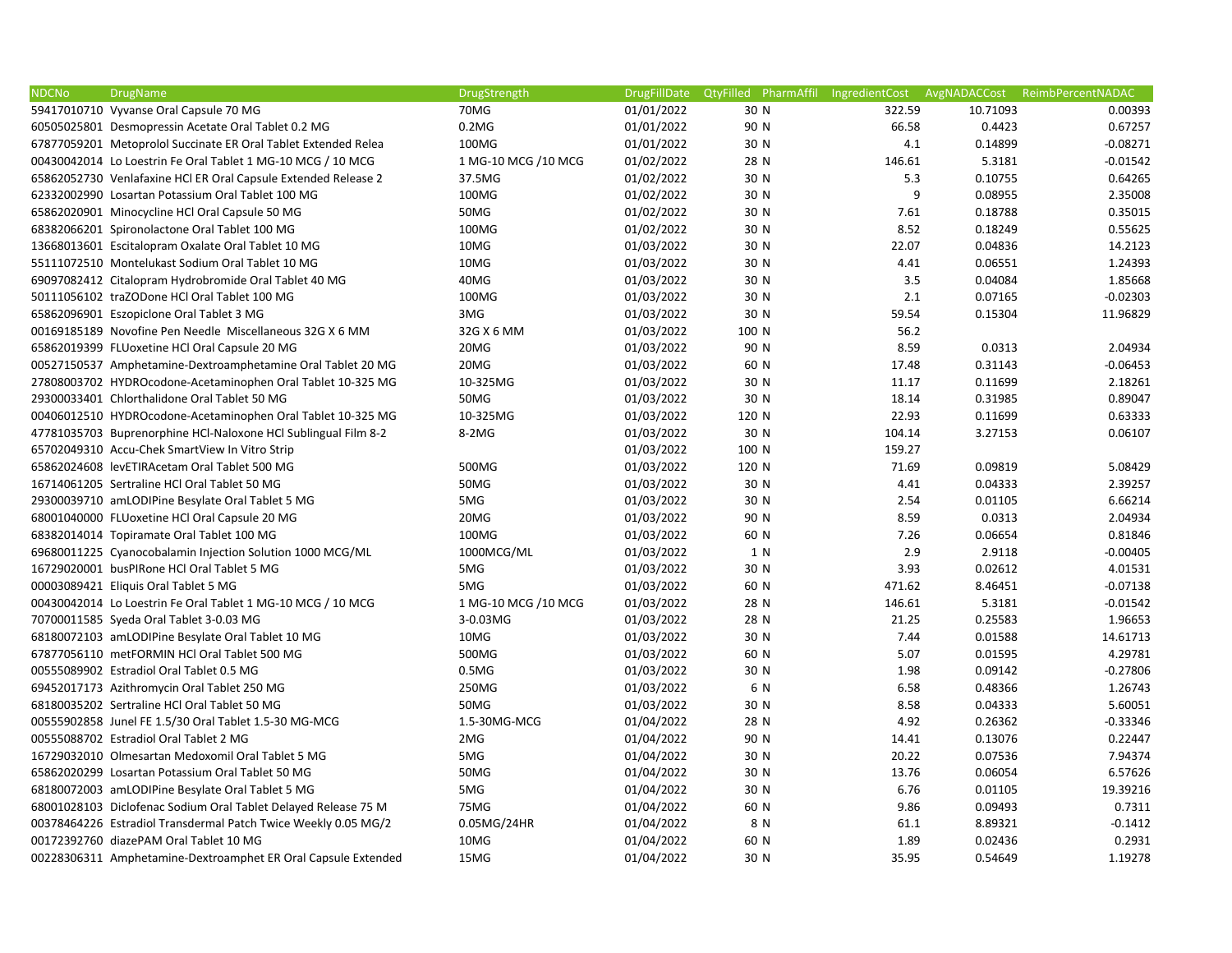| 53489015710 Allopurinol Oral Tablet 300 MG                     | 300MG         | 01/04/2022 | 30 N   | 5.09    | 0.08763   | 0.93617    |
|----------------------------------------------------------------|---------------|------------|--------|---------|-----------|------------|
| 68180021609 Losartan Potassium-HCTZ Oral Tablet 100-12.5 MG    | 100-12.5MG    | 01/04/2022 | 30 N   | 17.38   | 0.17902   | 2.23614    |
| 00378699152 Albuterol Sulfate Inhalation Nebulization Solution | 0.63MG/3ML    | 01/04/2022 | 375 N  | 35.28   | 0.22185   | $-0.57593$ |
| 00121075908 prednisoLONE Sodium Phosphate Oral Solution 15 MG/ | 15MG/5ML      | 01/04/2022 | 37.5 N | 1.99    | 0.10743   | $-0.50603$ |
| 59746000314 methylPREDNISolone Oral Tablet 16 MG               | 16MG          | 01/04/2022 | 4 N    | 2.11    |           |            |
| 69238110005 Doxycycline Hyclate Oral Capsule 100 MG            | 100MG         | 01/04/2022 | 7 N    | 11.44   | 0.14552   | 10.23066   |
| 55150030610 Progesterone Intramuscular Oil 50 MG/ML            | 50MG/ML       | 01/04/2022 | 10 N   | 8.52    | 2.6664    | $-0.68047$ |
| 59651015301 Progesterone Oral Capsule 200 MG                   | 200MG         | 01/04/2022 | 60 N   | 40.8    | 0.47913   | 0.41924    |
| 00143992801 Ciprofloxacin HCl Oral Tablet 500 MG               | 500MG         | 01/04/2022 | 60 N   | 38.58   | 0.13166   | 3.88379    |
| 13107006101 Phentermine HCl Oral Tablet 37.5 MG                | 37.5MG        | 01/04/2022 | 30 N   | 6.42    | 0.08834   | 1.42246    |
| 51672130308 Econazole Nitrate External Cream 1 %               | 1%            | 01/04/2022 | 85 N   | 28.38   | 0.19267   | 0.73292    |
| 65862001501 Amoxicillin Oral Tablet 875 MG                     | 875MG         | 01/04/2022 | 14 N   | 1.89    | 0.13447   | 0.00394    |
| 65862018730 Ondansetron HCl Oral Tablet 4 MG                   | 4MG           | 01/04/2022 | 30 N   | 15.64   | 0.07182   | 6.25889    |
| 68180098003 Lisinopril Oral Tablet 10 MG                       | 10MG          | 01/05/2022 | 30 N   | 5.02    | 0.01887   | 7.86769    |
| 51862032001 Liothyronine Sodium Oral Tablet 5 MCG              | 5MCG          | 01/05/2022 | 60 N   | 19.28   | 0.38384   | $-0.16285$ |
| 60505265301 traZODone HCl Oral Tablet 50 MG                    | 50MG          | 01/05/2022 | 30 N   | 7.58    | 0.03965   | 5.37243    |
| 70010006310 metFORMIN HCl Oral Tablet 500 MG                   | 500MG         | 01/05/2022 | 60 N   | 3.19    | 0.01595   | 2.33333    |
| 00003089421 Eliquis Oral Tablet 5 MG                           | 5MG           | 01/05/2022 | 60 N   | 523.72  | 8.46451   | 0.03121    |
| 65862020199 Losartan Potassium Oral Tablet 25 MG               | 25MG          | 01/05/2022 | 30 N   | 10.94   | 0.04955   | 6.35957    |
| 49884004901 Dexmethylphenidate HCl ER Oral Capsule Extended Re | 10MG          | 01/05/2022 | 30 N   | 79.13   | 1.4691    | 0.79543    |
| 31722070430 valACYclovir HCl Oral Tablet 500 MG                | 500MG         | 01/05/2022 | 30 N   | 36.84   | 0.29698   | 3.13496    |
| 00093719801 FLUoxetine HCl Oral Capsule 40 MG                  | 40MG          | 01/05/2022 | 30 N   | 10.56   | 0.07464   | 3.71597    |
| 00555901658 Sprintec 28 Oral Tablet 0.25-35 MG-MCG             | 0.25-35MG-MCG | 01/05/2022 | 28 N   | 16.36   | 0.16728   | 2.49286    |
| 65862037401 Escitalopram Oxalate Oral Tablet 10 MG             | 10MG          | 01/05/2022 | 30 N   | 10.15   | 0.04836   | 5.99614    |
| 62559027630 Nebivolol HCl Oral Tablet 5 MG                     | 5MG           | 01/05/2022 | 30 N   | 127.77  | 0.53394   | 6.97655    |
| 24208063562 Neomycin-Polymyxin-HC Otic Suspension 3.5-10000-1  | 3.5-10000-1   | 01/05/2022 | 10 N   | 56.64   | 5.77098   | $-0.01854$ |
| 72511076002 Repatha SureClick Subcutaneous Solution Auto-injec | 140MG/ML      | 01/06/2022 | 2 N    | 484.37  | 230.89264 | 0.04891    |
| 00555901658 Sprintec 28 Oral Tablet 0.25-35 MG-MCG             | 0.25-35MG-MCG | 01/06/2022 | 28 N   | 7.51    | 0.16728   | 0.60339    |
| 00002237711 Emgality Subcutaneous Solution Prefilled Syringe 1 | 120MG/ML      | 01/06/2022 | 2 N    | 1258.86 | 630.62272 | $-0.00189$ |
| 60505082901 Fluticasone Propionate Nasal Suspension 50 MCG/ACT | 50MCG/ACT     | 01/06/2022 | 16 N   | 16.46   | 0.27257   | 2.77426    |
| 59417010410 Vyvanse Oral Capsule 40 MG                         | 40MG          | 01/06/2022 | 30 N   | 348.22  | 11.24447  | 0.03227    |
| 68180021509 Losartan Potassium-HCTZ Oral Tablet 50-12.5 MG     | 50-12.5MG     | 01/06/2022 | 90 N   | 38.28   | 0.16546   | 1.57061    |
| 50111078751 Azithromycin Oral Tablet 250 MG                    | 250MG         | 01/06/2022 | 6 N    | 5.6     | 0.48366   | 0.92973    |
| 27808003602 HYDROcodone-Acetaminophen Oral Tablet 7.5-325 MG   | 7.5-325MG     | 01/06/2022 | 60 N   | 23.24   | 0.1132    | 2.42167    |
| 42806031205 Doxycycline Hyclate Oral Tablet 100 MG             | 100MG         | 01/06/2022 | 42 N   | 5.52    | 0.13333   | $-0.01426$ |
| 71093015604 Zolpidem Tartrate Oral Tablet 10 MG                | 10MG          | 01/06/2022 | 30 N   | 9.04    | 0.0304    | 8.91228    |
| 68382091634 methylPREDNISolone Oral Tablet Therapy Pack 4 MG   | 4MG           | 01/06/2022 | 21 N   | 15.86   | 0.16667   | 3.53134    |
| 62332020730 amLODIPine Besylate-Valsartan Oral Tablet 5-320 MG | 5-320MG       | 01/06/2022 | 30 N   | 17.2    | 0.55199   | 0.03867    |
| 70010049105 metFORMIN HCl ER Oral Tablet Extended Release 24 H | 500MG         | 01/06/2022 | 30 N   | 1.88    | 0.03571   | 0.75488    |
| 59746017310 predniSONE Oral Tablet 10 MG                       | 10MG          | 01/06/2022 | 9 N    | 0.94    | 0.07471   | 0.398      |
| 00143924920 Amoxicillin-Pot Clavulanate Oral Tablet 875-125 MG | 875-125MG     | 01/06/2022 | 20 N   | 12.12   | 0.27265   | 1.22263    |
| 68382091634 methylPREDNISolone Oral Tablet Therapy Pack 4 MG   | 4MG           | 01/06/2022 | 21 N   | 15.86   | 0.16667   | 3.53134    |
| 70756021551 Fenofibrate Oral Tablet 160 MG                     | 160MG         | 01/07/2022 | 30 N   | 5.21    | 0.19788   | $-0.12236$ |
| 68180021709 Losartan Potassium-HCTZ Oral Tablet 100-25 MG      | 100-25MG      | 01/07/2022 | 30 N   | 7.28    | 0.19033   | 0.27498    |
| 63304083005 Atorvastatin Calcium Oral Tablet 80 MG             | 80MG          | 01/07/2022 | 30 N   | 5.07    | 0.10665   | 0.58462    |
| 68180097903 Lisinopril Oral Tablet 40 MG                       | 40MG          | 01/07/2022 | 30 N   | 8.47    |           |            |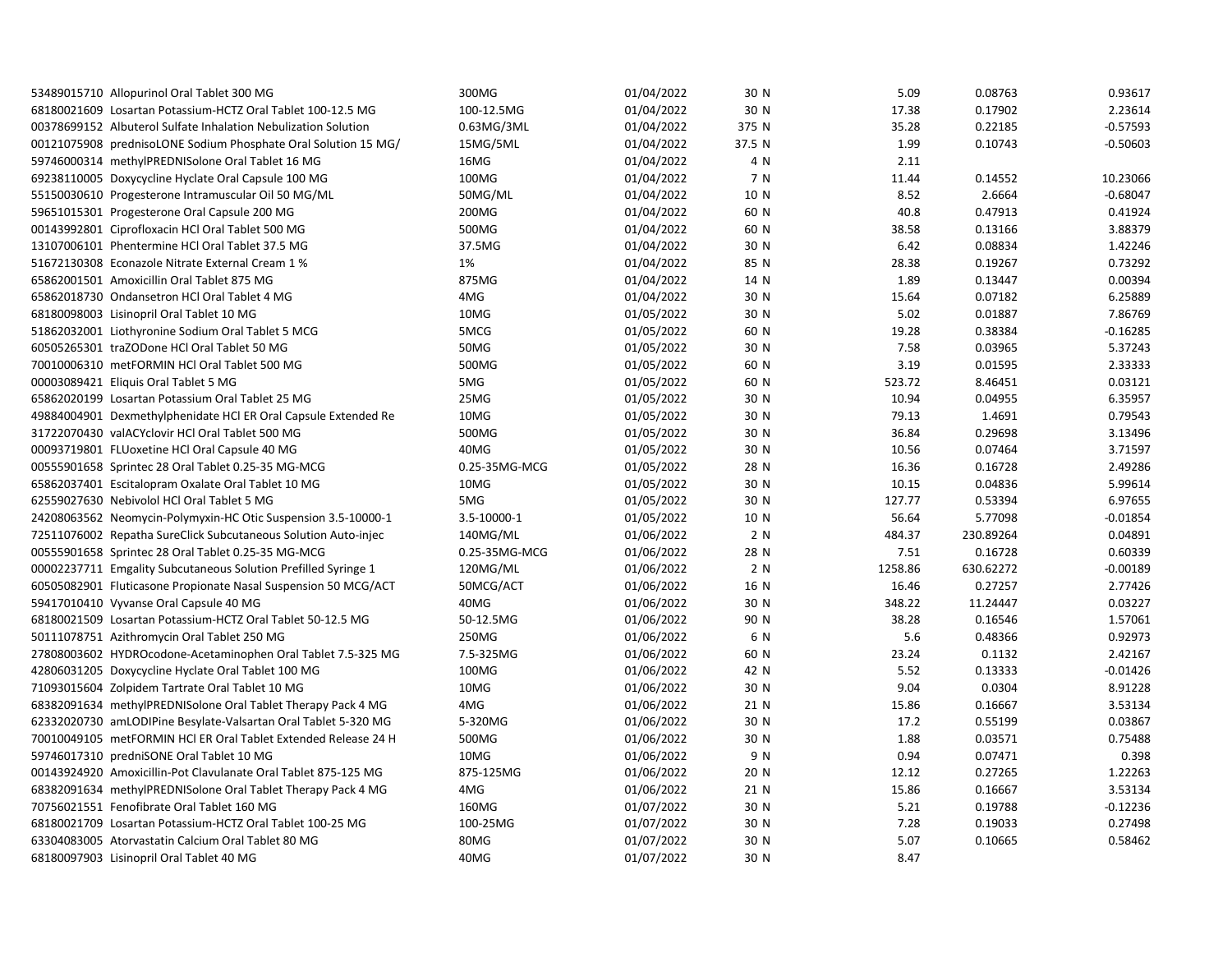| 00143924920 Amoxicillin-Pot Clavulanate Oral Tablet 875-125 MG | 875-125MG         | 01/07/2022 | 14 N  | 8.49   | 0.27265   | 1.2242     |
|----------------------------------------------------------------|-------------------|------------|-------|--------|-----------|------------|
| 00115166003 Propranolol HCl Oral Tablet 20 MG                  | 20MG              | 01/07/2022 | 60 N  | 8      | 0.09352   | 0.42572    |
| 50111056001 traZODone HCl Oral Tablet 50 MG                    | 50MG              | 01/07/2022 | 30 N  | 4.13   | 0.03965   | 2.47205    |
| 72205000490 Rosuvastatin Calcium Oral Tablet 20 MG             | 20MG              | 01/07/2022 | 30 N  | 2.32   | 0.07449   | 0.03817    |
| 49483048110 Aspirin Low Dose Oral Tablet Delayed Release 81 MG | 81MG              | 01/07/2022 | 30 N  | 0.18   | 0.01403   | $-0.57234$ |
| 00378932132 Wixela Inhub Inhalation Aerosol Powder Breath Acti | 250-50MCG/ACT     | 01/07/2022 | 60 N  | 312.88 | 1.95827   | 1.66289    |
| 42192033001 NP Thyroid Oral Tablet 60 MG                       | 60MG              | 01/07/2022 | 30 N  | 20.26  | 0.66094   | 0.02178    |
| 42806066401 busPIRone HCl Oral Tablet 15 MG                    | 15MG              | 01/07/2022 | 60 N  | 6.65   | 0.05204   | 1.12977    |
| 00406117003 Naltrexone HCl Oral Tablet 50 MG                   | 50MG              | 01/07/2022 | 30 N  | 23.99  | 0.76972   | 0.03891    |
| 13668001101 Citalopram Hydrobromide Oral Tablet 40 MG          | 40MG              | 01/07/2022 | 30 N  | 3.5    | 0.04084   | 1.85668    |
| 51991070605 ALPRAZolam Oral Tablet 1 MG                        | 1MG               | 01/07/2022 | 30 N  | 2.38   | 0.02364   | 2.35589    |
| 00169413013 Ozempic (1 MG/DOSE) Subcutaneous Solution Pen-inje | 4MG/3ML           | 01/07/2022 | 3 N   | 804.76 | 287.00972 | $-0.06535$ |
| 00143980250 Doxycycline Hyclate Oral Capsule 50 MG             | 50MG              | 01/07/2022 | 30 N  | 9.12   | 0.20543   | 0.47982    |
| 52817036100 Metoprolol Tartrate Oral Tablet 50 MG              | 50MG              | 01/07/2022 | 60 N  | 4.83   | 0.02029   | 2.96747    |
| 65862042005 Sulfamethoxazole-Trimethoprim Oral Tablet 800-160  | 800-160MG         | 01/07/2022 | 10 N  | 1.55   | 0.06224   | 1.49036    |
| 47781019601 oxyCODONE-Acetaminophen Oral Tablet 5-325 MG       | 5-325MG           | 01/07/2022 | 15 N  | 3.49   | 0.08208   | 1.83463    |
| 57237001401 Tamsulosin HCl Oral Capsule 0.4 MG                 | $0.4M$ G          | 01/07/2022 | 10 N  | 7.16   | 0.06103   | 10.73194   |
| 00555089902 Estradiol Oral Tablet 0.5 MG                       | 0.5M <sub>G</sub> | 01/07/2022 | 30 N  | 5.53   | 0.09142   | 1.01633    |
| 16714072203 FLUoxetine HCl Oral Capsule 40 MG                  | 40MG              | 01/07/2022 | 30 N  | 4.87   | 0.07464   | 1.17488    |
| 16714071503 Omeprazole Oral Capsule Delayed Release 20 MG      | 20MG              | 01/07/2022 | 30 N  | 3.98   | 0.03412   | 2.88824    |
| 43598016430 OLANZapine Oral Tablet 5 MG                        | 5MG               | 01/07/2022 | 30 N  | 7.31   | 0.09106   | 1.67589    |
| 16714073302 Celecoxib Oral Capsule 200 MG                      | 200MG             | 01/07/2022 | 30 N  | 6.44   | 0.14387   | 0.49209    |
| 76204030003 Sodium Chloride Inhalation Nebulization Solution 0 | 0.9%              | 01/07/2022 | 300 N | 3.3    |           |            |
| 00527058601 Dicyclomine HCl Oral Capsule 10 MG                 | 10MG              | 01/08/2022 | 20 N  | 1.08   | 0.12387   | $-0.56406$ |
| 13668001005 Citalopram Hydrobromide Oral Tablet 20 MG          | 20MG              | 01/08/2022 | 45 N  | 5.19   | 0.02894   | 2.98526    |
| 00781531810 Zolpidem Tartrate Oral Tablet 10 MG                | 10MG              | 01/08/2022 | 30 N  | 5      | 0.0304    | 4.48246    |
| 00378395105 Atorvastatin Calcium Oral Tablet 20 MG             | 20MG              | 01/08/2022 | 30 N  | 3.37   | 0.05597   | 1.00703    |
| 70461032103 Flucelvax Quadrivalent Intramuscular Suspension Pr | 0.5ML             | 01/08/2022 | 0.5 N | 24.82  |           |            |
| 31722058530 Nebivolol HCl Oral Tablet 2.5 MG                   | 2.5M <sub>G</sub> | 01/09/2022 | 30 N  | 110.84 | 0.54257   | 5.80957    |
| 72205000499 Rosuvastatin Calcium Oral Tablet 20 MG             | 20MG              | 01/09/2022 | 30 N  | 2.32   | 0.07449   | 0.03817    |
| 00002223680 Trulicity Subcutaneous Solution Pen-injector 3 MG/ | 3MG/0.5ML         | 01/09/2022 | 2 N   | 877.69 | 426.02158 | 0.0301     |
| 16729028912 busPIRone HCl Oral Tablet 30 MG                    | 30MG              | 01/09/2022 | 60 N  | 37.08  | 0.17603   | 2.51077    |
| 00054012522 Losartan Potassium Oral Tablet 100 MG              | 100MG             | 01/09/2022 | 30 N  | 6.07   | 0.08955   | 1.25945    |
| 00527551537 Amphetamine-Dextroamphet ER Oral Capsule Extended  | 30MG              | 01/09/2022 | 30 N  | 24.86  | 0.59575   | 0.39096    |
| 67877041401 metFORMIN HCl ER Oral Tablet Extended Release 24 H | 750MG             | 01/09/2022 | 30 N  | 4      | 0.07611   | 0.75185    |
| 00054012522 Losartan Potassium Oral Tablet 100 MG              | 100MG             | 01/09/2022 | 30 N  | 6.07   | 0.08955   | 1.25945    |
| 62756018488 OXcarbazepine Oral Tablet 300 MG                   | 300MG             | 01/10/2022 | 60 N  | 15.76  | 0.21244   | 0.23643    |
| 13107015590 PARoxetine HCl Oral Tablet 20 MG                   | 20MG              | 01/10/2022 | 30 N  | 13.48  | 0.08859   | 4.07205    |
| 68001032103 buPROPion HCI ER (XL) Oral Tablet Extended Release | 300MG             | 01/10/2022 | 30 N  | 8.04   | 0.19298   | 0.38874    |
| 69097073102 Terbinafine HCl Oral Tablet 250 MG                 | 250MG             | 01/10/2022 | 30 N  | 66.42  | 0.15102   | 13.66031   |
| 51525011501 Hyoscyamine Sulfate ER Oral Tablet Extended Releas | 0.375MG           | 01/10/2022 | 60 N  | 21.51  |           |            |
| 57237016290 Omeprazole Oral Capsule Delayed Release 40 MG      | 40MG              | 01/10/2022 | 30 N  | 4.4    | 0.06171   | 1.37671    |
| 57237001401 Tamsulosin HCl Oral Capsule 0.4 MG                 | $0.4M$ G          | 01/10/2022 | 20 N  | 14.33  | 0.06103   | 10.74013   |
| 43386035801 HYDROcodone-Acetaminophen Oral Tablet 10-325 MG    | 10-325MG          | 01/10/2022 | 12 N  | 1.95   | 0.11699   | 0.38901    |
| 65862039010 Ondansetron Oral Tablet Disintegrating 4 MG        | 4MG               | 01/10/2022 | 30 N  | 113.69 | 0.22415   | 15.90683   |
| 68001046908 Metoprolol Succinate ER Oral Tablet Extended Relea | 50MG              | 01/10/2022 | 45 N  | 6.95   | 0.09582   | 0.61182    |
|                                                                |                   |            |       |        |           |            |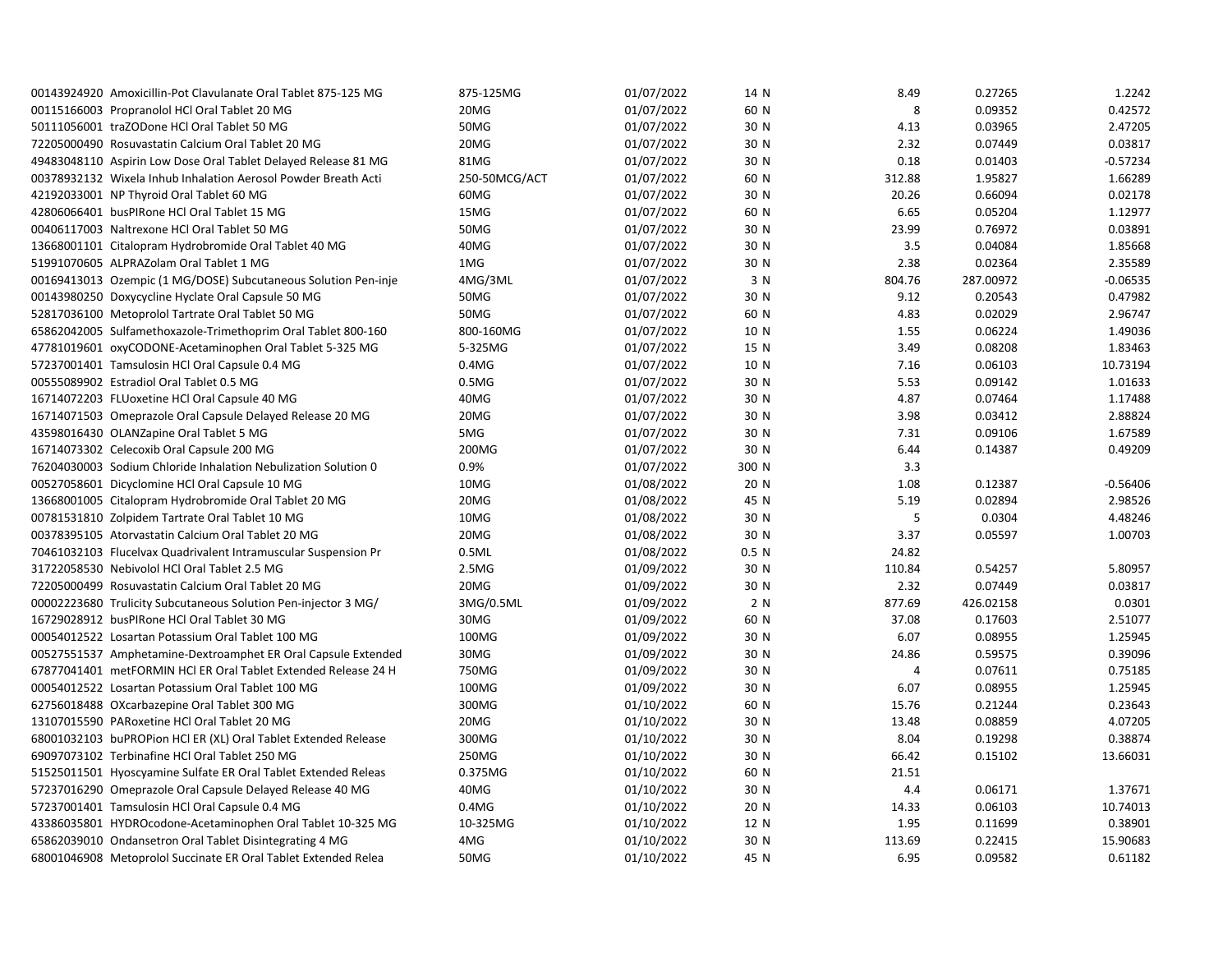| 10572030201 PEG 3350-KCl-Na Bicarb-NaCl Oral Solution Reconsti | 420GM              | 01/10/2022 | 4000 N | 15.96  | 0.00911 | $-0.56202$ |
|----------------------------------------------------------------|--------------------|------------|--------|--------|---------|------------|
| 31722071730 Atomoxetine HCl Oral Capsule 40 MG                 | 40MG               | 01/10/2022 | 30 N   | 55.67  | 0.83426 | 1.22433    |
| 62756026002 Zonisamide Oral Capsule 100 MG                     | 100MG              | 01/10/2022 | 180 N  | 31.68  | 0.139   | 0.26619    |
| 13668001005 Citalopram Hydrobromide Oral Tablet 20 MG          | 20MG               | 01/10/2022 | 30 N   | 3.46   | 0.02894 | 2.98526    |
| 59651032430 FLUoxetine HCl Oral Tablet 60 MG                   | 60MG               | 01/10/2022 | 30 N   | 121.21 | 0.96721 | 3.17731    |
| 68462034690 Levocetirizine Dihydrochloride Oral Tablet 5 MG    | 5MG                | 01/10/2022 | 30 N   | 11.9   | 0.08247 | 3.80983    |
| 51224012250 Azithromycin Oral Tablet 500 MG                    | 500MG              | 01/10/2022 | 3 N    | 11.8   | 0.84265 | 3.66781    |
| 42806071501 Benzonatate Oral Capsule 200 MG                    | 200MG              | 01/10/2022 | 28 N   | 9.7    | 0.13182 | 1.62804    |
| 42806040021 methylPREDNISolone Oral Tablet Therapy Pack 4 MG   | 4MG                | 01/10/2022 | 21 N   | 15.86  | 0.16667 | 3.53134    |
| 68382009601 Hydroxychloroquine Sulfate Oral Tablet 200 MG      | 200MG              | 01/10/2022 | 10 N   | 6.63   | 0.22375 | 1.96313    |
| 49483060450 Ibuprofen Oral Tablet 800 MG                       | 800MG              | 01/10/2022 | 90 N   | 12.76  | 0.06913 | 1.05089    |
| 00574029201 aMILoride HCl Oral Tablet 5 MG                     | 5MG                | 01/11/2022 | 120 N  | 24.03  | 0.17766 | 0.12715    |
| 00115168774 Budesonide Inhalation Suspension 0.25 MG/2ML       | 0.25MG/2ML         | 01/11/2022 | 120 N  | 96.02  | 0.77157 | 0.03706    |
| 00406012505 HYDROcodone-Acetaminophen Oral Tablet 10-325 MG    | 10-325MG           | 01/11/2022 | 120 N  | 44.67  | 0.11699 | 2.1819     |
| 16729017317 Amitriptyline HCl Oral Tablet 50 MG                | 50MG               | 01/11/2022 | 30 N   | 4      | 0.14104 | $-0.05464$ |
| 00378182377 Levothyroxine Sodium Oral Tablet 137 MCG           | 137MCG             | 01/11/2022 | 30 N   | 3.41   | 0.26399 | $-0.56943$ |
| 69097015907 Meloxicam Oral Tablet 15 MG                        | 15MG               | 01/11/2022 | 30 N   | 24.71  | 0.02348 | 34.0795    |
| 62332025130 Azithromycin Oral Tablet 250 MG                    | 250MG              | 01/11/2022 | 6 N    | 6.58   | 0.48366 | 1.26743    |
| 70954006020 predniSONE Oral Tablet 20 MG                       | 20MG               | 01/11/2022 | 21 N   | 3.5    | 0.10124 | 0.64625    |
| 72205000390 Rosuvastatin Calcium Oral Tablet 10 MG             | 10MG               | 01/11/2022 | 30 N   | 32.2   | 0.05907 | 17.17053   |
| 50111078766 Azithromycin Oral Tablet 250 MG                    | 250MG              | 01/11/2022 | 6 N    | 5.6    | 0.48366 | 0.92973    |
| 00527169505 Butalbital-APAP-Caffeine Oral Tablet 50-325-40 MG  | 50-325-40MG        | 01/11/2022 | 60 N   | 16.18  | 0.19059 | 0.4149     |
| 68180098103 Lisinopril Oral Tablet 20 MG                       | 20MG               | 01/11/2022 | 30 N   | 7.37   | 0.02546 | 8.64912    |
| 68180072003 amLODIPine Besylate Oral Tablet 5 MG               | 5MG                | 01/11/2022 | 30 N   | 6.76   | 0.01105 | 19.39216   |
| 68462012605 Gabapentin Oral Tablet 600 MG                      | 600MG              | 01/11/2022 | 90 N   | 24.37  | 0.08556 | 2.16477    |
| 27241011703 Fenofibrate Oral Tablet 160 MG                     | 160MG              | 01/11/2022 | 30 N   | 13.81  | 0.19788 | 1.32633    |
| 00955104590 Irbesartan-hydroCHLOROthiazide Oral Tablet 150-12. | 150-12.5MG         | 01/11/2022 | 30 N   | 15.05  | 0.25098 | 0.99883    |
| 00093500556 Olmesartan-amLODIPine-HCTZ Oral Tablet 20-5-12.5 M | 20-5-12.5MG        | 01/11/2022 | 30 N   | 86.74  | 1.28853 | 1.2439     |
| 59651000305 Omeprazole Oral Capsule Delayed Release 40 MG      | 40MG               | 01/12/2022 | 30 N   | 37.72  | 0.06171 | 19.37487   |
| 00555088602 Estradiol Oral Tablet 1 MG                         | 1MG                | 01/12/2022 | 30 N   | 2.45   | 0.09558 | $-0.14557$ |
| 57237000299 hydroCHLOROthiazide Oral Capsule 12.5 MG           | 12.5MG             | 01/12/2022 | 30 N   | 2.01   | 0.03193 | 1.09834    |
| 69097094312 Gabapentin Oral Capsule 300 MG                     | 300MG              | 01/12/2022 | 90 N   | 3.84   | 0.04724 | $-0.09681$ |
| 13668044201 Celecoxib Oral Capsule 200 MG                      | 200MG              | 01/12/2022 | 30 N   | 14.22  | 0.14387 | 2.29464    |
| 68382003516 Venlafaxine HCl ER Oral Capsule Extended Release 2 | 75MG               | 01/12/2022 | 30 N   | 23.79  | 0.12294 | 5.4503     |
| 43547030303 ARIPiprazole Oral Tablet 5 MG                      | 5MG                | 01/12/2022 | 30 N   | 163.58 | 0.17956 | 29.36682   |
| 59651021430 Azelastine HCl Nasal Solution 137 MCG/SPRAY        | 137MCG/SPRAY       | 01/12/2022 | 30 N   | 11.17  | 0.25283 | 0.47266    |
| 68180072103 amLODIPine Besylate Oral Tablet 10 MG              | 10MG               | 01/12/2022 | 30 N   | 7.44   | 0.01588 | 14.61713   |
| 68382025601 Oxybutynin Chloride ER Oral Tablet Extended Releas | 10MG               | 01/12/2022 | 30 N   | 16.79  | 0.17252 | 2.24407    |
| 00228202996 ALPRAZolam Oral Tablet 0.5 MG                      | 0.5M <sub>G</sub>  | 01/12/2022 | 30 N   | 0.69   | 0.02256 | 0.0195     |
| 76204060030 Ipratropium-Albuterol Inhalation Solution 0.5-2.5  | 0.5-2.5 (3) MG/3ML | 01/12/2022 | 90 N   | 13.48  | 0.05693 | 1.63091    |
| 00555902658 Junel FE 1/20 Oral Tablet 1-20 MG-MCG              | 1-20MG-MCG         | 01/12/2022 | 28 N   | 4.87   | 0.24237 | $-0.28238$ |
| 60505003306 Pentoxifylline ER Oral Tablet Extended Release 400 | 400MG              | 01/12/2022 | 270 N  | 52.35  | 0.24734 | $-0.2161$  |
| 65702028810 Accu-Chek FastClix Lancets Miscellaneous           |                    | 01/12/2022 | 102 N  | 13.25  |         |            |
| 65862067799 ALPRAZolam Oral Tablet 0.5 MG                      | 0.5M <sub>G</sub>  | 01/12/2022 | 30 N   | 0.69   | 0.02256 | 0.0195     |
| 31722095401 Methylphenidate HCl ER Oral Tablet Extended Releas | 36MG               | 01/12/2022 | 30 N   | 42.36  | 1.01734 | 0.38793    |
| 00713067060 Tazarotene External Cream 0.1 %                    | 0.1%               | 01/12/2022 | 60 N   | 172.62 | 2.80995 | 0.02386    |
|                                                                |                    |            |        |        |         |            |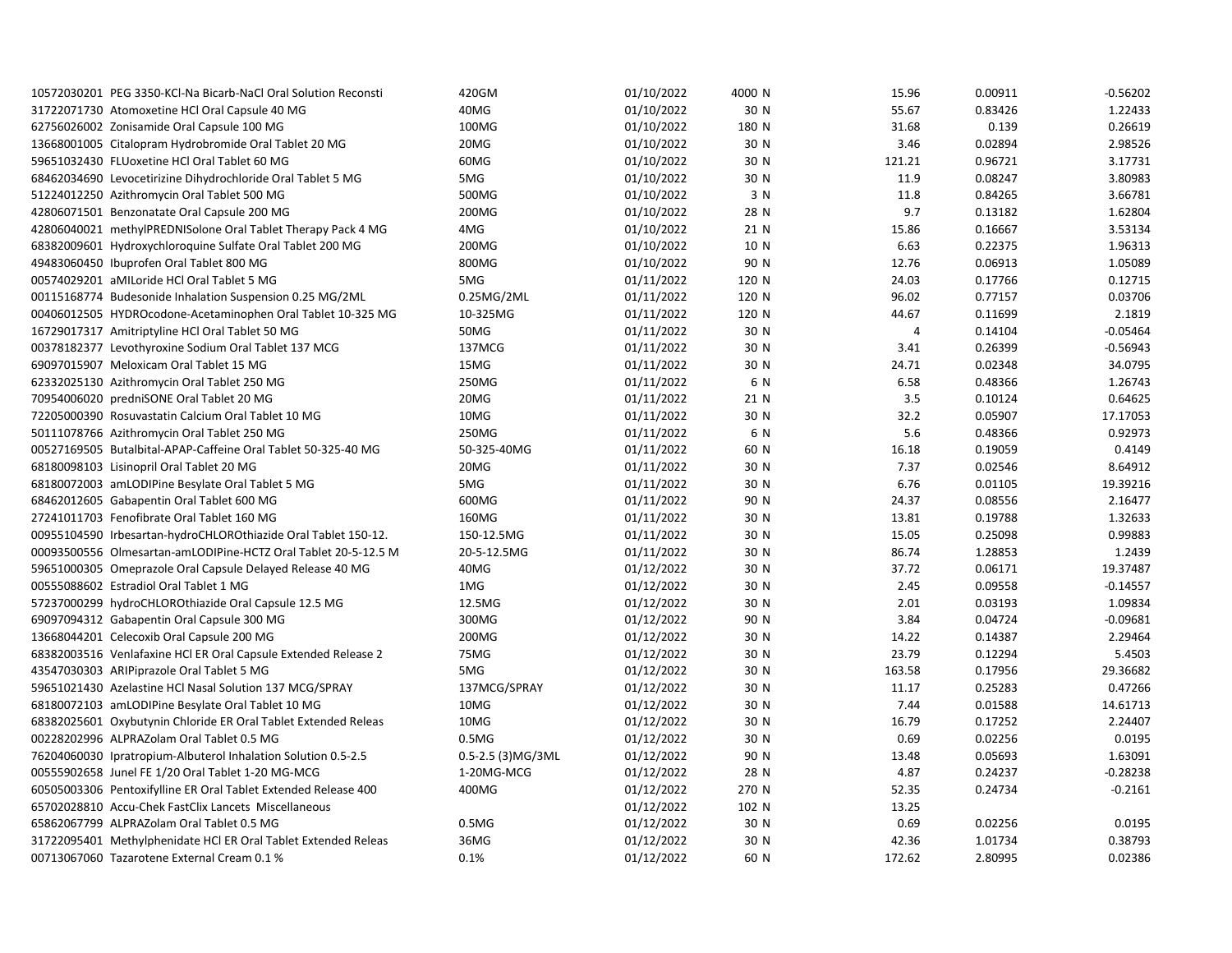| 00143980350 Doxycycline Hyclate Oral Capsule 100 MG            | 100MG             | 01/12/2022 | 30 N  | 4.6     | 0.14552   | 0.05369    |
|----------------------------------------------------------------|-------------------|------------|-------|---------|-----------|------------|
| 71930001730 Ondansetron HCl Oral Tablet 4 MG                   | 4MG               | 01/12/2022 | 20 N  | 4.6     | 0.07182   | 2.20245    |
| 68001050569 Polyethylene Glycol 3350 Oral Powder 17 GM/SCOOP   | 17GM/SCOOP        | 01/12/2022 | 510 N | 9.89    | 0.02001   | $-0.03088$ |
| 51991074690 DULoxetine HCl Oral Capsule Delayed Release Partic | 20MG              | 01/12/2022 | 30 N  | 34.26   | 0.13862   | 7.23835    |
| 00074714890 Synthroid Oral Tablet 200 MCG                      | 200MCG            | 01/12/2022 | 30 N  | 41.7    | 1.30715   | 0.06338    |
| 53746051501 Spironolactone Oral Tablet 100 MG                  | 100MG             | 01/12/2022 | 30 N  | 7.27    | 0.18249   | 0.32793    |
| 70377000315 Simvastatin Oral Tablet 20 MG                      | 20MG              | 01/12/2022 | 30 N  | 25.08   | 0.02673   | 30.27572   |
| 00378668977 Pantoprazole Sodium Oral Tablet Delayed Release 40 | 40MG              | 01/13/2022 | 30 N  | 9.41    | 0.057     | 4.50292    |
| 00054327099 Fluticasone Propionate Nasal Suspension 50 MCG/ACT | 50MCG/ACT         | 01/13/2022 | 16 N  | 12.8    | 0.27257   | 1.93503    |
| 00456045801 Armour Thyroid Oral Tablet 30 MG                   | 30MG              | 01/13/2022 | 30 N  | 24.7    | 0.79794   | 0.03182    |
| 50474077066 Briviact Oral Tablet 100 MG                        | 100MG             | 01/13/2022 | 60 N  | 1252.06 | 20.77231  | 0.00459    |
| 42192060716 Pseudoeph-Bromphen-DM Oral Syrup 30-2-10 MG/5ML    | 30-2-10MG/5ML     | 01/13/2022 | 200 N | 12.74   | 0.05233   | 0.21727    |
| 50111064801 FLUoxetine HCl Oral Capsule 20 MG                  | 20MG              | 01/13/2022 | 30 N  | 13.61   | 0.0313    | 13.49414   |
| 65862037501 Escitalopram Oxalate Oral Tablet 20 MG             | 20MG              | 01/13/2022 | 30 N  | 4.57    | 0.07817   | 0.94874    |
| 63304069301 Clindamycin HCl Oral Capsule 300 MG                | 300MG             | 01/13/2022 | 30 N  | 18.96   | 0.24826   | 1.54572    |
| 31722070190 Losartan Potassium Oral Tablet 50 MG               | 50MG              | 01/13/2022 | 30 N  | 11.47   | 0.06054   | 5.31538    |
| 00469260290 Myrbetrig Oral Tablet Extended Release 24 Hour 50  | 50MG              | 01/13/2022 | 30 N  | 414.32  | 13.73581  | 0.00545    |
| 68001025001 ZOLMitriptan Oral Tablet 5 MG                      | 5MG               | 01/13/2022 | 9 N   | 18.18   | 1.47648   | 0.36812    |
| 69097042212 Celecoxib Oral Capsule 100 MG                      | 100MG             | 01/13/2022 | 60 N  | 9.7     | 0.10058   | 0.60734    |
| 57237023301 Sulfamethoxazole-Trimethoprim Oral Tablet 800-160  | 800-160MG         | 01/14/2022 | 14 N  | 0.86    | 0.06224   | $-0.01304$ |
| 68645055354 Lisinopril Oral Tablet 20 MG                       | 20MG              | 01/14/2022 | 30 N  | 4       | 0.02546   | 4.23697    |
| 65862039110 Ondansetron Oral Tablet Disintegrating 8 MG        | 8MG               | 01/14/2022 | 60 N  | 24.97   | 0.2439    | 0.7063     |
| 00555097302 Amphetamine-Dextroamphetamine Oral Tablet 20 MG    | 20MG              | 01/14/2022 | 60 N  | 22.58   | 0.31143   | 0.2084     |
| 00406055201 oxyCODONE HCl Oral Tablet 5 MG                     | 5MG               | 01/14/2022 | 20 N  | 2.77    | 0.08314   | 0.66586    |
| 00168000215 Triamcinolone Acetonide External Cream 0.5 %       | 0.5%              | 01/14/2022 | 30 N  | 12.49   | 0.23853   | 0.74541    |
| 13668000805 Zolpidem Tartrate Oral Tablet 10 MG                | 10MG              | 01/14/2022 | 30 N  | 5       | 0.0304    | 4.48246    |
| 59746017310 predniSONE Oral Tablet 10 MG                       | 10MG              | 01/14/2022 | 6 N   | 1.2     | 0.07471   | 1.67702    |
| 45802006435 Triamcinolone Acetonide External Cream 0.1 %       | 0.1%              | 01/14/2022 | 60 N  | 4.72    | 0.12811   | $-0.38594$ |
| 00555077902 medroxyPROGESTERone Acetate Oral Tablet 10 MG      | 10MG              | 01/14/2022 | 30 N  | 9.58    | 0.13526   | 1.36089    |
| 60505014201 glipiZIDE Oral Tablet 10 MG                        | 10MG              | 01/14/2022 | 60 N  | 5.08    | 0.04663   | 0.81571    |
| 00002318280 Trulicity Subcutaneous Solution Pen-injector 4.5 M | 4.5MG/0.5ML       | 01/14/2022 | 2 N   | 901.1   | 426.09504 | 0.05739    |
| 00597015330 Jardiance Oral Tablet 25 MG                        | 25MG              | 01/14/2022 | 30 N  | 579.84  | 18.23551  | 0.05991    |
| 00003089421 Eliquis Oral Tablet 5 MG                           | 5MG               | 01/14/2022 | 60 N  | 537.68  | 8.46451   | 0.05869    |
| 53746051401 Spironolactone Oral Tablet 50 MG                   | 50MG              | 01/14/2022 | 60 N  | 8.33    | 0.11367   | 0.22137    |
| 00781618667 Ciprofloxacin-Dexamethasone Otic Suspension 0.3-0. | $0.3 - 0.1%$      | 01/14/2022 | 7.5 N | 210.17  | 18.92708  | 0.48056    |
| 00093342510 LORazepam Oral Tablet 0.5 MG                       | 0.5M <sub>G</sub> | 01/14/2022 | 30 N  | 4.83    | 0.03766   | 3.27509    |
| 68382091634 methylPREDNISolone Oral Tablet Therapy Pack 4 MG   | 4MG               | 01/14/2022 | 21 N  | 15.86   | 0.16667   | 3.53134    |
| 16729032110 Olmesartan Medoxomil Oral Tablet 20 MG             | 20MG              | 01/14/2022 | 30 N  | 3.11    | 0.11686   | $-0.1129$  |
| 69238183007 Levothyroxine Sodium Oral Tablet 25 MCG            | 25MCG             | 01/14/2022 | 10 N  | 3.11    | 0.16771   | 0.85439    |
| 00228306311 Amphetamine-Dextroamphet ER Oral Capsule Extended  | 15MG              | 01/14/2022 | 30 N  | 41.7    | 0.54649   | 1.5435     |
| 51862032001 Liothyronine Sodium Oral Tablet 5 MCG              | 5MCG              | 01/14/2022 | 60 N  | 19.28   | 0.38384   | $-0.16285$ |
| 00093342210 Cyclobenzaprine HCl Oral Tablet 10 MG              | 10MG              | 01/14/2022 | 30 N  | 5.57    | 0.02441   | 6.60617    |
| 70436001102 buPROPion HCl ER (XL) Oral Tablet Extended Release | 300MG             | 01/14/2022 | 30 N  | 8.04    | 0.19298   | 0.38874    |
| 64980028105 glipiZIDE ER Oral Tablet Extended Release 24 Hour  | 10MG              | 01/15/2022 | 60 N  | 5.8     | 0.17803   | $-0.45702$ |
| 00378064110 predniSONE Oral Tablet 10 MG                       | 10MG              | 01/15/2022 | 120 N | 4.24    | 0.07471   | $-0.52706$ |
| 53746051101 Spironolactone Oral Tablet 25 MG                   | 25MG              | 01/15/2022 | 30 N  | 2.35    | 0.05035   | 0.55578    |
|                                                                |                   |            |       |         |           |            |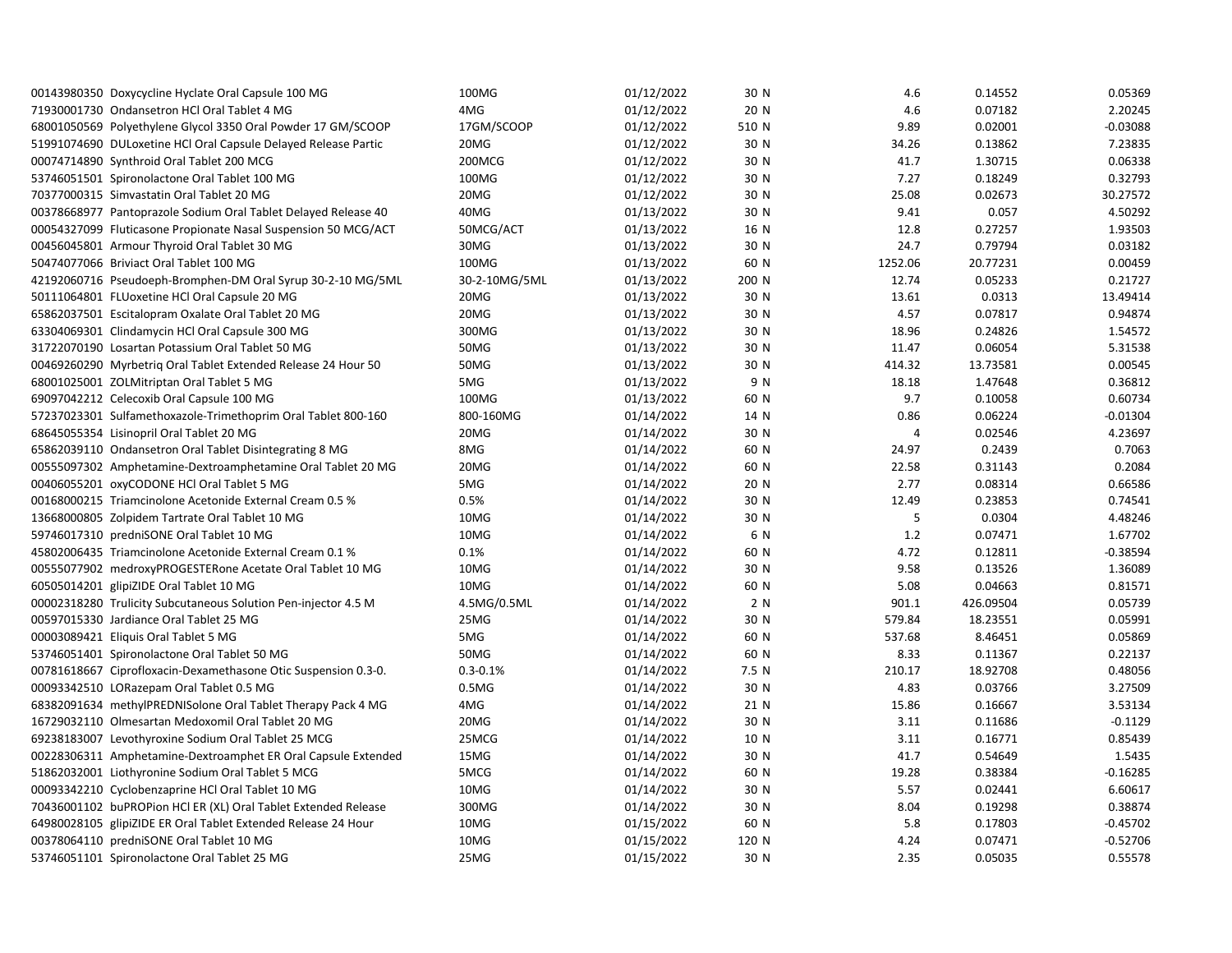| 68180051303 Lisinopril Oral Tablet 5 MG                        | 5MG         | 01/15/2022 | 30 N  | 4.86   | 0.01654  | 8.79444    |
|----------------------------------------------------------------|-------------|------------|-------|--------|----------|------------|
| 68462025601 rOPINIRole HCl Oral Tablet 2 MG                    | 2MG         | 01/15/2022 | 30 N  | 7.99   | 0.06229  | 3.2757     |
| 53489014401 Spironolactone-HCTZ Oral Tablet 25-25 MG           | 25-25MG     | 01/15/2022 | 60 N  | 34.89  | 0.60375  | $-0.03685$ |
| 13668013601 Escitalopram Oxalate Oral Tablet 10 MG             | 10MG        | 01/16/2022 | 30 N  | 22.07  | 0.04836  | 14.2123    |
| 13668001005 Citalopram Hydrobromide Oral Tablet 20 MG          | 20MG        | 01/16/2022 | 30 N  | 13.07  | 0.02894  | 14.05413   |
| 16714040604 Larin Fe 1/20 Oral Tablet 1-20 MG-MCG              | 1-20MG-MCG  | 01/16/2022 | 28 N  | 3.44   | 0.24237  | $-0.4931$  |
| 69238115403 Ezetimibe Oral Tablet 10 MG                        | 10MG        | 01/16/2022 | 30 N  | 40.62  | 0.12339  | 9.97334    |
| 68382009601 Hydroxychloroquine Sulfate Oral Tablet 200 MG      | 200MG       | 01/16/2022 | 30 N  | 8.37   | 0.22375  | 0.24693    |
| 65862042005 Sulfamethoxazole-Trimethoprim Oral Tablet 800-160  | 800-160MG   | 01/16/2022 | 10 N  | 1.15   | 0.06224  | 0.84769    |
| 65862052890 Venlafaxine HCI ER Oral Capsule Extended Release 2 | 75MG        | 01/16/2022 | 90 N  | 16.64  | 0.12294  | 0.5039     |
| 65862016001 Zolpidem Tartrate Oral Tablet 10 MG                | 10MG        | 01/16/2022 | 30 N  | 9.04   | 0.0304   | 8.91228    |
| 65162094903 lamoTRIgine ER Oral Tablet Extended Release 24 Hou | 25MG        | 01/17/2022 | 30 N  | 38.62  | 1.24587  | 0.03328    |
| 67877043103 ARIPiprazole Oral Tablet 5 MG                      | 5MG         | 01/17/2022 | 30 N  | 7.95   | 0.17956  | 0.47583    |
| 00228202750 ALPRAZolam Oral Tablet 0.25 MG                     | 0.25MG      | 01/17/2022 | 30 N  | 2.5    | 0.02083  | 3.00064    |
| 65862001305 Sertraline HCl Oral Tablet 100 MG                  | 100MG       | 01/17/2022 | 60 N  | 8.28   | 0.06149  | 1.24427    |
| 00006536303 Steglatro Oral Tablet 5 MG                         | 5MG         | 01/17/2022 | 30 N  | 313.56 | 10.38202 | 0.00674    |
| 68382002210 Atenolol Oral Tablet 25 MG                         | 25MG        | 01/17/2022 | 30 N  | 4.08   | 0.02368  | 4.74324    |
| 70010006505 metFORMIN HCl Oral Tablet 1000 MG                  | 1000MG      | 01/17/2022 | 60 N  | 3.84   | 0.02532  | 1.52765    |
| 31722073090 Irbesartan Oral Tablet 150 MG                      | 150MG       | 01/17/2022 | 30 N  | 10.62  | 0.22773  | 0.55447    |
| 47781065990 Levothyroxine Sodium Oral Tablet 137 MCG           | 137MCG      | 01/17/2022 | 30 N  | 12.14  | 0.26399  | 0.53289    |
| 68001000400 Metaxalone Oral Tablet 800 MG                      | 800MG       | 01/17/2022 | 90 N  | 51.45  | 0.48144  | 0.18741    |
| 68382009305 Carvedilol Oral Tablet 6.25 MG                     | 6.25MG      | 01/17/2022 | 60 N  | 1.26   | 0.02001  | 0.04948    |
| 00378668977 Pantoprazole Sodium Oral Tablet Delayed Release 40 | 40MG        | 01/17/2022 | 30 N  | 9.41   | 0.057    | 4.50292    |
| 31722072690 Montelukast Sodium Oral Tablet 10 MG               | 10MG        | 01/17/2022 | 30 N  | 10.87  | 0.06551  | 4.53096    |
| 65862037501 Escitalopram Oxalate Oral Tablet 20 MG             | 20MG        | 01/17/2022 | 30 N  | 4.57   | 0.07817  | 0.94874    |
| 69097083305 Sertraline HCl Oral Tablet 25 MG                   | 25MG        | 01/17/2022 | 30 N  | 4.42   | 0.05863  | 1.51293    |
| 68682037090 dilTIAZem HCl ER Beads Oral Capsule Extended Relea | 300MG       | 01/17/2022 | 30 N  | 37.26  | 0.5919   | 1.09833    |
| 00245003623 Prevalite Oral Powder 4 GM/DOSE                    | 4GM/DOSE    | 01/17/2022 | 231 N | 46.96  | 0.19507  | 0.04214    |
| 31722070430 valACYclovir HCl Oral Tablet 500 MG                | 500MG       | 01/17/2022 | 60 N  | 73.69  | 0.29698  | 3.13552    |
| 59746000103 methylPREDNISolone Oral Tablet Therapy Pack 4 MG   | 4MG         | 01/17/2022 | 21 N  | 5.89   | 0.16667  | 0.68282    |
| 00591024101 LORazepam Oral Tablet 1 MG                         | 1MG         | 01/17/2022 | 90 N  | 12.19  | 0.04001  | 2.38526    |
| 68462043730 Olmesartan Medoxomil Oral Tablet 20 MG             | 20MG        | 01/17/2022 | 30 N  | 3.11   | 0.11686  | $-0.1129$  |
| 68645051054 hydroCHLOROthiazide Oral Tablet 25 MG              | 25MG        | 01/18/2022 | 30 N  | 0.29   | 0.01444  | $-0.33056$ |
| 00093834401 glyBURIDE Oral Tablet 5 MG                         | 5MG         | 01/18/2022 | 60 N  | 5.59   | 0.08922  | 0.04424    |
| 53746067001 Acebutolol HCl Oral Capsule 400 MG                 | 400MG       | 01/18/2022 | 60 N  | 52.74  | 0.76216  | 0.1533     |
| 50111056003 traZODone HCl Oral Tablet 50 MG                    | 50MG        | 01/18/2022 | 30 N  | 4.13   | 0.03965  | 2.47205    |
| 67877021660 Cefuroxime Axetil Oral Tablet 500 MG               | 500MG       | 01/18/2022 | 20 N  | 37.73  | 0.51538  | 2.66041    |
| 00169266015 Tresiba FlexTouch Subcutaneous Solution Pen-inject | 100UNIT/ML  | 01/18/2022 | 15 N  | 491.15 | 32.55311 | 0.00584    |
| 68462038401 Eszopiclone Oral Tablet 3 MG                       | 3MG         | 01/18/2022 | 34 N  | 10.45  | 0.15304  | 1.00832    |
| 31722070530 valACYclovir HCl Oral Tablet 1 GM                  | 1GM         | 01/18/2022 | 20 N  | 42.98  | 0.53565  | 3.01195    |
| 65162099708 Dotti Transdermal Patch Twice Weekly 0.1 MG/24HR   | 0.1MG/24HR  | 01/18/2022 | 8 N   | 17.31  | 9.55099  | $-0.77345$ |
| 65162010150 Gabapentin Oral Capsule 100 MG                     | 100MG       | 01/18/2022 | 30 N  | 2.13   | 0.02947  | 1.40923    |
| 13668000805 Zolpidem Tartrate Oral Tablet 10 MG                | 10MG        | 01/18/2022 | 30 N  | 23.59  | 0.0304   | 24.86623   |
| 27241017101 Doxepin HCl Oral Capsule 100 MG                    | 100MG       | 01/18/2022 | 90 N  | 95     | 0.58672  | 0.79908    |
| 00527169505 Butalbital-APAP-Caffeine Oral Tablet 50-325-40 MG  | 50-325-40MG | 01/18/2022 | 60 N  | 29.45  | 0.19059  | 1.57534    |
| 31722072150 levoFLOXacin Oral Tablet 250 MG                    | 250MG       | 01/18/2022 | 10 N  | 7.67   | 0.15127  | 4.0704     |
|                                                                |             |            |       |        |          |            |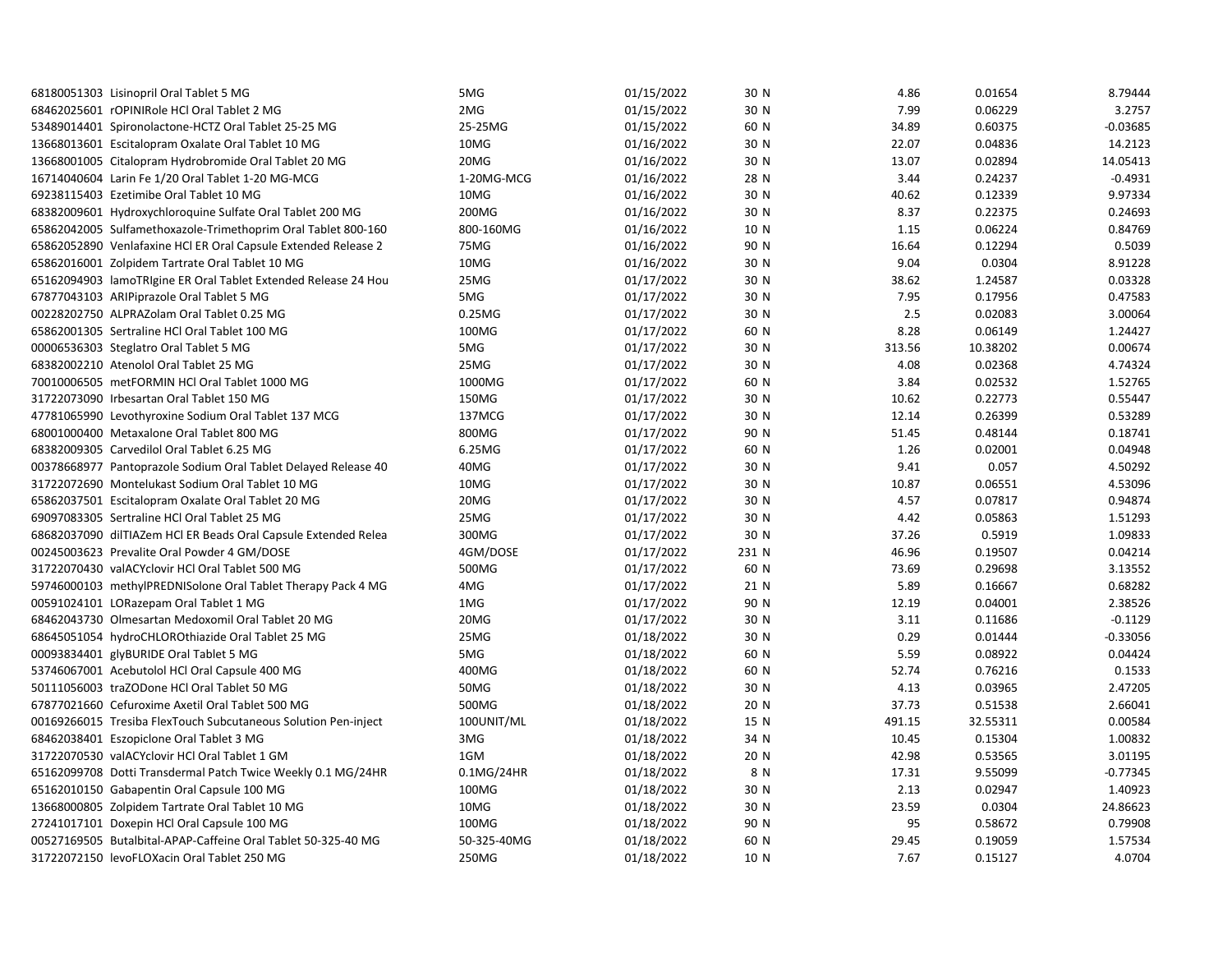| 50742061610 Metoprolol Succinate ER Oral Tablet Extended Relea | 50MG              | 01/18/2022 | 60 N | 12.52          | 0.09582 | 1.17769    |
|----------------------------------------------------------------|-------------------|------------|------|----------------|---------|------------|
| 70377002911 Atorvastatin Calcium Oral Tablet 40 MG             | 40MG              | 01/18/2022 | 30 N | 29.45          | 0.06367 | 14.41804   |
| 13668013601 Escitalopram Oxalate Oral Tablet 10 MG             | 10MG              | 01/18/2022 | 30 N | 22.07          | 0.04836 | 14.2123    |
| 33342018010 Olmesartan Medoxomil Oral Tablet 40 MG             | 40MG              | 01/19/2022 | 30 N | 44.51          | 0.15472 | 8.58937    |
| 68382032010 Potassium Chloride ER Oral Tablet Extended Release | 10MEQ             | 01/19/2022 | 30 N | $\overline{2}$ | 0.13893 | $-0.52014$ |
| 51672139409 Tretinoin External Cream 0.05 %                    | 0.05%             | 01/19/2022 | 45 N | 91.15          | 1.87901 | 0.07799    |
| 57237023301 Sulfamethoxazole-Trimethoprim Oral Tablet 800-160  | 800-160MG         | 01/19/2022 | 30 N | 1.83           | 0.06116 | $-0.00262$ |
| 27808003702 HYDROcodone-Acetaminophen Oral Tablet 10-325 MG    | 10-325MG          | 01/19/2022 | 30 N | 11.17          | 0.12412 | 1.99979    |
| 60505025203 tiZANidine HCl Oral Tablet 4 MG                    | 4MG               | 01/19/2022 | 40 N | 9.96           | 0.05596 | 3.44961    |
| 65862049001 QUEtiapine Fumarate Oral Tablet 50 MG              | 50MG              | 01/19/2022 | 90 N | 100.47         | 0.04781 | 22.34937   |
| 43547027010 rOPINIRole HCl Oral Tablet 1 MG                    | 1MG               | 01/19/2022 | 60 N | 25.5           | 0.05337 | 6.96328    |
| 65862014636 SUMAtriptan Succinate Oral Tablet 25 MG            | 25MG              | 01/19/2022 | 9 N  | 29.22          | 0.60821 | 4.33807    |
| 00603548321 Propranolol HCl Oral Tablet 20 MG                  | 20MG              | 01/19/2022 | 30 N | 1.83           | 0.09589 | $-0.36385$ |
| 67877031901 Ibuprofen Oral Tablet 400 MG                       | 400MG             | 01/19/2022 | 45 N | 1.98           | 0.04772 | $-0.07795$ |
| 00781107710 ALPRAZolam Oral Tablet 0.5 MG                      | 0.5M <sub>G</sub> | 01/19/2022 | 90 N | 6.98           | 0.02263 | 2.42711    |
| 00406052301 oxyCODONE-Acetaminophen Oral Tablet 10-325 MG      | 10-325MG          | 01/19/2022 | 30 N | 18.66          | 0.17862 | 2.48225    |
| 62175061743 Pantoprazole Sodium Oral Tablet Delayed Release 40 | 40MG              | 01/19/2022 | 30 N | 20.68          | 0.05946 | 10.59323   |
| 68180072003 amLODIPine Besylate Oral Tablet 5 MG               | 5MG               | 01/19/2022 | 30 N | 8.83           | 0.01116 | 25.37395   |
| 70710116801 Atenolol-Chlorthalidone Oral Tablet 100-25 MG      | 100-25MG          | 01/19/2022 | 30 N | 14.85          | 0.46821 | 0.05722    |
| 00143992801 Ciprofloxacin HCl Oral Tablet 500 MG               | 500MG             | 01/19/2022 | 10 N | 9.13           | 0.14617 | 5.24615    |
| 68180072003 amLODIPine Besylate Oral Tablet 5 MG               | 5MG               | 01/19/2022 | 90 N | 33.03          | 0.01116 | 31.8853    |
| 62175011843 Omeprazole Oral Capsule Delayed Release 20 MG      | 20MG              | 01/20/2022 | 30 N | 8.83           | 0.03398 | 7.66196    |
| 59651039201 busPIRone HCl Oral Tablet 15 MG                    | 15MG              | 01/20/2022 | 60 N | 6.65           | 0.05301 | 1.0908     |
| 55111039830 Lansoprazole Oral Capsule Delayed Release 15 MG    | 15MG              | 01/20/2022 | 30 N | 12.97          | 0.23691 | 0.82488    |
| 43547035211 Lisinopril Oral Tablet 5 MG                        | 5MG               | 01/20/2022 | 30 N | 3.05           | 0.01747 | 4.8195     |
| 63304082705 Atorvastatin Calcium Oral Tablet 10 MG             | 10MG              | 01/20/2022 | 30 N | 3.53           | 0.03737 | 2.14869    |
| 00228202950 ALPRAZolam Oral Tablet 0.5 MG                      | 0.5M <sub>G</sub> | 01/20/2022 | 90 N | 14.27          | 0.02263 | 6.00643    |
| 43547040111 Furosemide Oral Tablet 20 MG                       | 20MG              | 01/20/2022 | 30 N | 0.25           | 0.02898 | $-0.71245$ |
| 42806054701 Vitamin D (Ergocalciferol) Oral Capsule 1.25 MG (5 | 1.25 MG(50000 UT) | 01/20/2022 | 4 N  | 0.47           | 0.13666 | $-0.1402$  |
| 00555902658 Junel FE 1/20 Oral Tablet 1-20 MG-MCG              | 1-20MG-MCG        | 01/20/2022 | 28 N | 4.87           | 0.2289  | $-0.24015$ |
| 70700011985 Estarylla Oral Tablet 0.25-35 MG-MCG               | 0.25-35MG-MCG     | 01/20/2022 | 28 N | 16.36          | 0.18162 | 2.21708    |
| 53489011905 Doxycycline Hyclate Oral Capsule 100 MG            | 100MG             | 01/20/2022 | 20 N | 20.9           | 0.15612 | 5.69357    |
| 62175061743 Pantoprazole Sodium Oral Tablet Delayed Release 40 | 40MG              | 01/20/2022 | 90 N | 62.04          | 0.05946 | 10.59323   |
| 68382005105 Meloxicam Oral Tablet 15 MG                        | 15MG              | 01/20/2022 | 30 N | 8.1            | 0.02316 | 10.65803   |
| 57664016758 Metoprolol Tartrate Oral Tablet 100 MG             | 100MG             | 01/20/2022 | 30 N | 5.07           | 0.03359 | 4.03126    |
| 00093321205 clonazePAM Oral Tablet 1 MG                        | 1MG               | 01/20/2022 | 60 N | 3.71           | 0.03096 | 0.9972     |
| 13668021990 ARIPiprazole Oral Tablet 15 MG                     | 15MG              | 01/20/2022 | 30 N | 4.91           | 0.16436 | $-0.00422$ |
| 68382003610 Venlafaxine HCl ER Oral Capsule Extended Release 2 | 150MG             | 01/20/2022 | 30 N | 6.8            | 0.15322 | 0.47935    |
| 65162084009 Valsartan Oral Tablet 320 MG                       | 320MG             | 01/20/2022 | 30 N | 42.43          | 0.37604 | 2.76112    |
| 68462029817 Clotrimazole-Betamethasone External Cream 1-0.05 % | 1-0.05%           | 01/20/2022 | 15 N | 3.46           | 0.29597 | $-0.22064$ |
| 16729044416 buPROPion HCl ER (XL) Oral Tablet Extended Release | 300MG             | 01/21/2022 | 30 N | 20.88          | 0.19458 | 2.57693    |
| 00093719801 FLUoxetine HCl Oral Capsule 40 MG                  | 40MG              | 01/21/2022 | 60 N | 21.13          | 0.0782  | 3.50341    |
| 00781107905 ALPRAZolam Oral Tablet 1 MG                        | 1MG               | 01/21/2022 | 60 N | 10.47          | 0.02491 | 6.00522    |
| 65862014736 SUMAtriptan Succinate Oral Tablet 50 MG            | 50MG              | 01/21/2022 | 9 N  | 16.59          | 0.50119 | 2.67791    |
| 69452015120 Vitamin D (Ergocalciferol) Oral Capsule 1.25 MG (5 | 1.25 MG(50000 UT) | 01/21/2022 | 4 N  | 2.05           | 0.13666 | 2.75018    |
| 42799080601 Ivermectin Oral Tablet 3 MG                        | 3MG               | 01/21/2022 | 8 N  | 29.81          | 3.83195 | $-0.02758$ |
|                                                                |                   |            |      |                |         |            |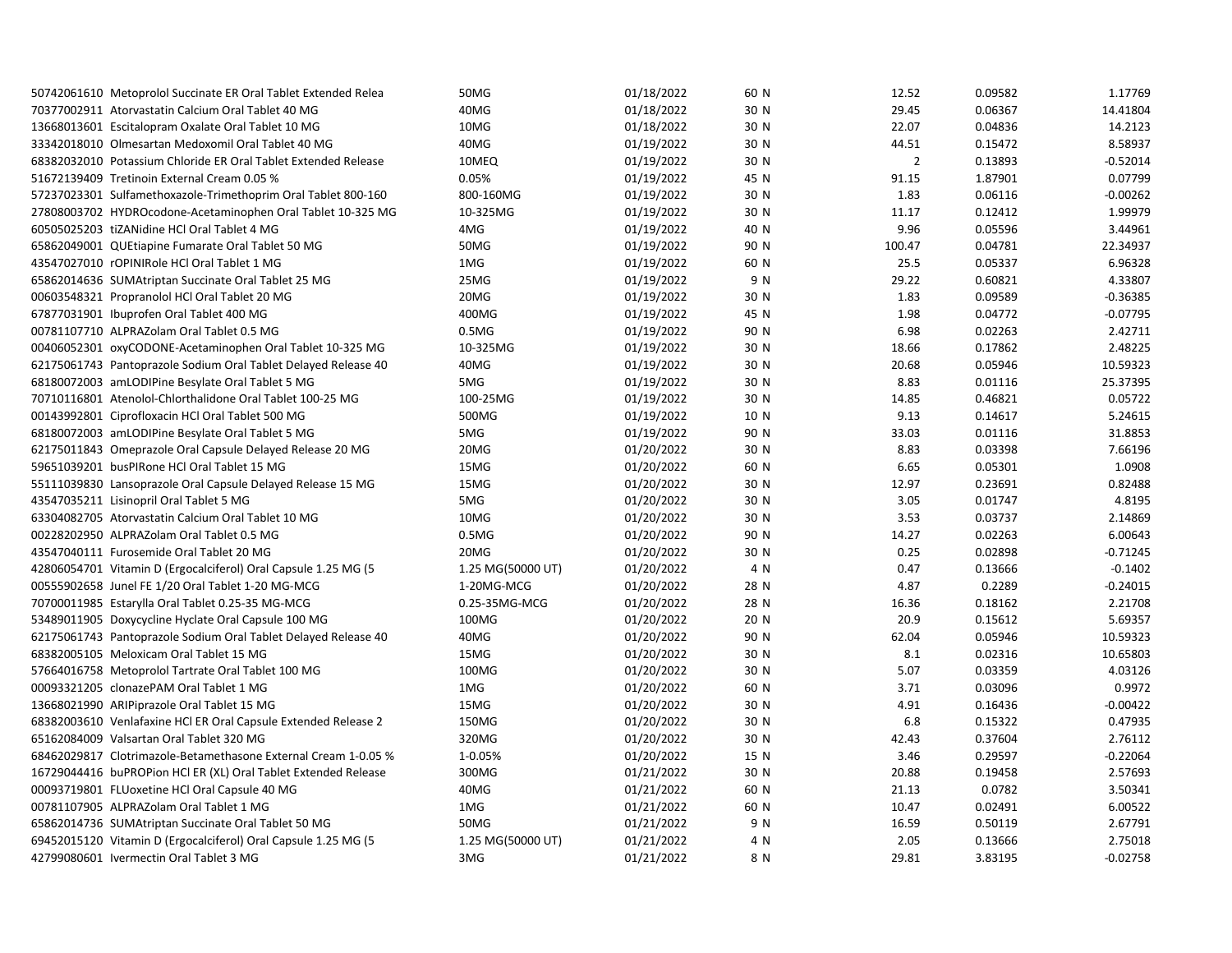| 42799080601 Ivermectin Oral Tablet 3 MG                        | 3MG          | 01/21/2022 | 8 N     | 29.81  | 3.83195   | $-0.02758$ |
|----------------------------------------------------------------|--------------|------------|---------|--------|-----------|------------|
| 00002143380 Trulicity Subcutaneous Solution Pen-injector 0.75  | 0.75MG/0.5ML | 01/21/2022 | 2 N     | 869.18 | 425.66609 | 0.02096    |
| 76385011350 Carvedilol Oral Tablet 25 MG                       | 25MG         | 01/21/2022 | 60 N    | 4      | 0.03566   | 0.86951    |
| 00078077720 Entresto Oral Tablet 49-51 MG                      | 49-51MG      | 01/21/2022 | 60 N    | 602.49 | 9.97659   | 0.00651    |
| 65862020399 Losartan Potassium Oral Tablet 100 MG              | 100MG        | 01/21/2022 | 30 N    | 17.72  | 0.08879   | 5.6524     |
| 16729018201 hydroCHLOROthiazide Oral Tablet 12.5 MG            | 12.5MG       | 01/21/2022 | 90 N    | 28.65  | 0.05671   | 4.61335    |
| 00172208380 hydroCHLOROthiazide Oral Tablet 25 MG              | 25MG         | 01/21/2022 | 30 N    | 0.41   | 0.01381   | $-0.01038$ |
| 31722061290 Pregabalin Oral Capsule 75 MG                      | 75MG         | 01/21/2022 | 90 N    | 8.4    | 0.07989   | 0.16827    |
| 68462025601 rOPINIRole HCl Oral Tablet 2 MG                    | 2MG          | 01/21/2022 | 30 N    | 9      | 0.06277   | 3.77935    |
| 65862019201 FLUoxetine HCl Oral Capsule 10 MG                  | 10MG         | 01/21/2022 | 30 N    | 4.81   | 0.0326    | 3.9182     |
| 42806016105 hydrOXYzine HCl Oral Tablet 50 MG                  | 50MG         | 01/21/2022 | 60 N    | 5.03   | 0.09243   | $-0.09301$ |
| 13668000810 Zolpidem Tartrate Oral Tablet 10 MG                | 10MG         | 01/21/2022 | 30 N    | 5      | 0.03129   | 4.32652    |
| 50742061510 Metoprolol Succinate ER Oral Tablet Extended Relea | 25MG         | 01/21/2022 | 30 N    | 6.26   | 0.0887    | 1.3525     |
| 68645058054 amLODIPine Besylate Oral Tablet 10 MG              | 10MG         | 01/22/2022 | 30 N    | 4.27   | 0.01589   | 7.95742    |
| 68382000810 lamoTRIgine Oral Tablet 100 MG                     | 100MG        | 01/22/2022 | 30 N    | 3.2    | 0.06111   | 0.74549    |
| 51991031233 Desvenlafaxine Succinate ER Oral Tablet Extended R | 100MG        | 01/22/2022 | 30 N    | 19.13  | 0.63099   | 0.01058    |
| 69543012550 Glimepiride Oral Tablet 4 MG                       | 4MG          | 01/22/2022 | 30 N    | 4      | 0.04618   | 1.88725    |
| 53746051401 Spironolactone Oral Tablet 50 MG                   | 50MG         | 01/22/2022 | 60 N    | 22.65  | 0.11667   | 2.23562    |
| 51672300302 Hydrocortisone External Cream 2.5 %                | 2.5%         | 01/22/2022 | 28.35 N | 7.25   | 0.09284   | 1.75454    |
| 27241005303 ARIPiprazole Oral Tablet 10 MG                     | 10MG         | 01/22/2022 | 30 N    | 4.76   | 0.15644   | 0.01423    |
| 68462026290 Rosuvastatin Calcium Oral Tablet 10 MG             | 10MG         | 01/22/2022 | 13 N    | 1.91   | 0.06379   | 1.30323    |
| 63304072405 buPROPion HCl ER (XL) Oral Tablet Extended Release | 300MG        | 01/22/2022 | 30 N    | 8.04   | 0.19458   | 0.37733    |
| 69543038810 Ketorolac Tromethamine Oral Tablet 10 MG           | 10MG         | 01/22/2022 | 20 N    | 17.53  | 0.64698   | 0.35476    |
| 68180051303 Lisinopril Oral Tablet 5 MG                        | 5MG          | 01/23/2022 | 30 N    | 7.38   | 0.01747   | 13.08128   |
| 00378718705 metFORMIN HCl Oral Tablet 1000 MG                  | 1000MG       | 01/23/2022 | 60 N    | 9.69   | 0.02624   | 5.15473    |
| 51991074690 DULoxetine HCl Oral Capsule Delayed Release Partic | 20MG         | 01/23/2022 | 60 N    | 68.53  | 0.12904   | 7.85126    |
| 59417010510 Vyvanse Oral Capsule 50 MG                         | 50MG         | 01/23/2022 | 30 N    | 338.72 | 11.25475  | 0.00319    |
| 51991074810 DULoxetine HCI Oral Capsule Delayed Release Partic | 60MG         | 01/24/2022 | 30 N    | 6.53   | 0.12505   | 0.74064    |
| 16729017017 Escitalopram Oxalate Oral Tablet 20 MG             | 20MG         | 01/24/2022 | 30 N    | 2.34   | 0.08197   | $-0.04843$ |
| 31722070190 Losartan Potassium Oral Tablet 50 MG               | 50MG         | 01/24/2022 | 30 N    | 4.05   | 0.06868   | 0.96564    |
| 55111014512 Fluconazole Oral Tablet 150 MG                     | 150MG        | 01/24/2022 | 2 N     | 2.3    | 0.82785   | 0.38914    |
| 65862067899 ALPRAZolam Oral Tablet 1 MG                        | 1MG          | 01/24/2022 | 120 N   | 22.4   | 0.02491   | 6.49364    |
| 47781065490 Levothyroxine Sodium Oral Tablet 112 MCG           | 112MCG       | 01/24/2022 | 30 N    | 11.43  | 0.17669   | 1.15632    |
| 33342018010 Olmesartan Medoxomil Oral Tablet 40 MG             | 40MG         | 01/24/2022 | 30 N    | 44.51  | 0.15472   | 8.58937    |
| 68180072103 amLODIPine Besylate Oral Tablet 10 MG              | 10MG         | 01/24/2022 | 30 N    | 12.12  | 0.01589   | 24.4248    |
| 50228017705 Gabapentin Oral Tablet 600 MG                      | 600MG        | 01/24/2022 | 90 N    | 13.61  | 0.08851   | 0.70853    |
| 29300022019 Montelukast Sodium Oral Tablet 10 MG               | 10MG         | 01/24/2022 | 30 N    | 10.18  | 0.05994   | 4.66122    |
| 68180051201 Lisinopril Oral Tablet 2.5 MG                      | 2.5MG        | 01/24/2022 | 30 N    | 1.17   | 0.016     | 1.4375     |
| 27808015501 Rosuvastatin Calcium Oral Tablet 5 MG              | 5MG          | 01/24/2022 | 30 N    | 11.73  | 0.0667    | 4.86207    |
| 61442010310 Diclofenac Sodium Oral Tablet Delayed Release 75 M | 75MG         | 01/24/2022 | 60 N    | 9.86   | 0.09398   | 0.7486     |
| 57664037713 traMADol HCl Oral Tablet 50 MG                     | 50MG         | 01/24/2022 | 60 N    | 2.27   | 0.02391   | 0.58232    |
| 31722072610 Montelukast Sodium Oral Tablet 10 MG               | 10MG         | 01/24/2022 | 30 N    | 4.17   | 0.05994   | 1.31899    |
| 43547026810 rOPINIRole HCl Oral Tablet 0.25 MG                 | 0.25MG       | 01/24/2022 | 30 N    | 4.84   | 0.05664   | 1.8484     |
| 55111018010 tiZANidine HCl Oral Tablet 4 MG                    | 4MG          | 01/24/2022 | 90 N    | 9.01   | 0.05596   | 0.78898    |
| 50228013690 Levocetirizine Dihydrochloride Oral Tablet 5 MG    | 5MG          | 01/24/2022 | 30 N    | 4.73   | 0.07648   | 1.06154    |
| 50228035290 Pregabalin Oral Capsule 75 MG                      | 75MG         | 01/24/2022 | 60 N    | 5.6    | 0.07989   | 0.16827    |
|                                                                |              |            |         |        |           |            |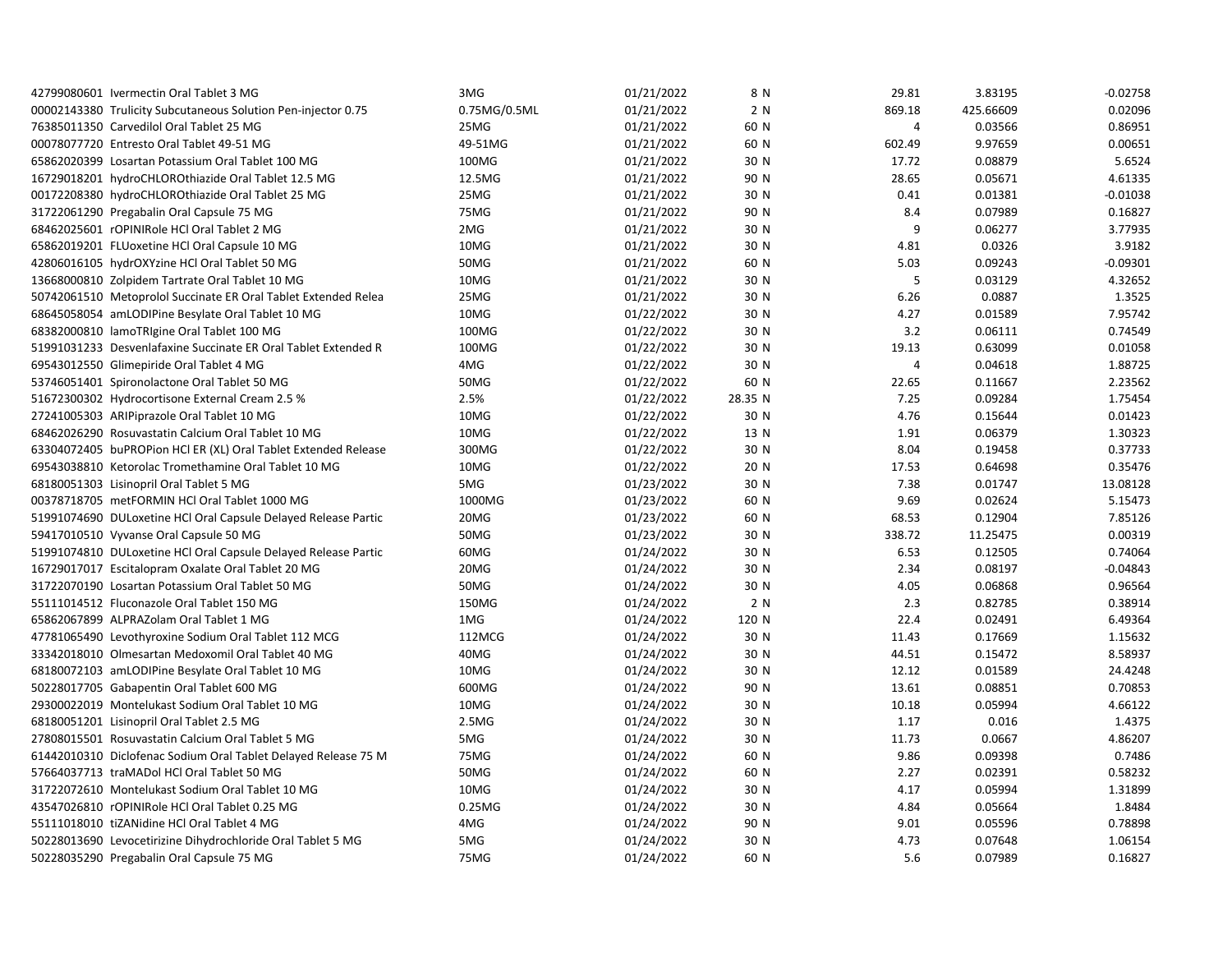| 00054327099 Fluticasone Propionate Nasal Suspension 50 MCG/ACT | 50MCG/ACT            | 01/24/2022 | 16 N  | 9.3            | 0.27034   | 1.15007    |
|----------------------------------------------------------------|----------------------|------------|-------|----------------|-----------|------------|
| 00527328143 Levothyroxine Sodium Oral Tablet 50 MCG            | 50MCG                | 01/24/2022 | 30 N  | 3.2            | 0.14196   | $-0.24861$ |
| 70010006310 metFORMIN HCl Oral Tablet 500 MG                   | 500MG                | 01/24/2022 | 120 N | 6.38           | 0.01596   | 2.33124    |
| 00006008154 Janumet XR Oral Tablet Extended Release 24 Hour 10 | 100-1000MG           | 01/24/2022 | 30 N  | 503.67         | 16.66769  | 0.00728    |
| 00054007928 Balsalazide Disodium Oral Capsule 750 MG           | 750MG                | 01/24/2022 | 270 N | 224.02         | 0.40539   | 1.04668    |
| 16729004517 Atorvastatin Calcium Oral Tablet 20 MG             | 20MG                 | 01/24/2022 | 30 N  | 1.64           | 0.04616   | 0.18429    |
| 70010049101 metFORMIN HCI ER Oral Tablet Extended Release 24 H | 500MG                | 01/24/2022 | 60 N  | 3.07           | 0.03574   | 0.43164    |
| 65162099508 Dotti Transdermal Patch Twice Weekly 0.075 MG/24HR | 0.075MG/24HR         | 01/24/2022 | 8 N   | 8.65           | 7.81848   | $-0.86171$ |
| 70010049110 metFORMIN HCl ER Oral Tablet Extended Release 24 H | 500MG                | 01/24/2022 | 60 N  | 8.7            | 0.03574   | 3.05708    |
| 65862064230 Azithromycin Oral Tablet 500 MG                    | 500MG                | 01/24/2022 | 7 N   | 27.54          | 0.88715   | 3.43475    |
| 00093720210 Pravastatin Sodium Oral Tablet 40 MG               | 40MG                 | 01/24/2022 | 30 N  | 8.63           | 0.08829   | 2.2582     |
| 42799080601 Ivermectin Oral Tablet 3 MG                        | 3MG                  | 01/24/2022 | 20 N  | 70.81          | 3.83195   | $-0.07606$ |
| 59746000106 methylPREDNISolone Oral Tablet 4 MG                | 4MG                  | 01/24/2022 | 40 N  | 18.26          | 0.21202   | 1.1531     |
| 00555097302 Amphetamine-Dextroamphetamine Oral Tablet 20 MG    | 20MG                 | 01/24/2022 | 60 N  | 17.48          | 0.32007   | $-0.08978$ |
| 62559053201 Propranolol HCl ER Oral Capsule Extended Release 2 | 120MG                | 01/24/2022 | 30 N  | 16.17          | 0.43402   | 0.24188    |
| 69238110002 Doxycycline Hyclate Oral Capsule 100 MG            | 100MG                | 01/24/2022 | 14 N  | 8.08           | 0.15612   | 2.69679    |
| 72647033104 methylPREDNISolone Oral Tablet Therapy Pack 4 MG   | 4MG                  | 01/24/2022 | 21 N  | 2.08           | 0.18274   | $-0.45799$ |
| 68462053253 Clobetasol Propionate External Solution 0.05 %     | 0.05%                | 01/24/2022 | 50 N  | 44.18          | 0.35728   | 1.47313    |
| 13668001001 Citalopram Hydrobromide Oral Tablet 20 MG          | 20MG                 | 01/24/2022 | 30 N  | 4              | 0.0283    | 3.71143    |
| 69097014260 Albuterol Sulfate HFA Inhalation Aerosol Solution  | 108 (90 Base)MCG/ACT | 01/24/2022 | 6.7 N | 43.84          | 4.37638   | 0.49514    |
| 65862078430 Esomeprazole Magnesium Oral Capsule Delayed Releas | 40MG                 | 01/25/2022 | 30 N  | 14.03          | 0.19941   | 1.34525    |
| 55111018015 tiZANidine HCl Oral Tablet 4 MG                    | 4MG                  | 01/25/2022 | 60 N  | 12.7           | 0.05596   | 2.78246    |
| 67877019810 amLODIPine Besylate Oral Tablet 5 MG               | 5MG                  | 01/25/2022 | 30 N  | 0.01           | 0.01116   | $-0.97013$ |
| 49483062081 metFORMIN HCl Oral Tablet 1000 MG                  | 1000MG               | 01/25/2022 | 60 N  | 0.01           | 0.02624   | $-0.99365$ |
| 63304082905 Atorvastatin Calcium Oral Tablet 40 MG             | 40MG                 | 01/25/2022 | 30 N  | $\overline{2}$ | 0.06028   | 0.10595    |
| 00002143380 Trulicity Subcutaneous Solution Pen-injector 0.75  | 0.75MG/0.5ML         | 01/25/2022 | 2 N   | 853.76         | 425.66609 | 0.00285    |
| 65862052799 Venlafaxine HCl ER Oral Capsule Extended Release 2 | 37.5MG               | 01/25/2022 | 30 N  | 5.3            | 0.11503   | 0.53583    |
| 16714068403 Simvastatin Oral Tablet 40 MG                      | 40MG                 | 01/25/2022 | 30 N  | 9              | 0.04339   | 5.91404    |
| 72305015030 Euthyrox Oral Tablet 150 MCG                       | 150MCG               | 01/25/2022 | 30 N  | 1.22           |           |            |
| 68382080701 traZODone HCl Oral Tablet 150 MG                   | 150MG                | 01/25/2022 | 30 N  | 4              | 0.13721   | $-0.02825$ |
| 68180098001 Lisinopril Oral Tablet 10 MG                       | 10MG                 | 01/25/2022 | 30 N  | 2.83           | 0.01956   | 3.82277    |
| 42806054701 Vitamin D (Ergocalciferol) Oral Capsule 1.25 MG (5 | 1.25 MG(50000 UT)    | 01/25/2022 | 4 N   | 0.47           | 0.13666   | $-0.1402$  |
| 60631004030 Edarbi Oral Tablet 40 MG                           | 40MG                 | 01/25/2022 | 30 N  | 204.36         | 6.65573   | 0.02348    |
| 31722070290 Losartan Potassium Oral Tablet 100 MG              | 100MG                | 01/25/2022 | 30 N  | 5.51           | 0.08879   | 1.06855    |
| 00093505698 Atorvastatin Calcium Oral Tablet 10 MG             | 10MG                 | 01/25/2022 | 30 N  | 13.5           | 0.03737   | 11.04174   |
| 00597015330 Jardiance Oral Tablet 25 MG                        | 25MG                 | 01/25/2022 | 30 N  | 551.09         | 18.23551  | 0.00736    |
| 63304069301 Clindamycin HCl Oral Capsule 300 MG                | 300MG                | 01/25/2022 | 30 N  | 18.96          | 0.25181   | 1.50983    |
| 65862067705 ALPRAZolam Oral Tablet 0.5 MG                      | 0.5M <sub>G</sub>    | 01/25/2022 | 20 N  | 0.46           | 0.02263   | 0.01635    |
| 51991029401 OXcarbazepine Oral Tablet 600 MG                   | 600MG                | 01/25/2022 | 60 N  | 27.79          | 0.43025   | 0.07651    |
| 59651000330 Omeprazole Oral Capsule Delayed Release 40 MG      | 40MG                 | 01/25/2022 | 30 N  | 13.31          | 0.06362   | 5.9737     |
| 65162010211 Gabapentin Oral Capsule 300 MG                     | 300MG                | 01/25/2022 | 60 N  | 4.8            | 0.05194   | 0.54024    |
| 43598075360 buPROPion HCl ER (SR) Oral Tablet Extended Release | 200MG                | 01/25/2022 | 30 N  | 6.08           | 0.17792   | 0.13909    |
| 50742061610 Metoprolol Succinate ER Oral Tablet Extended Relea | 50MG                 | 01/25/2022 | 30 N  | 2.21           | 0.1022    | $-0.27919$ |
| 00781107710 ALPRAZolam Oral Tablet 0.5 MG                      | 0.5M <sub>G</sub>    | 01/25/2022 | 30 N  | 1.48           | 0.02263   | 1.18       |
| 50111056001 traZODone HCl Oral Tablet 50 MG                    | 50MG                 | 01/25/2022 | 60 N  | 3.87           | 0.04017   | 0.60568    |
| 68645052354 Sertraline HCl Oral Tablet 100 MG                  | 100MG                | 01/25/2022 | 30 N  | 5.13           | 0.05966   | 1.86624    |
|                                                                |                      |            |       |                |           |            |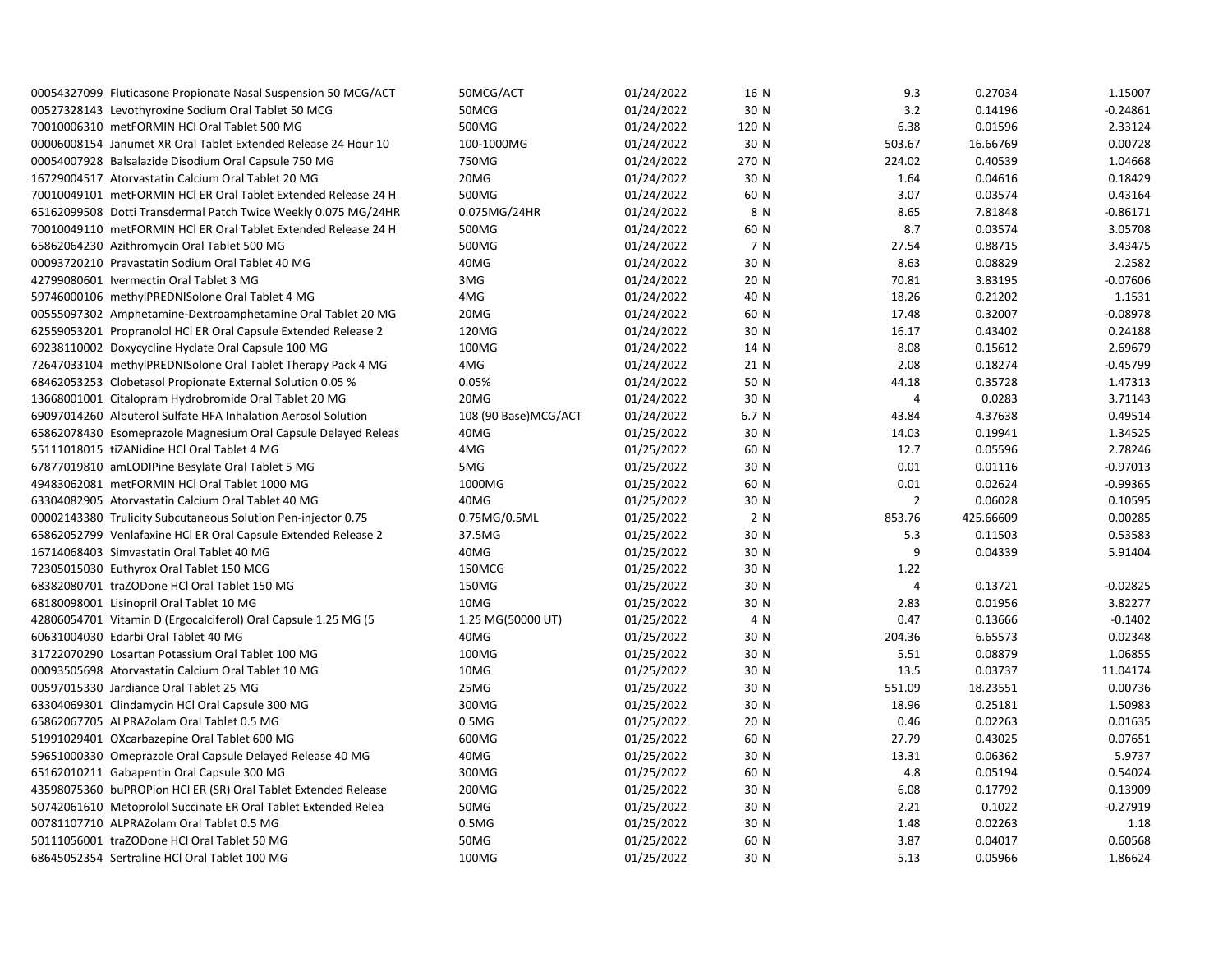| 00406055201 oxyCODONE HCl Oral Tablet 5 MG                     | 5MG                  | 01/25/2022 | 90 N  | 21.76        | 0.07434 | 2.25232    |
|----------------------------------------------------------------|----------------------|------------|-------|--------------|---------|------------|
| 52817031910 Baclofen Oral Tablet 5 MG                          | 5MG                  | 01/25/2022 | 30 N  | 27.42        | 0.70801 | 0.29094    |
| 00781808926 Azithromycin Oral Tablet 250 MG                    | 250MG                | 01/25/2022 | 6 N   | 12.56        | 0.49639 | 3.21711    |
| 16571020111 Diclofenac Sodium Oral Tablet Delayed Release 75 M | 75MG                 | 01/25/2022 | 60 N  | 9.86         | 0.09398 | 0.7486     |
| 69097083412 Sertraline HCl Oral Tablet 50 MG                   | 50MG                 | 01/25/2022 | 30 N  | 13.84        | 0.04157 | 10.09775   |
| 68382003616 Venlafaxine HCI ER Oral Capsule Extended Release 2 | 150MG                | 01/26/2022 | 30 N  | 25.92        | 0.15322 | 4.63895    |
| 50742061510 Metoprolol Succinate ER Oral Tablet Extended Relea | 25MG                 | 01/26/2022 | 30 N  | 6.26         | 0.0887  | 1.3525     |
| 42806071401 Benzonatate Oral Capsule 100 MG                    | 100MG                | 01/26/2022 | 15 N  | 3.07         | 0.08695 | 1.35384    |
| 59762444002 methylPREDNISolone Oral Tablet Therapy Pack 4 MG   | 4MG                  | 01/26/2022 | 21 N  | 8.31         | 0.18274 | 1.16545    |
| 68645055354 Lisinopril Oral Tablet 20 MG                       | 20MG                 | 01/26/2022 | 30 N  | 1.92         | 0.02602 | 1.45965    |
| 67877019805 amLODIPine Besylate Oral Tablet 5 MG               | 5MG                  | 01/26/2022 | 30 N  | 3.22         | 0.01116 | 8.61768    |
| 31722072690 Montelukast Sodium Oral Tablet 10 MG               | 10MG                 | 01/26/2022 | 30 N  | 10.87        | 0.05994 | 5.04493    |
| 00591544305 predniSONE Oral Tablet 20 MG                       | 20MG                 | 01/26/2022 | 10 N  | 1.83         | 0.11185 | 0.63612    |
| 69097014260 Albuterol Sulfate HFA Inhalation Aerosol Solution  | 108 (90 Base)MCG/ACT | 01/26/2022 | 6.7 N | 43.84        | 4.37638 | 0.49514    |
| 00527150537 Amphetamine-Dextroamphetamine Oral Tablet 20 MG    | 20MG                 | 01/26/2022 | 60 N  | 17.48        | 0.32007 | $-0.08978$ |
| 00003089421 Eliquis Oral Tablet 5 MG                           | 5MG                  | 01/26/2022 | 60 N  | 506.9        | 8.46451 | $-0.00191$ |
| 68180032002 buPROPion HCI ER (XL) Oral Tablet Extended Release | 300MG                | 01/26/2022 | 30 N  | 20.88        | 0.19458 | 2.57693    |
| 16729014000 glipiZIDE Oral Tablet 10 MG                        | 10MG                 | 01/26/2022 | 60 N  | 5.08         |         |            |
| 13668000805 Zolpidem Tartrate Oral Tablet 10 MG                | 10MG                 | 01/26/2022 | 30 N  | 5            | 0.03129 | 4.32652    |
| 00228203150 ALPRAZolam Oral Tablet 1 MG                        | 1MG                  | 01/26/2022 | 30 N  | 2.38         | 0.02491 | 2.1848     |
| 55150030610 Progesterone Intramuscular Oil 50 MG/ML            | 50MG/ML              | 01/26/2022 | 10 N  | 8.52         | 2.6664  | $-0.68047$ |
| 65862052205 Naproxen Oral Tablet 500 MG                        | 500MG                | 01/26/2022 | 20 N  | 3            | 0.07774 | 0.92951    |
| 00003089421 Eliquis Oral Tablet 5 MG                           | 5MG                  | 01/26/2022 | 60 N  | 499.91       | 8.46451 | $-0.01567$ |
| 68462019705 Pravastatin Sodium Oral Tablet 40 MG               | 40MG                 | 01/26/2022 | 30 N  | 4.52         | 0.08829 | 0.7065     |
| 00555097302 Amphetamine-Dextroamphetamine Oral Tablet 20 MG    | 20MG                 | 01/26/2022 | 30 N  | 11.29        | 0.32007 | 0.17578    |
| 23155019201 buPROPion HCl Oral Tablet 100 MG                   | 100MG                | 01/26/2022 | 30 N  | 2.26         | 0.14889 | $-0.49403$ |
| 72305008830 Euthyrox Oral Tablet 88 MCG                        | 88MCG                | 01/26/2022 | 30 N  | $\mathbf{1}$ |         |            |
| 69097083412 Sertraline HCl Oral Tablet 50 MG                   | 50MG                 | 01/27/2022 | 30 N  | 13.84        | 0.04157 | 10.09775   |
| 70436001102 buPROPion HCl ER (XL) Oral Tablet Extended Release | 300MG                | 01/27/2022 | 30 N  | 26.82        | 0.19458 | 3.59451    |
| 72205000490 Rosuvastatin Calcium Oral Tablet 20 MG             | 20MG                 | 01/27/2022 | 30 N  | 2.32         | 0.07742 | $-0.00112$ |
| 00003089421 Eliquis Oral Tablet 5 MG                           | 5MG                  | 01/27/2022 | 60 N  | 506.9        | 8.46451 | $-0.00191$ |
| 55111034001 amLODIPine Besy-Benazepril HCl Oral Capsule 5-20 M | 5-20MG               | 01/27/2022 | 30 N  | 4.69         | 0.13409 | 0.16588    |
| 59762219803 Azithromycin Oral Tablet 250 MG                    | 250MG                | 01/27/2022 | 6 N   | 6.58         | 0.49639 | 1.20928    |
| 47781091401 Dexamethasone Oral Tablet 4 MG                     | 4MG                  | 01/27/2022 | 10 N  | 7.81         | 0.54667 | 0.42865    |
| 00406183001 Methylphenidate HCl ER (CD) Oral Capsule Extended  | 30MG                 | 01/27/2022 | 30 N  | 96.68        | 1.2498  | 1.57855    |
| 00406114401 Methylphenidate HCl Oral Tablet 10 MG              | 10MG                 | 01/27/2022 | 30 N  | 12.92        | 0.15973 | 1.69622    |
| 68382052842 Cholestyramine Oral Powder 4 GM/DOSE               | 4GM/DOSE             | 01/28/2022 | 378 N | 58.7         | 0.15751 | $-0.01409$ |
| 43547035411 Lisinopril Oral Tablet 20 MG                       | 20MG                 | 01/28/2022 | 30 N  | 3.33         | 0.02602 | 3.26595    |
| 16729013716 clonazePAM Oral Tablet 1 MG                        | 1MG                  | 01/28/2022 | 90 N  | 2.74         | 0.03096 | $-0.01665$ |
| 00054252625 Lithium Carbonate Oral Capsule 150 MG              | 150MG                | 01/28/2022 | 60 N  | 5.7          | 0.07073 | 0.34314    |
| 53746054501 Primidone Oral Tablet 250 MG                       | 250MG                | 01/28/2022 | 30 N  | 12.63        | 0.31725 | 0.32703    |
| 31722054201 Indomethacin Oral Capsule 25 MG                    | 25MG                 | 01/28/2022 | 60 N  | 5.34         | 0.1027  | $-0.1334$  |
| 75834015901 Verapamil HCl ER Oral Tablet Extended Release 240  | 240MG                | 01/28/2022 | 60 N  | 14.99        | 0.16724 | 0.49386    |
| 16714033001 Gabapentin Oral Tablet 600 MG                      | 600MG                | 01/28/2022 | 60 N  | 7.22         | 0.08851 | 0.35955    |
| 00143988775 Amoxicillin Oral Suspension Reconstituted 400 MG/5 | 400MG/5ML            | 01/28/2022 | 150 N | 3.6          | 0.0236  | 0.01695    |
| 00054327099 Fluticasone Propionate Nasal Suspension 50 MCG/ACT | 50MCG/ACT            | 01/28/2022 | 16 N  | 8.45         | 0.27034 | 0.95356    |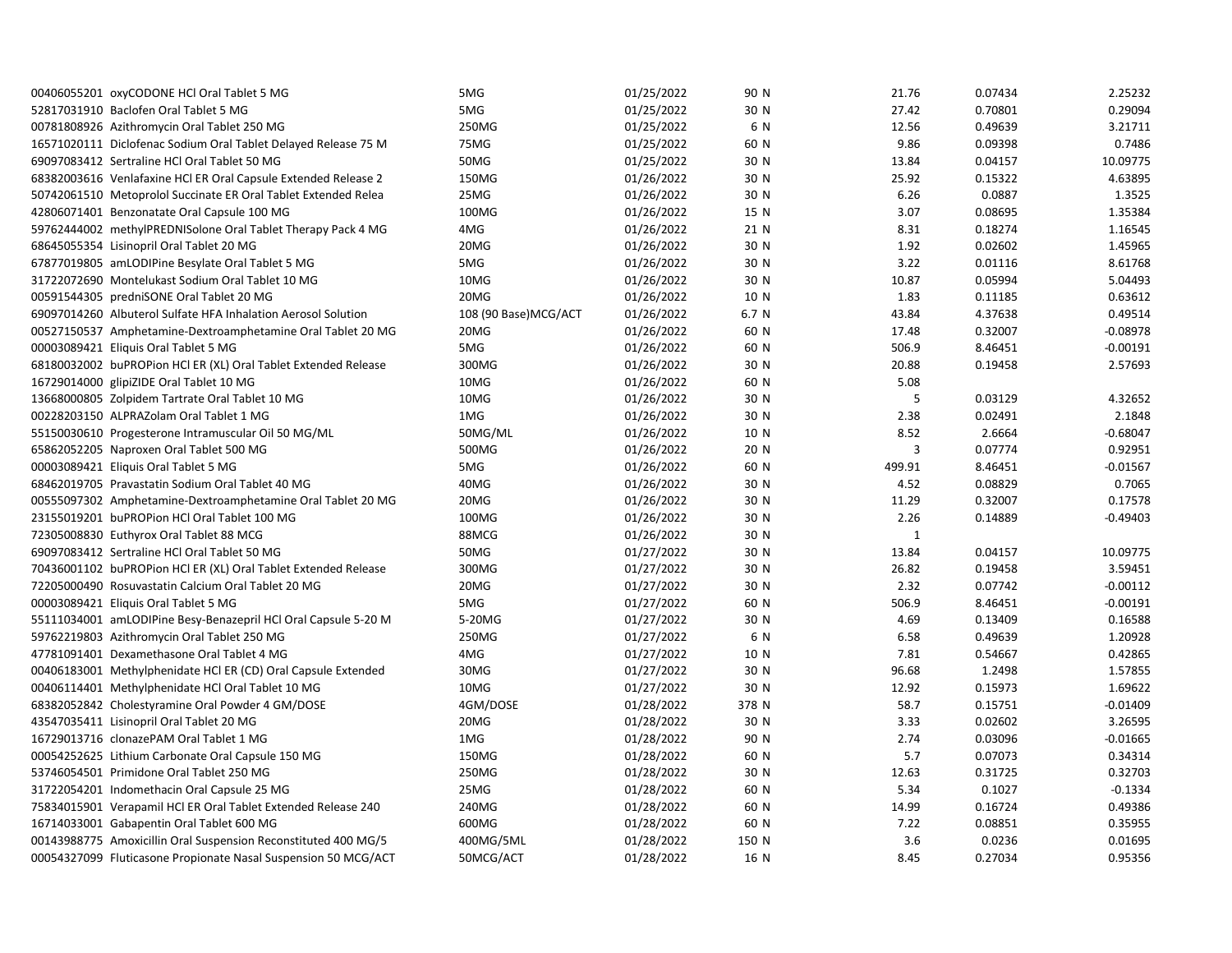| 65862001305 Sertraline HCl Oral Tablet 100 MG                  | 100MG             | 01/28/2022 | 30 N  | 4.14   | 0.05966  | 1.31311    |
|----------------------------------------------------------------|-------------------|------------|-------|--------|----------|------------|
| 16729000617 Simvastatin Oral Tablet 40 MG                      | 40MG              | 01/28/2022 | 30 N  | 3.18   | 0.04339  | 1.44296    |
| 68645055154 Lisinopril Oral Tablet 5 MG                        | 5MG               | 01/28/2022 | 30 N  | 1.17   | 0.01747  | 1.2324     |
| 51672129803 Ketoconazole External Cream 2 %                    | 2%                | 01/28/2022 | 60 N  | 16.62  | 0.35941  | $-0.22929$ |
| 00185209901 Amphetamine-Dextroamphetamine Oral Tablet 30 MG    | 30MG              | 01/28/2022 | 60 N  | 17.48  |          |            |
| 16714072103 FLUoxetine HCl Oral Capsule 20 MG                  | 20MG              | 01/28/2022 | 30 N  | 2.86   | 0.0335   | 1.84577    |
| 59746000103 methylPREDNISolone Oral Tablet Therapy Pack 4 MG   | 4MG               | 01/28/2022 | 21 N  | 5.89   | 0.18274  | 0.53484    |
| 65862001501 Amoxicillin Oral Tablet 875 MG                     | 875MG             | 01/28/2022 | 20 N  | 2.96   | 0.14134  | 0.04712    |
| 13107007301 Amphetamine-Dextroamphetamine Oral Tablet 20 MG    | 20MG              | 01/28/2022 | 60 N  | 22.58  | 0.32007  | 0.17578    |
| 47781091401 Dexamethasone Oral Tablet 4 MG                     | 4MG               | 01/28/2022 | 9 N   | 7.03   | 0.54667  | 0.42885    |
| 59762219803 Azithromycin Oral Tablet 250 MG                    | 250MG             | 01/28/2022 | 6 N   | 6.58   | 0.49639  | 1.20928    |
| 16571040250 Cetirizine HCl Oral Tablet 10 MG                   | 10MG              | 01/28/2022 | 60 N  | 21.99  | 0.06914  | 4.30084    |
| 59651000305 Omeprazole Oral Capsule Delayed Release 40 MG      | 40MG              | 01/28/2022 | 30 N  | 37.72  | 0.06362  | 18.76318   |
| 00115180301 hydrOXYzine Pamoate Oral Capsule 25 MG             | 25MG              | 01/28/2022 | 120 N | 4.2    | 0.07404  | $-0.52728$ |
| 70710122901 Amitriptyline HCl Oral Tablet 100 MG               | 100MG             | 01/28/2022 | 60 N  | 25.51  | 0.32062  | 0.32608    |
| 00054032756 Fluticasone-Salmeterol Inhalation Aerosol Powder B | 250-50MCG/ACT     | 01/28/2022 | 60 N  | 167.32 | 1.98057  | 0.40801    |
| 00054018913 Buprenorphine HCl-Naloxone HCl Sublingual Tablet S | 8-2MG             | 01/28/2022 | 90 N  | 159.45 | 1.02537  | 0.72783    |
| 16714004107 Allopurinol Oral Tablet 100 MG                     | 100MG             | 01/29/2022 | 30 N  | 0.87   | 0.05727  | $-0.49363$ |
| 49884033601 FLUoxetine HCl Oral Tablet 20 MG                   | 20MG              | 01/29/2022 | 45 N  | 11.34  | 0.31588  | $-0.20223$ |
| 65862024608 levETIRAcetam Oral Tablet 500 MG                   | 500MG             | 01/29/2022 | 60 N  | 9      | 0.10478  | 0.43157    |
| 65702049310 Accu-Chek SmartView In Vitro Strip                 |                   | 01/29/2022 | 100 N | 159.27 |          |            |
| 53746051105 Spironolactone Oral Tablet 25 MG                   | 25MG              | 01/29/2022 | 30 N  | 3.11   | 0.05012  | 1.06837    |
| 69452023320 Progesterone Oral Capsule 100 MG                   | 100MG             | 01/29/2022 | 30 N  | 10.44  | 0.25031  | 0.39028    |
| 31722070010 Losartan Potassium Oral Tablet 25 MG               | 25MG              | 01/29/2022 | 30 N  | 3.01   | 0.05416  | 0.85254    |
| 16729018201 hydroCHLOROthiazide Oral Tablet 12.5 MG            | 12.5MG            | 01/29/2022 | 30 N  | 0.76   | 0.05671  | $-0.55328$ |
| 53746051401 Spironolactone Oral Tablet 50 MG                   | 50MG              | 01/29/2022 | 60 N  | 22.65  | 0.11667  | 2.23562    |
| 00054429931 Furosemide Oral Tablet 40 MG                       | 40MG              | 01/29/2022 | 30 N  | 1.67   | 0.03231  | 0.72289    |
| 00378668977 Pantoprazole Sodium Oral Tablet Delayed Release 40 | 40MG              | 01/29/2022 | 60 N  | 18.82  | 0.05946  | 4.27526    |
| 68382004001 Promethazine HCl Oral Tablet 12.5 MG               | 12.5MG            | 01/29/2022 | 30 N  | 2.44   | 0.04934  | 0.64843    |
| 51862017901 Butalbital-APAP-Caffeine Oral Capsule 50-325-40 MG | 50-325-40MG       | 01/29/2022 | 15 N  | 44.68  | 3.28321  | $-0.09276$ |
| 62756024064 Ondansetron Oral Tablet Disintegrating 4 MG        | 4MG               | 01/29/2022 | 12 N  | 4.3    | 0.21765  | 0.64637    |
| 68382079101 Acyclovir Oral Tablet 400 MG                       | 400MG             | 01/29/2022 | 60 N  | 19.22  | 0.09879  | 2.24257    |
| 68180072103 amLODIPine Besylate Oral Tablet 10 MG              | 10MG              | 01/30/2022 | 30 N  | 7.44   | 0.01589  | 14.6073    |
| 45963067711 Metoprolol Succinate ER Oral Tablet Extended Relea | 100MG             | 01/30/2022 | 10 N  | 3.5    | 0.13368  | 1.61819    |
| 00169643810 Levemir FlexTouch Subcutaneous Solution Pen-inject | 100UNIT/ML        | 01/30/2022 | 9 N   | 282.87 | 29.59702 | 0.06193    |
| 65862090901 Celecoxib Oral Capsule 200 MG                      | 200MG             | 01/30/2022 | 30 N  | 14.22  | 0.1436   | 2.30084    |
| 42192033001 NP Thyroid Oral Tablet 60 MG                       | 60MG              | 01/30/2022 | 30 N  | 20.26  | 0.65792  | 0.02647    |
| 67877059201 Metoprolol Succinate ER Oral Tablet Extended Relea | 100MG             | 01/30/2022 | 30 N  | 4.1    | 0.13368  | 0.02234    |
| 62332003231 rOPINIRole HCl Oral Tablet 1 MG                    | 1MG               | 01/30/2022 | 30 N  | 3.8    | 0.05337  | 1.37337    |
| 55111072510 Montelukast Sodium Oral Tablet 10 MG               | 10MG              | 01/30/2022 | 30 N  | 4.17   | 0.05994  | 1.31899    |
| 00555089902 Estradiol Oral Tablet 0.5 MG                       | 0.5M <sub>G</sub> | 01/30/2022 | 30 N  | 0.99   | 0.09366  | $-0.64766$ |
| 70756021551 Fenofibrate Oral Tablet 160 MG                     | 160MG             | 01/31/2022 | 30 N  | 5.21   | 0.18813  | $-0.07688$ |
| 00555088702 Estradiol Oral Tablet 2 MG                         | 2MG               | 01/31/2022 | 90 N  | 14.41  | 0.13307  | 0.20321    |
| 16729011917 Montelukast Sodium Oral Tablet 10 MG               | 10MG              | 01/31/2022 | 30 N  | 4.17   | 0.05994  | 1.31899    |
| 67877043103 ARIPiprazole Oral Tablet 5 MG                      | 5MG               | 01/31/2022 | 30 N  | 7.95   | 0.17026  | 0.55644    |
| 00054001829 predniSONE Oral Tablet 20 MG                       | 20MG              | 01/31/2022 | 14 N  | 2.48   | 0.11185  | 0.58375    |
|                                                                |                   |            |       |        |          |            |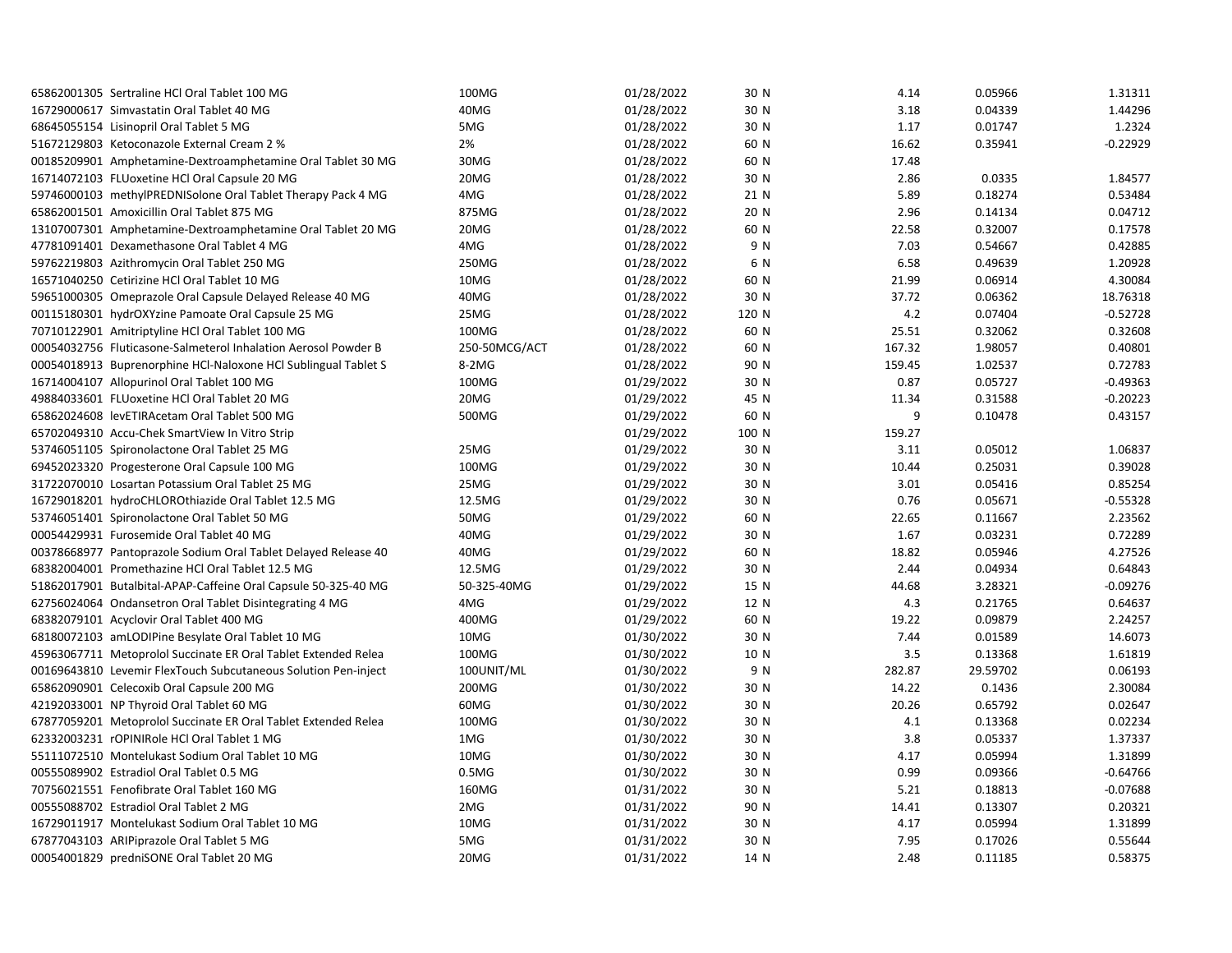| 00002237711 Emgality Subcutaneous Solution Prefilled Syringe 1 | 120MG/ML             | 01/31/2022 | 1 N    | 629.43 | 630.62272 | $-0.00189$ |
|----------------------------------------------------------------|----------------------|------------|--------|--------|-----------|------------|
| 67877019805 amLODIPine Besylate Oral Tablet 5 MG               | 5MG                  | 01/31/2022 | 30 N   | 3.22   | 0.01116   | 8.61768    |
| 00378464226 Estradiol Transdermal Patch Twice Weekly 0.05 MG/2 | 0.05MG/24HR          | 01/31/2022 | 8 N    | 62.58  | 9.29071   | $-0.15803$ |
| 70010049105 metFORMIN HCl ER Oral Tablet Extended Release 24 H | 500MG                | 01/31/2022 | 60 N   | 3.76   | 0.03574   | 0.7534     |
| 68180021709 Losartan Potassium-HCTZ Oral Tablet 100-25 MG      | 100-25MG             | 01/31/2022 | 30 N   | 7.28   | 0.19209   | 0.2633     |
| 13107015590 PARoxetine HCl Oral Tablet 20 MG                   | 20MG                 | 01/31/2022 | 30 N   | 13.48  | 0.08715   | 4.15586    |
| 00527458037 Methylphenidate HCl ER (CD) Oral Capsule Extended  | 20MG                 | 01/31/2022 | 30 N   | 123.35 | 1.10665   | 2.71542    |
| 27808008601 Hydrocod Polst-CPM Polst ER Oral Suspension Extend | 10-8MG/5ML           | 01/31/2022 | 115 N  | 46.32  | 0.45918   | $-0.12282$ |
| 50111078751 Azithromycin Oral Tablet 250 MG                    | 250MG                | 01/31/2022 | 6 N    | 2.8    | 0.49639   | $-0.05988$ |
| 00093005805 traMADol HCl Oral Tablet 50 MG                     | 50MG                 | 01/31/2022 | 40 N   | 5.64   | 0.02391   | 4.89711    |
| 16714072203 FLUoxetine HCl Oral Capsule 40 MG                  | 40MG                 | 01/31/2022 | 30 N   | 4.87   | 0.0782    | 1.07587    |
| 16714071503 Omeprazole Oral Capsule Delayed Release 20 MG      | 20MG                 | 01/31/2022 | 30 N   | 3.98   | 0.03398   | 2.90426    |
| 70700011985 Estarylla Oral Tablet 0.25-35 MG-MCG               | 0.25-35MG-MCG        | 01/31/2022 | 28 N   | 16.36  | 0.18162   | 2.21708    |
| 13668000701 Zolpidem Tartrate Oral Tablet 5 MG                 | 5MG                  | 01/31/2022 | 30 N   | 8.33   | 0.03148   | 7.82042    |
| 70436001002 buPROPion HCl ER (XL) Oral Tablet Extended Release | 150MG                | 02/01/2022 | 30 N   | 22.49  | 0.13986   | 4.36012    |
| 70436001102 buPROPion HCI ER (XL) Oral Tablet Extended Release | 300MG                | 02/01/2022 | 30 N   | 26.82  | 0.19458   | 3.59451    |
| 70377000712 Rosuvastatin Calcium Oral Tablet 10 MG             | 10MG                 | 02/01/2022 | 30 N   | 45.56  | 0.06379   | 22.80728   |
| 59417010710 Vyvanse Oral Capsule 70 MG                         | 70MG                 | 02/01/2022 | 30 N   | 338.72 | 11.24648  | 0.00393    |
| 68001040000 FLUoxetine HCl Oral Capsule 20 MG                  | 20MG                 | 02/01/2022 | 90 N   | 8.59   | 0.0335    | 1.84909    |
| 47781035703 Buprenorphine HCl-Naloxone HCl Sublingual Film 8-2 | 8-2MG                | 02/01/2022 | 30 N   | 97.92  | 3.2932    | $-0.00887$ |
| 00228306311 Amphetamine-Dextroamphet ER Oral Capsule Extended  | 15MG                 | 02/01/2022 | 30 N   | 35.95  | 0.49028   | 1.44418    |
| 00143988701 Amoxicillin Oral Suspension Reconstituted 400 MG/5 | 400MG/5ML            | 02/01/2022 | 200 N  | 8.21   | 0.02252   | 0.82282    |
| 00093101042 Mupirocin External Ointment 2 %                    | 2%                   | 02/01/2022 | 22 N   | 9.19   | 0.17083   | 1.44528    |
| 00143988701 Amoxicillin Oral Suspension Reconstituted 400 MG/5 | 400MG/5ML            | 02/01/2022 | 200 N  | 8.21   | 0.02252   | 0.82282    |
| 00121087316 Lactulose Oral Solution 10 GM/15ML                 | 10GM/15ML            | 02/01/2022 | 3000 N | 101.18 | 0.01471   | 1.29277    |
| 13668000805 Zolpidem Tartrate Oral Tablet 10 MG                | 10MG                 | 02/01/2022 | 30 N   | 23.59  | 0.03129   | 24.1305    |
| 00574029201 aMILoride HCl Oral Tablet 5 MG                     | 5MG                  | 02/01/2022 | 30 N   | 6.01   | 0.17672   | 0.13362    |
| 16729018317 hydroCHLOROthiazide Oral Tablet 25 MG              | 25MG                 | 02/01/2022 | 30 N   | 0.41   | 0.01381   | $-0.01038$ |
| 65862098701 Potassium Chloride ER Oral Tablet Extended Release | 10MEQ                | 02/01/2022 | 120 N  | 22.34  | 0.13893   | 0.34       |
| 70010006310 metFORMIN HCl Oral Tablet 500 MG                   | 500MG                | 02/01/2022 | 120 N  | 6.38   | 0.01596   | 2.33124    |
| 68382066201 Spironolactone Oral Tablet 100 MG                  | 100MG                | 02/02/2022 | 30 N   | 8.52   | 0.20478   | 0.38685    |
| 00002223680 Trulicity Subcutaneous Solution Pen-injector 3 MG/ | 3MG/0.5ML            | 02/02/2022 | 2 N    | 877.69 | 426.02158 | 0.0301     |
| 53489015710 Allopurinol Oral Tablet 300 MG                     | 300MG                | 02/02/2022 | 30 N   | 5.09   | 0.08842   | 0.91887    |
| 49483048112 Aspirin Low Dose Oral Tablet Delayed Release 81 MG | 81MG                 | 02/02/2022 | 30 N   | 0.44   | 0.0147    | $-0.00227$ |
| 68462065790 Norethindrone-Eth Estradiol Oral Tablet 1-5 MG-MCG | 1-5MG-MCG            | 02/02/2022 | 28 N   | 58.42  | 1.47197   | 0.41744    |
| 51991031233 Desvenlafaxine Succinate ER Oral Tablet Extended R | 100MG                | 02/02/2022 | 30 N   | 19.13  | 0.63099   | 0.01058    |
| 69097052444 Diclofenac Sodium External Gel 1 %                 | 1%                   | 02/02/2022 | 100 N  | 8.95   | 0.09491   | $-0.057$   |
| 00406012510 HYDROcodone-Acetaminophen Oral Tablet 10-325 MG    | 10-325MG             | 02/02/2022 | 120 N  | 22.93  | 0.12412   | 0.5395     |
| 70010006310 metFORMIN HCl Oral Tablet 500 MG                   | 500MG                | 02/02/2022 | 60 N   | 3.19   | 0.01596   | 2.33124    |
| 55111046605 Metoprolol Succinate ER Oral Tablet Extended Relea | 25MG                 | 02/02/2022 | 30 N   | 5.25   | 0.0887    | 0.97294    |
| 43547040011 Cyclobenzaprine HCl Oral Tablet 10 MG              | 10MG                 | 02/02/2022 | 30 N   | 2.99   | 0.0228    | 3.37135    |
| 64380078506 predniSONE Oral Tablet 20 MG                       | 20MG                 | 02/02/2022 | 10 N   | 1.46   | 0.11185   | 0.30532    |
| 00093317431 Albuterol Sulfate HFA Inhalation Aerosol Solution  | 108 (90 Base)MCG/ACT | 02/02/2022 | 8.5 N  | 43.48  | 3.37105   | 0.51742    |
| 43598081115 Cetirizine HCl Oral Tablet 10 MG                   | 10MG                 | 02/02/2022 | 30 N   | 0.59   | 0.06914   | $-0.71555$ |
| 16571066101 Meclizine HCl Oral Tablet 25 MG                    | 25MG                 | 02/02/2022 | 90 N   | 20.63  | 0.11087   | 1.06749    |
| 33342004910 Irbesartan Oral Tablet 300 MG                      | 300MG                |            |        | 18.83  | 0.30793   | 1.03834    |
|                                                                |                      | 02/02/2022 | 30 N   |        |           |            |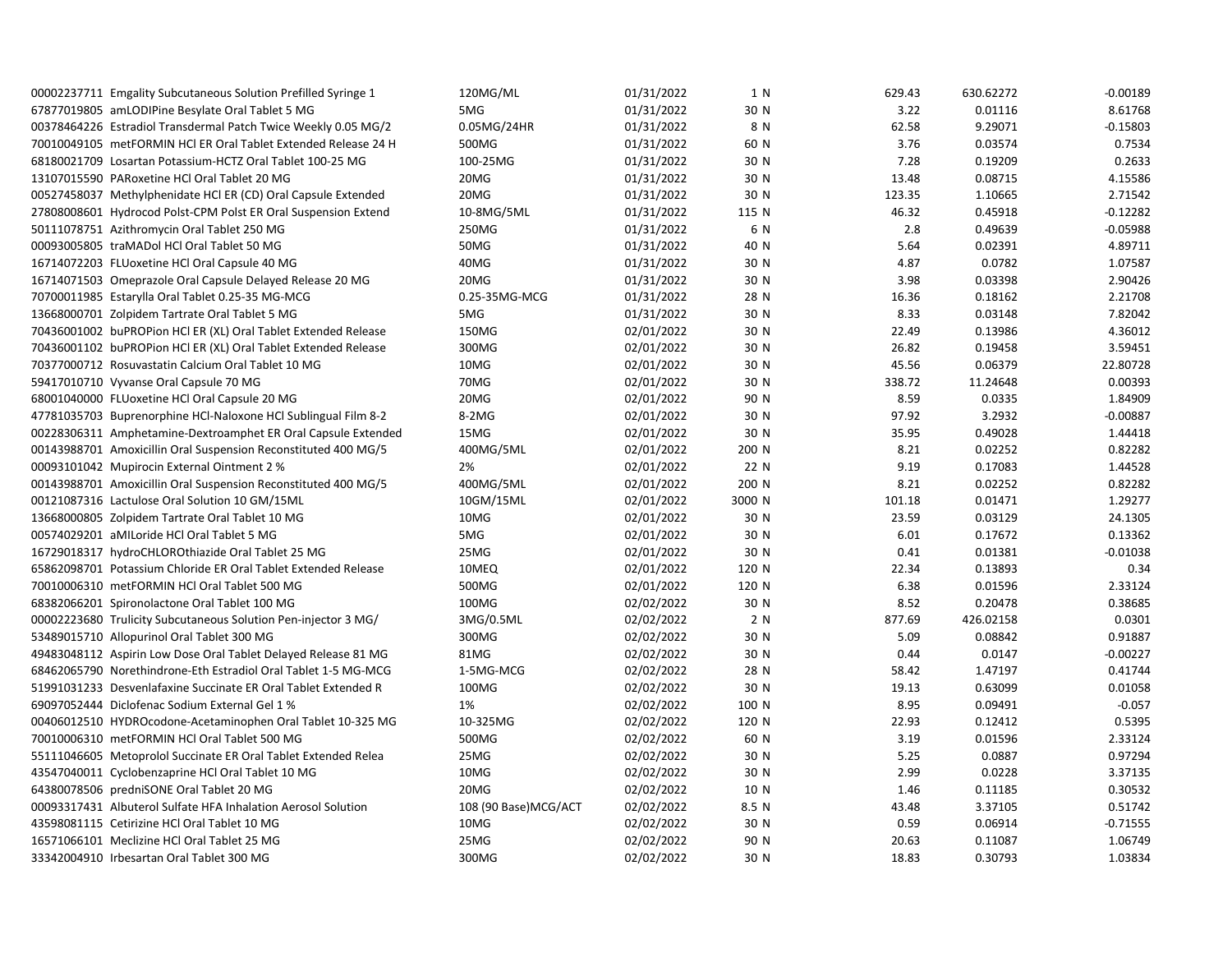| 31722066530 Esomeprazole Magnesium Oral Capsule Delayed Releas | 40MG              | 02/02/2022 | 30 N  | 43.47          | 0.19941  | 6.26644    |
|----------------------------------------------------------------|-------------------|------------|-------|----------------|----------|------------|
| 70377000712 Rosuvastatin Calcium Oral Tablet 10 MG             | 10MG              | 02/02/2022 | 30 N  | 45.56          | 0.06379  | 22.80728   |
| 55111012205 Atorvastatin Calcium Oral Tablet 20 MG             | 20MG              | 02/02/2022 | 30 N  | 3.37           | 0.04616  | 1.43356    |
| 62756052269 SUMAtriptan Succinate Oral Tablet 100 MG           | 100MG             | 02/02/2022 | 9 N   | 38.47          | 0.55636  | 6.68288    |
| 69097094312 Gabapentin Oral Capsule 300 MG                     | 300MG             | 02/02/2022 | 30 N  | 1.28           | 0.05194  | $-0.17854$ |
| 65862067899 ALPRAZolam Oral Tablet 1 MG                        | 1MG               | 02/02/2022 | 20 N  | 3.73           | 0.02491  | 6.48695    |
| 51672127502 Clotrimazole External Cream 1 %                    | 1%                | 02/02/2022 | 60 N  | 4.18           | 0.1775   | $-0.60751$ |
| 45802001405 Hydrocortisone External Ointment 2.5 %             | 2.5%              | 02/02/2022 | 454 N | 43.74          | 0.06846  | 0.4073     |
| 16729020001 busPIRone HCl Oral Tablet 5 MG                     | 5MG               | 02/03/2022 | 30 N  | 3.93           | 0.02821  | 3.64374    |
| 00378932132 Wixela Inhub Inhalation Aerosol Powder Breath Acti | 250-50MCG/ACT     | 02/03/2022 | 60 N  | 312.88         | 1.98057  | 1.63291    |
| 49483060450 Ibuprofen Oral Tablet 800 MG                       | 800MG             | 02/03/2022 | 90 N  | 12.76          | 0.07343  | 0.93079    |
| 65862052305 Gabapentin Oral Tablet 600 MG                      | 600MG             | 02/03/2022 | 90 N  | 38.65          | 0.08851  | 3.85193    |
| 43547028111 Escitalopram Oxalate Oral Tablet 10 MG             | 10MG              | 02/03/2022 | 30 N  | 4.56           | 0.04769  | 2.18725    |
| 68180063509 Atorvastatin Calcium Oral Tablet 10 MG             | 10MG              | 02/03/2022 | 34 N  | 4.01           | 0.03737  | 2.15604    |
| 68645055354 Lisinopril Oral Tablet 20 MG                       | 20MG              | 02/03/2022 | 30 N  | 1.92           | 0.02602  | 1.45965    |
| 00006536403 Steglatro Oral Tablet 15 MG                        | 15MG              | 02/03/2022 | 30 N  | 313.56         | 10.39813 | 0.00518    |
| 00378623201 Citalopram Hydrobromide Oral Tablet 20 MG          | 20MG              | 02/03/2022 | 30 N  | 7.94           | 0.0283   | 8.35218    |
| 31722070010 Losartan Potassium Oral Tablet 25 MG               | 25MG              | 02/03/2022 | 30 N  | 4.51           | 0.05416  | 1.77573    |
| 68180016011 Azithromycin Oral Tablet 250 MG                    | 250MG             | 02/03/2022 | 6 N   | 7.94           | 0.49639  | 1.66591    |
| 72205000390 Rosuvastatin Calcium Oral Tablet 10 MG             | 10MG              | 02/03/2022 | 15 N  | 2.21           | 0.06379  | 1.30966    |
| 00003089421 Eliquis Oral Tablet 5 MG                           | 5MG               | 02/03/2022 | 60 N  | 499.91         | 8.46451  | $-0.01567$ |
| 43547030303 ARIPiprazole Oral Tablet 5 MG                      | 5MG               | 02/04/2022 | 45 N  | 245.37         | 0.17026  | 31.02553   |
| 13668013601 Escitalopram Oxalate Oral Tablet 10 MG             | 10MG              | 02/04/2022 | 30 N  | 22.07          | 0.04769  | 14.42602   |
| 70700011585 Syeda Oral Tablet 3-0.03 MG                        | 3-0.03MG          | 02/04/2022 | 28 N  | 21.25          | 0.2774   | 1.73586    |
| 00555089902 Estradiol Oral Tablet 0.5 MG                       | 0.5M <sub>G</sub> | 02/04/2022 | 30 N  | 5.53           | 0.09366  | 0.96811    |
| 43598016430 OLANZapine Oral Tablet 5 MG                        | 5MG               | 02/04/2022 | 30 N  | 7.31           | 0.09819  | 1.48158    |
| 42806072201 Celecoxib Oral Capsule 200 MG                      | 200MG             | 02/04/2022 | 30 N  | 6.44           | 0.1436   | 0.49489    |
| 31722094901 oxyCODONE-Acetaminophen Oral Tablet 5-325 MG       | 5-325MG           | 02/04/2022 | 30 N  | 2.96           | 0.08951  | 0.1023     |
| 57237007830 Ondansetron Oral Tablet Disintegrating 8 MG        | 8MG               | 02/04/2022 | 15 N  | 6.24           | 0.23051  | 0.80469    |
| 65162046650 Ibuprofen Oral Tablet 800 MG                       | 800MG             | 02/04/2022 | 30 N  | $\overline{4}$ | 0.07343  | 0.81579    |
| 55111014512 Fluconazole Oral Tablet 150 MG                     | 150MG             | 02/04/2022 | 2 N   | 2.3            | 0.82785  | 0.38914    |
| 57237002801 Amoxicillin Oral Tablet 500 MG                     | 500MG             | 02/04/2022 | 28 N  | 9.94           | 0.12152  | 1.92133    |
| 00406012405 HYDROcodone-Acetaminophen Oral Tablet 7.5-325 MG   | 7.5-325MG         | 02/04/2022 | 15 N  | 5.81           | 0.12323  | 2.14317    |
| 64380080707 Ibuprofen Oral Tablet 800 MG                       | 800MG             | 02/04/2022 | 20 N  | 6.13           | 0.07343  | 3.17404    |
| 60505025801 Desmopressin Acetate Oral Tablet 0.2 MG            | 0.2M <sub>G</sub> | 02/04/2022 | 90 N  | 66.58          | 0.43538  | 0.69915    |
| 68462030929 Norgestimate-Eth Estradiol Oral Tablet 0.25-35 MG- | 0.25-35MG-MCG     | 02/04/2022 | 28 N  | 6.21           | 0.18162  | 0.22115    |
| 62559027630 Nebivolol HCl Oral Tablet 5 MG                     | 5MG               | 02/04/2022 | 30 N  | 17.97          | 0.5576   | 0.07425    |
| 71930002890 Pyridostigmine Bromide Oral Tablet 60 MG           | 60MG              | 02/04/2022 | 90 N  | 22.35          | 0.27299  | $-0.09032$ |
| 70010077005 Methocarbamol Oral Tablet 750 MG                   | 750MG             | 02/04/2022 | 90 N  | 12             | 0.0918   | 0.45243    |
| 59651015301 Progesterone Oral Capsule 200 MG                   | 200MG             | 02/04/2022 | 60 N  | 40.8           | 0.46487  | 0.46277    |
| 55150030610 Progesterone Intramuscular Oil 50 MG/ML            | 50MG/ML           | 02/04/2022 | 10 N  | 8.52           | 2.6664   | $-0.68047$ |
| 00172541346 Fluconazole Oral Tablet 200 MG                     | 200MG             | 02/04/2022 | 1 N   | 1.04           | 0.60567  | 0.71711    |
| 69292020850 metroNIDAZOLE Oral Tablet 500 MG                   | 500MG             | 02/04/2022 | 14 N  | 2.05           | 0.14389  | 0.01764    |
| 68180023109 Fenofibrate Oral Tablet 54 MG                      | 54MG              | 02/04/2022 | 30 N  | 4.04           | 0.14575  | $-0.07604$ |
| 16729036615 Olmesartan Medoxomil-HCTZ Oral Tablet 20-12.5 MG   | 20-12.5MG         | 02/04/2022 | 30 N  | 35.18          | 0.23702  | 3.94754    |
| 70377000812 Rosuvastatin Calcium Oral Tablet 20 MG             | 20MG              | 02/04/2022 | 30 N  | 45.56          | 0.07742  | 18.61595   |
|                                                                |                   |            |       |                |          |            |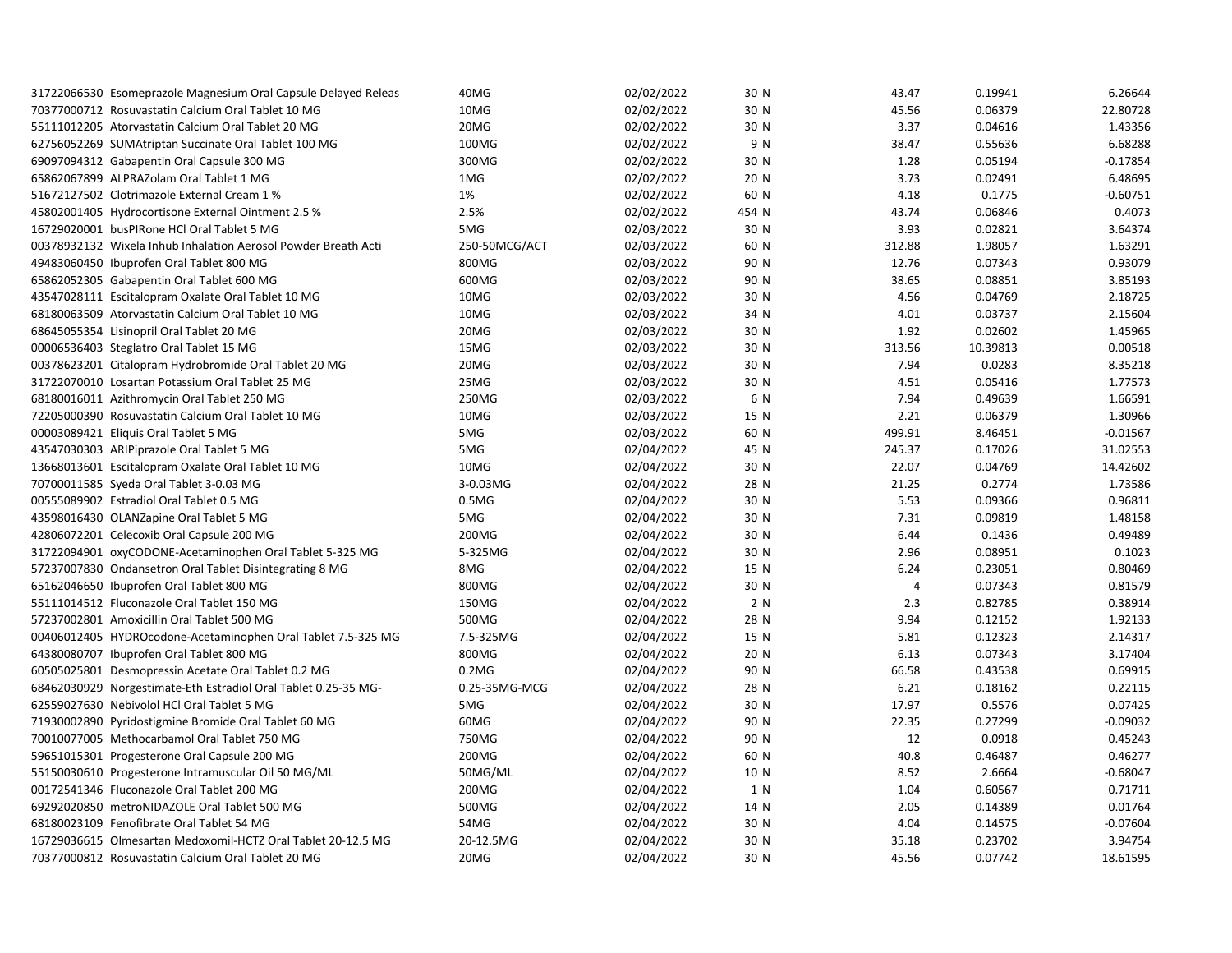| 52536013301 Meclizine HCl Oral Tablet 25 MG                    | 25MG              | 02/05/2022 | 40 N  | 9.17   | 0.11087   | 1.06774    |
|----------------------------------------------------------------|-------------------|------------|-------|--------|-----------|------------|
| 58160082311 Shingrix Intramuscular Suspension Reconstituted 50 | 50MCG/0.5ML       | 02/05/2022 | 1 N   | 165.74 |           |            |
| 16729032010 Olmesartan Medoxomil Oral Tablet 5 MG              | 5MG               | 02/05/2022 | 30 N  | 10.11  | 0.08433   | 2.99621    |
| 43598075160 buPROPion HCl ER (SR) Oral Tablet Extended Release | 100MG             | 02/05/2022 | 30 N  | 4.91   | 0.10914   | 0.4996     |
| 00555902858 Junel FE 1.5/30 Oral Tablet 1.5-30 MG-MCG          | 1.5-30MG-MCG      | 02/05/2022 | 28 N  | 4.92   | 0.32096   | $-0.45254$ |
| 00378182377 Levothyroxine Sodium Oral Tablet 137 MCG           | 137MCG            | 02/05/2022 | 30 N  | 3.41   | 0.21248   | $-0.46505$ |
| 51862032001 Liothyronine Sodium Oral Tablet 5 MCG              | 5MCG              | 02/05/2022 | 60 N  | 19.28  | 0.40167   | $-0.20001$ |
| 68180032002 buPROPion HCl ER (XL) Oral Tablet Extended Release | 300MG             | 02/05/2022 | 30 N  | 20.88  | 0.19458   | 2.57693    |
| 62332003960 lamoTRIgine Oral Tablet 150 MG                     | 150MG             | 02/05/2022 | 30 N  | 8.85   | 0.08538   | 2.45514    |
| 49483060450 Ibuprofen Oral Tablet 800 MG                       | 800MG             | 02/05/2022 | 90 N  | 12.76  | 0.07343   | 0.93079    |
| 65862037401 Escitalopram Oxalate Oral Tablet 10 MG             | 10MG              | 02/06/2022 | 30 N  | 10.15  | 0.04769   | 6.09443    |
| 43547035311 Lisinopril Oral Tablet 10 MG                       | 10MG              | 02/06/2022 | 30 N  | 7.24   | 0.01956   | 11.3381    |
| 13668044201 Celecoxib Oral Capsule 200 MG                      | 200MG             | 02/06/2022 | 30 N  | 14.22  | 0.1436    | 2.30084    |
| 69097073102 Terbinafine HCl Oral Tablet 250 MG                 | 250MG             | 02/06/2022 | 30 N  | 66.42  | 0.1487    | 13.88904   |
| 00172392660 diazePAM Oral Tablet 5 MG                          | 5MG               | 02/06/2022 | 30 N  | 0.36   | 0.02161   | $-0.4447$  |
| 00093500556 Olmesartan-amLODIPine-HCTZ Oral Tablet 20-5-12.5 M | 20-5-12.5MG       | 02/06/2022 | 30 N  | 86.74  | 1.06815   | 1.70686    |
| 65862020199 Losartan Potassium Oral Tablet 25 MG               | 25MG              | 02/06/2022 | 30 N  | 10.94  | 0.05416   | 5.73314    |
| 65862024608 levETIRAcetam Oral Tablet 500 MG                   | 500MG             | 02/06/2022 | 60 N  | 35.85  | 0.10478   | 4.70242    |
| 64980028105 glipiZIDE ER Oral Tablet Extended Release 24 Hour  | 10MG              | 02/07/2022 | 60 N  | 2.9    | 0.18325   | $-0.73624$ |
| 68645056259 Ibuprofen Oral Tablet 600 MG                       | 600MG             | 02/07/2022 | 90 N  | 1.57   | 0.05955   | $-0.70706$ |
| 57237016290 Omeprazole Oral Capsule Delayed Release 40 MG      | 40MG              | 02/07/2022 | 30 N  | 4.4    | 0.06362   | 1.30535    |
| 16729017317 Amitriptyline HCl Oral Tablet 50 MG                | 50MG              | 02/07/2022 | 30 N  | 1.9    | 0.15573   | $-0.59331$ |
| 72205000390 Rosuvastatin Calcium Oral Tablet 10 MG             | 10MG              | 02/07/2022 | 30 N  | 16.1   | 0.06379   | 7.41302    |
| 00093342510 LORazepam Oral Tablet 0.5 MG                       | 0.5M <sub>G</sub> | 02/07/2022 | 60 N  | 9.65   | 0.03735   | 3.30611    |
| 59762372003 ALPRAZolam Oral Tablet 0.5 MG                      | 0.5M <sub>G</sub> | 02/07/2022 | 90 N  | 2.06   | 0.02263   | 0.01144    |
| 00115992101 Dexmethylphenidate HCl ER Oral Capsule Extended Re | 20MG              | 02/07/2022 | 30 N  | 16.84  | 1.42902   | $-0.60719$ |
| 00527150537 Amphetamine-Dextroamphetamine Oral Tablet 20 MG    | 20MG              | 02/07/2022 | 60 N  | 17.48  | 0.32007   | $-0.08978$ |
| 00093083205 clonazePAM Oral Tablet 0.5 MG                      | 0.5M <sub>G</sub> | 02/07/2022 | 30 N  | 3.82   | 0.0243    | 4.24005    |
| 68180072003 amLODIPine Besylate Oral Tablet 5 MG               | 5MG               | 02/07/2022 | 30 N  | 8.83   | 0.01116   | 25.37395   |
| 68180051303 Lisinopril Oral Tablet 5 MG                        | 5MG               | 02/07/2022 | 30 N  | 4.86   | 0.01747   | 8.27304    |
| 24208041010 Ofloxacin Otic Solution 0.3 %                      | 0.3%              | 02/07/2022 | 10 N  | 18.51  | 2.08682   | $-0.113$   |
| 68180072304 Cefdinir Oral Suspension Reconstituted 250 MG/5ML  | 250MG/5ML         | 02/07/2022 | 60 N  | 5.97   | 0.16814   | $-0.40823$ |
| 68180051301 Lisinopril Oral Tablet 5 MG                        | 5MG               | 02/07/2022 | 30 N  | 1.73   | 0.01747   | 2.3009     |
| 13107008401 LORazepam Oral Tablet 1 MG                         | 1MG               | 02/07/2022 | 90 N  | 4.77   | 0.04535   | 0.16869    |
| 50111064801 FLUoxetine HCl Oral Capsule 20 MG                  | 20MG              | 02/07/2022 | 30 N  | 7.05   | 0.0335    | 6.01493    |
| 59762444002 methylPREDNISolone Oral Tablet Therapy Pack 4 MG   | 4MG               | 02/07/2022 | 21 N  | 8.31   | 0.18274   | 1.16545    |
| 47781066290 Levothyroxine Sodium Oral Tablet 150 MCG           | 150MCG            | 02/07/2022 | 30 N  | 13.22  | 0.2203    | 1.0003     |
| 29300035005 Allopurinol Oral Tablet 300 MG                     | 300MG             | 02/07/2022 | 30 N  | 10.73  | 0.08842   | 3.04509    |
| 00555077702 Amphetamine-Dextroamphetamine Oral Tablet 15 MG    | 15MG              | 02/07/2022 | 60 N  | 59.63  | 0.26757   | 2.71429    |
| 65862037401 Escitalopram Oxalate Oral Tablet 10 MG             | 10MG              | 02/07/2022 | 30 N  | 10.15  | 0.04769   | 6.09443    |
| 16729028912 busPIRone HCl Oral Tablet 30 MG                    | 30MG              | 02/07/2022 | 60 N  | 37.08  | 0.19735   | 2.13149    |
| 00054327099 Fluticasone Propionate Nasal Suspension 50 MCG/ACT | 50MCG/ACT         | 02/07/2022 | 16 N  | 12.8   | 0.27034   | 1.95924    |
| 00093416173 Amoxicillin Oral Suspension Reconstituted 400 MG/5 | 400MG/5ML         | 02/07/2022 | 200 N | 3.34   | 0.02252   | $-0.25844$ |
| 00054327099 Fluticasone Propionate Nasal Suspension 50 MCG/ACT | 50MCG/ACT         | 02/07/2022 | 16 N  | 12.8   | 0.27034   | 1.95924    |
| 00002143380 Trulicity Subcutaneous Solution Pen-injector 0.75  | 0.75MG/0.5ML      | 02/07/2022 | 2 N   | 877.69 | 425.66609 | 0.03096    |
| 29300039710 amLODIPine Besylate Oral Tablet 5 MG               | 5MG               | 02/07/2022 | 30 N  | 2.54   | 0.01116   | 6.58662    |
|                                                                |                   |            |       |        |           |            |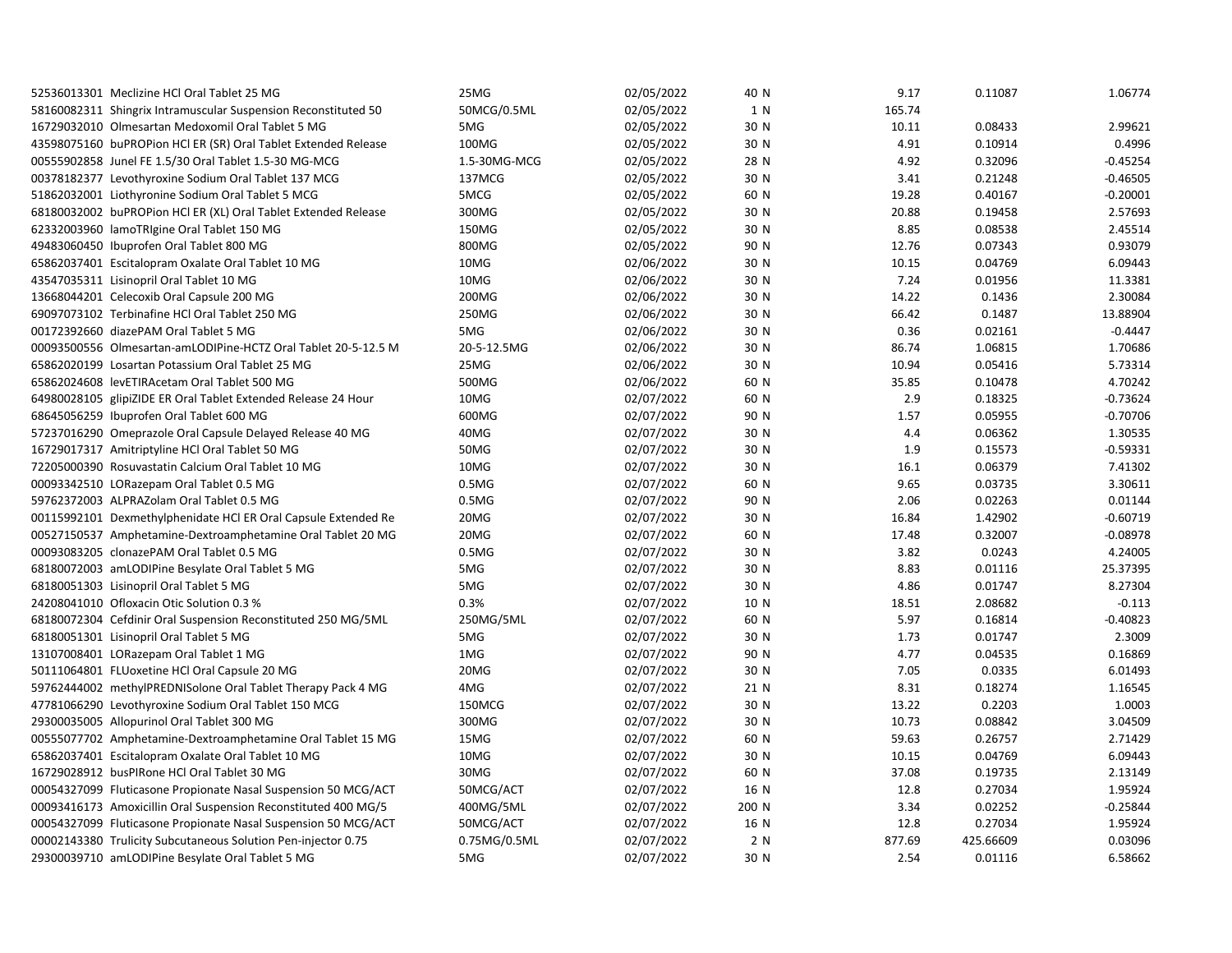| 16714061205 Sertraline HCl Oral Tablet 50 MG                   | 50MG              | 02/07/2022 | 30 N     | 4.18    | 0.04157   | 2.35178    |
|----------------------------------------------------------------|-------------------|------------|----------|---------|-----------|------------|
| 00555097402 Amphetamine-Dextroamphetamine Oral Tablet 30 MG    | 30MG              | 02/07/2022 | 60 N     | 48.02   | 0.30605   | 1.61504    |
| 00172541346 Fluconazole Oral Tablet 200 MG                     | 200MG             | 02/08/2022 | 1 N      | 1.04    | 0.60567   | 0.71711    |
| 42806031250 Doxycycline Hyclate Oral Tablet 100 MG             | 100MG             | 02/08/2022 | 14 N     | 1.84    | 0.13171   | $-0.00214$ |
| 00527551237 Amphetamine-Dextroamphet ER Oral Capsule Extended  | 15MG              | 02/08/2022 | 30 N     | 41.7    | 0.49028   | 1.83511    |
| 50474077066 Briviact Oral Tablet 100 MG                        | 100MG             | 02/08/2022 | 60 N     | 1252.06 | 20.77231  | 0.00459    |
| 62756026002 Zonisamide Oral Capsule 100 MG                     | 100MG             | 02/08/2022 | 180 N    | 31.68   | 0.12269   | 0.43451    |
| 13668001005 Citalopram Hydrobromide Oral Tablet 20 MG          | 20MG              | 02/08/2022 | 30 N     | 3.46    | 0.0283    | 3.07538    |
| 00002223680 Trulicity Subcutaneous Solution Pen-injector 3 MG/ | 3MG/0.5ML         | 02/08/2022 | 2 N      | 904.29  | 426.02158 | 0.06132    |
| 67877041401 metFORMIN HCl ER Oral Tablet Extended Release 24 H | 750MG             | 02/08/2022 | 30 N     | 2.15    | 0.08035   | $-0.10807$ |
| 68180098003 Lisinopril Oral Tablet 10 MG                       | 10MG              | 02/08/2022 | 30 N     | 5.02    | 0.01956   | 7.55487    |
| 47781065910 Levothyroxine Sodium Oral Tablet 137 MCG           | 137MCG            | 02/09/2022 | 30 N     | 12.14   | 0.21248   | 0.90449    |
| 00781531810 Zolpidem Tartrate Oral Tablet 10 MG                | 10MG              | 02/09/2022 | 30 N     | 5       | 0.03129   | 4.32652    |
| 13668001105 Citalopram Hydrobromide Oral Tablet 40 MG          | 40MG              | 02/09/2022 | 30 N     | 3.5     | 0.03877   | 2.0092     |
| 16729032115 Olmesartan Medoxomil Oral Tablet 20 MG             | 20MG              | 02/09/2022 | 30 N     | 2.88    | 0.10697   | $-0.10255$ |
| 65862092730 Finasteride Oral Tablet 1 MG                       | 1MG               | 02/09/2022 | 30 N     | 13.84   | 0.05288   | 7.72416    |
| 00002143380 Trulicity Subcutaneous Solution Pen-injector 0.75  | 0.75MG/0.5ML      | 02/09/2022 | 2 N      | 904.29  | 425.66609 | 0.06221    |
| 00169255013 Tresiba FlexTouch Subcutaneous Solution Pen-inject | 200UNIT/ML        | 02/09/2022 | 12 N     | 829.75  | 65.09407  | 0.06224    |
| 31722095401 Methylphenidate HCl ER Oral Tablet Extended Releas | 36MG              | 02/09/2022 | 30 N     | 42.36   | 0.98538   | 0.43295    |
| 50228014530 buPROPion HCl ER (XL) Oral Tablet Extended Release | 300MG             | 02/09/2022 | 30 N     | 8.04    | 0.19458   | 0.37733    |
| 59417010410 Vyvanse Oral Capsule 40 MG                         | 40MG              | 02/09/2022 | 30 N     | 348.22  | 11.24447  | 0.03227    |
| 00555077902 medroxyPROGESTERone Acetate Oral Tablet 10 MG      | 10MG              | 02/09/2022 | 30 N     | 9.58    | 0.14586   | 1.18931    |
| 27808009201 Dexmethylphenidate HCl Oral Tablet 5 MG            | 5MG               | 02/09/2022 | 60 N     | 13.88   | 0.16995   | 0.36118    |
| 67877021905 Cephalexin Oral Capsule 500 MG                     | 500MG             | 02/09/2022 | 30 N     | 3.55    | 0.11462   | 0.0324     |
| 08290320550 BD Pen Needle Nano 2nd Gen Miscellaneous 32G X 4   | 32G X 4 MM        | 02/09/2022 | 100 N    | 52.99   |           |            |
| 68180051802 Lisinopril-hydroCHLOROthiazide Oral Tablet 10-12.5 | 10-12.5MG         | 02/09/2022 | 30 N     | 3.45    | 0.03642   | 2.15761    |
| 42806066401 busPIRone HCl Oral Tablet 15 MG                    | 15MG              | 02/09/2022 | 60 N     | 6.65    | 0.05301   | 1.0908     |
| 00406117003 Naltrexone HCl Oral Tablet 50 MG                   | 50MG              | 02/09/2022 | 30 N     | 23.99   | 0.77021   | 0.03824    |
| 13668001101 Citalopram Hydrobromide Oral Tablet 40 MG          | 40MG              | 02/09/2022 | 30 N     | 3.5     | 0.03877   | 2.0092     |
| 51991070605 ALPRAZolam Oral Tablet 1 MG                        | 1MG               | 02/09/2022 | 30 N     | 2.38    | 0.02491   | 2.1848     |
| 70710116801 Atenolol-Chlorthalidone Oral Tablet 100-25 MG      | 100-25MG          | 02/09/2022 | 30 N     | 14.85   | 0.46821   | 0.05722    |
| 00172392670 diazePAM Oral Tablet 5 MG                          | 5MG               | 02/09/2022 | 90 N     | 3.05    | 0.02161   | 0.5682     |
| 00143924920 Amoxicillin-Pot Clavulanate Oral Tablet 875-125 MG | 875-125MG         | 02/09/2022 | 20 N     | 6.06    | 0.33104   | $-0.0847$  |
| 42806040021 methylPREDNISolone Oral Tablet Therapy Pack 4 MG   | 4MG               | 02/09/2022 | 21 N     | 2.08    | 0.18274   | $-0.45799$ |
| 65862096901 Eszopiclone Oral Tablet 3 MG                       | 3MG               | 02/09/2022 | 30 N     | 59.54   | 0.16824   | 10.79664   |
| 53746051101 Spironolactone Oral Tablet 25 MG                   | 25MG              | 02/09/2022 | 30 N     | 2.35    | 0.05012   | 0.56292    |
| 42806054701 Vitamin D (Ergocalciferol) Oral Capsule 1.25 MG (5 | 1.25 MG(50000 UT) | 02/10/2022 | 4 N      | 0.47    | 0.13666   | $-0.1402$  |
| 57237000299 hydroCHLOROthiazide Oral Capsule 12.5 MG           | 12.5MG            | 02/10/2022 | 30 N     | 2.01    | 0.03234   | 1.07174    |
| 00406012505 HYDROcodone-Acetaminophen Oral Tablet 10-325 MG    | 10-325MG          | 02/10/2022 | 120 N    | 44.67   | 0.12412   | 1.99911    |
| 62332020730 amLODIPine Besylate-Valsartan Oral Tablet 5-320 MG | 5-320MG           | 02/10/2022 | 30 N     | 16.04   | 0.51413   | 0.03994    |
| 51672135708 Fluocinolone Acetonide Scalp External Oil 0.01 %   | 0.01%             | 02/10/2022 | 118.28 N | 37.92   | 0.27586   | 0.16217    |
| 68180072103 amLODIPine Besylate Oral Tablet 10 MG              | 10MG              | 02/10/2022 | 30 N     | 2.93    | 0.01589   | 5.14642    |
| 31722070090 Losartan Potassium Oral Tablet 25 MG               | 25MG              | 02/10/2022 | 30 N     | 4.51    | 0.05416   | 1.77573    |
| 00781261305 Amoxicillin Oral Capsule 500 MG                    | 500MG             | 02/10/2022 | 21 N     | 1.4     | 0.06963   | $-0.04256$ |
| 00143992801 Ciprofloxacin HCl Oral Tablet 500 MG               | 500MG             | 02/10/2022 | 20 N     | 12.86   | 0.14617   | 3.39899    |
| 64980032005 Triamcinolone Acetonide Mouth/Throat Paste 0.1 %   | 0.1%              | 02/10/2022 | 5 N      | 26.67   | 5.53668   | $-0.03661$ |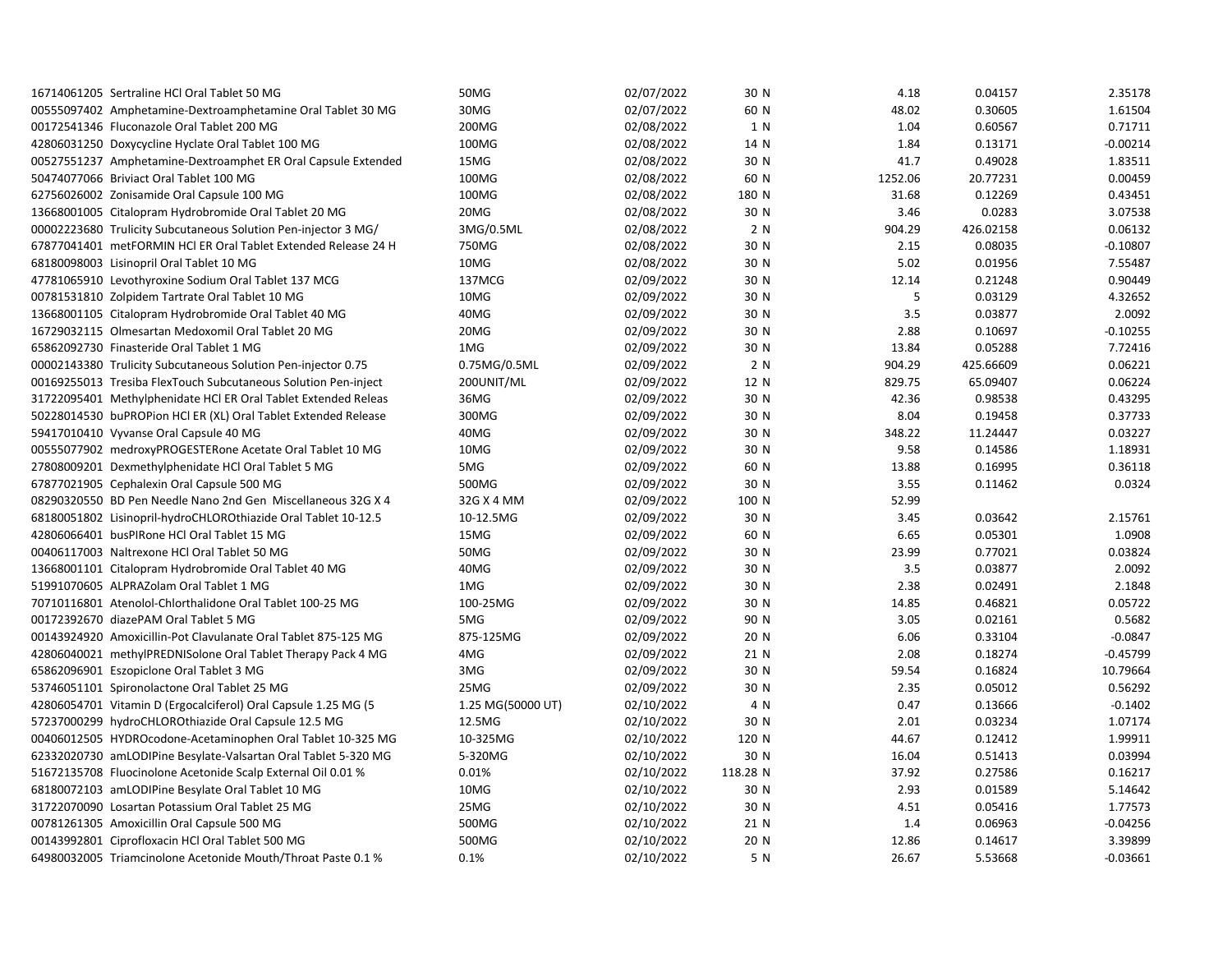| 67877056110 metFORMIN HCl Oral Tablet 500 MG                   | 500MG                | 02/10/2022 | 60 N  | 7.19   | 0.01596   | 6.50835    |
|----------------------------------------------------------------|----------------------|------------|-------|--------|-----------|------------|
| 68462016301 Carvedilol Oral Tablet 6.25 MG                     | 6.25MG               | 02/10/2022 | 60 N  | 1.26   | 0.02148   | $-0.02235$ |
| 00093922206 Diflunisal Oral Tablet 500 MG                      | 500MG                | 02/10/2022 | 10 N  | 10.78  | 1.05197   | 0.02474    |
| 31722015490 Valsartan Oral Tablet 320 MG                       | 320MG                | 02/10/2022 | 30 N  | 12.77  | 0.37604   | 0.13197    |
| 50383004224 prednisoLONE Oral Solution 15 MG/5ML               | 15MG/5ML             | 02/10/2022 | 50 N  | 15.08  | 0.15572   | 0.93681    |
| 69315013110 hydroCHLOROthiazide Oral Tablet 25 MG              | 25MG                 | 02/10/2022 | 30 N  | 0.41   | 0.01381   | $-0.01038$ |
| 68382003610 Venlafaxine HCl ER Oral Capsule Extended Release 2 | 150MG                | 02/10/2022 | 30 N  | 6.8    | 0.15322   | 0.47935    |
| 45802016000 Diclofenac Sodium External Gel 1 %                 | 1%                   | 02/10/2022 | 100 N | 9.72   | 0.09491   | 0.02413    |
| 49502010202 EPINEPHrine Injection Solution Auto-injector 0.3 M | 0.3MG/0.3ML          | 02/10/2022 | 2 N   | 281.25 | 142.38385 | $-0.01235$ |
| 62175013643 Omeprazole Oral Capsule Delayed Release 40 MG      | 40MG                 | 02/10/2022 | 30 N  | 4.4    | 0.06362   | 1.30535    |
| 45963070911 Metoprolol Succinate ER Oral Tablet Extended Relea | 25MG                 | 02/10/2022 | 30 N  | 12.08  | 0.0887    | 3.53965    |
| 68382073701 Midodrine HCl Oral Tablet 2.5 MG                   | 2.5M <sub>G</sub>    | 02/10/2022 | 90 N  | 64.1   | 0.21591   | 2.2987     |
| 00054429731 Furosemide Oral Tablet 20 MG                       | 20MG                 | 02/10/2022 | 30 N  | 1.38   | 0.02898   | 0.5873     |
| 00378064110 predniSONE Oral Tablet 10 MG                       | 10MG                 | 02/10/2022 | 120 N | 4.24   | 0.07537   | $-0.5312$  |
| 68180051901 Lisinopril-hydroCHLOROthiazide Oral Tablet 20-12.5 | 20-12.5MG            | 02/11/2022 | 30 N  | 6.19   | 0.05147   | 3.00881    |
| 42192033001 NP Thyroid Oral Tablet 60 MG                       | 60MG                 | 02/11/2022 | 30 N  | 20.26  | 0.65792   | 0.02647    |
| 69097084507 Cyclobenzaprine HCl Oral Tablet 5 MG               | 5MG                  | 02/11/2022 | 30 N  | 8.37   | 0.03027   | 8.21705    |
| 68645055354 Lisinopril Oral Tablet 20 MG                       | 20MG                 | 02/11/2022 | 30 N  | 1.92   | 0.02602   | 1.45965    |
| 57237007710 Ondansetron Oral Tablet Disintegrating 4 MG        | 4MG                  | 02/11/2022 | 10 N  | 9.47   | 0.21765   | 3.35102    |
| 68180013601 Escitalopram Oxalate Oral Tablet 20 MG             | 20MG                 | 02/11/2022 | 30 N  | 4.57   | 0.08197   | 0.8584     |
| 59746000103 methylPREDNISolone Oral Tablet Therapy Pack 4 MG   | 4MG                  | 02/11/2022 | 21 N  | 4.06   | 0.18274   | 0.05797    |
| 65862020299 Losartan Potassium Oral Tablet 50 MG               | 50MG                 | 02/11/2022 | 30 N  | 13.76  | 0.06868   | 5.67831    |
| 62756018488 OXcarbazepine Oral Tablet 300 MG                   | 300MG                | 02/12/2022 | 60 N  | 15.76  | 0.21501   | 0.22165    |
| 64764073030 Trintellix Oral Tablet 10 MG                       | 10MG                 | 02/12/2022 | 30 N  | 453.03 | 14.21151  | 0.06259    |
| 69238115403 Ezetimibe Oral Tablet 10 MG                        | 10MG                 | 02/12/2022 | 30 N  | 20.31  | 0.12875   | 4.25825    |
| 00002143380 Trulicity Subcutaneous Solution Pen-injector 0.75  | 0.75MG/0.5ML         | 02/12/2022 | 2 N   | 869.18 | 425.66609 | 0.02096    |
| 72495040128 Intrarosa Vaginal Insert 6.5 MG                    | 6.5MG                | 02/12/2022 | 28 N  | 231.52 | 8.24352   | 0.00304    |
| 00469260290 Myrbetriq Oral Tablet Extended Release 24 Hour 50  | 50MG                 | 02/12/2022 | 30 N  | 414.32 | 13.73581  | 0.00545    |
| 68001025001 ZOLMitriptan Oral Tablet 5 MG                      | 5MG                  | 02/12/2022 | 9 N   | 20.47  | 2.14657   | 0.05957    |
| 00574029201 aMILoride HCl Oral Tablet 5 MG                     | 5MG                  | 02/13/2022 | 120 N | 24.03  | 0.17672   | 0.13315    |
| 70010049105 metFORMIN HCl ER Oral Tablet Extended Release 24 H | 500MG                | 02/13/2022 | 30 N  | 1.88   | 0.03574   | 0.7534     |
| 68682037090 dilTIAZem HCl ER Beads Oral Capsule Extended Relea | 300MG                | 02/13/2022 | 30 N  | 37.26  | 0.59906   | 1.07325    |
| 16714040604 Larin Fe 1/20 Oral Tablet 1-20 MG-MCG              | 1-20MG-MCG           | 02/13/2022 | 28 N  | 1.72   | 0.2289    | $-0.73164$ |
| 31722088530 Rosuvastatin Calcium Oral Tablet 40 MG             | 40MG                 | 02/13/2022 | 30 N  | 7.9    | 0.12893   | 1.04245    |
| 50742061610 Metoprolol Succinate ER Oral Tablet Extended Relea | 50MG                 | 02/13/2022 | 60 N  | 12.52  | 0.1022    | 1.04175    |
| 70377002911 Atorvastatin Calcium Oral Tablet 40 MG             | 40MG                 | 02/13/2022 | 30 N  | 29.45  | 0.06028   | 15.28511   |
| 13668013601 Escitalopram Oxalate Oral Tablet 10 MG             | 10MG                 | 02/13/2022 | 30 N  | 22.07  | 0.04769   | 14.42602   |
| 13107015590 PARoxetine HCl Oral Tablet 20 MG                   | 20MG                 | 02/13/2022 | 30 N  | 13.48  | 0.08715   | 4.15586    |
| 65162094903 lamoTRIgine ER Oral Tablet Extended Release 24 Hou | 25MG                 | 02/14/2022 | 30 N  | 40.83  | 1.37526   | $-0.01037$ |
| 67877043103 ARIPiprazole Oral Tablet 5 MG                      | 5MG                  | 02/14/2022 | 30 N  | 7.95   | 0.17026   | 0.55644    |
| 60505015900 Sotalol HCl Oral Tablet 120 MG                     | 120MG                | 02/14/2022 | 60 N  | 10.12  | 0.11323   | 0.48959    |
| 68001050103 Metoprolol Succinate ER Oral Tablet Extended Relea | 50MG                 | 02/14/2022 | 45 N  | 6.95   | 0.1022    | 0.5112     |
| 00904685272 Loratadine Oral Tablet 10 MG                       | 10MG                 | 02/14/2022 | 30 N  | 0.99   | 0.05719   | $-0.42298$ |
| 65862049001 QUEtiapine Fumarate Oral Tablet 50 MG              | 50MG                 | 02/14/2022 | 90 N  | 100.47 | 0.04781   | 22.34937   |
| 00003089421 Eliquis Oral Tablet 5 MG                           | 5MG                  | 02/14/2022 | 60 N  | 537.68 | 8.46451   | 0.05869    |
| 00430042014 Lo Loestrin Fe Oral Tablet 1 MG-10 MCG / 10 MCG    | 1 MG-10 MCG / 10 MCG | 02/14/2022 | 28 N  | 157.85 | 5.58406   | 0.00957    |
|                                                                |                      |            |       |        |           |            |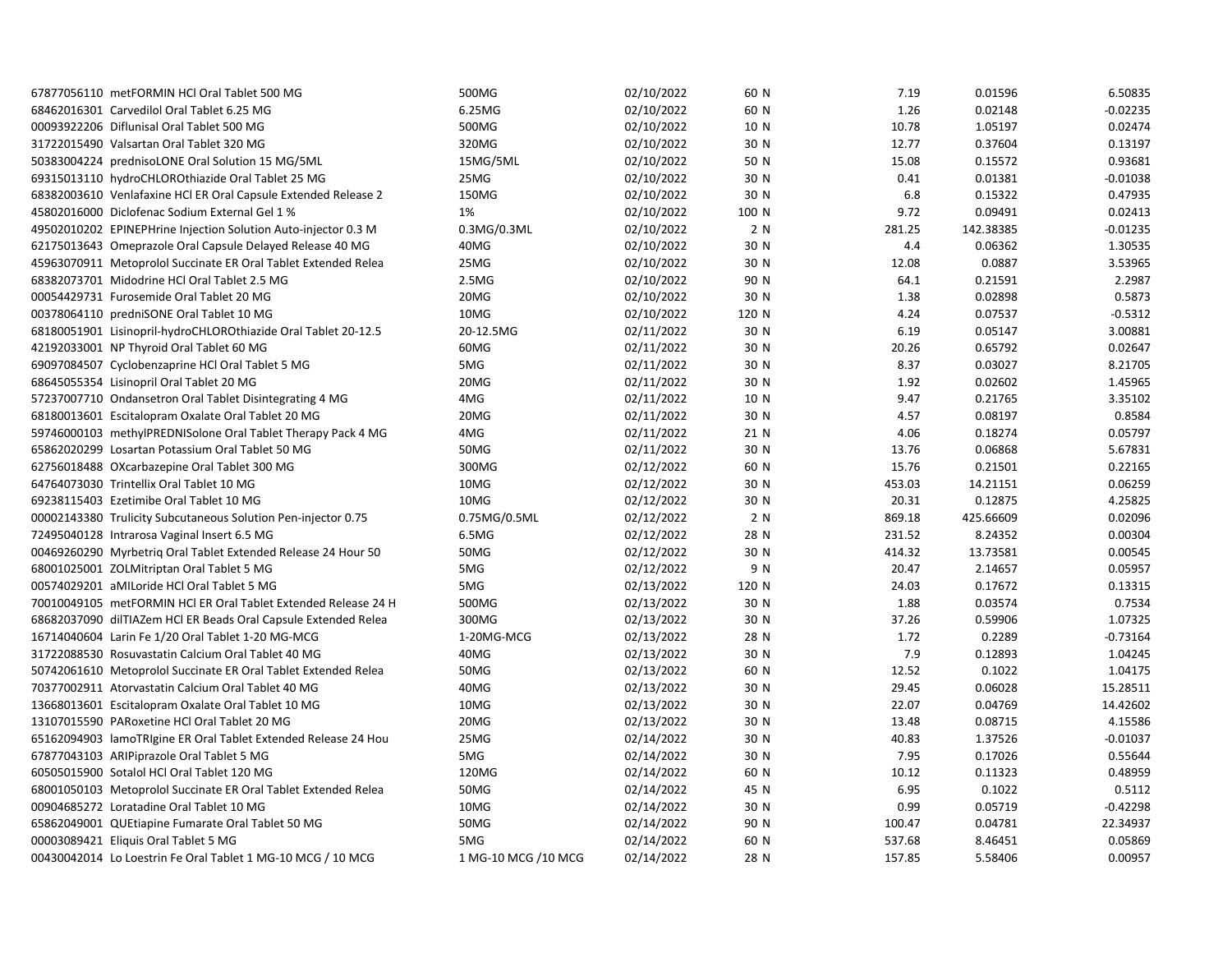| 68382003516 Venlafaxine HCl ER Oral Capsule Extended Release 2 | 75MG        | 02/14/2022 | 30 N | 23.79  | 0.12194   | 5.5032     |
|----------------------------------------------------------------|-------------|------------|------|--------|-----------|------------|
| 43547027010 rOPINIRole HCl Oral Tablet 1 MG                    | 1MG         | 02/14/2022 | 60 N | 25.5   | 0.05337   | 6.96328    |
| 68462025601 rOPINIRole HCl Oral Tablet 2 MG                    | 2MG         | 02/14/2022 | 30 N | 4.51   | 0.06277   | 1.39499    |
| 00093598627 EPINEPHrine Injection Solution Auto-injector 0.3 M | 0.3MG/0.3ML | 02/14/2022 | 2 N  | 277.31 | 137.80671 | 0.00616    |
| 00002318280 Trulicity Subcutaneous Solution Pen-injector 4.5 M | 4.5MG/0.5ML | 02/14/2022 | 2 N  | 901.1  | 426.09504 | 0.05739    |
| 00597015330 Jardiance Oral Tablet 25 MG                        | 25MG        | 02/14/2022 | 30 N | 579.84 | 18.23551  | 0.05991    |
| 60505014201 glipiZIDE Oral Tablet 10 MG                        | 10MG        | 02/14/2022 | 60 N | 5.08   | 0.04953   | 0.7094     |
| 65862020399 Losartan Potassium Oral Tablet 100 MG              | 100MG       | 02/14/2022 | 30 N | 17.72  | 0.08879   | 5.6524     |
| 00093031401 Ketorolac Tromethamine Oral Tablet 10 MG           | 10MG        | 02/14/2022 | 8 N  | 7.01   | 0.64698   | 0.35437    |
| 43547040011 Cyclobenzaprine HCl Oral Tablet 10 MG              | 10MG        | 02/14/2022 | 6 N  | 0.6    | 0.0228    | 3.38596    |
| 00527551537 Amphetamine-Dextroamphet ER Oral Capsule Extended  | 30MG        | 02/14/2022 | 30 N | 24.86  | 0.59683   | 0.38845    |
| 43598081112 Cetirizine HCl Oral Tablet 10 MG                   | 10MG        | 02/14/2022 | 30 N | 1.39   | 0.06914   | $-0.32986$ |
| 33342005707 Irbesartan-hydroCHLOROthiazide Oral Tablet 150-12. | 150-12.5MG  | 02/14/2022 | 30 N | 18.97  | 0.25194   | 1.50986    |
| 23155010205 metFORMIN HCl Oral Tablet 500 MG                   | 500MG       | 02/14/2022 | 60 N | 0.01   | 0.01596   | $-0.98956$ |
| 00603548321 Propranolol HCl Oral Tablet 20 MG                  | 20MG        | 02/15/2022 | 30 N | 0.92   | 0.09589   | $-0.68019$ |
| 69097083305 Sertraline HCl Oral Tablet 25 MG                   | 25MG        | 02/15/2022 | 30 N | 4.42   | 0.05334   | 1.76215    |
| 60505384901 Celecoxib Oral Capsule 200 MG                      | 200MG       | 02/15/2022 | 30 N | 38.66  | 0.1436    | 7.974      |
| 64980034214 Alendronate Sodium Oral Tablet 70 MG               | 70MG        | 02/15/2022 | 4 N  | 4.92   | 0.30365   | 3.05072    |
| 43547040111 Furosemide Oral Tablet 20 MG                       | 20MG        | 02/15/2022 | 30 N | 0.25   | 0.02898   | $-0.71245$ |
| 00169266015 Tresiba FlexTouch Subcutaneous Solution Pen-inject | 100UNIT/ML  | 02/15/2022 | 15 N | 491.15 | 32.55311  | 0.00584    |
| 00555088602 Estradiol Oral Tablet 1 MG                         | 1MG         | 02/15/2022 | 30 N | 1.22   | 0.0965    | $-0.57858$ |
| 00781808926 Azithromycin Oral Tablet 250 MG                    | 250MG       | 02/15/2022 | 6 N  | 12.56  | 0.49639   | 3.21711    |
| 00054001925 predniSONE Oral Tablet 50 MG                       | 50MG        | 02/15/2022 | 5 N  | 1.45   | 0.2694    | 0.07647    |
| 00093720298 Pravastatin Sodium Oral Tablet 40 MG               | 40MG        | 02/15/2022 | 34 N | 27.71  | 0.08829   | 8.23094    |
| 49884070155 clomiPHENE Citrate Oral Tablet 50 MG               | 50MG        | 02/15/2022 | 5 N  | 5.98   | 0.78509   | 0.52339    |
| 27808008602 Hydrocod Polst-CPM Polst ER Oral Suspension Extend | 10-8MG/5ML  | 02/15/2022 | 60 N | 24.17  | 0.37776   | 0.06637    |
| 65862017760 Cefdinir Oral Capsule 300 MG                       | 300MG       | 02/15/2022 | 20 N | 14.27  | 0.4633    | 0.54004    |
| 68180072103 amLODIPine Besylate Oral Tablet 10 MG              | 10MG        | 02/15/2022 | 30 N | 7.44   | 0.01589   | 14.6073    |
| 68462039710 Omeprazole Oral Capsule Delayed Release 40 MG      | 40MG        | 02/15/2022 | 30 N | 10.61  | 0.06362   | 4.55905    |
| 00054981729 predniSONE Oral Tablet 10 MG                       | 10MG        | 02/15/2022 | 14 N | 2.32   | 0.07537   | 1.19868    |
| 00225038080 Ayr Nasal Solution 0.65 %                          | 0.65%       | 02/15/2022 | 50 N | 1.65   |           |            |
| 68462011944 Fluconazole Oral Tablet 150 MG                     | 150MG       | 02/15/2022 | 3 N  | 3.45   | 0.82785   | 0.38914    |
| 57237004330 valACYclovir HCl Oral Tablet 1 GM                  | 1GM         | 02/15/2022 | 30 N | 20.67  | 0.55813   | 0.23448    |
| 00472037945 Clotrimazole-Betamethasone External Cream 1-0.05 % | 1-0.05%     | 02/15/2022 | 45 N | 10.36  | 0.18501   | 0.24438    |
| 00185209901 Amphetamine-Dextroamphetamine Oral Tablet 30 MG    | 30MG        | 02/15/2022 | 30 N | 8.74   |           |            |
| 00527150537 Amphetamine-Dextroamphetamine Oral Tablet 20 MG    | 20MG        | 02/15/2022 | 30 N | 8.74   | 0.32007   | $-0.08978$ |
| 68382009305 Carvedilol Oral Tablet 6.25 MG                     | 6.25MG      | 02/15/2022 | 60 N | 1.33   | 0.02148   | 0.03197    |
| 53746051401 Spironolactone Oral Tablet 50 MG                   | 50MG        | 02/15/2022 | 30 N | 4.16   | 0.11667   | 0.18854    |
| 65162084009 Valsartan Oral Tablet 320 MG                       | 320MG       | 02/15/2022 | 30 N | 42.43  | 0.37604   | 2.76112    |
| 42192033001 NP Thyroid Oral Tablet 60 MG                       | 60MG        | 02/16/2022 | 60 N | 40.53  | 0.65792   | 0.02672    |
| 65162099708 Dotti Transdermal Patch Twice Weekly 0.1 MG/24HR   | 0.1MG/24HR  | 02/16/2022 | 8 N  | 8.65   | 9.25688   | $-0.88319$ |
| 00115991901 Dexmethylphenidate HCl ER Oral Capsule Extended Re | 10MG        | 02/16/2022 | 30 N | 154.11 | 1.47198   | 2.48986    |
| 59746017509 predniSONE Oral Tablet 20 MG                       | 20MG        | 02/16/2022 | 6 N  | 0.51   | 0.11185   | $-0.24005$ |
| 65862086099 Famotidine Oral Tablet 40 MG                       | 40MG        | 02/16/2022 | 30 N | 8.43   | 0.07169   | 2.91965    |
| 00143924920 Amoxicillin-Pot Clavulanate Oral Tablet 875-125 MG | 875-125MG   | 02/16/2022 | 20 N | 6.06   | 0.33104   | $-0.0847$  |
| 00093727198 Pioglitazone HCl Oral Tablet 15 MG                 | 15MG        | 02/16/2022 | 30 N | 35.77  | 0.09141   | 12.0438    |
|                                                                |             |            |      |        |           |            |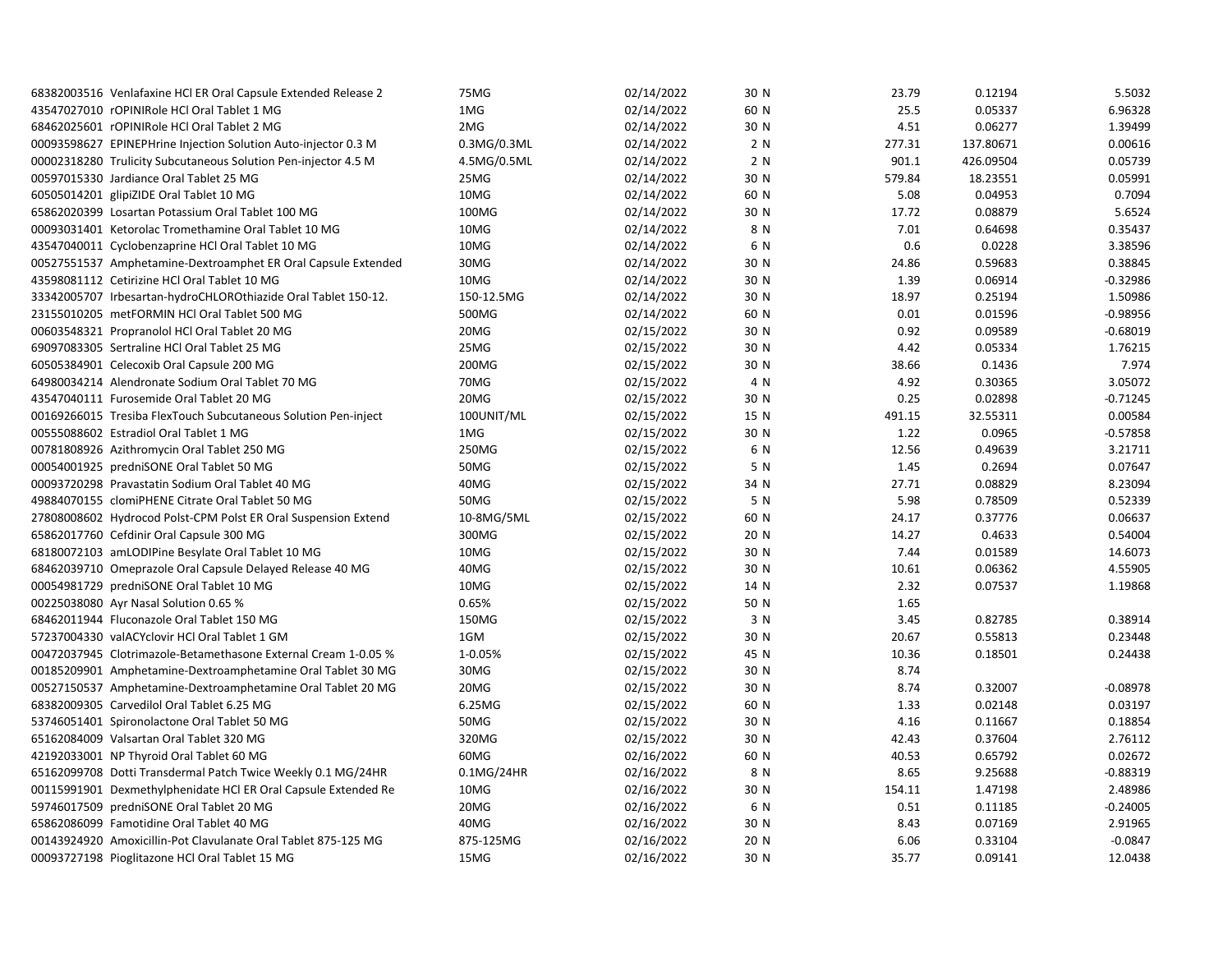| 51407007905 Atorvastatin Calcium Oral Tablet 20 MG             | 20MG               | 02/16/2022 | 15 N  | 0.53           |          |            |
|----------------------------------------------------------------|--------------------|------------|-------|----------------|----------|------------|
| 51407007905 Atorvastatin Calcium Oral Tablet 20 MG             | 20MG               | 02/16/2022 | 15 N  | 0.4            |          |            |
| 71610023704 Sildenafil Citrate Oral Tablet 100 MG              | 100MG              | 02/16/2022 | 4 N   | 0.63           |          |            |
| 71610044760 metFORMIN HCl ER Oral Tablet Extended Release 24 H | 500MG              | 02/16/2022 | 90 N  | 3.86           |          |            |
| 51407007905 Atorvastatin Calcium Oral Tablet 20 MG             | 20MG               | 02/16/2022 | 15 N  | 0.4            |          |            |
| 60429032410 Atorvastatin Calcium Oral Tablet 20 MG             | 20MG               | 02/16/2022 | 15 N  | 0.4            |          |            |
| 71610023704 Sildenafil Citrate Oral Tablet 100 MG              | 100MG              | 02/16/2022 | 4 N   | 0.63           |          |            |
| 51407007905 Atorvastatin Calcium Oral Tablet 20 MG             | 20MG               | 02/16/2022 | 15 N  | 0.4            |          |            |
| 65162068090 Promethazine-DM Oral Syrup 6.25-15 MG/5ML          | 6.25-15MG/5ML      | 02/16/2022 | 118 N | 1.86           | 0.05733  | $-0.72505$ |
| 00054012522 Losartan Potassium Oral Tablet 100 MG              | 100MG              | 02/16/2022 | 30 N  | 6.07           | 0.08879  | 1.27879    |
| 69097083412 Sertraline HCl Oral Tablet 50 MG                   | 50MG               | 02/16/2022 | 30 N  | 4.18           | 0.04157  | 2.35178    |
| 60505082901 Fluticasone Propionate Nasal Suspension 50 MCG/ACT | 50MCG/ACT          | 02/16/2022 | 16 N  | 8.45           | 0.27034  | 0.95356    |
| 53746067001 Acebutolol HCl Oral Capsule 400 MG                 | 400MG              | 02/17/2022 | 60 N  | 52.74          | 0.76216  | 0.1533     |
| 76204020060 Albuterol Sulfate Inhalation Nebulization Solution | (2.5 MG/3ML)0.083% | 02/17/2022 | 180 N | 8.59           | 0.04451  | 0.07217    |
| 76385011350 Carvedilol Oral Tablet 25 MG                       | 25MG               | 02/17/2022 | 60 N  | $\overline{4}$ | 0.03566  | 0.86951    |
| 00078077720 Entresto Oral Tablet 49-51 MG                      | 49-51MG            | 02/17/2022 | 60 N  | 602.49         | 9.97659  | 0.00651    |
| 13668000805 Zolpidem Tartrate Oral Tablet 10 MG                | 10MG               | 02/17/2022 | 30 N  | 5              | 0.03129  | 4.32652    |
| 76204030003 Sodium Chloride Inhalation Nebulization Solution 0 | 0.9%               | 02/17/2022 | 90 N  | 0.5            |          |            |
| 00115148701 Amphetamine-Dextroamphet ER Oral Capsule Extended  | 10MG               | 02/17/2022 | 30 N  | 31.65          | 0.5175   | 1.03865    |
| 61442012110 Famotidine Oral Tablet 20 MG                       | 20MG               | 02/17/2022 | 60 N  | 6.92           | 0.03505  | 2.29054    |
| 69097042212 Celecoxib Oral Capsule 100 MG                      | 100MG              | 02/17/2022 | 60 N  | 9.7            | 0.10883  | 0.4855     |
| 16729032010 Olmesartan Medoxomil Oral Tablet 5 MG              | 5MG                | 02/17/2022 | 60 N  | 3.92           | 0.08433  | $-0.22527$ |
| 00169633910 NovoLOG FlexPen Subcutaneous Solution Pen-injector | 100UNIT/ML         | 02/17/2022 | 3 N   | 114            | 35.83585 | 0.06039    |
| 13668000805 Zolpidem Tartrate Oral Tablet 10 MG                | 10MG               | 02/17/2022 | 30 N  | 23.59          | 0.03129  | 24.1305    |
| 68462029947 Alclometasone Dipropionate External Ointment 0.05  | 0.05%              | 02/17/2022 | 45 N  | 71.85          | 1.23168  | 0.29633    |
| 68382003516 Venlafaxine HCI ER Oral Capsule Extended Release 2 | 75MG               | 02/17/2022 | 30 N  | 23.79          | 0.12194  | 5.5032     |
| 51991070510 ALPRAZolam Oral Tablet 0.5 MG                      | 0.5M <sub>G</sub>  | 02/17/2022 | 30 N  | 0.69           | 0.02263  | 0.01635    |
| 70756040511 clomiPRAMINE HCl Oral Capsule 25 MG                | 25MG               | 02/17/2022 | 30 N  | 34.76          | 0.88537  | 0.30868    |
| 68382009916 PARoxetine HCl Oral Tablet 30 MG                   | 30MG               | 02/17/2022 | 30 N  | 6.52           | 0.1098   | 0.97936    |
| 43547028810 buPROPion HCl ER (SR) Oral Tablet Extended Release | 100MG              | 02/17/2022 | 60 N  | 9.81           | 0.10914  | 0.49808    |
| 43547034050 risperiDONE Oral Tablet 0.5 MG                     | 0.5M <sub>G</sub>  | 02/17/2022 | 30 N  | 6.93           | 0.04007  | 4.76491    |
| 00093314705 Cephalexin Oral Capsule 500 MG                     | 500MG              | 02/17/2022 | 14 N  | 2.86           | 0.11462  | 0.78229    |
| 00378668977 Pantoprazole Sodium Oral Tablet Delayed Release 40 | 40MG               | 02/17/2022 | 30 N  | 9.41           | 0.05946  | 4.27526    |
| 33342018010 Olmesartan Medoxomil Oral Tablet 40 MG             | 40MG               | 02/18/2022 | 30 N  | 44.51          | 0.15472  | 8.58937    |
| 16729021716 Sertraline HCl Oral Tablet 100 MG                  | 100MG              | 02/18/2022 | 30 N  | 4.14           | 0.05966  | 1.31311    |
| 68382032010 Potassium Chloride ER Oral Tablet Extended Release | 10MEQ              | 02/18/2022 | 30 N  | $\mathbf{1}$   | 0.13893  | $-0.76007$ |
| 68645051054 hydroCHLOROthiazide Oral Tablet 25 MG              | 25MG               | 02/18/2022 | 30 N  | 0.14           | 0.01381  | $-0.66208$ |
| 55111052030 Atomoxetine HCl Oral Capsule 18 MG                 | 18MG               | 02/18/2022 | 30 N  | 72.6           | 1.05757  | 1.28826    |
| 00228305911 Amphetamine-Dextroamphet ER Oral Capsule Extended  | 10MG               | 02/18/2022 | 30 N  | 35.95          | 0.5175   | 1.31562    |
| 66993068030 OLANZapine Oral Tablet 2.5 MG                      | 2.5MG              | 02/18/2022 | 30 N  | 57.04          | 0.09388  | 19.2528    |
| 68180072003 amLODIPine Besylate Oral Tablet 5 MG               | 5MG                | 02/18/2022 | 30 N  | 6.76           | 0.01116  | 19.19116   |
| 31722058530 Nebivolol HCl Oral Tablet 2.5 MG                   | 2.5MG              | 02/18/2022 | 30 N  | 19.12          | 0.51844  | 0.22933    |
| 70700015010 Omeprazole Oral Capsule Delayed Release 20 MG      | 20MG               | 02/18/2022 | 30 N  | 8.83           | 0.03398  | 7.66196    |
| 51862032001 Liothyronine Sodium Oral Tablet 5 MCG              | 5MCG               | 02/18/2022 | 60 N  | 19.28          | 0.40167  | $-0.20001$ |
| 50111056003 traZODone HCl Oral Tablet 50 MG                    | 50MG               | 02/18/2022 | 90 N  | 12.39          | 0.04017  | 2.4271     |
| 00378001805 Metoprolol Tartrate Oral Tablet 25 MG              | 25MG               | 02/18/2022 | 30 N  | 1.21           | 0.01935  | 1.08441    |
|                                                                |                    |            |       |                |          |            |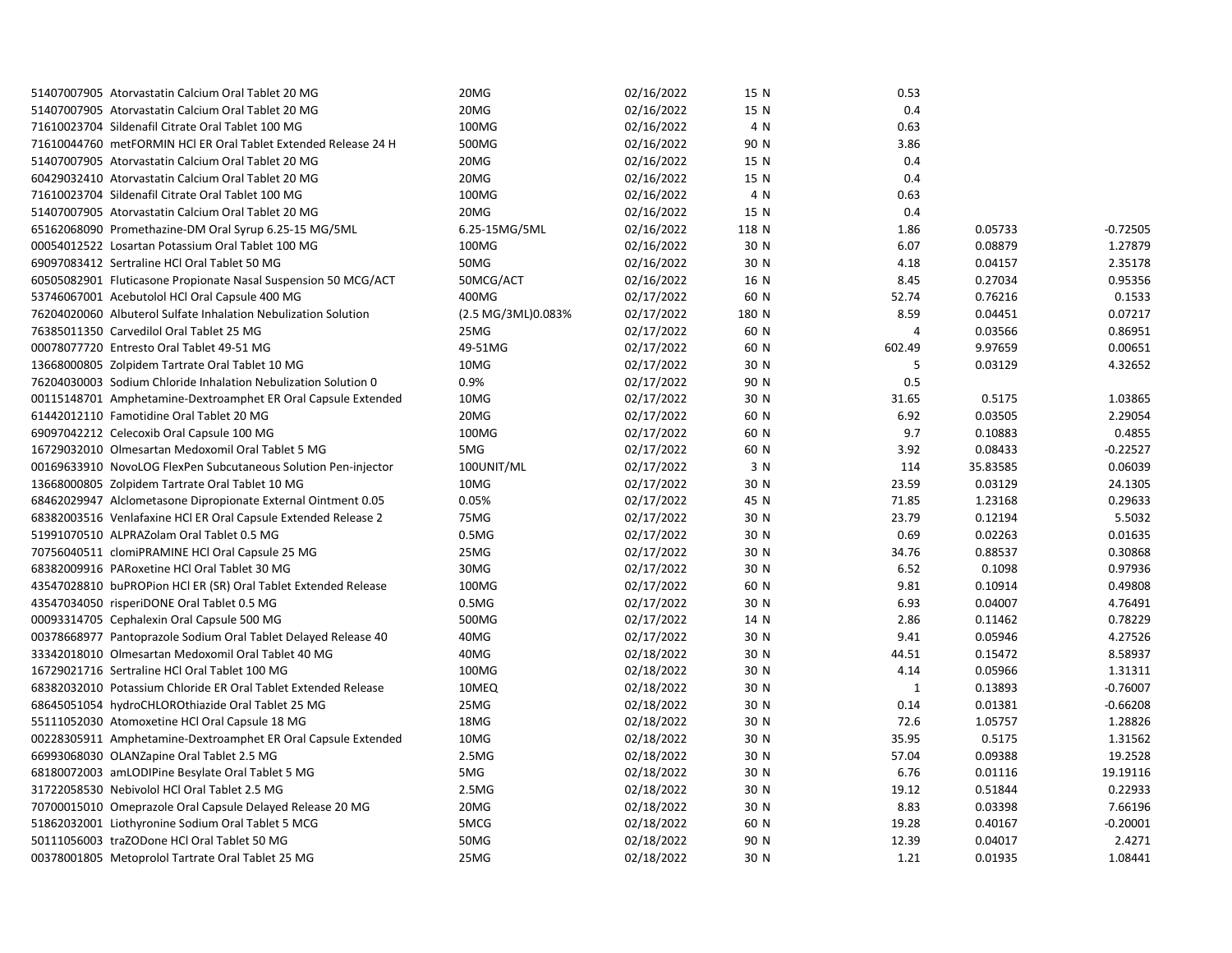| 00378395205 Atorvastatin Calcium Oral Tablet 40 MG             | 40MG               | 02/18/2022 | 30 N   | 4.34    | 0.06028   | 1.39991    |
|----------------------------------------------------------------|--------------------|------------|--------|---------|-----------|------------|
| 55111012705 Ciprofloxacin HCl Oral Tablet 500 MG               | 500MG              | 02/18/2022 | 14 N   | 5.9     | 0.14617   | 1.88314    |
| 72205000499 Rosuvastatin Calcium Oral Tablet 20 MG             | 20MG               | 02/18/2022 | 30 N   | 2.44    | 0.07742   | 0.05055    |
| 00074714890 Synthroid Oral Tablet 200 MCG                      | 200MCG             | 02/18/2022 | 30 N   | 43.79   | 1.37258   | 0.06345    |
| 42806016105 hydrOXYzine HCl Oral Tablet 50 MG                  | 50MG               | 02/18/2022 | 60 N   | 5.03    | 0.09243   | $-0.09301$ |
| 00093321205 clonazePAM Oral Tablet 1 MG                        | 1MG                | 02/19/2022 | 60 N   | 3.71    | 0.03096   | 0.9972     |
| 00169413013 Ozempic (1 MG/DOSE) Subcutaneous Solution Pen-inje | 4MG/3ML            | 02/19/2022 | 3 N    | 843     | 287.00972 | $-0.02094$ |
| 72205000390 Rosuvastatin Calcium Oral Tablet 10 MG             | 10MG               | 02/19/2022 | 13 N   | 1.91    | 0.06379   | 1.30323    |
| 63304072405 buPROPion HCl ER (XL) Oral Tablet Extended Release | 300MG              | 02/19/2022 | 30 N   | 8.04    | 0.19458   | 0.37733    |
| 68382009601 Hydroxychloroquine Sulfate Oral Tablet 200 MG      | 200MG              | 02/19/2022 | 30 N   | 8.81    | 0.24662   | 0.19077    |
| 68180035302 Sertraline HCl Oral Tablet 100 MG                  | 100MG              | 02/19/2022 | 30 N   | 9.23    | 0.05966   | 4.157      |
| 68180098003 Lisinopril Oral Tablet 10 MG                       | 10MG               | 02/19/2022 | 30 N   | 7.24    | 0.01956   | 11.3381    |
| 68180035202 Sertraline HCl Oral Tablet 50 MG                   | 50MG               | 02/19/2022 | 30 N   | 8.58    | 0.04157   | 5.87996    |
| 59762313001 Azithromycin Oral Suspension Reconstituted 200 MG/ | 200MG/5ML          | 02/19/2022 | 22.5 N | 2.09    | 0.35852   | $-0.74091$ |
| 00487950103 Albuterol Sulfate Inhalation Nebulization Solution | (2.5 MG/3ML)0.083% | 02/19/2022 | 90 N   | 1.44    | 0.04504   | $-0.64476$ |
| 65162068090 Promethazine-DM Oral Syrup 6.25-15 MG/5ML          | 6.25-15MG/5ML      | 02/19/2022 | 118 N  | 0.66    | 0.05733   | $-0.90244$ |
| 60505083001 Mometasone Furoate Nasal Suspension 50 MCG/ACT     | 50MCG/ACT          | 02/19/2022 | 17 N   | 42.69   | 2.23427   | 0.12394    |
| 31722070190 Losartan Potassium Oral Tablet 50 MG               | 50MG               | 02/19/2022 | 30 N   | 4.05    | 0.06868   | 0.96564    |
| 68180051303 Lisinopril Oral Tablet 5 MG                        | 5MG                | 02/20/2022 | 30 N   | 7.38    | 0.01747   | 13.08128   |
| 00378718705 metFORMIN HCl Oral Tablet 1000 MG                  | 1000MG             | 02/20/2022 | 60 N   | 9.69    | 0.02624   | 5.15473    |
| 50742061510 Metoprolol Succinate ER Oral Tablet Extended Relea | 25MG               | 02/20/2022 | 30 N   | 6.26    | 0.0887    | 1.3525     |
| 10702001601 Indomethacin ER Oral Capsule Extended Release 75 M | 75MG               | 02/20/2022 | 60 N   | 30.96   | 0.23468   | 1.19874    |
| 59417010210 Vyvanse Oral Capsule 20 MG                         | 20MG               | 02/20/2022 | 30 N   | 358.77  | 11.23942  | 0.06402    |
| 00006536303 Steglatro Oral Tablet 5 MG                         | 5MG                | 02/20/2022 | 30 N   | 313.56  | 10.38202  | 0.00674    |
| 00527551337 Amphetamine-Dextroamphet ER Oral Capsule Extended  | 20MG               | 02/20/2022 | 30 N   | 31.44   | 0.60438   | 0.73401    |
| 57237002801 Amoxicillin Oral Tablet 500 MG                     | 500MG              | 02/20/2022 | 28 N   | 9.94    | 0.12152   | 1.92133    |
| 64380080707 Ibuprofen Oral Tablet 800 MG                       | 800MG              | 02/20/2022 | 20 N   | 6.13    | 0.07343   | 3.17404    |
| 65649030302 Xifaxan Oral Tablet 550 MG                         | 550MG              | 02/20/2022 | 30 N   | 1517.41 | 47.67993  | 0.06083    |
| 50742061610 Metoprolol Succinate ER Oral Tablet Extended Relea | 50MG               | 02/21/2022 | 30 N   | 2.21    | 0.1022    | $-0.27919$ |
| 43598075360 buPROPion HCl ER (SR) Oral Tablet Extended Release | 200MG              | 02/21/2022 | 30 N   | 6.08    | 0.17792   | 0.13909    |
| 42806054701 Vitamin D (Ergocalciferol) Oral Capsule 1.25 MG (5 | 1.25 MG(50000 UT)  | 02/21/2022 | 4 N    | 0.47    | 0.13666   | $-0.1402$  |
| 65162010211 Gabapentin Oral Capsule 300 MG                     | 300MG              | 02/21/2022 | 60 N   | 4.8     | 0.05194   | 0.54024    |
| 68645052354 Sertraline HCl Oral Tablet 100 MG                  | 100MG              | 02/21/2022 | 30 N   | 5.13    | 0.05966   | 1.86624    |
| 50111056001 traZODone HCl Oral Tablet 50 MG                    | 50MG               | 02/21/2022 | 60 N   | 3.87    | 0.04017   | 0.60568    |
| 68382013805 Topiramate Oral Tablet 25 MG                       | 25MG               | 02/21/2022 | 180 N  | 7.5     | 0.03171   | 0.31399    |
| 50228017705 Gabapentin Oral Tablet 600 MG                      | 600MG              | 02/21/2022 | 90 N   | 13.61   | 0.08851   | 0.70853    |
| 29300022019 Montelukast Sodium Oral Tablet 10 MG               | 10MG               | 02/21/2022 | 30 N   | 10.18   | 0.05994   | 4.66122    |
| 68382013710 Losartan Potassium Oral Tablet 100 MG              | 100MG              | 02/21/2022 | 30 N   | 6.07    | 0.08879   | 1.27879    |
| 70069000701 Olopatadine HCl Ophthalmic Solution 0.1 %          | 0.1%               | 02/21/2022 | 5 N    | 1.88    | 3.0649    | $-0.87732$ |
| 59651000330 Omeprazole Oral Capsule Delayed Release 40 MG      | 40MG               | 02/21/2022 | 30 N   | 13.31   | 0.06362   | 5.9737     |
| 60505083305 Azelastine HCl Nasal Solution 0.1 %                | 0.1%               | 02/21/2022 | 30 N   | 11.17   | 0.27022   | 0.37789    |
| 60505025203 tiZANidine HCl Oral Tablet 4 MG                    | 4MG                | 02/21/2022 | 30 N   | 7.47    | 0.05596   | 3.44961    |
| 00002143380 Trulicity Subcutaneous Solution Pen-injector 0.75  | 0.75MG/0.5ML       | 02/21/2022 | 2 N    | 853.76  | 425.66609 | 0.00285    |
| 16571020111 Diclofenac Sodium Oral Tablet Delayed Release 75 M | 75MG               | 02/21/2022 | 60 N   | 9.86    | 0.09398   | 0.7486     |
| 42192033001 NP Thyroid Oral Tablet 60 MG                       | 60MG               | 02/22/2022 | 30 N   | 20.26   | 0.65792   | 0.02647    |
| 23155019201 buPROPion HCl Oral Tablet 100 MG                   | 100MG              | 02/22/2022 | 30 N   | 2.26    | 0.14889   | $-0.49403$ |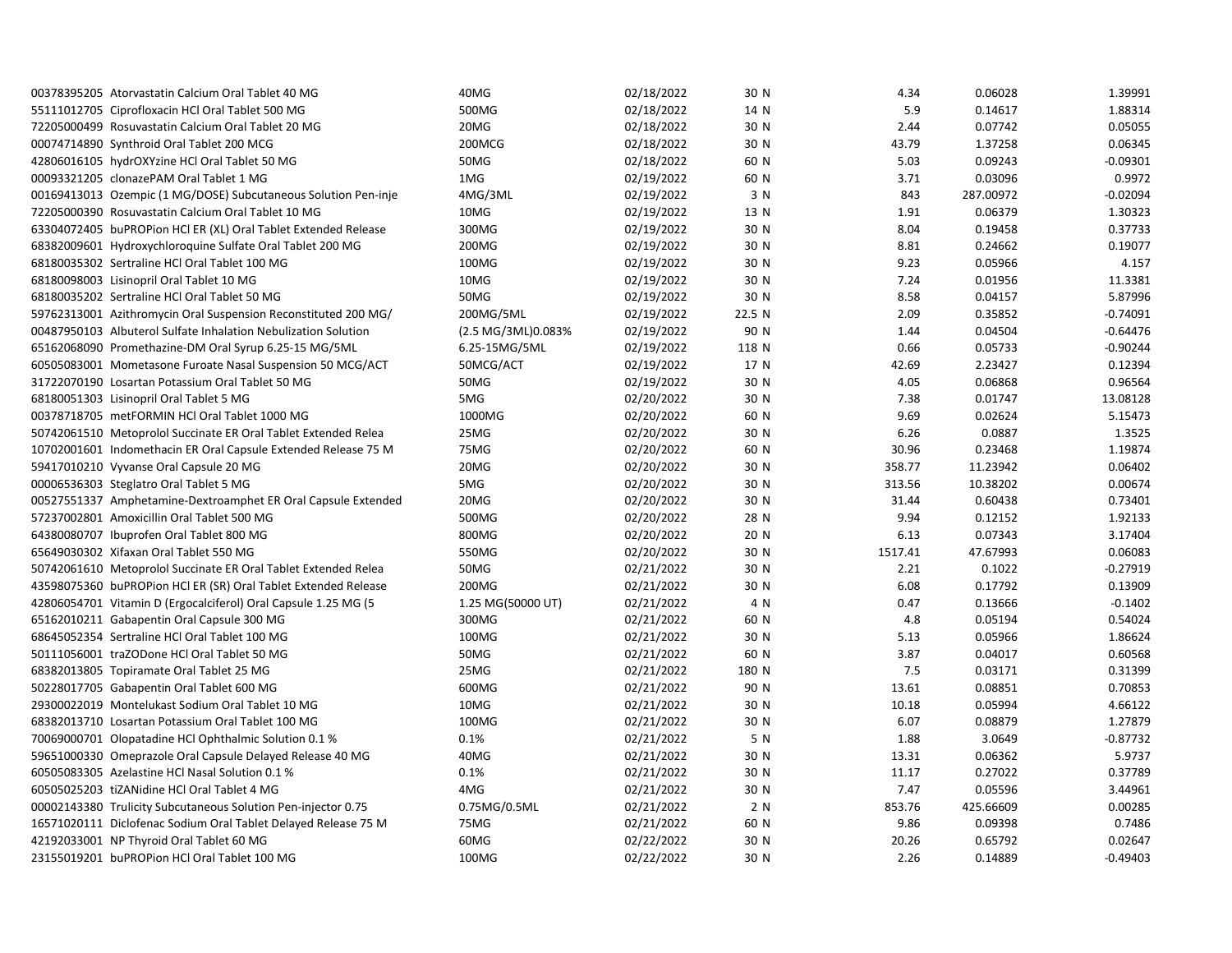| 42571016201 Amoxicillin-Pot Clavulanate Oral Tablet 875-125 MG | 875-125MG         | 02/22/2022 | 14 N   | 7.49   | 0.33104  | 0.61612    |
|----------------------------------------------------------------|-------------------|------------|--------|--------|----------|------------|
| 00603533815 predniSONE Oral Tablet Therapy Pack 10 MG (21)     | 10MG (21)         | 02/22/2022 | 21 N   | 14.03  | 0.77288  | $-0.13558$ |
| 42806054701 Vitamin D (Ergocalciferol) Oral Capsule 1.25 MG (5 | 1.25 MG(50000 UT) | 02/22/2022 | 4 N    | 0.47   | 0.13666  | $-0.1402$  |
| 60631004030 Edarbi Oral Tablet 40 MG                           | 40MG              | 02/22/2022 | 30 N   | 204.36 | 6.65573  | 0.02348    |
| 00003089421 Eliquis Oral Tablet 5 MG                           | 5MG               | 02/22/2022 | 60 N   | 499.91 | 8.46451  | $-0.01567$ |
| 00054007928 Balsalazide Disodium Oral Capsule 750 MG           | 750MG             | 02/22/2022 | 270 N  | 224.02 | 0.40539  | 1.04668    |
| 65862039110 Ondansetron Oral Tablet Disintegrating 8 MG        | 8MG               | 02/22/2022 | 60 N   | 24.97  | 0.23051  | 0.80542    |
| 00143980350 Doxycycline Hyclate Oral Capsule 100 MG            | 100MG             | 02/22/2022 | 30 N   | 4.6    | 0.15612  | $-0.01785$ |
| 59417010510 Vyvanse Oral Capsule 50 MG                         | 50MG              | 02/22/2022 | 30 N   | 338.72 | 11.25475 | 0.00319    |
| 00527328143 Levothyroxine Sodium Oral Tablet 50 MCG            | 50MCG             | 02/22/2022 | 30 N   | 3.2    | 0.14196  | $-0.24861$ |
| 70010006310 metFORMIN HCl Oral Tablet 500 MG                   | 500MG             | 02/22/2022 | 120 N  | 6.38   | 0.01596  | 2.33124    |
| 60505014201 glipiZIDE Oral Tablet 10 MG                        | 10MG              | 02/22/2022 | 60 N   | 5.08   | 0.04953  | 0.7094     |
| 68180016011 Azithromycin Oral Tablet 250 MG                    | 250MG             | 02/22/2022 | 6 N    | 7.94   | 0.49639  | 1.66591    |
| 00378064205 predniSONE Oral Tablet 20 MG                       | 20MG              | 02/22/2022 | 10 N   | 0.38   | 0.11185  | $-0.66026$ |
| 29300016910 tiZANidine HCl Oral Tablet 4 MG                    | 4MG               | 02/22/2022 | 103 N  | 9.34   | 0.05596  | 0.62044    |
| 42192033001 NP Thyroid Oral Tablet 60 MG                       | 60MG              | 02/22/2022 | 30 N   | 21.35  | 0.65792  | 0.08169    |
| 00555902658 Junel FE 1/20 Oral Tablet 1-20 MG-MCG              | 1-20MG-MCG        | 02/22/2022 | 28 N   | 4.87   | 0.2289   | $-0.24015$ |
| 70954006020 predniSONE Oral Tablet 20 MG                       | 20MG              | 02/22/2022 | 3 N    | 0.5    | 0.11185  | 0.49009    |
| 65862001501 Amoxicillin Oral Tablet 875 MG                     | 875MG             | 02/22/2022 | 20 N   | 2.69   | 0.14134  | $-0.04839$ |
| 31722070190 Losartan Potassium Oral Tablet 50 MG               | 50MG              | 02/22/2022 | 28 N   | 3.78   | 0.06868  | 0.96564    |
| 31722052101 hydrALAZINE HCl Oral Tablet 50 MG                  | 50MG              | 02/22/2022 | 42 N   | 1.42   | 0.04985  | $-0.32177$ |
| 68645051054 hydroCHLOROthiazide Oral Tablet 25 MG              | 25MG              | 02/22/2022 | 14 N   | 0.07   | 0.01381  | $-0.63794$ |
| 43547028211 Escitalopram Oxalate Oral Tablet 20 MG             | 20MG              | 02/23/2022 | 30 N   | 2.34   | 0.08801  | $-0.11374$ |
| 68180032002 buPROPion HCI ER (XL) Oral Tablet Extended Release | 300MG             | 02/23/2022 | 30 N   | 20.88  | 0.19843  | 2.50753    |
| 69097083412 Sertraline HCl Oral Tablet 50 MG                   | 50MG              | 02/23/2022 | 30 N   | 13.84  | 0.04767  | 8.67764    |
| 49884033601 FLUoxetine HCl Oral Tablet 20 MG                   | 20MG              | 02/23/2022 | 45 N   | 11.34  | 0.28273  | $-0.10869$ |
| 00172392660 diazePAM Oral Tablet 5 MG                          | 5MG               | 02/23/2022 | 2 N    | 0.02   | 0.0218   | $-0.54128$ |
| 65862024608 levETIRAcetam Oral Tablet 500 MG                   | 500MG             | 02/23/2022 | 60 N   | 9      | 0.10637  | 0.41017    |
| 72305015030 Euthyrox Oral Tablet 150 MCG                       | 150MCG            | 02/23/2022 | 30 N   | 1.22   |          |            |
| 68382080701 traZODone HCl Oral Tablet 150 MG                   | 150MG             | 02/23/2022 | 30 N   | 4      | 0.13634  | $-0.02205$ |
| 68001024704 Ondansetron Oral Tablet Disintegrating 8 MG        | 8MG               | 02/23/2022 | 15 N   | 6.24   | 0.24388  | 0.70576    |
| 29300041001 Atenolol Oral Tablet 25 MG                         | 25MG              | 02/23/2022 | 45 N   | 2.21   | 0.02419  | 1.03022    |
| 51991074810 DULoxetine HCI Oral Capsule Delayed Release Partic | 60MG              | 02/23/2022 | 30 N   | 6.53   | 0.14311  | 0.52097    |
| 31722070290 Losartan Potassium Oral Tablet 100 MG              | 100MG             | 02/23/2022 | 30 N   | 5.51   | 0.09644  | 0.90447    |
| 16714068403 Simvastatin Oral Tablet 40 MG                      | 40MG              | 02/23/2022 | 30 N   | 9      | 0.04381  | 5.84775    |
| 49483060450 Ibuprofen Oral Tablet 800 MG                       | 800MG             | 02/23/2022 | 90 N   | 12.76  | 0.07352  | 0.92842    |
| 68180098003 Lisinopril Oral Tablet 10 MG                       | 10MG              | 02/23/2022 | 30 N   | 5.02   | 0.01891  | 7.84893    |
| 65162027250 Sulfamethoxazole-Trimethoprim Oral Tablet 800-160  | 800-160MG         | 02/23/2022 | 20 N   | 1.39   | 0.07202  | $-0.03499$ |
| 00555099702 Fludrocortisone Acetate Oral Tablet 0.1 MG         | $0.1M$ G          | 02/23/2022 | 30 N   | 16.96  | 0.48751  | 0.15963    |
| 68180016011 Azithromycin Oral Tablet 250 MG                    | 250MG             | 02/23/2022 | 6 N    | 7.94   | 0.49727  | 1.6612     |
| 00121087316 Lactulose Oral Solution 10 GM/15ML                 | 10GM/15ML         | 02/23/2022 | 5400 N | 182.12 | 0.01591  | 1.11979    |
| 00406012405 HYDROcodone-Acetaminophen Oral Tablet 7.5-325 MG   | 7.5-325MG         | 02/23/2022 | 40 N   | 15.49  | 0.1197   | 2.23517    |
| 00378699152 Albuterol Sulfate Inhalation Nebulization Solution | 0.63MG/3ML        | 02/23/2022 | 75 N   | 7.06   | 0.21416  | $-0.56045$ |
| 45802025742 Mometasone Furoate External Cream 0.1 %            | 0.1%              | 02/23/2022 | 45 N   | 19.58  | 0.31212  | 0.39405    |
| 45802090096 Clindamycin Phosphate External Gel 1 %             | 1%                | 02/23/2022 | 60 N   | 47.94  | 0.52409  | 0.52455    |
| 00093342710 LORazepam Oral Tablet 2 MG                         | 2MG               | 02/23/2022 | 30 N   | 4.06   | 0.06771  | 0.99872    |
|                                                                |                   |            |        |        |          |            |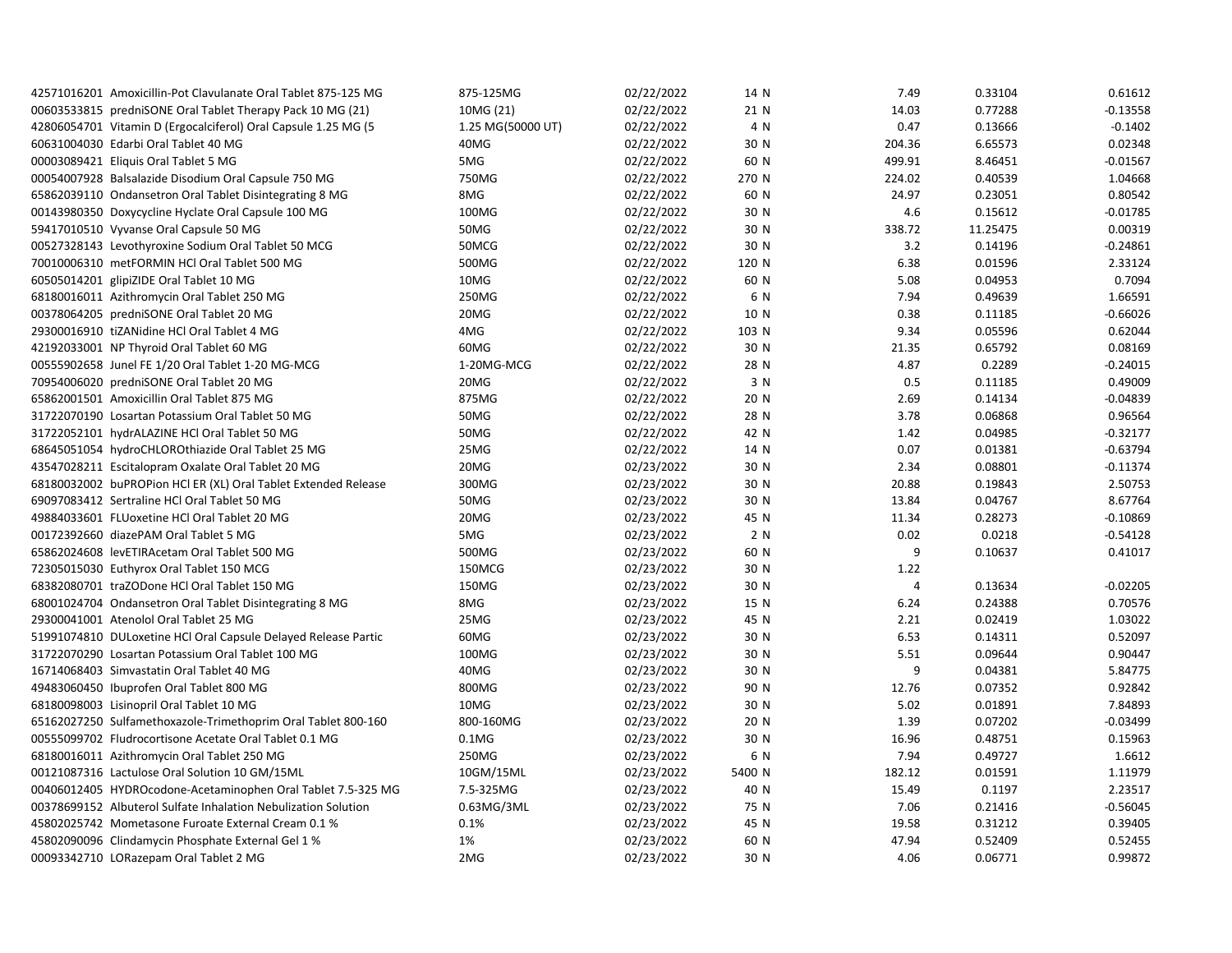| 68382009810 PARoxetine HCl Oral Tablet 20 MG                   | 20MG                 | 02/23/2022 | 30 N  | 4.45           | 0.09414 | 0.57567    |
|----------------------------------------------------------------|----------------------|------------|-------|----------------|---------|------------|
| 68180052002 Lisinopril-hydroCHLOROthiazide Oral Tablet 20-25 M | 20-25MG              | 02/23/2022 | 30 N  | 3.77           | 0.05205 | 1.41435    |
| 68462013901 OXcarbazepine Oral Tablet 600 MG                   | 600MG                | 02/23/2022 | 60 N  | 29.23          | 0.43213 | 0.12736    |
| 00093834401 glyBURIDE Oral Tablet 5 MG                         | 5MG                  | 02/23/2022 | 60 N  | 2.8            | 0.10562 | $-0.55816$ |
| 63304073590 Esomeprazole Magnesium Oral Capsule Delayed Releas | 40MG                 | 02/23/2022 | 30 N  | 6.95           | 0.22372 | 0.03552    |
| 69452015120 Vitamin D (Ergocalciferol) Oral Capsule 1.25 MG (5 | 1.25 MG(50000 UT)    | 02/23/2022 | 4 N   | 2.05           | 0.14239 | 2.59927    |
| 00093005401 busPIRone HCl Oral Tablet 10 MG                    | 10MG                 | 02/23/2022 | 180 N | 20.88          | 0.0419  | 1.7685     |
| 00093505698 Atorvastatin Calcium Oral Tablet 10 MG             | 10MG                 | 02/23/2022 | 30 N  | 13.5           | 0.03461 | 12.00202   |
| 65862024608 levETIRAcetam Oral Tablet 500 MG                   | 500MG                | 02/24/2022 | 120 N | 71.69          | 0.10637 | 4.6164     |
| 70436001102 buPROPion HCl ER (XL) Oral Tablet Extended Release | 300MG                | 02/24/2022 | 30 N  | 26.82          | 0.19843 | 3.50537    |
| 70436001002 buPROPion HCl ER (XL) Oral Tablet Extended Release | 150MG                | 02/24/2022 | 30 N  | 22.49          | 0.14759 | 4.07939    |
| 00555089902 Estradiol Oral Tablet 0.5 MG                       | 0.5M <sub>G</sub>    | 02/24/2022 | 30 N  | 0.99           | 0.08731 | $-0.62204$ |
| 42806071505 Benzonatate Oral Capsule 200 MG                    | 200MG                | 02/24/2022 | 21 N  | 3.81           | 0.13218 | 0.37259    |
| 16714033001 Gabapentin Oral Tablet 600 MG                      | 600MG                | 02/24/2022 | 60 N  | 7.22           | 0.09204 | 0.3074     |
| 31722054201 Indomethacin Oral Capsule 25 MG                    | 25MG                 | 02/24/2022 | 60 N  | 5.34           | 0.09605 | $-0.0734$  |
| 16729011917 Montelukast Sodium Oral Tablet 10 MG               | 10MG                 | 02/24/2022 | 30 N  | 4.17           | 0.06314 | 1.20146    |
| 00603533932 predniSONE Oral Tablet 20 MG                       | 20MG                 | 02/24/2022 | 10 N  | 1.87           | 0.10952 | 0.70745    |
| 00378728353 Norethin Ace-Eth Estrad-FE Oral Tablet 1-20 MG-MCG | 1-20MG-MCG           | 02/24/2022 | 28 N  | 5.77           | 0.21079 | $-0.02239$ |
| 70795241202 Hydrocortisone Acetate Rectal Suppository 25 MG    | 25MG                 | 02/24/2022 | 20 N  | 83.8           |         |            |
| 62332002791 Losartan Potassium Oral Tablet 25 MG               | 25MG                 | 02/24/2022 | 30 N  | 3.01           | 0.05761 | 0.7416     |
| 65862052799 Venlafaxine HCl ER Oral Capsule Extended Release 2 | 37.5MG               | 02/24/2022 | 30 N  | 5.3            | 0.11933 | 0.48049    |
| 00187204530 Cardizem LA Oral Tablet Extended Release 24 Hour 1 | 120MG                | 02/24/2022 | 14 N  | 51.44          | 3.66293 | 0.0031     |
| 00378668977 Pantoprazole Sodium Oral Tablet Delayed Release 40 | 40MG                 | 02/24/2022 | 30 N  | 9.41           | 0.06576 | 3.76987    |
| 68180072103 amLODIPine Besylate Oral Tablet 10 MG              | 10MG                 | 02/24/2022 | 30 N  | 7.44           | 0.01775 | 12.97183   |
| 00555097302 Amphetamine-Dextroamphetamine Oral Tablet 20 MG    | 20MG                 | 02/24/2022 | 60 N  | 22.58          | 0.32215 | 0.16819    |
| 00093317431 Albuterol Sulfate HFA Inhalation Aerosol Solution  | 108 (90 Base)MCG/ACT | 02/24/2022 | 8.5 N | 12.58          | 3.12381 | $-0.52622$ |
| 65862069705 Venlafaxine HCI ER Oral Capsule Extended Release 2 | 150MG                | 02/24/2022 | 30 N  | 6.8            | 0.16139 | 0.40447    |
| 65862052790 Venlafaxine HCl ER Oral Capsule Extended Release 2 | 37.5MG               | 02/24/2022 | 30 N  | 5.3            | 0.11933 | 0.48049    |
| 68462038401 Eszopiclone Oral Tablet 3 MG                       | 3MG                  | 02/24/2022 | 30 N  | 9.22           | 0.14701 | 1.09056    |
| 16714029904 Amoxicillin Oral Capsule 500 MG                    | 500MG                | 02/24/2022 | 20 N  | 1.33           | 0.0713  | $-0.06732$ |
| 65862007930 Terbinafine HCl Oral Tablet 250 MG                 | 250MG                | 02/24/2022 | 30 N  | 16.55          | 0.16103 | 2.42586    |
| 16729011917 Montelukast Sodium Oral Tablet 10 MG               | 10MG                 | 02/24/2022 | 30 N  | 4.17           | 0.06314 | 1.20146    |
| 27241017101 Doxepin HCl Oral Capsule 100 MG                    | 100MG                | 02/24/2022 | 90 N  | 95             | 0.55703 | 0.89497    |
| 67877021905 Cephalexin Oral Capsule 500 MG                     | 500MG                | 02/24/2022 | 21 N  | 2.36           | 0.1249  | $-0.10023$ |
| 60219170705 predniSONE Oral Tablet 10 MG                       | 10MG                 | 02/24/2022 | 39 N  | 6.09           | 0.0702  | 1.22441    |
| 69543012350 Glimepiride Oral Tablet 1 MG                       | 1MG                  | 02/24/2022 | 18 N  | 1.9            | 0.03372 | 2.13035    |
| 55111034001 amLODIPine Besy-Benazepril HCl Oral Capsule 5-20 M | 5-20MG               | 02/24/2022 | 30 N  | 4.69           | 0.1347  | 0.1606     |
| 47781035703 Buprenorphine HCl-Naloxone HCl Sublingual Film 8-2 | 8-2MG                | 02/25/2022 | 30 N  | 108.12         | 3.29241 | 0.09464    |
| 68645055354 Lisinopril Oral Tablet 20 MG                       | 20MG                 | 02/25/2022 | 30 N  | 1.92           | 0.02701 | 1.36949    |
| 67877019805 amLODIPine Besylate Oral Tablet 5 MG               | 5MG                  | 02/25/2022 | 30 N  | 3.22           | 0.01181 | 8.08834    |
| 72305008830 Euthyrox Oral Tablet 88 MCG                        | 88MCG                | 02/25/2022 | 30 N  | $\mathbf{1}$   |         |            |
| 67877054360 Cefdinir Oral Capsule 300 MG                       | 300MG                | 02/25/2022 | 20 N  | 14.27          | 0.45448 | 0.56993    |
| 57237000511 Fluconazole Oral Tablet 150 MG                     | 150MG                | 02/25/2022 | 3 N   | 3.45           | 0.68352 | 0.68247    |
| 59762444002 methylPREDNISolone Oral Tablet Therapy Pack 4 MG   | 4MG                  | 02/25/2022 | 21 N  | 4.91           | 0.18542 | 0.26097    |
| 00003089421 Eliquis Oral Tablet 5 MG                           | 5MG                  | 02/25/2022 | 60 N  | 506.9          | 8.46451 | $-0.00191$ |
| 13668001001 Citalopram Hydrobromide Oral Tablet 20 MG          | 20MG                 | 02/25/2022 | 30 N  | $\overline{4}$ | 0.03029 | 3.40189    |
|                                                                |                      |            |       |                |         |            |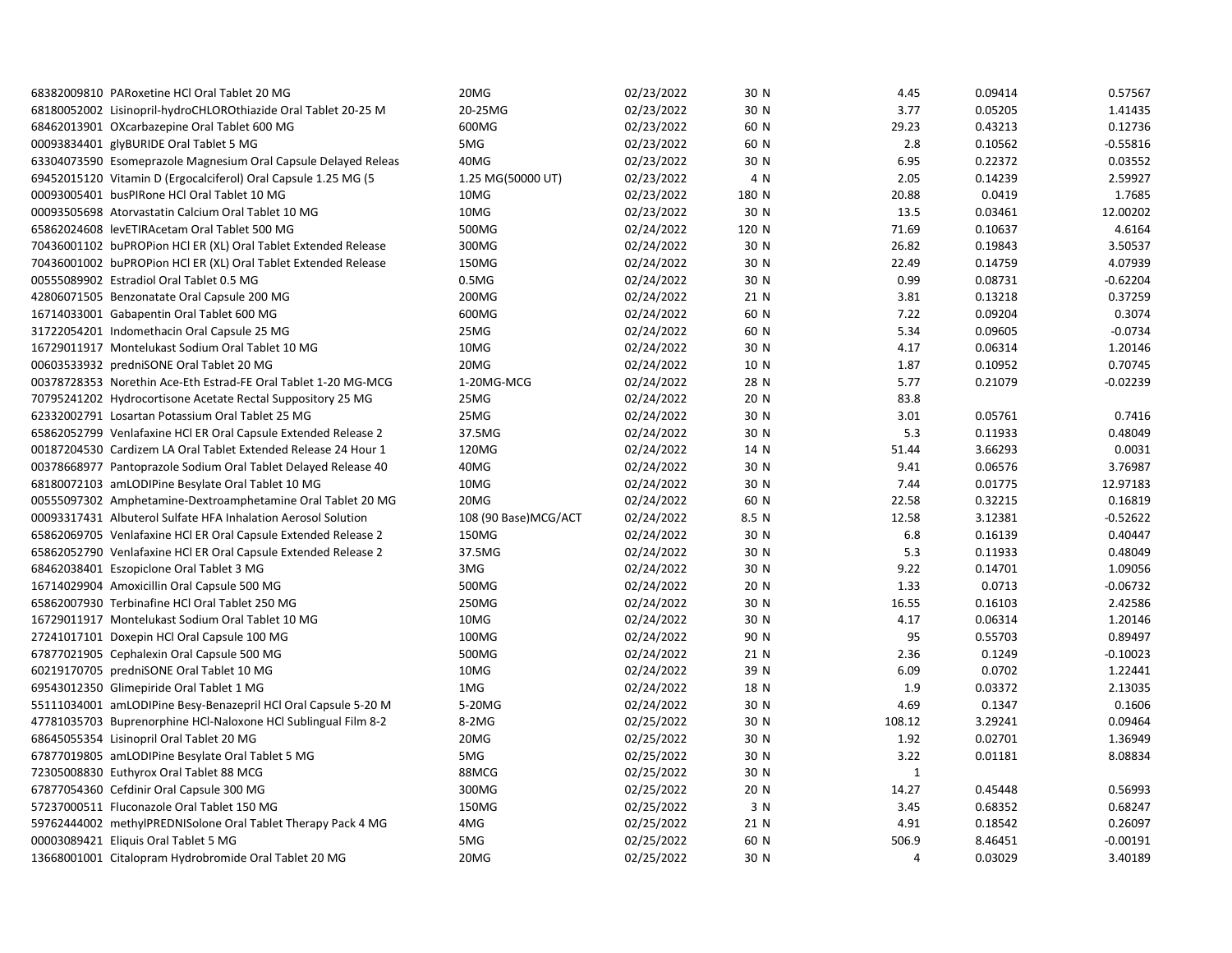| 68645058054 amLODIPine Besylate Oral Tablet 10 MG              | 10MG                 | 02/25/2022 | 30 N  | 4.27    | 0.01775   | 7.01878    |
|----------------------------------------------------------------|----------------------|------------|-------|---------|-----------|------------|
| 70069005101 Dorzolamide HCl-Timolol Mal Ophthalmic Solution 22 | 22.3-6.8MG/ML        | 02/25/2022 | 10 N  | 16.02   | 1.25864   | 0.2728     |
| 72205002790 Rosuvastatin Calcium Oral Tablet 5 MG              | 5MG                  | 02/26/2022 | 30 N  | 2.01    | 0.06261   | 0.07012    |
| 50228014610 hydroCHLOROthiazide Oral Capsule 12.5 MG           | 12.5MG               | 02/26/2022 | 30 N  | 0.98    | 0.03243   | 0.0073     |
| 65862020299 Losartan Potassium Oral Tablet 50 MG               | 50MG                 | 02/26/2022 | 30 N  | 6.37    | 0.08274   | 1.56627    |
| 13668001005 Citalopram Hydrobromide Oral Tablet 20 MG          | 20MG                 | 02/26/2022 | 30 N  | 3.46    | 0.03029   | 2.80764    |
| 00093505998 Atorvastatin Calcium Oral Tablet 20 MG             | 20MG                 | 02/26/2022 | 30 N  | 15      | 0.05515   | 8.06618    |
| 00527293437 predniSONE Oral Tablet 20 MG                       | 20MG                 | 02/26/2022 | 8 N   | 1.35    | 0.10952   | 0.54081    |
| 69584061110 Methocarbamol Oral Tablet 500 MG                   | 500MG                | 02/26/2022 | 20 N  | 2.76    | 0.06944   | 0.98733    |
| 69543012550 Glimepiride Oral Tablet 4 MG                       | 4MG                  | 02/26/2022 | 30 N  | 4       | 0.04818   | 1.7674     |
| 49483060450 Ibuprofen Oral Tablet 800 MG                       | 800MG                | 02/26/2022 | 20 N  | 2.66    | 0.07352   | 0.80903    |
| 67877022305 Gabapentin Oral Capsule 300 MG                     | 300MG                | 02/26/2022 | 90 N  | 5.61    | 0.04756   | 0.31063    |
| 51672129801 Ketoconazole External Cream 2 %                    | 2%                   | 02/26/2022 | 60 N  | 31.52   | 0.49034   | 0.07137    |
| 68645055154 Lisinopril Oral Tablet 5 MG                        | 5MG                  | 02/26/2022 | 30 N  | 1.17    | 0.01649   | 1.36507    |
| 13107015590 PARoxetine HCl Oral Tablet 20 MG                   | 20MG                 | 02/26/2022 | 30 N  | 13.48   | 0.09414   | 3.77303    |
| 70377000812 Rosuvastatin Calcium Oral Tablet 20 MG             | 20MG                 | 02/27/2022 | 30 N  | 45.56   | 0.07877   | 18.27976   |
| 16729036615 Olmesartan Medoxomil-HCTZ Oral Tablet 20-12.5 MG   | 20-12.5MG            | 02/27/2022 | 30 N  | 35.18   | 0.2252    | 4.20722    |
| 68180023109 Fenofibrate Oral Tablet 54 MG                      | 54MG                 | 02/27/2022 | 30 N  | 4.04    | 0.12366   | 0.08901    |
| 68382003616 Venlafaxine HCl ER Oral Capsule Extended Release 2 | 150MG                | 02/27/2022 | 30 N  | 25.92   | 0.16139   | 4.35349    |
| 50742061510 Metoprolol Succinate ER Oral Tablet Extended Relea | 25MG                 | 02/27/2022 | 30 N  | 6.26    | 0.08955   | 1.33017    |
| 60505025203 tiZANidine HCl Oral Tablet 4 MG                    | 4MG                  | 02/27/2022 | 90 N  | 22.42   | 0.05      | 3.98222    |
| 16729020201 busPIRone HCl Oral Tablet 10 MG                    | 10MG                 | 02/27/2022 | 120 N | 27.44   | 0.0419    | 4.45744    |
| 67877019805 amLODIPine Besylate Oral Tablet 5 MG               | 5MG                  | 02/27/2022 | 30 N  | 3.22    | 0.01181   | 8.08834    |
| 00378668977 Pantoprazole Sodium Oral Tablet Delayed Release 40 | 40MG                 | 02/27/2022 | 30 N  | 9.41    | 0.06576   | 3.76987    |
| 68180013601 Escitalopram Oxalate Oral Tablet 20 MG             | 20MG                 | 02/27/2022 | 30 N  | 4.57    | 0.08801   | 0.73086    |
| 31722072690 Montelukast Sodium Oral Tablet 10 MG               | 10MG                 | 02/27/2022 | 30 N  | 10.87   | 0.06314   | 4.73857    |
| 00555902858 Junel FE 1.5/30 Oral Tablet 1.5-30 MG-MCG          | 1.5-30MG-MCG         | 02/27/2022 | 28 N  | 4.92    | 0.25969   | $-0.32337$ |
| 00002223680 Trulicity Subcutaneous Solution Pen-injector 3 MG/ | 3MG/0.5ML            | 02/28/2022 | 2 N   | 877.69  | 426.02158 | 0.0301     |
| 13668000805 Zolpidem Tartrate Oral Tablet 10 MG                | 10MG                 | 02/28/2022 | 30 N  | 23.59   | 0.03213   | 23.47349   |
| 65862090901 Celecoxib Oral Capsule 200 MG                      | 200MG                | 02/28/2022 | 30 N  | 14.22   | 0.15866   | 1.98752    |
| 57664016758 Metoprolol Tartrate Oral Tablet 100 MG             | 100MG                | 02/28/2022 | 30 N  | 5.07    | 0.0361    | 3.68144    |
| 68180072103 amLODIPine Besylate Oral Tablet 10 MG              | 10MG                 | 02/28/2022 | 30 N  | 7.44    | 0.01775   | 12.97183   |
| 68180096301 Albuterol Sulfate HFA Inhalation Aerosol Solution  | 108 (90 Base)MCG/ACT | 02/28/2022 | 8.5 N | 42.96   | 3.12381   | 0.61793    |
| 69452014330 Benzonatate Oral Capsule 100 MG                    | 100MG                | 02/28/2022 | 20 N  | 4.09    | 0.08606   | 1.37625    |
| 47781091601 Dexamethasone Oral Tablet 6 MG                     | 6MG                  | 02/28/2022 | 5 N   | 6.07    | 0.96195   | 0.26202    |
| 16714072203 FLUoxetine HCl Oral Capsule 40 MG                  | 40MG                 | 02/28/2022 | 30 N  | 4.87    | 0.08814   | 0.84177    |
| 16714071503 Omeprazole Oral Capsule Delayed Release 20 MG      | 20MG                 | 02/28/2022 | 30 N  | 3.98    | 0.03581   | 2.70474    |
| 57664037713 traMADol HCl Oral Tablet 50 MG                     | 50MG                 | 02/28/2022 | 60 N  | 2.27    | 0.0242    | 0.56336    |
| 75987004005 Pennsaid External Solution 2 %                     | 2%                   | 02/28/2022 | 112 N | 2537.17 | 21.30089  | 0.06349    |
| 59651000305 Omeprazole Oral Capsule Delayed Release 40 MG      | 40MG                 | 02/28/2022 | 30 N  | 37.72   | 0.06206   | 19.25996   |
| 72305010030 Euthyrox Oral Tablet 100 MCG                       | 100MCG               | 02/28/2022 | 30 N  | 1.01    |           |            |
| 00228202750 ALPRAZolam Oral Tablet 0.25 MG                     | 0.25MG               | 02/28/2022 | 30 N  | 1.25    | 0.01946   | 1.14114    |
| 51672130803 Clotrimazole-Betamethasone External Lotion 1-0.05  | 1-0.05%              | 02/28/2022 | 30 N  | 85.35   | 2.31429   | 0.22932    |
| 68645058054 amLODIPine Besylate Oral Tablet 10 MG              | 10MG                 | 02/28/2022 | 30 N  | 4.27    | 0.01775   | 7.01878    |
| 00527551237 Amphetamine-Dextroamphet ER Oral Capsule Extended  | 15MG                 | 02/28/2022 | 30 N  | 41.7    | 0.58725   | 1.36696    |
| 63304082705 Atorvastatin Calcium Oral Tablet 10 MG             | 10MG                 | 02/28/2022 | 30 N  | 3.53    | 0.03461   | 2.39979    |
|                                                                |                      |            |       |         |           |            |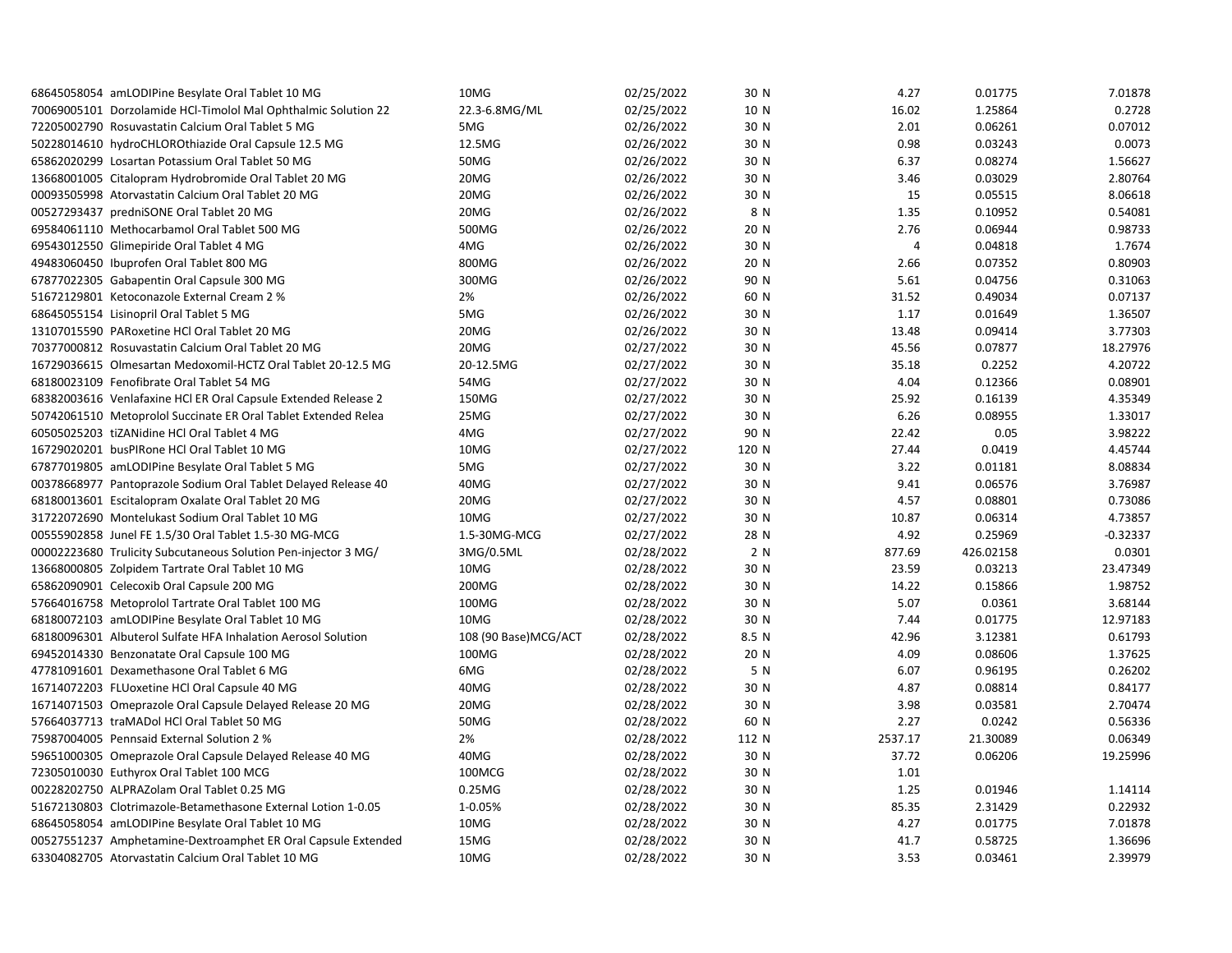| 00527551537 Amphetamine-Dextroamphet ER Oral Capsule Extended  | 30MG          | 02/28/2022 | 30 N  | 24.86  | 0.57489  | 0.44144    |
|----------------------------------------------------------------|---------------|------------|-------|--------|----------|------------|
| 68462043890 Olmesartan Medoxomil Oral Tablet 40 MG             | 40MG          | 02/28/2022 | 30 N  | 4.31   | 0.14564  | $-0.01355$ |
| 70010006310 metFORMIN HCl Oral Tablet 500 MG                   | 500MG         | 02/28/2022 | 60 N  | 3.19   | 0.01674  | 2.17603    |
| 00378623201 Citalopram Hydrobromide Oral Tablet 20 MG          | 20MG          | 02/28/2022 | 30 N  | 7.94   | 0.03029  | 7.73776    |
| 00054018913 Buprenorphine HCl-Naloxone HCl Sublingual Tablet S | 8-2MG         | 02/28/2022 | 90 N  | 159.45 | 0.92938  | 0.90629    |
| 31722072690 Montelukast Sodium Oral Tablet 10 MG               | 10MG          | 02/28/2022 | 30 N  | 10.87  | 0.06314  | 4.73857    |
| 00555088702 Estradiol Oral Tablet 2 MG                         | 2MG           | 03/01/2022 | 90 N  | 14.41  | 0.1284   | 0.24697    |
| 69315090510 LORazepam Oral Tablet 1 MG                         | 1MG           | 03/01/2022 | 60 N  | 8.12   | 0.04805  | 1.81651    |
| 70010006310 metFORMIN HCl Oral Tablet 500 MG                   | 500MG         | 03/01/2022 | 120 N | 6.38   | 0.01674  | 2.17603    |
| 16729018317 hydroCHLOROthiazide Oral Tablet 25 MG              | 25MG          | 03/01/2022 | 30 N  | 0.41   | 0.01402  | $-0.0252$  |
| 00574029201 aMILoride HCl Oral Tablet 5 MG                     | 5MG           | 03/01/2022 | 30 N  | 6.01   | 0.17744  | 0.12902    |
| 00054032756 Fluticasone-Salmeterol Inhalation Aerosol Powder B | 250-50MCG/ACT | 03/01/2022 | 60 N  | 167.32 | 1.96824  | 0.41683    |
| 68180046403 Simvastatin Oral Tablet 40 MG                      | 40MG          | 03/01/2022 | 30 N  | 3.18   | 0.04381  | 1.41954    |
| 65862050320 Amoxicillin-Pot Clavulanate Oral Tablet 875-125 MG | 875-125MG     | 03/01/2022 | 20 N  | 19.45  | 0.35493  | 1.73998    |
| 68382091634 methylPREDNISolone Oral Tablet Therapy Pack 4 MG   | 4MG           | 03/01/2022 | 21 N  | 15.86  | 0.18542  | 3.07312    |
| 51991070610 ALPRAZolam Oral Tablet 1 MG                        | 1MG           | 03/01/2022 | 30 N  | 2.38   | 0.02376  | 2.33895    |
| 31722000530 Mesalamine Rectal Suppository 1000 MG              | 1000MG        | 03/01/2022 | 30 N  | 109.51 | 3.82565  | $-0.04583$ |
| 42858010201 oxyCODONE-Acetaminophen Oral Tablet 5-325 MG       | 5-325MG       | 03/01/2022 | 24 N  | 0.35   | 0.09705  | $-0.84973$ |
| 49483060450 Ibuprofen Oral Tablet 800 MG                       | 800MG         | 03/01/2022 | 30 N  | 4.25   | 0.07352  | 0.92691    |
| 68462010530 Ondansetron HCl Oral Tablet 4 MG                   | 4MG           | 03/01/2022 | 20 N  | 75.99  | 0.07073  | 52.71837   |
| 68180072103 amLODIPine Besylate Oral Tablet 10 MG              | 10MG          | 03/01/2022 | 30 N  | 12.12  | 0.01775  | 21.76056   |
| 31722066530 Esomeprazole Magnesium Oral Capsule Delayed Releas | 40MG          | 03/01/2022 | 30 N  | 43.47  | 0.22372  | 5.47685    |
| 00003089421 Eliquis Oral Tablet 5 MG                           | 5MG           | 03/01/2022 | 60 N  | 506.9  | 8.46451  | $-0.00191$ |
| 65162099508 Dotti Transdermal Patch Twice Weekly 0.075 MG/24HR | 0.075MG/24HR  | 03/01/2022 | 8 N   | 8.65   | 9.05745  | $-0.88062$ |
| 68001051800 Potassium Chloride ER Oral Tablet Extended Release | 10MEQ         | 03/01/2022 | 120 N | 22.34  |          |            |
| 00781320995 cefTRIAXone Sodium Injection Solution Reconstitute | 2GM           | 03/01/2022 | 1 N   | 2.98   |          |            |
| 00185209901 Amphetamine-Dextroamphetamine Oral Tablet 30 MG    | 30MG          | 03/01/2022 | 60 N  | 17.48  |          |            |
| 70377000712 Rosuvastatin Calcium Oral Tablet 10 MG             | 10MG          | 03/02/2022 | 30 N  | 45.56  | 0.06154  | 23.67772   |
| 69452023320 Progesterone Oral Capsule 100 MG                   | 100MG         | 03/02/2022 | 30 N  | 10.44  | 0.29259  | 0.18938    |
| 70010006310 metFORMIN HCl Oral Tablet 500 MG                   | 500MG         | 03/02/2022 | 44 N  | 2.34   | 0.01674  | 2.17693    |
| 62559027630 Nebivolol HCl Oral Tablet 5 MG                     | 5MG           | 03/02/2022 | 22 N  | 13.18  | 0.53318  | 0.12362    |
| 68645055354 Lisinopril Oral Tablet 20 MG                       | 20MG          | 03/02/2022 | 30 N  | 1.92   | 0.02701  | 1.36949    |
| 00006536403 Steglatro Oral Tablet 15 MG                        | 15MG          | 03/02/2022 | 30 N  | 313.56 | 10.39813 | 0.00518    |
| 00074518290 Synthroid Oral Tablet 75 MCG                       | 75MCG         | 03/02/2022 | 30 N  | 41.59  | 1.37462  | 0.00852    |
| 75834015901 Verapamil HCl ER Oral Tablet Extended Release 240  | 240MG         | 03/02/2022 | 60 N  | 14.99  | 0.18431  | 0.35551    |
| 55111046605 Metoprolol Succinate ER Oral Tablet Extended Relea | 25MG          | 03/02/2022 | 30 N  | 5.25   | 0.08955  | 0.95422    |
| 17478028811 Timolol Maleate Ophthalmic Solution 0.5 %          | 0.5%          | 03/02/2022 | 10 N  | 10.88  | 0.8921   | 0.21959    |
| 65862052890 Venlafaxine HCl ER Oral Capsule Extended Release 2 | 75MG          | 03/02/2022 | 30 N  | 5.55   | 0.12001  | 0.54154    |
| 51991074690 DULoxetine HCl Oral Capsule Delayed Release Partic | 20MG          | 03/02/2022 | 60 N  | 68.53  | 0.12914  | 7.84441    |
| 68180072003 amLODIPine Besylate Oral Tablet 5 MG               | 5MG           | 03/02/2022 | 30 N  | 8.83   | 0.01181  | 23.92238   |
| 43547042509 Losartan Potassium-HCTZ Oral Tablet 100-12.5 MG    | 100-12.5MG    | 03/02/2022 | 30 N  | 17.38  | 0.17422  | 2.3253     |
| 67877022305 Gabapentin Oral Capsule 300 MG                     | 300MG         | 03/02/2022 | 30 N  | 6.79   | 0.04756  | 3.7589     |
| 00168032346 metroNIDAZOLE External Cream 0.75 %                | 0.75%         | 03/02/2022 | 45 N  | 36.51  | 0.90691  | $-0.10539$ |
| 67877059201 Metoprolol Succinate ER Oral Tablet Extended Relea | 100MG         | 03/02/2022 | 30 N  | 3.73   | 0.16383  | $-0.24108$ |
| 62175061743 Pantoprazole Sodium Oral Tablet Delayed Release 40 | 40MG          | 03/02/2022 | 30 N  | 4.12   | 0.06576  | 1.0884     |
| 49483048110 Aspirin Low Dose Oral Tablet Delayed Release 81 MG | 81MG          | 03/03/2022 | 30 N  | 0.18   | 0.01499  | $-0.59973$ |
|                                                                |               |            |       |        |          |            |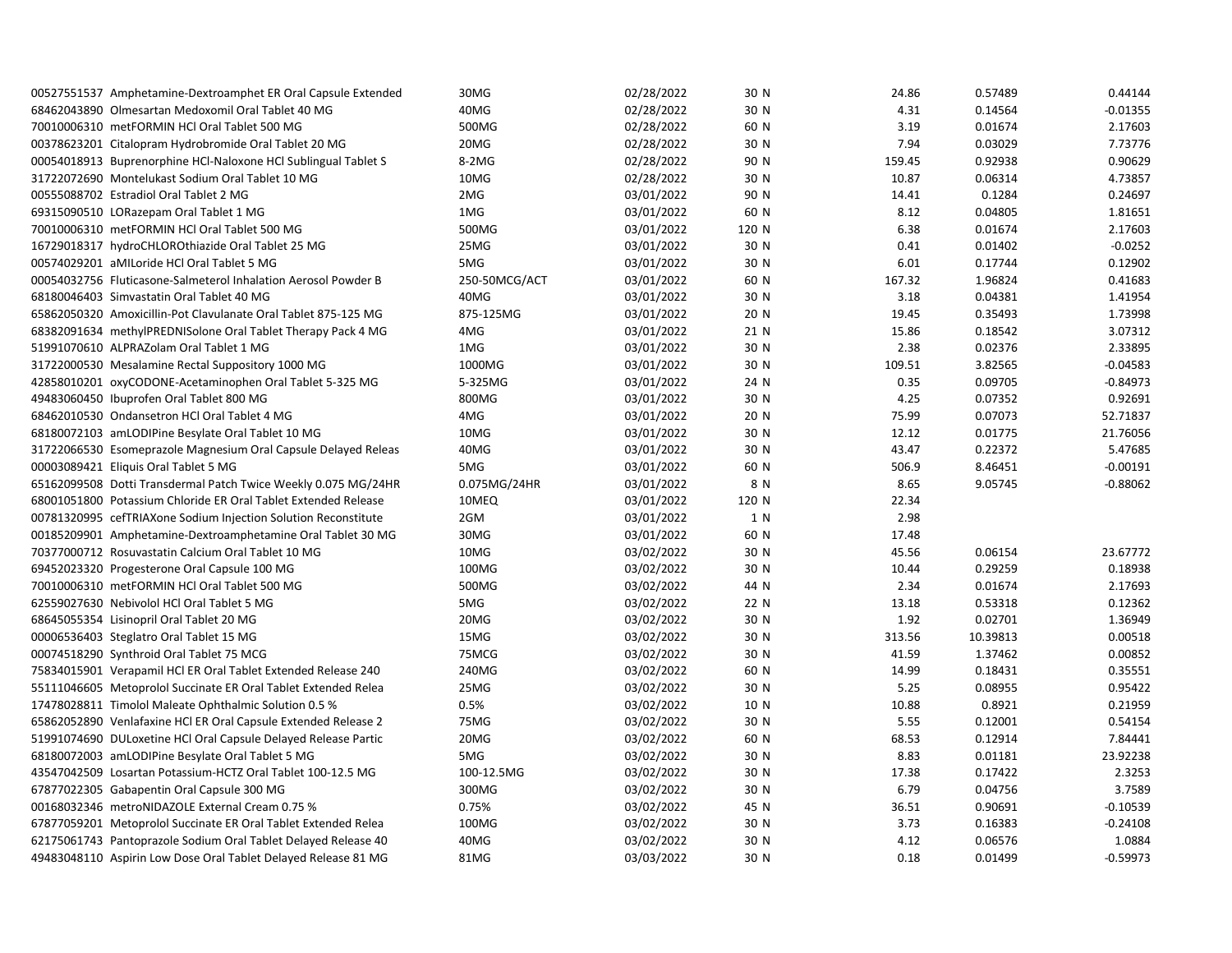| 00228202950 ALPRAZolam Oral Tablet 0.5 MG                      | 0.5M <sub>G</sub>    | 03/03/2022 | 90 N  | 14.27   | 0.02204  | 6.19399    |
|----------------------------------------------------------------|----------------------|------------|-------|---------|----------|------------|
| 50474077066 Briviact Oral Tablet 100 MG                        | 100MG                | 03/03/2022 | 60 N  | 1252.06 | 20.77231 | 0.00459    |
| 13668001005 Citalopram Hydrobromide Oral Tablet 20 MG          | 20MG                 | 03/03/2022 | 30 N  | 3.46    | 0.03029  | 2.80764    |
| 62756026002 Zonisamide Oral Capsule 100 MG                     | 100MG                | 03/03/2022 | 180 N | 31.68   | 0.1249   | 0.40913    |
| 00093005805 traMADol HCl Oral Tablet 50 MG                     | 50MG                 | 03/03/2022 | 40 N  | 5.64    | 0.0242   | 4.82645    |
| 72205000390 Rosuvastatin Calcium Oral Tablet 10 MG             | 10MG                 | 03/03/2022 | 30 N  | 16.1    | 0.06154  | 7.72062    |
| 16729017317 Amitriptyline HCl Oral Tablet 50 MG                | 50MG                 | 03/03/2022 | 30 N  | 1.9     | 0.15976  | $-0.60357$ |
| 43547035411 Lisinopril Oral Tablet 20 MG                       | 20MG                 | 03/03/2022 | 30 N  | 3.33    | 0.02701  | 3.10959    |
| 53489015710 Allopurinol Oral Tablet 300 MG                     | 300MG                | 03/03/2022 | 30 N  | 5.09    | 0.08347  | 1.03267    |
| 52565005160 Clobetasol Propionate External Cream 0.05 %        | 0.05%                | 03/03/2022 | 60 N  | 30.36   | 0.36909  | 0.37094    |
| 45802065087 Loratadine Oral Tablet 10 MG                       | 10MG                 | 03/03/2022 | 30 N  | 2.08    | 0.05966  | 0.16214    |
| 00172572960 Famotidine Oral Tablet 40 MG                       | 40MG                 | 03/03/2022 | 30 N  | 11.06   | 0.06883  | 4.35619    |
| 68462019005 Naproxen Oral Tablet 500 MG                        | 500MG                | 03/03/2022 | 60 N  | 17.38   | 0.07841  | 2.69426    |
| 68382050010 Omeprazole Oral Capsule Delayed Release 40 MG      | 40MG                 | 03/03/2022 | 30 N  | 10.61   | 0.06206  | 4.69879    |
| 00093719801 FLUoxetine HCl Oral Capsule 40 MG                  | 40MG                 | 03/03/2022 | 30 N  | 10.56   | 0.08814  | 2.99365    |
| 50111064801 FLUoxetine HCl Oral Capsule 20 MG                  | 20MG                 | 03/03/2022 | 30 N  | 7.05    | 0.03229  | 6.27779    |
| 55111012205 Atorvastatin Calcium Oral Tablet 20 MG             | 20MG                 | 03/03/2022 | 30 N  | 3.37    | 0.05515  | 1.03687    |
| 68382005105 Meloxicam Oral Tablet 15 MG                        | 15MG                 | 03/03/2022 | 30 N  | 4       | 0.02424  | 4.50055    |
| 69097084507 Cyclobenzaprine HCl Oral Tablet 5 MG               | 5MG                  | 03/03/2022 | 20 N  | 1.97    | 0.02853  | 2.45251    |
| 68462030929 Norgestimate-Eth Estradiol Oral Tablet 0.25-35 MG- | 0.25-35MG-MCG        | 03/03/2022 | 28 N  | 6.21    | 0.15393  | 0.44082    |
| 55111046605 Metoprolol Succinate ER Oral Tablet Extended Relea | 25MG                 | 03/03/2022 | 30 N  | 5.25    | 0.08955  | 0.95422    |
| 50111056101 traZODone HCl Oral Tablet 100 MG                   | 100MG                | 03/03/2022 | 90 N  | 21.3    | 0.07091  | 2.33756    |
| 10702002501 Phentermine HCl Oral Tablet 37.5 MG                | 37.5MG               | 03/03/2022 | 30 N  | 11.64   | 0.07906  | 3.90767    |
| 52817033050 Cyclobenzaprine HCl Oral Tablet 5 MG               | 5MG                  | 03/03/2022 | 30 N  | 0.86    | 0.02853  | 0.00479    |
| 68180032009 buPROPion HCl ER (XL) Oral Tablet Extended Release | 300MG                | 03/03/2022 | 30 N  | 8.04    | 0.19843  | 0.3506     |
| 62756001540 Testosterone Cypionate Intramuscular Solution 200  | 200MG/ML             | 03/03/2022 | 2 N   | 25.03   | 15.24965 | $-0.17933$ |
| 43975028210 Amphetamine-Dextroamphet ER Oral Capsule Extended  | 30MG                 | 03/03/2022 | 30 N  | 24.86   | 0.57489  | 0.44144    |
| 00185084201 Amphetamine-Dextroamphetamine Oral Tablet 10 MG    | 10MG                 | 03/03/2022 | 30 N  | 9.32    | 0.25813  | 0.20353    |
| 68382066201 Spironolactone Oral Tablet 100 MG                  | 100MG                | 03/03/2022 | 30 N  | 8.52    | 0.19812  | 0.43347    |
| 00172572960 Famotidine Oral Tablet 40 MG                       | 40MG                 | 03/03/2022 | 30 N  | 11.06   | 0.06883  | 4.35619    |
| 68180013601 Escitalopram Oxalate Oral Tablet 20 MG             | 20MG                 | 03/03/2022 | 90 N  | 22.37   | 0.08801  | 1.82417    |
| 65862069790 Venlafaxine HCI ER Oral Capsule Extended Release 2 | 150MG                | 03/03/2022 | 60 N  | 28.64   | 0.16139  | 1.95764    |
| 50111064801 FLUoxetine HCl Oral Capsule 20 MG                  | 20MG                 | 03/03/2022 | 30 N  | 7.05    | 0.03229  | 6.27779    |
| 69097014260 Albuterol Sulfate HFA Inhalation Aerosol Solution  | 108 (90 Base)MCG/ACT | 03/03/2022 | 6.7 N | 43.84   | 3.85314  | 0.69817    |
| 60505025801 Desmopressin Acetate Oral Tablet 0.2 MG            | 0.2M <sub>G</sub>    | 03/03/2022 | 90 N  | 66.58   | 0.42545  | 0.73881    |
| 68180032002 buPROPion HCl ER (XL) Oral Tablet Extended Release | 300MG                | 03/04/2022 | 30 N  | 20.88   | 0.19843  | 2.50753    |
| 62332003960 lamoTRIgine Oral Tablet 150 MG                     | 150MG                | 03/04/2022 | 30 N  | 8.85    | 0.08326  | 2.54312    |
| 55111012205 Atorvastatin Calcium Oral Tablet 20 MG             | 20MG                 | 03/04/2022 | 30 N  | 3.37    | 0.05515  | 1.03687    |
| 00555089902 Estradiol Oral Tablet 0.5 MG                       | 0.5M <sub>G</sub>    | 03/04/2022 | 30 N  | 5.53    | 0.08731  | 1.11125    |
| 43598016430 OLANZapine Oral Tablet 5 MG                        | 5MG                  | 03/04/2022 | 30 N  | 7.31    | 0.09819  | 1.48158    |
| 16714073302 Celecoxib Oral Capsule 200 MG                      | 200MG                | 03/04/2022 | 30 N  | 6.44    | 0.15866  | 0.353      |
| 49483060450 Ibuprofen Oral Tablet 800 MG                       | 800MG                | 03/04/2022 | 90 N  | 12.76   | 0.07352  | 0.92842    |
| 00378668977 Pantoprazole Sodium Oral Tablet Delayed Release 40 | 40MG                 | 03/04/2022 | 30 N  | 9.41    | 0.06576  | 3.76987    |
| 57237007710 Ondansetron Oral Tablet Disintegrating 4 MG        | 4MG                  | 03/04/2022 | 20 N  | 18.93   | 0.23031  | 3.10968    |
| 31722070010 Losartan Potassium Oral Tablet 25 MG               | 25MG                 | 03/04/2022 | 30 N  | 4.51    | 0.05761  | 1.6095     |
| 57237023301 Sulfamethoxazole-Trimethoprim Oral Tablet 800-160  | 800-160MG            | 03/04/2022 | 14 N  | 0.86    | 0.07202  | $-0.14706$ |
|                                                                |                      |            |       |         |          |            |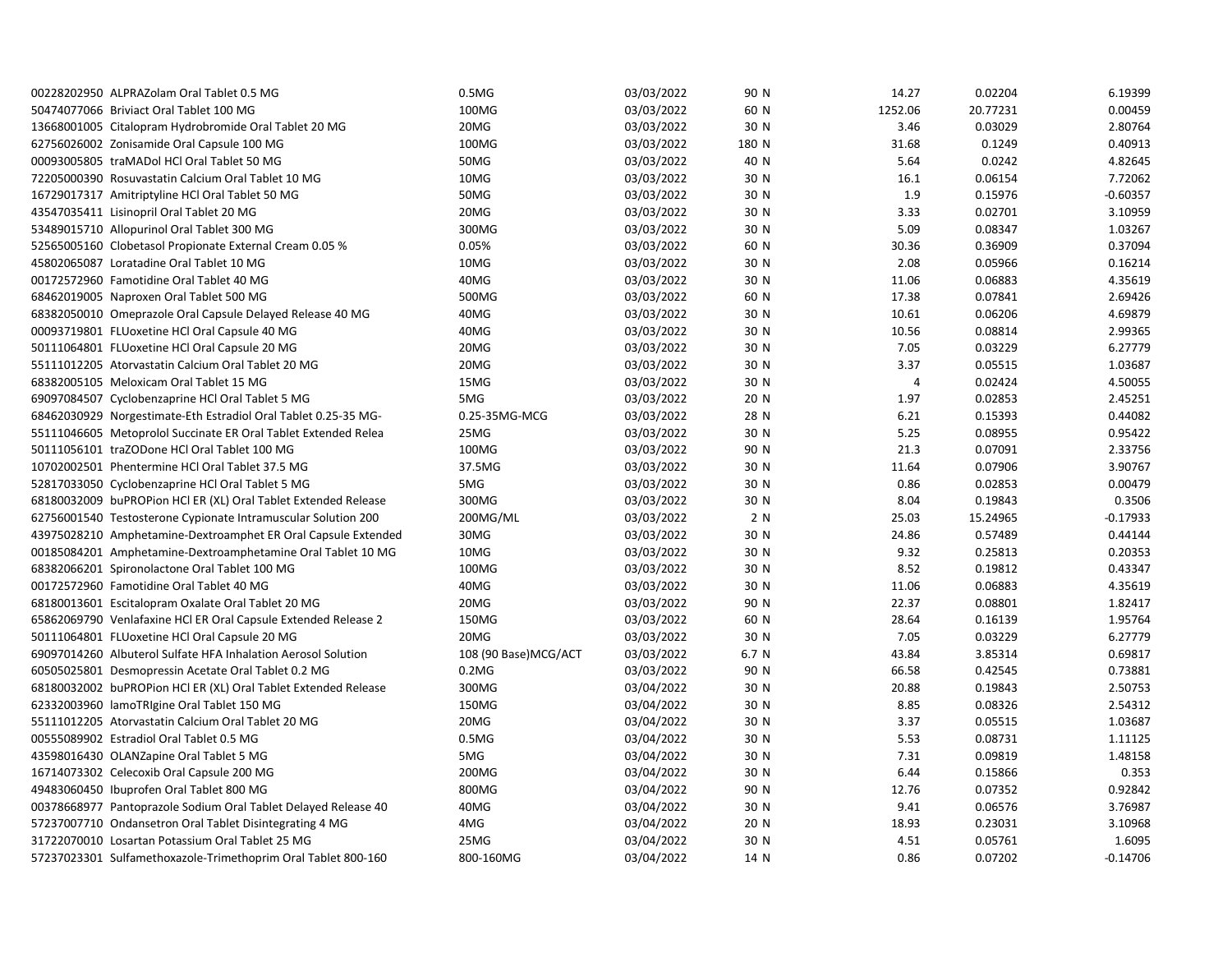| 52268020101 Sutab Oral Tablet 1479-225-188 MG                  | 1479-225-188MG       | 03/04/2022 | 24 N  | 146    | 6.18467   | $-0.01639$ |
|----------------------------------------------------------------|----------------------|------------|-------|--------|-----------|------------|
| 50111064801 FLUoxetine HCl Oral Capsule 20 MG                  | 20MG                 | 03/04/2022 | 30 N  | 13.61  | 0.03229   | 13.04976   |
| 62332014231 Celecoxib Oral Capsule 200 MG                      | 200MG                | 03/04/2022 | 30 N  | 38.62  | 0.15866   | 7.11379    |
| 68462065790 Norethindrone-Eth Estradiol Oral Tablet 1-5 MG-MCG | 1-5MG-MCG            | 03/04/2022 | 28 N  | 58.42  | 1.34791   | 0.5479     |
| 31722070530 valACYclovir HCl Oral Tablet 1 GM                  | 1GM                  | 03/04/2022 | 30 N  | 64.47  | 0.57527   | 2.73564    |
| 13668001105 Citalopram Hydrobromide Oral Tablet 40 MG          | 40MG                 | 03/04/2022 | 30 N  | 3.5    | 0.03872   | 2.01309    |
| 62756052288 SUMAtriptan Succinate Oral Tablet 100 MG           | 100MG                | 03/04/2022 | 9 N   | 8.26   | 0.54221   | 0.69266    |
| 60432046400 Lidocaine Viscous HCl Mouth/Throat Solution 2 %    | 2%                   | 03/04/2022 | 400 N | 3.7    | 0.06599   | $-0.85983$ |
| 60432046400 Lidocaine Viscous HCl Mouth/Throat Solution 2 %    | 2%                   | 03/04/2022 | 400 N | 3.7    | 0.06599   | $-0.85983$ |
| 60432046400 Lidocaine Viscous HCl Mouth/Throat Solution 2 %    | 2%                   | 03/04/2022 | 400 N | 3.7    | 0.06599   | $-0.85983$ |
| 71930002743 HYDROcodone-Acetaminophen Oral Solution 7.5-325 MG | 7.5-325MG/15ML       | 03/04/2022 | 500 N | 24.15  | 0.08027   | $-0.39828$ |
| 65862039110 Ondansetron Oral Tablet Disintegrating 8 MG        | 8MG                  | 03/04/2022 | 20 N  | 126.25 | 0.24388   | 24.88363   |
| 29300022019 Montelukast Sodium Oral Tablet 10 MG               | 10MG                 | 03/04/2022 | 30 N  | 10.18  | 0.06314   | 4.3743     |
| 63304092401 guanFACINE HCI ER Oral Tablet Extended Release 24  | 1MG                  | 03/04/2022 | 60 N  | 19.94  | 0.23298   | 0.42645    |
| 00527150537 Amphetamine-Dextroamphetamine Oral Tablet 20 MG    | 20MG                 | 03/04/2022 | 60 N  | 17.48  | 0.32215   | $-0.09566$ |
| 59417010710 Vyvanse Oral Capsule 70 MG                         | 70MG                 | 03/04/2022 | 30 N  | 338.72 | 11.24648  | 0.00393    |
| 16729018201 hydroCHLOROthiazide Oral Tablet 12.5 MG            | 12.5MG               | 03/05/2022 | 30 N  | 0.76   | 0.05518   | $-0.5409$  |
| 16714004107 Allopurinol Oral Tablet 100 MG                     | 100MG                | 03/05/2022 | 30 N  | 0.87   | 0.05858   | $-0.50495$ |
| 00093720210 Pravastatin Sodium Oral Tablet 40 MG               | 40MG                 | 03/05/2022 | 30 N  | 8.63   | 0.09005   | 2.19452    |
| 16729032010 Olmesartan Medoxomil Oral Tablet 5 MG              | 5MG                  | 03/05/2022 | 30 N  | 10.11  | 0.07347   | 3.58691    |
| 00002143380 Trulicity Subcutaneous Solution Pen-injector 0.75  | 0.75MG/0.5ML         | 03/05/2022 | 2 N   | 869.18 | 425.66609 | 0.02096    |
| 67877019810 amLODIPine Besylate Oral Tablet 5 MG               | 5MG                  | 03/05/2022 | 30 N  | 0.01   | 0.01181   | $-0.97178$ |
| 53746051401 Spironolactone Oral Tablet 50 MG                   | 50MG                 | 03/05/2022 | 60 N  | 22.65  | 0.11583   | 2.25909    |
| 00555902858 Junel FE 1.5/30 Oral Tablet 1.5-30 MG-MCG          | 1.5-30MG-MCG         | 03/05/2022 | 28 N  | 4.92   | 0.25969   | $-0.32337$ |
| 51862032001 Liothyronine Sodium Oral Tablet 5 MCG              | 5MCG                 | 03/05/2022 | 60 N  | 19.28  | 0.37185   | $-0.13585$ |
| 00378182377 Levothyroxine Sodium Oral Tablet 137 MCG           | 137MCG               | 03/05/2022 | 30 N  | 3.41   | 0.22133   | $-0.48644$ |
| 51991031233 Desvenlafaxine Succinate ER Oral Tablet Extended R | 100MG                | 03/05/2022 | 30 N  | 19.13  | 0.62135   | 0.02626    |
| 00378064110 predniSONE Oral Tablet 10 MG                       | 10MG                 | 03/05/2022 | 30 N  | 1.06   | 0.0702    | $-0.49668$ |
| 13668013601 Escitalopram Oxalate Oral Tablet 10 MG             | 10MG                 | 03/06/2022 | 30 N  | 22.07  | 0.05074   | 13.49875   |
| 16729020001 busPIRone HCl Oral Tablet 5 MG                     | 5MG                  | 03/06/2022 | 30 N  | 3.93   | 0.02893   | 3.52817    |
| 00002318280 Trulicity Subcutaneous Solution Pen-injector 4.5 M | 4.5MG/0.5ML          | 03/06/2022 | 2 N   | 904.29 | 426.09504 | 0.06114    |
| 68180013501 Escitalopram Oxalate Oral Tablet 10 MG             | 10MG                 | 03/06/2022 | 30 N  | 10.15  | 0.05074   | 5.66798    |
| 65862042001 Sulfamethoxazole-Trimethoprim Oral Tablet 800-160  | 800-160MG            | 03/06/2022 | 20 N  | 1.22   | 0.07202   | $-0.15301$ |
| 70436001102 buPROPion HCI ER (XL) Oral Tablet Extended Release | 300MG                | 03/06/2022 | 30 N  | 26.82  | 0.19843   | 3.50537    |
| 69097014260 Albuterol Sulfate HFA Inhalation Aerosol Solution  | 108 (90 Base)MCG/ACT | 03/06/2022 | 6.7 N | 12.58  | 3.85314   | $-0.51271$ |
| 69097083412 Sertraline HCl Oral Tablet 50 MG                   | 50MG                 | 03/06/2022 | 30 N  | 13.84  | 0.04767   | 8.67764    |
| 13668044201 Celecoxib Oral Capsule 200 MG                      | 200MG                | 03/06/2022 | 30 N  | 14.22  | 0.15866   | 1.98752    |
| 00781286810 Omeprazole Oral Capsule Delayed Release 20 MG      | 20MG                 | 03/06/2022 | 30 N  | 3.98   | 0.03581   | 2.70474    |
| 00093075210 Atenolol Oral Tablet 50 MG                         | 50MG                 | 03/06/2022 | 30 N  | 3.14   | 0.02731   | 2.83254    |
| 67877019905 amLODIPine Besylate Oral Tablet 10 MG              | 10MG                 | 03/06/2022 | 30 N  | 2.93   | 0.01775   | 4.50235    |
| 51862001206 Microgestin FE 1/20 Oral Tablet 1-20 MG-MCG        | 1-20MG-MCG           | 03/06/2022 | 28 N  | 5.77   | 0.21079   | $-0.02239$ |
| 55111033390 Pantoprazole Sodium Oral Tablet Delayed Release 40 | 40MG                 | 03/06/2022 | 30 N  | 4.12   | 0.06576   | 1.0884     |
| 68462019705 Pravastatin Sodium Oral Tablet 40 MG               | 40MG                 | 03/06/2022 | 30 N  | 4.52   | 0.09005   | 0.67314    |
| 70377002911 Atorvastatin Calcium Oral Tablet 40 MG             | 40MG                 | 03/07/2022 | 30 N  | 29.45  | 0.05815   | 15.88163   |
| 65862020199 Losartan Potassium Oral Tablet 25 MG               | 25MG                 | 03/07/2022 | 30 N  | 10.94  | 0.05761   | 5.32992    |
| 00713063737 metroNIDAZOLE External Gel 0.75 %                  | 0.75%                | 03/07/2022 | 45 N  | 71.65  | 0.55348   | 1.87675    |
|                                                                |                      |            |       |        |           |            |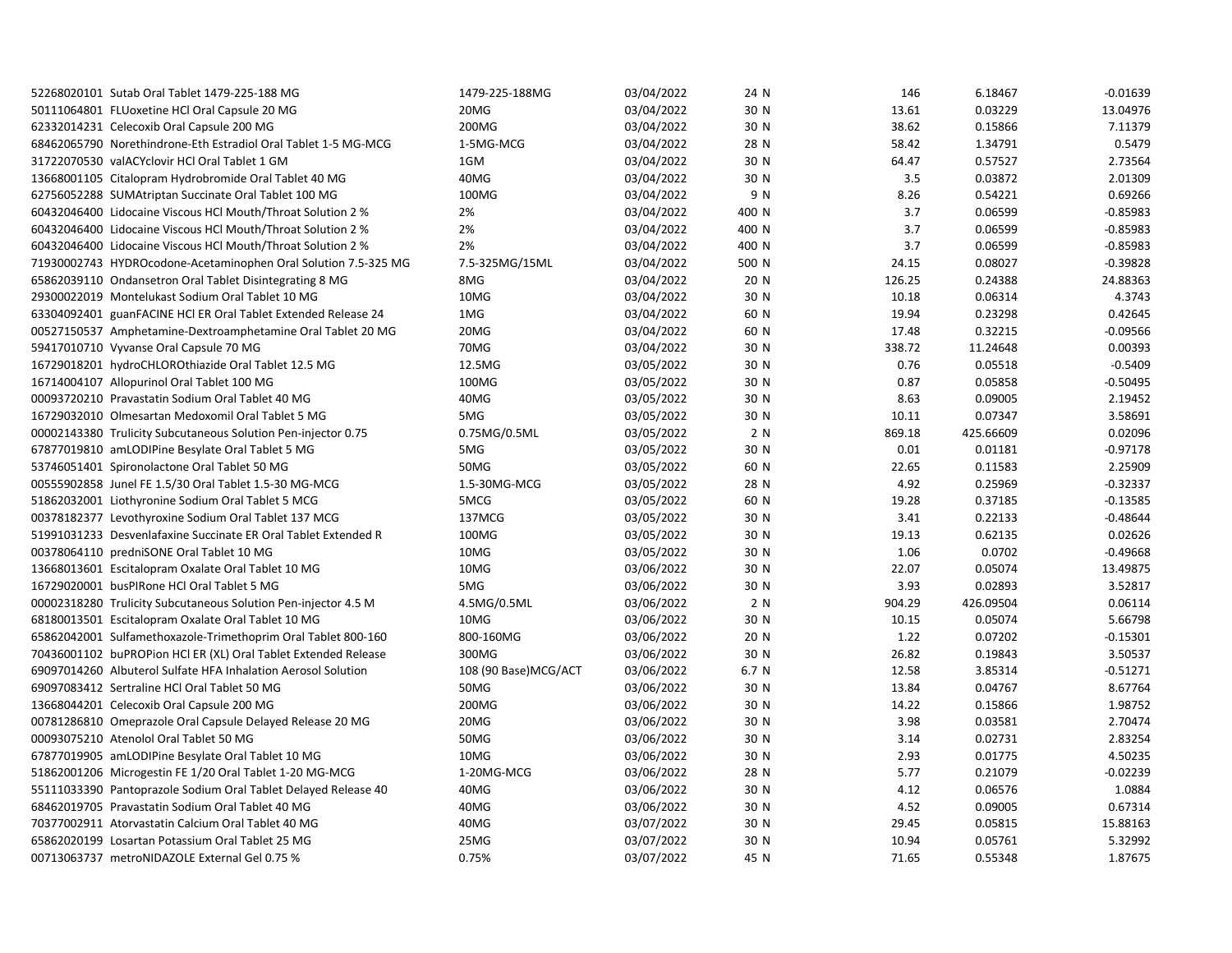| 62756052269 SUMAtriptan Succinate Oral Tablet 100 MG           | 100MG             | 03/07/2022 | 9 N   | 38.47  | 0.54221  | 6.88337    |
|----------------------------------------------------------------|-------------------|------------|-------|--------|----------|------------|
| 59651032430 FLUoxetine HCl Oral Tablet 60 MG                   | 60MG              | 03/07/2022 | 30 N  | 33.12  | 0.88153  | 0.25237    |
| 00378464226 Estradiol Transdermal Patch Twice Weekly 0.05 MG/2 | 0.05MG/24HR       | 03/07/2022 | 8 N   | 62.58  | 9.16821  | $-0.14678$ |
| 68001025001 ZOLMitriptan Oral Tablet 5 MG                      | 5MG               | 03/07/2022 | 9 N   | 20.47  | 1.74747  | 0.30156    |
| 59417010310 Vyvanse Oral Capsule 30 MG                         | 30MG              | 03/07/2022 | 30 N  | 340.83 | 11.25494 | 0.00942    |
| 49884004901 Dexmethylphenidate HCI ER Oral Capsule Extended Re | 10MG              | 03/07/2022 | 30 N  | 79.13  | 1.15663  | 1.28048    |
| 00143985375 Amoxicillin-Pot Clavulanate Oral Suspension Recons | 600-42.9MG/5ML    | 03/07/2022 | 70 N  | 6.07   | 0.08412  | 0.03084    |
| 00115149101 Amphetamine-Dextroamphet ER Oral Capsule Extended  | 30MG              | 03/07/2022 | 30 N  | 24.86  | 0.57489  | 0.44144    |
| 43547028111 Escitalopram Oxalate Oral Tablet 10 MG             | 10MG              | 03/07/2022 | 30 N  | 4.56   | 0.05074  | 1.99566    |
| 68180012202 Cephalexin Oral Capsule 500 MG                     | 500MG             | 03/07/2022 | 15 N  | 3.13   | 0.1249   | 0.67067    |
| 59746000103 methylPREDNISolone Oral Tablet Therapy Pack 4 MG   | 4MG               | 03/07/2022 | 21 N  | 5.89   | 0.18542  | 0.51265    |
| 51991070510 ALPRAZolam Oral Tablet 0.5 MG                      | 0.5M <sub>G</sub> | 03/08/2022 | 60 N  | 1.37   | 0.02204  | 0.036      |
| 00485008001 Rymed Oral Tablet 2-10 MG                          | 2-10MG            | 03/08/2022 | 60 N  | 10.84  |          |            |
| 16714094801 Amphetamine-Dextroamphetamine Oral Tablet 5 MG     | 5MG               | 03/08/2022 | 60 N  | 17.72  | 0.23142  | 0.27618    |
| 59746017509 predniSONE Oral Tablet 20 MG                       | 20MG              | 03/08/2022 | 20 N  | 8.65   | 0.10952  | 2.94905    |
| 68645055154 Lisinopril Oral Tablet 5 MG                        | 5MG               | 03/08/2022 | 30 N  | 1.17   | 0.01649  | 1.36507    |
| 68462016301 Carvedilol Oral Tablet 6.25 MG                     | 6.25MG            | 03/08/2022 | 60 N  | 1.33   | 0.02264  | $-0.02091$ |
| 16729013616 clonazePAM Oral Tablet 0.5 MG                      | 0.5M <sub>G</sub> | 03/08/2022 | 90 N  | 8.12   | 0.02489  | 2.62484    |
| 00555077702 Amphetamine-Dextroamphetamine Oral Tablet 15 MG    | 15MG              | 03/08/2022 | 60 N  | 59.63  | 0.24114  | 3.1214     |
| 00555097402 Amphetamine-Dextroamphetamine Oral Tablet 30 MG    | 30MG              | 03/08/2022 | 60 N  | 48.02  | 0.32043  | 1.49769    |
| 13668013701 Escitalopram Oxalate Oral Tablet 20 MG             | 20MG              | 03/08/2022 | 30 N  | 23.03  | 0.08801  | 7.72249    |
| 00054252625 Lithium Carbonate Oral Capsule 150 MG              | 150MG             | 03/08/2022 | 60 N  | 5.7    | 0.07652  | 0.24151    |
| 51672140004 Clindamycin Phosphate External Lotion 1 %          | 1%                | 03/08/2022 | 60 N  | 52.35  | 0.722    | 0.20845    |
| 00781196160 Clarithromycin Oral Tablet 250 MG                  | 250MG             | 03/08/2022 | 42 N  | 30.4   | 0.46619  | 0.55261    |
| 43547035411 Lisinopril Oral Tablet 20 MG                       | 20MG              | 03/08/2022 | 30 N  | 7.37   | 0.02701  | 8.0954     |
| 69315011610 Furosemide Oral Tablet 20 MG                       | 20MG              | 03/08/2022 | 120 N | 3.29   | 0.03105  | $-0.11702$ |
| 27808009201 Dexmethylphenidate HCl Oral Tablet 5 MG            | 5MG               | 03/09/2022 | 60 N  | 13.88  | 0.15984  | 0.44728    |
| 43547033803 Benazepril HCl Oral Tablet 40 MG                   | 40MG              | 03/09/2022 | 90 N  | 5.67   | 0.12337  | $-0.48934$ |
| 63304082805 Atorvastatin Calcium Oral Tablet 20 MG             | 20MG              | 03/09/2022 | 30 N  | 1.64   | 0.05515  | $-0.00876$ |
| 65862037405 Escitalopram Oxalate Oral Tablet 10 MG             | 10MG              | 03/09/2022 | 30 N  | 10.15  | 0.05074  | 5.66798    |
| 59417010410 Vyvanse Oral Capsule 40 MG                         | 40MG              | 03/09/2022 | 30 N  | 348.22 | 11.24447 | 0.03227    |
| 52817033200 Cyclobenzaprine HCl Oral Tablet 10 MG              | 10MG              | 03/09/2022 | 60 N  | 12.89  | 0.02674  | 7.03416    |
| 47781066290 Levothyroxine Sodium Oral Tablet 150 MCG           | 150MCG            | 03/09/2022 | 30 N  | 13.22  | 0.24012  | 0.83519    |
| 42806066401 busPIRone HCl Oral Tablet 15 MG                    | 15MG              | 03/09/2022 | 60 N  | 6.65   | 0.05321  | 1.08294    |
| 51991070605 ALPRAZolam Oral Tablet 1 MG                        | 1MG               | 03/09/2022 | 30 N  | 2.38   | 0.02376  | 2.33895    |
| 42192033001 NP Thyroid Oral Tablet 60 MG                       | 60MG              | 03/09/2022 | 30 N  | 20.43  | 0.65214  | 0.04425    |
| 00406117003 Naltrexone HCl Oral Tablet 50 MG                   | 50MG              | 03/09/2022 | 30 N  | 23.99  | 0.76627  | 0.04358    |
| 13668001101 Citalopram Hydrobromide Oral Tablet 40 MG          | 40MG              | 03/09/2022 | 30 N  | 3.5    | 0.03872  | 2.01309    |
| 13107008401 LORazepam Oral Tablet 1 MG                         | 1MG               | 03/09/2022 | 90 N  | 4.77   | 0.04805  | 0.10302    |
| 00603548432 Propranolol HCl Oral Tablet 40 MG                  | 40MG              | 03/09/2022 | 60 N  | 9      | 0.11059  | 0.35636    |
| 00115168774 Budesonide Inhalation Suspension 0.25 MG/2ML       | 0.25MG/2ML        | 03/09/2022 | 120 N | 96.02  | 0.83049  | $-0.03651$ |
| 65862052899 Venlafaxine HCI ER Oral Capsule Extended Release 2 | 75MG              | 03/09/2022 | 30 N  | 5.55   | 0.12001  | 0.54154    |
| 72205000390 Rosuvastatin Calcium Oral Tablet 10 MG             | 10MG              | 03/09/2022 | 15 N  | 2.21   | 0.06154  | 1.39411    |
| 00781531810 Zolpidem Tartrate Oral Tablet 10 MG                | 10MG              | 03/09/2022 | 30 N  | 5      | 0.03213  | 4.18726    |
| 43547040111 Furosemide Oral Tablet 20 MG                       | 20MG              | 03/10/2022 | 30 N  | 0.25   | 0.03105  | $-0.73162$ |
| 42806054701 Vitamin D (Ergocalciferol) Oral Capsule 1.25 MG (5 | 1.25 MG(50000 UT) | 03/10/2022 | 4 N   | 0.47   | 0.14239  | $-0.1748$  |
|                                                                |                   |            |       |        |          |            |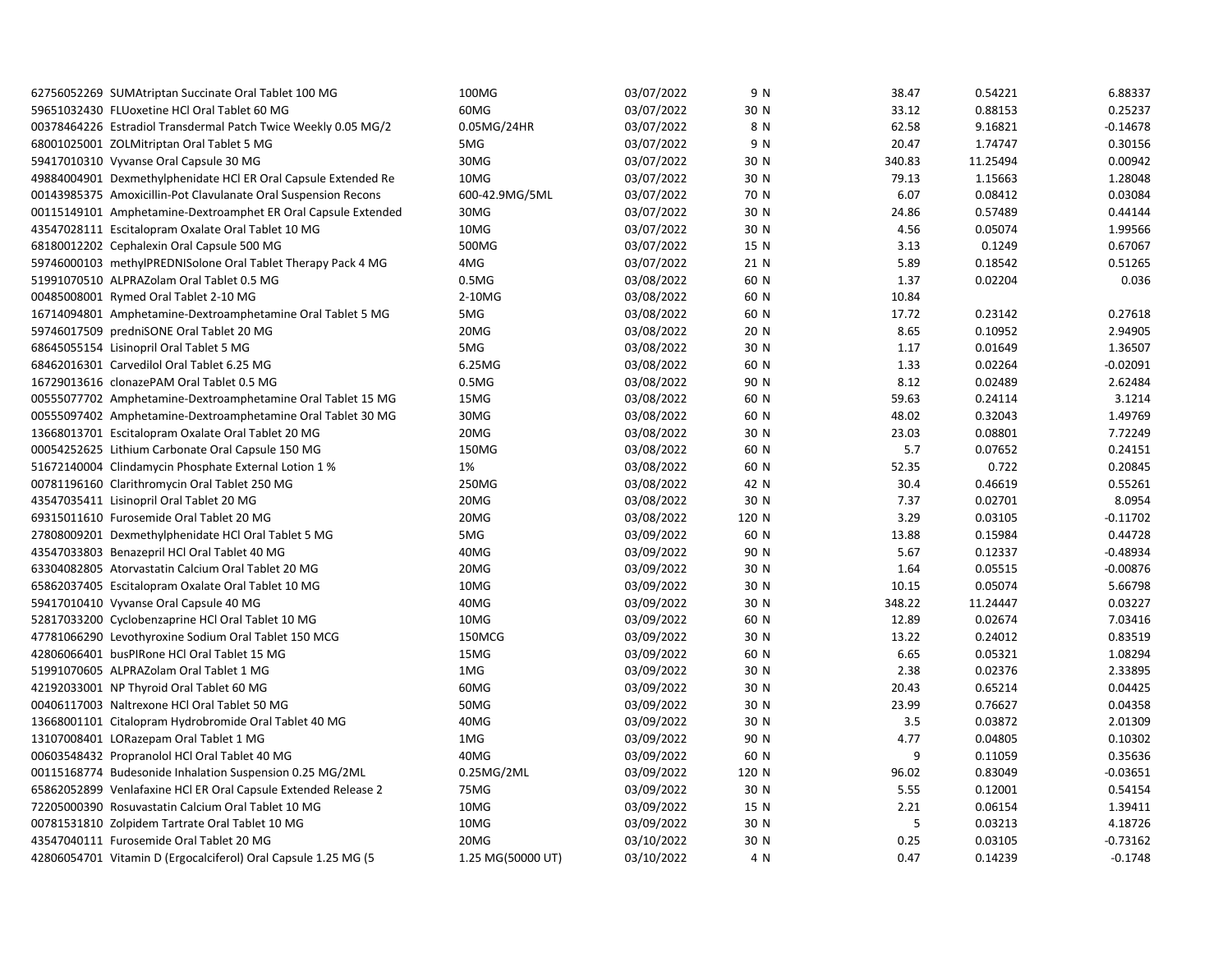| 69452015120 Vitamin D (Ergocalciferol) Oral Capsule 1.25 MG (5 | 1.25 MG(50000 UT)   | 03/10/2022 | 4 N   | 0.49           | 0.14239 | $-0.13969$ |
|----------------------------------------------------------------|---------------------|------------|-------|----------------|---------|------------|
| 64980028105 glipiZIDE ER Oral Tablet Extended Release 24 Hour  | 10MG                | 03/10/2022 | 60 N  | 2.9            | 0.18649 | $-0.74083$ |
| 62332002431 FLUoxetine HCl Oral Capsule 40 MG                  | 40MG                | 03/10/2022 | 30 N  | $\overline{4}$ | 0.08814 | 0.51274    |
| 49884043001 Dexmethylphenidate HCl ER Oral Capsule Extended Re | 30MG                | 03/10/2022 | 30 N  | 14             | 1.43295 | $-0.67433$ |
| 62332003231 rOPINIRole HCl Oral Tablet 1 MG                    | 1MG                 | 03/10/2022 | 30 N  | 3.8            | 0.05063 | 1.50181    |
| 57237016290 Omeprazole Oral Capsule Delayed Release 40 MG      | 40MG                | 03/10/2022 | 30 N  | 4.4            | 0.06206 | 1.3633     |
| 67877043103 ARIPiprazole Oral Tablet 5 MG                      | 5MG                 | 03/10/2022 | 30 N  | 7.95           | 0.16156 | 0.64026    |
| 65162094903 lamoTRIgine ER Oral Tablet Extended Release 24 Hou | 25MG                | 03/10/2022 | 30 N  | 37.33          | 1.20872 | 0.02946    |
| 51525011501 Hyoscyamine Sulfate ER Oral Tablet Extended Releas | 0.375MG             | 03/10/2022 | 60 N  | 21.51          |         |            |
| 00003089421 Eliquis Oral Tablet 5 MG                           | 5MG                 | 03/10/2022 | 60 N  | 499.91         | 8.46451 | $-0.01567$ |
| 68382003616 Venlafaxine HCI ER Oral Capsule Extended Release 2 | 150MG               | 03/10/2022 | 30 N  | 25.92          | 0.16139 | 4.35349    |
| 43547030403 ARIPiprazole Oral Tablet 10 MG                     | 10MG                | 03/10/2022 | 30 N  | 163.58         | 0.17842 | 29.56085   |
| 59651015301 Progesterone Oral Capsule 200 MG                   | 200MG               | 03/10/2022 | 30 N  | 41.09          | 0.43202 | 2.17038    |
| 42192033001 NP Thyroid Oral Tablet 60 MG                       | 60MG                | 03/10/2022 | 30 N  | 20.31          | 0.65214 | 0.03812    |
| 59762500801 miSOPROStol Oral Tablet 200 MCG                    | 200MCG              | 03/10/2022 | 4 N   | 0.82           | 0.82    | $-0.75$    |
| 13668013601 Escitalopram Oxalate Oral Tablet 10 MG             | 10MG                | 03/10/2022 | 30 N  | 22.07          | 0.05074 | 13.49875   |
| 00228202950 ALPRAZolam Oral Tablet 0.5 MG                      | 0.5M <sub>G</sub>   | 03/10/2022 | 30 N  | 4.76           | 0.02204 | 6.19903    |
| 43547042409 Losartan Potassium-HCTZ Oral Tablet 100-25 MG      | 100-25MG            | 03/10/2022 | 30 N  | 17.38          | 0.21077 | 1.74865    |
| 65862052790 Venlafaxine HCl ER Oral Capsule Extended Release 2 | 37.5MG              | 03/10/2022 | 30 N  | 10.63          | 0.11933 | 1.96936    |
| 68001038103 Labetalol HCl Oral Tablet 100 MG                   | 100MG               | 03/10/2022 | 60 N  | 10.5           | 0.12599 | 0.389      |
| 70010014805 Potassium Chloride ER Oral Capsule Extended Releas | 10MEQ               | 03/10/2022 | 120 N | 24.5           | 0.15376 | 0.32783    |
| 00003089421 Eliquis Oral Tablet 5 MG                           | 5MG                 | 03/10/2022 | 60 N  | 499.91         | 8.46451 | $-0.01567$ |
| 72205000490 Rosuvastatin Calcium Oral Tablet 20 MG             | 20MG                | 03/10/2022 | 30 N  | 2.44           | 0.07877 | 0.03254    |
| 50111056003 traZODone HCl Oral Tablet 50 MG                    | 50MG                | 03/10/2022 | 30 N  | 4              | 0.03895 | 2.42319    |
| 31722066530 Esomeprazole Magnesium Oral Capsule Delayed Releas | 40MG                | 03/11/2022 | 30 N  | 43.47          | 0.22372 | 5.47685    |
| 33342004910 Irbesartan Oral Tablet 300 MG                      | 300MG               | 03/11/2022 | 30 N  | 18.83          | 0.295   | 1.12768    |
| 70377000712 Rosuvastatin Calcium Oral Tablet 10 MG             | 10MG                | 03/11/2022 | 30 N  | 45.56          | 0.06154 | 23.67772   |
| 47781065910 Levothyroxine Sodium Oral Tablet 137 MCG           | 137MCG              | 03/11/2022 | 30 N  | 6.76           | 0.22133 | 0.01809    |
| 60505015900 Sotalol HCl Oral Tablet 120 MG                     | 120MG               | 03/11/2022 | 60 N  | 9.42           | 0.09758 | 0.60894    |
| 16729028912 busPIRone HCl Oral Tablet 30 MG                    | 30MG                | 03/11/2022 | 60 N  | 37.08          | 0.18131 | 2.40853    |
| 57664050083 Mirtazapine Oral Tablet 30 MG                      | 30MG                | 03/11/2022 | 30 N  | 14.27          | 0.09947 | 3.78201    |
| 16714012303 Omeprazole Oral Capsule Delayed Release 40 MG      | 40MG                | 03/11/2022 | 30 N  | 4.4            | 0.06206 | 1.3633     |
| 24979007815 Testosterone Transdermal Gel 20.25 MG/ACT (1.62%)  | 20.25 MG/ACT(1.62%) | 03/11/2022 | 150 N | 105.69         | 0.67029 | 0.05119    |
| 68382009305 Carvedilol Oral Tablet 6.25 MG                     | 6.25MG              | 03/11/2022 | 60 N  | 4              | 0.02264 | 1.94464    |
| 59746033990 Losartan Potassium-HCTZ Oral Tablet 100-25 MG      | 100-25MG            | 03/11/2022 | 30 N  | 6.13           | 0.21077 | $-0.03054$ |
| 63304071805 dilTIAZem HCl ER Coated Beads Oral Capsule Extende | 120MG               | 03/11/2022 | 30 N  | 2.05           | 0.17911 | $-0.61848$ |
| 13107006199 Phentermine HCl Oral Tablet 37.5 MG                | 37.5MG              | 03/11/2022 | 30 N  | 2.61           | 0.07906 | 0.10043    |
| 13668001005 Citalopram Hydrobromide Oral Tablet 20 MG          | 20MG                | 03/11/2022 | 30 N  | 13.07          | 0.03029 | 13.38318   |
| 00121075908 prednisoLONE Sodium Phosphate Oral Solution 15 MG/ | 15MG/5ML            | 03/11/2022 | 50 N  | 2.65           | 0.11311 | $-0.53143$ |
| 64380093308 Losartan Potassium Oral Tablet 25 MG               | 25MG                | 03/11/2022 | 30 N  | 3.61           | 0.05761 | 1.08876    |
| 31722071390 Pantoprazole Sodium Oral Tablet Delayed Release 40 | 40MG                | 03/11/2022 | 30 N  | 9.48           | 0.06576 | 3.80535    |
| 72578000805 metroNIDAZOLE Oral Tablet 500 MG                   | 500MG               | 03/11/2022 | 28 N  | 1.16           | 0.14706 | $-0.71829$ |
| 31722088530 Rosuvastatin Calcium Oral Tablet 40 MG             | 40MG                | 03/12/2022 | 30 N  | 7.9            | 0.13036 | 1.02005    |
| 00406012505 HYDROcodone-Acetaminophen Oral Tablet 10-325 MG    | 10-325MG            | 03/12/2022 | 120 N | 44.67          | 0.1303  | 1.85687    |
| 00378001401 Methotrexate Oral Tablet 2.5 MG                    | 2.5M <sub>G</sub>   | 03/12/2022 | 24 N  | 25.45          | 0.2574  | 3.11972    |
| 69315012710 Folic Acid Oral Tablet 1 MG                        | 1MG                 | 03/12/2022 | 30 N  | 0.4            | 0.03088 | $-0.56822$ |
|                                                                |                     |            |       |                |         |            |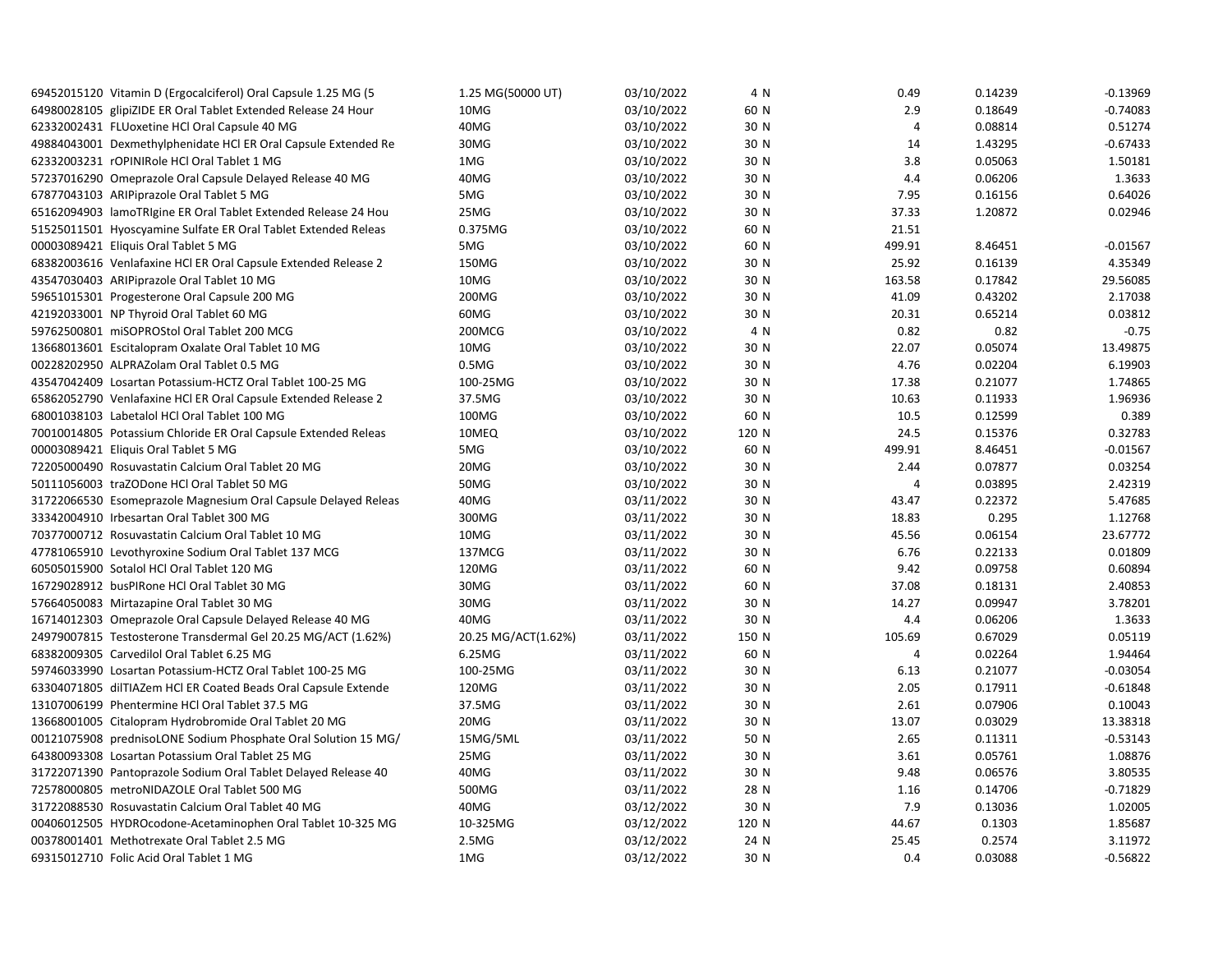| 00002143380 Trulicity Subcutaneous Solution Pen-injector 0.75  | 0.75MG/0.5ML           | 03/12/2022 | 2 N   | 904.29         | 425.66609 | 0.06221    |
|----------------------------------------------------------------|------------------------|------------|-------|----------------|-----------|------------|
| 31722052101 hydrALAZINE HCl Oral Tablet 50 MG                  | 50MG                   | 03/12/2022 | 90 N  | 3.04           | 0.05138   | $-0.34259$ |
| 31722015490 Valsartan Oral Tablet 320 MG                       | 320MG                  | 03/12/2022 | 30 N  | 12.09          | 0.32254   | 0.24946    |
| 55111012205 Atorvastatin Calcium Oral Tablet 20 MG             | 20MG                   | 03/12/2022 | 30 N  | 3.37           | 0.05515   | 1.03687    |
| 70010049105 metFORMIN HCl ER Oral Tablet Extended Release 24 H | 500MG                  | 03/12/2022 | 60 N  | 8.11           | 0.03653   | 2.70016    |
| 60505082901 Fluticasone Propionate Nasal Suspension 50 MCG/ACT | 50MCG/ACT              | 03/12/2022 | 16 N  | 16.46          | 0.28354   | 2.62824    |
| 68382005105 Meloxicam Oral Tablet 15 MG                        | 15MG                   | 03/12/2022 | 30 N  | 8.1            | 0.02424   | 10.13861   |
| 70700015010 Omeprazole Oral Capsule Delayed Release 20 MG      | 20MG                   | 03/12/2022 | 30 N  | 8.83           | 0.03581   | 7.21931    |
| 65862096901 Eszopiclone Oral Tablet 3 MG                       | 3MG                    | 03/12/2022 | 30 N  | 59.54          | 0.14701   | 12.50022   |
| 76385011350 Carvedilol Oral Tablet 25 MG                       | 25MG                   | 03/12/2022 | 180 N | 65.36          | 0.03534   | 9.27479    |
| 59651000305 Omeprazole Oral Capsule Delayed Release 40 MG      | 40MG                   | 03/12/2022 | 180 N | 226.3          | 0.06206   | 19.25817   |
| 47781030301 Nitrofurantoin Monohyd Macro Oral Capsule 100 MG   | 100MG                  | 03/12/2022 | 10 N  | 6.48           | 0.48789   | 0.32817    |
| 00555088602 Estradiol Oral Tablet 1 MG                         | 1MG                    | 03/13/2022 | 30 N  | 1.22           | 0.08371   | $-0.5142$  |
| 00310621030 Farxiga Oral Tablet 10 MG                          | 10MG                   | 03/13/2022 | 30 N  | 559.81         | 17.56127  | 0.06258    |
| 70010049105 metFORMIN HCl ER Oral Tablet Extended Release 24 H | 500MG                  | 03/13/2022 | 30 N  | 1.88           | 0.03653   | 0.71548    |
| 62332020730 amLODIPine Besylate-Valsartan Oral Tablet 5-320 MG | 5-320MG                | 03/13/2022 | 30 N  | 16.04          | 0.47579   | 0.12375    |
| 64980034214 Alendronate Sodium Oral Tablet 70 MG               | 70MG                   | 03/13/2022 | 4 N   | 4.92           | 0.31036   | 2.96314    |
| 69097083412 Sertraline HCl Oral Tablet 50 MG                   | 50MG                   | 03/13/2022 | 135 N | 18.81          | 0.04767   | 1.92287    |
| 62756018488 OXcarbazepine Oral Tablet 300 MG                   | 300MG                  | 03/13/2022 | 60 N  | 15.76          | 0.226     | 0.16224    |
| 70756040511 clomiPRAMINE HCl Oral Capsule 25 MG                | 25MG                   | 03/14/2022 | 30 N  | 34.76          | 1.14314   | 0.01358    |
| 43547028810 buPROPion HCl ER (SR) Oral Tablet Extended Release | 100MG                  | 03/14/2022 | 60 N  | 9.81           | 0.104     | 0.57212    |
| 68462039710 Omeprazole Oral Capsule Delayed Release 40 MG      | 40MG                   | 03/14/2022 | 30 N  | 10.61          | 0.06206   | 4.69879    |
| 68180072103 amLODIPine Besylate Oral Tablet 10 MG              | 10MG                   | 03/14/2022 | 30 N  | 7.44           | 0.01775   | 12.97183   |
| 65862059805 Tamsulosin HCl Oral Capsule 0.4 MG                 | 0.4M <sub>G</sub>      | 03/14/2022 | 30 N  | 7.59           | 0.06298   | 3.01715    |
| 68645055354 Lisinopril Oral Tablet 20 MG                       | 20MG                   | 03/14/2022 | 30 N  | 1.92           | 0.02701   | 1.36949    |
| 57664050658 Metoprolol Tartrate Oral Tablet 25 MG              | 25MG                   | 03/14/2022 | 60 N  | 2.75           | 0.0194    | 1.36254    |
| 31722066530 Esomeprazole Magnesium Oral Capsule Delayed Releas | 40MG                   | 03/14/2022 | 30 N  | 43.47          | 0.22372   | 5.47685    |
| 76204060060 Ipratropium-Albuterol Inhalation Solution 0.5-2.5  | $0.5 - 2.5$ (3) MG/3ML | 03/14/2022 | 180 N | 15.35          | 0.05826   | 0.46374    |
| 50383008704 Guaiatussin AC Oral Syrup 100-10 MG/5ML            | 100-10MG/5ML           | 03/14/2022 | 118 N | 6.35           | 0.07525   | $-0.28487$ |
| 47781091401 Dexamethasone Oral Tablet 4 MG                     | 4MG                    | 03/14/2022 | 10 N  | 7.81           | 0.43064   | 0.81358    |
| 65862053750 levoFLOXacin Oral Tablet 500 MG                    | 500MG                  | 03/14/2022 | 10 N  | 8.15           | 0.19416   | 3.19757    |
| 68382009916 PARoxetine HCl Oral Tablet 30 MG                   | 30MG                   | 03/14/2022 | 30 N  | 6.52           | 0.12133   | 0.79126    |
| 50111033402 metroNIDAZOLE Oral Tablet 500 MG                   | 500MG                  | 03/14/2022 | 14 N  | 3.85           | 0.14706   | 0.86999    |
| 65862052305 Gabapentin Oral Tablet 600 MG                      | 600MG                  | 03/14/2022 | 90 N  | 38.65          | 0.09204   | 3.66585    |
| 00406012305 HYDROcodone-Acetaminophen Oral Tablet 5-325 MG     | 5-325MG                | 03/14/2022 | 12 N  | 2.21           | 0.09908   | 0.85877    |
| 65862042005 Sulfamethoxazole-Trimethoprim Oral Tablet 800-160  | 800-160MG              | 03/14/2022 | 14 N  | 1.61           | 0.07202   | 0.59678    |
| 63868056025 QC Stool Softener Oral Capsule 100 MG              | 100MG                  | 03/14/2022 | 20 N  | 0.24           | 0.02097   | $-0.42775$ |
| 00406012401 HYDROcodone-Acetaminophen Oral Tablet 7.5-325 MG   | 7.5-325MG              | 03/14/2022 | 30 N  | 5.15           | 0.1197    | 0.43414    |
| 68180013601 Escitalopram Oxalate Oral Tablet 20 MG             | 20MG                   | 03/14/2022 | 30 N  | 4.57           | 0.08801   | 0.73086    |
| 57237000299 hydroCHLOROthiazide Oral Capsule 12.5 MG           | 12.5MG                 | 03/14/2022 | 30 N  | 2.01           | 0.03243   | 1.06599    |
| 67877032105 Ibuprofen Oral Tablet 800 MG                       | 800MG                  | 03/14/2022 | 30 N  | $\overline{4}$ | 0.07352   | 0.81357    |
| 00781610446 Amoxicillin-Pot Clavulanate Oral Suspension Recons | 400-57MG/5ML           | 03/14/2022 | 100 N | 11.17          | 0.07133   | 0.56596    |
| 16714080801 Amphetamine-Dextroamphetamine Oral Tablet 30 MG    | 30MG                   | 03/14/2022 | 60 N  | 22.45          | 0.32043   | 0.1677     |
| 51991052601 Terbinafine HCl Oral Tablet 250 MG                 | 250MG                  | 03/14/2022 | 30 N  | $\overline{7}$ | 0.16103   | 0.44901    |
| 13668042905 Pantoprazole Sodium Oral Tablet Delayed Release 40 | 40MG                   | 03/14/2022 | 30 N  | 4.12           | 0.06576   | 1.0884     |
| 42806036201 Doxycycline Hyclate Oral Tablet 20 MG              | 20MG                   | 03/14/2022 | 60 N  | 17.65          | 0.16597   | 0.77241    |
|                                                                |                        |            |       |                |           |            |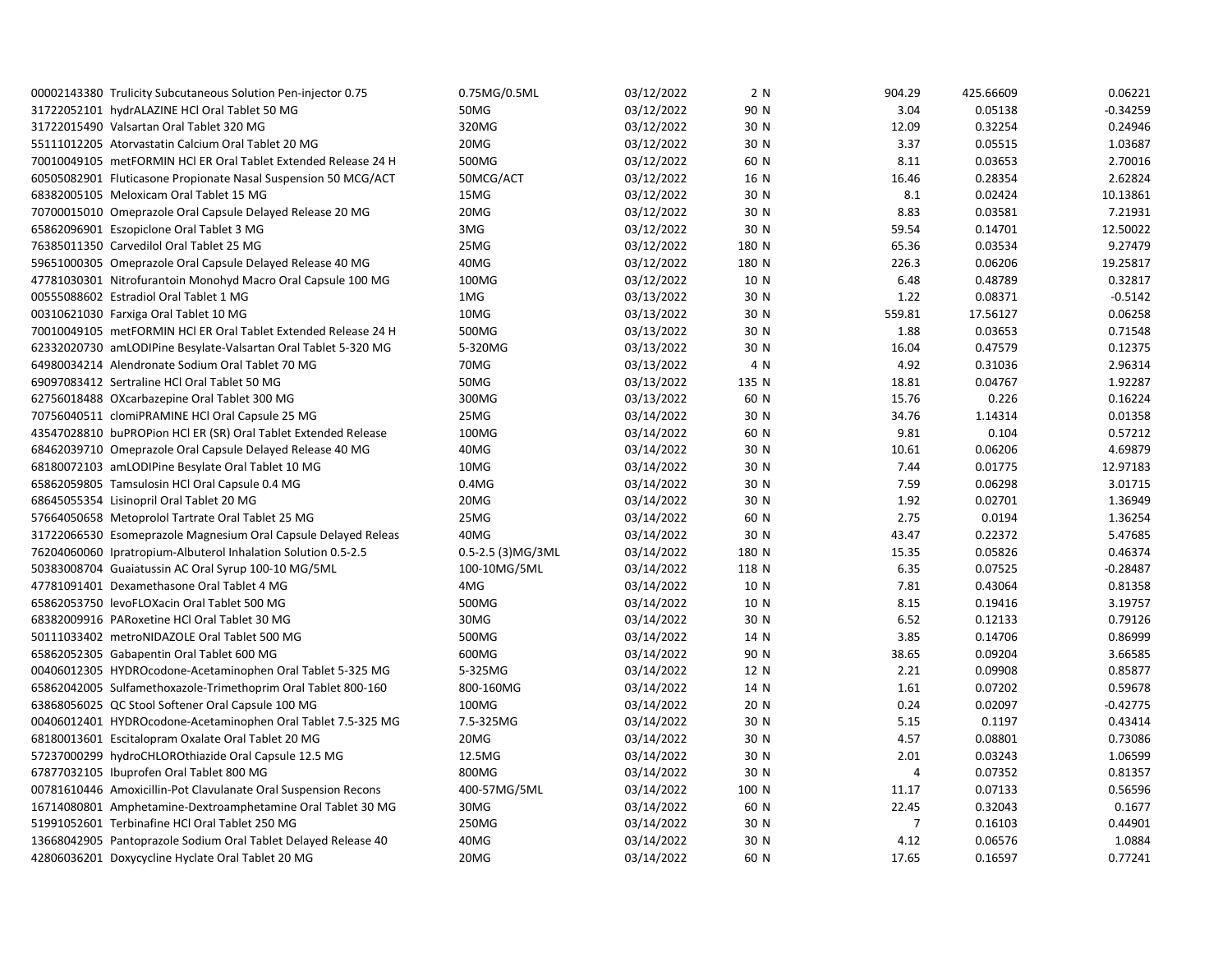| 70010004301 Methylphenidate HCI ER Oral Tablet Extended Releas | 20MG                     | 03/14/2022 | 30 N  | 26.79  | 0.49633 | 0.79921    |
|----------------------------------------------------------------|--------------------------|------------|-------|--------|---------|------------|
| 50111033402 metroNIDAZOLE Oral Tablet 500 MG                   | 500MG                    | 03/14/2022 | 14 N  | 3.85   | 0.14706 | 0.86999    |
| 16714040604 Larin Fe 1/20 Oral Tablet 1-20 MG-MCG              | 1-20MG-MCG               | 03/14/2022 | 28 N  | 1.72   | 0.21079 | $-0.70858$ |
| 64380093508 Losartan Potassium Oral Tablet 100 MG              | 100MG                    | 03/14/2022 | 30 N  | 6.07   | 0.09644 | 1.09802    |
| 68180098003 Lisinopril Oral Tablet 10 MG                       | 10MG                     | 03/14/2022 | 30 N  | 5.02   | 0.01891 | 7.84893    |
| 65862052890 Venlafaxine HCl ER Oral Capsule Extended Release 2 | 75MG                     | 03/15/2022 | 30 N  | 5.55   | 0.12001 | 0.54154    |
| 68462053435 Tacrolimus External Ointment 0.1 %                 | 0.1%                     | 03/15/2022 | 30 N  | 79.49  | 2.10582 | 0.25826    |
| 65862052890 Venlafaxine HCl ER Oral Capsule Extended Release 2 | 75MG                     | 03/15/2022 | 30 N  | 5.55   | 0.12001 | 0.54154    |
| 00378395205 Atorvastatin Calcium Oral Tablet 40 MG             | 40MG                     | 03/15/2022 | 30 N  | 4.34   | 0.05815 | 1.48782    |
| 00378001805 Metoprolol Tartrate Oral Tablet 25 MG              | 25MG                     | 03/15/2022 | 30 N  | 1.21   | 0.0194  | 1.07904    |
| 62332002990 Losartan Potassium Oral Tablet 100 MG              | 100MG                    | 03/15/2022 | 30 N  | 17.72  | 0.09644 | 5.12471    |
| 00603533715 predniSONE Oral Tablet Therapy Pack 5 MG (21)      | 5MG (21)                 | 03/15/2022 | 21 N  | 10.51  | 0.44221 | 0.13176    |
| 00143988775 Amoxicillin Oral Suspension Reconstituted 400 MG/5 | 400MG/5ML                | 03/15/2022 | 150 N | 3.6    | 0.02628 | $-0.08676$ |
| 70700012185 Tri-Estarylla Oral Tablet 0.18/0.215/0.25 MG-35 MC | 0.18/0.215/0.25MG-35 MCG | 03/15/2022 | 28 N  | 6.68   | 0.16244 | 0.46867    |
| 65862042005 Sulfamethoxazole-Trimethoprim Oral Tablet 800-160  | 800-160MG                | 03/15/2022 | 14 N  | 2.16   | 0.07202 | 1.14226    |
| 00054327099 Fluticasone Propionate Nasal Suspension 50 MCG/ACT | 50MCG/ACT                | 03/15/2022 | 16 N  | 12.8   | 0.28354 | 1.82147    |
| 70710116801 Atenolol-Chlorthalidone Oral Tablet 100-25 MG      | 100-25MG                 | 03/15/2022 | 30 N  | 14.85  | 0.49958 | $-0.00917$ |
| 00527551537 Amphetamine-Dextroamphet ER Oral Capsule Extended  | 30MG                     | 03/15/2022 | 30 N  | 23.37  | 0.57489 | 0.35504    |
| 53746051101 Spironolactone Oral Tablet 25 MG                   | 25MG                     | 03/15/2022 | 30 N  | 2.35   | 0.05369 | 0.45899    |
| 70377002911 Atorvastatin Calcium Oral Tablet 40 MG             | 40MG                     | 03/15/2022 | 30 N  | 29.45  | 0.05815 | 15.88163   |
| 29300022019 Montelukast Sodium Oral Tablet 10 MG               | 10MG                     | 03/16/2022 | 30 N  | 10.18  | 0.06314 | 4.3743     |
| 13107007301 Amphetamine-Dextroamphetamine Oral Tablet 20 MG    | 20MG                     | 03/16/2022 | 60 N  | 22.58  | 0.32215 | 0.16819    |
| 68180012202 Cephalexin Oral Capsule 500 MG                     | 500MG                    | 03/16/2022 | 10 N  | 2.08   | 0.1249  | 0.66533    |
| 00143924920 Amoxicillin-Pot Clavulanate Oral Tablet 875-125 MG | 875-125MG                | 03/16/2022 | 20 N  | 6.06   | 0.35493 | $-0.14631$ |
| 65862086099 Famotidine Oral Tablet 40 MG                       | 40MG                     | 03/16/2022 | 30 N  | 8.43   | 0.06883 | 3.08252    |
| 50111078751 Azithromycin Oral Tablet 250 MG                    | 250MG                    | 03/16/2022 | 6 N   | 6.58   | 0.49727 | 1.20537    |
| 67877032105 Ibuprofen Oral Tablet 800 MG                       | 800MG                    | 03/16/2022 | 30 N  | 4      | 0.07352 | 0.81357    |
| 00781261305 Amoxicillin Oral Capsule 500 MG                    | 500MG                    | 03/16/2022 | 21 N  | 1.4    | 0.0713  | $-0.06498$ |
| 65862039110 Ondansetron Oral Tablet Disintegrating 8 MG        | 8MG                      | 03/16/2022 | 30 N  | 12.49  | 0.24388 | 0.70712    |
| 16714061205 Sertraline HCl Oral Tablet 50 MG                   | 50MG                     | 03/16/2022 | 90 N  | 12.54  | 0.04767 | 1.92287    |
| 67877056110 metFORMIN HCl Oral Tablet 500 MG                   | 500MG                    | 03/16/2022 | 30 N  | 3.59   | 0.01674 | 6.14855    |
| 00378181710 Levothyroxine Sodium Oral Tablet 175 MCG           | 175MCG                   | 03/16/2022 | 30 N  | 4.11   | 0.26457 | $-0.48218$ |
| 69097052444 Diclofenac Sodium External Gel 1 %                 | 1%                       | 03/16/2022 | 100 N | 8.95   | 0.09547 | $-0.06253$ |
| 68645053254 Lisinopril Oral Tablet 20 MG                       | 20MG                     | 03/16/2022 | 30 N  | 3.33   | 0.02701 | 3.10959    |
| 68180072103 amLODIPine Besylate Oral Tablet 10 MG              | 10MG                     | 03/16/2022 | 30 N  | 2.93   | 0.01775 | 4.50235    |
| 00781808931 Azithromycin Oral Tablet 250 MG                    | 250MG                    | 03/16/2022 | 6 N   | 6.58   | 0.49727 | 1.20537    |
| 00093727198 Pioglitazone HCl Oral Tablet 15 MG                 | 15MG                     | 03/17/2022 | 30 N  | 35.77  | 0.09037 | 12.19391   |
| 13668000805 Zolpidem Tartrate Oral Tablet 10 MG                | 10MG                     | 03/17/2022 | 90 N  | 70.77  | 0.03213 | 23.47349   |
| 53746054501 Primidone Oral Tablet 250 MG                       | 250MG                    | 03/17/2022 | 30 N  | 12.63  | 0.3108  | 0.35457    |
| 00078077720 Entresto Oral Tablet 49-51 MG                      | 49-51MG                  | 03/17/2022 | 60 N  | 602.49 | 9.97659 | 0.00651    |
| 76385011350 Carvedilol Oral Tablet 25 MG                       | 25MG                     | 03/17/2022 | 60 N  | 4      | 0.03534 | 0.88644    |
| 59651000330 Omeprazole Oral Capsule Delayed Release 40 MG      | 40MG                     | 03/17/2022 | 30 N  | 13.31  | 0.06206 | 6.149      |
| 13668000805 Zolpidem Tartrate Oral Tablet 10 MG                | 10MG                     | 03/17/2022 | 30 N  | 5      | 0.03213 | 4.18726    |
|                                                                |                          |            |       | 4.4    |         |            |
| 57237016290 Omeprazole Oral Capsule Delayed Release 40 MG      | 40MG                     | 03/17/2022 | 30 N  |        | 0.06206 | 1.3633     |
| 00054029399 Azelastine HCl Nasal Solution 0.1 %                | 0.1%                     | 03/17/2022 | 30 N  | 11.17  | 0.27344 | 0.36166    |
| 67877022310 Gabapentin Oral Capsule 300 MG                     | 300MG                    | 03/17/2022 | 30 N  | 2.54   | 0.04756 | 0.78021    |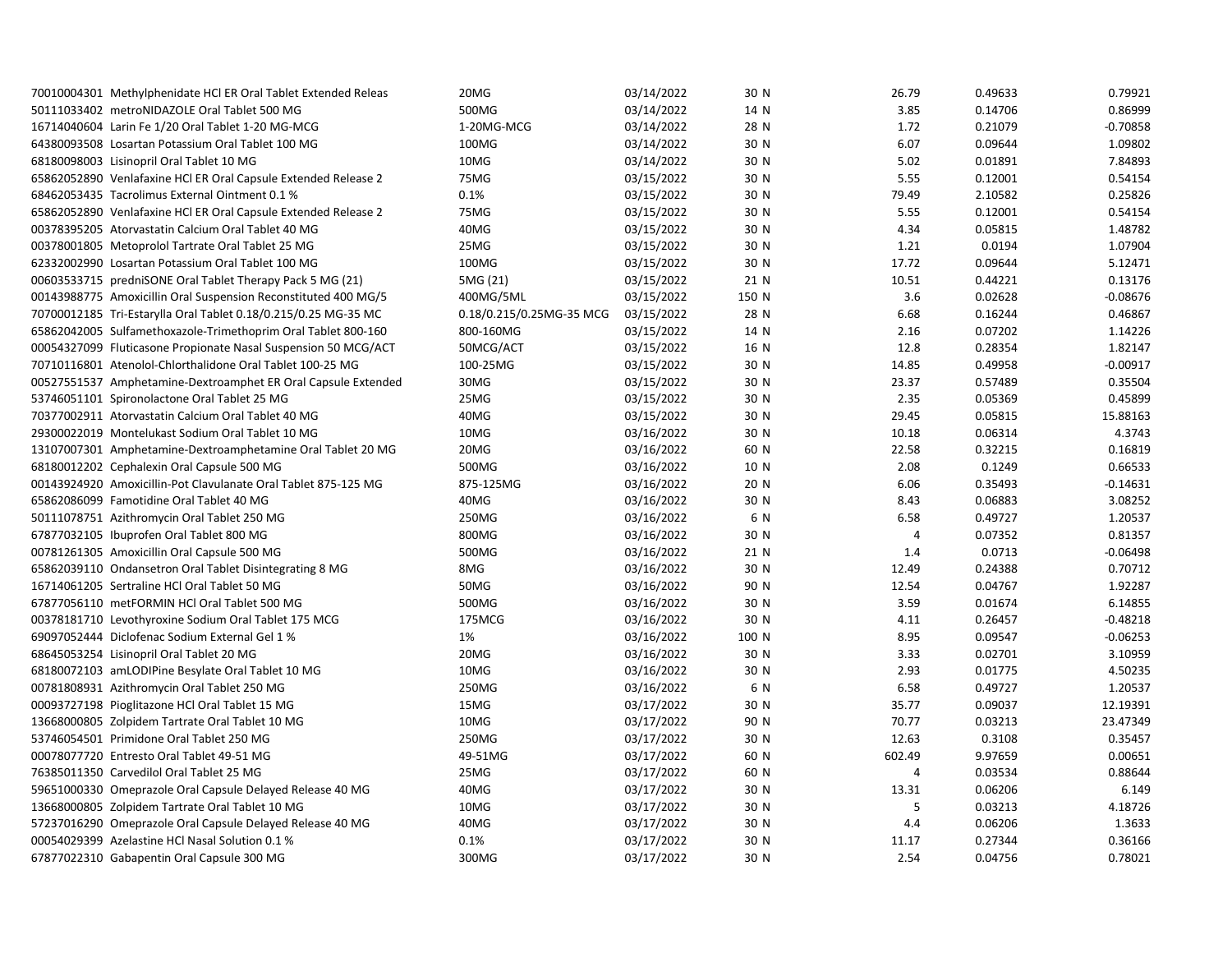| 59762444002 methylPREDNISolone Oral Tablet Therapy Pack 4 MG<br>03/17/2022<br>0.18542<br>4MG<br>21 N<br>1.8<br>0.07352<br>67877032105 Ibuprofen Oral Tablet 800 MG<br>800MG<br>03/17/2022<br>90 N<br>4.35<br>100MG<br>03/17/2022<br>72578000118 Doxycycline Hyclate Oral Tablet 100 MG<br>14 N<br>5.16<br>0.14112<br>03/17/2022<br>210 N<br>0.02743<br>58657050016 guaiFENesin-Codeine Oral Solution 100-10 MG/5ML<br>100-10MG/5ML<br>11.3<br>875-125MG<br>03/17/2022<br>20 N<br>10.71<br>0.35493<br>65862050320 Amoxicillin-Pot Clavulanate Oral Tablet 875-125 MG<br>03/17/2022<br>8 N<br>8.65<br>8.513<br>65162099708 Dotti Transdermal Patch Twice Weekly 0.1 MG/24HR<br>0.1MG/24HR<br>03/17/2022<br>201.98<br>6.65573<br>60631004030 Edarbi Oral Tablet 40 MG<br>40MG<br>30 N<br>100MG<br>03/17/2022<br>9 N<br>8.26<br>0.54221<br>62756052288 SUMAtriptan Succinate Oral Tablet 100 MG<br>5-325MG<br>03/17/2022<br>20 N<br>3.69<br>0.09908<br>00406012305 HYDROcodone-Acetaminophen Oral Tablet 5-325 MG<br>51224012250 Azithromycin Oral Tablet 500 MG<br>500MG<br>03/17/2022<br>2 N<br>7.87<br>0.76399<br>0.15866<br>62332014231 Celecoxib Oral Capsule 200 MG<br>200MG<br>03/17/2022<br>30 N<br>38.62<br>69097084507 Cyclobenzaprine HCl Oral Tablet 5 MG<br>5MG<br>03/17/2022<br>30 N<br>8.37<br>0.02853<br>0.0242<br>65162062711 traMADol HCl Oral Tablet 50 MG<br>50MG<br>03/17/2022<br>90 N<br>4.16<br>10MG<br>03/17/2022<br>29300041519 Cyclobenzaprine HCl Oral Tablet 10 MG<br>30 N<br>2.95<br>57664037713 traMADol HCl Oral Tablet 50 MG<br>50MG<br>03/17/2022<br>28 N<br>1.37<br>0.0242<br>0.05%<br>03/17/2022<br>5 N<br>00781600078 Difluprednate Ophthalmic Emulsion 0.05 %<br>166.05<br>31.64358<br>03/17/2022<br>15.58<br>0.26182<br>54838055550 Ondansetron HCl Oral Solution 4 MG/5ML<br>4MG/5ML<br>20 N<br>03/18/2022<br>20.64<br>0.03461<br>70377002711 Atorvastatin Calcium Oral Tablet 10 MG<br>10MG<br>30 N<br>36MG<br>30 N<br>42.36<br>0.92979<br>31722095401 Methylphenidate HCl ER Oral Tablet Extended Releas<br>03/18/2022<br>2.3<br>0.07202<br>65862042005 Sulfamethoxazole-Trimethoprim Oral Tablet 800-160<br>800-160MG<br>03/18/2022<br>20 N<br>68462015713 Ondansetron Oral Tablet Disintegrating 4 MG<br>4MG<br>03/18/2022<br>20 N<br>18.93<br>0.23031 | $-0.53773$ |
|-----------------------------------------------------------------------------------------------------------------------------------------------------------------------------------------------------------------------------------------------------------------------------------------------------------------------------------------------------------------------------------------------------------------------------------------------------------------------------------------------------------------------------------------------------------------------------------------------------------------------------------------------------------------------------------------------------------------------------------------------------------------------------------------------------------------------------------------------------------------------------------------------------------------------------------------------------------------------------------------------------------------------------------------------------------------------------------------------------------------------------------------------------------------------------------------------------------------------------------------------------------------------------------------------------------------------------------------------------------------------------------------------------------------------------------------------------------------------------------------------------------------------------------------------------------------------------------------------------------------------------------------------------------------------------------------------------------------------------------------------------------------------------------------------------------------------------------------------------------------------------------------------------------------------------------------------------------------------------------------------------------------------------------------------------------------------------------------------------------------------------------------------------------------------------------------------------------------------------------------------------------------------------------------------|------------|
|                                                                                                                                                                                                                                                                                                                                                                                                                                                                                                                                                                                                                                                                                                                                                                                                                                                                                                                                                                                                                                                                                                                                                                                                                                                                                                                                                                                                                                                                                                                                                                                                                                                                                                                                                                                                                                                                                                                                                                                                                                                                                                                                                                                                                                                                                               |            |
|                                                                                                                                                                                                                                                                                                                                                                                                                                                                                                                                                                                                                                                                                                                                                                                                                                                                                                                                                                                                                                                                                                                                                                                                                                                                                                                                                                                                                                                                                                                                                                                                                                                                                                                                                                                                                                                                                                                                                                                                                                                                                                                                                                                                                                                                                               | $-0.34258$ |
|                                                                                                                                                                                                                                                                                                                                                                                                                                                                                                                                                                                                                                                                                                                                                                                                                                                                                                                                                                                                                                                                                                                                                                                                                                                                                                                                                                                                                                                                                                                                                                                                                                                                                                                                                                                                                                                                                                                                                                                                                                                                                                                                                                                                                                                                                               | 1.61176    |
|                                                                                                                                                                                                                                                                                                                                                                                                                                                                                                                                                                                                                                                                                                                                                                                                                                                                                                                                                                                                                                                                                                                                                                                                                                                                                                                                                                                                                                                                                                                                                                                                                                                                                                                                                                                                                                                                                                                                                                                                                                                                                                                                                                                                                                                                                               | 0.9617     |
|                                                                                                                                                                                                                                                                                                                                                                                                                                                                                                                                                                                                                                                                                                                                                                                                                                                                                                                                                                                                                                                                                                                                                                                                                                                                                                                                                                                                                                                                                                                                                                                                                                                                                                                                                                                                                                                                                                                                                                                                                                                                                                                                                                                                                                                                                               | 0.50875    |
|                                                                                                                                                                                                                                                                                                                                                                                                                                                                                                                                                                                                                                                                                                                                                                                                                                                                                                                                                                                                                                                                                                                                                                                                                                                                                                                                                                                                                                                                                                                                                                                                                                                                                                                                                                                                                                                                                                                                                                                                                                                                                                                                                                                                                                                                                               | $-0.87299$ |
|                                                                                                                                                                                                                                                                                                                                                                                                                                                                                                                                                                                                                                                                                                                                                                                                                                                                                                                                                                                                                                                                                                                                                                                                                                                                                                                                                                                                                                                                                                                                                                                                                                                                                                                                                                                                                                                                                                                                                                                                                                                                                                                                                                                                                                                                                               | 0.01156    |
|                                                                                                                                                                                                                                                                                                                                                                                                                                                                                                                                                                                                                                                                                                                                                                                                                                                                                                                                                                                                                                                                                                                                                                                                                                                                                                                                                                                                                                                                                                                                                                                                                                                                                                                                                                                                                                                                                                                                                                                                                                                                                                                                                                                                                                                                                               | 0.69266    |
|                                                                                                                                                                                                                                                                                                                                                                                                                                                                                                                                                                                                                                                                                                                                                                                                                                                                                                                                                                                                                                                                                                                                                                                                                                                                                                                                                                                                                                                                                                                                                                                                                                                                                                                                                                                                                                                                                                                                                                                                                                                                                                                                                                                                                                                                                               | 0.86213    |
|                                                                                                                                                                                                                                                                                                                                                                                                                                                                                                                                                                                                                                                                                                                                                                                                                                                                                                                                                                                                                                                                                                                                                                                                                                                                                                                                                                                                                                                                                                                                                                                                                                                                                                                                                                                                                                                                                                                                                                                                                                                                                                                                                                                                                                                                                               | 4.15059    |
|                                                                                                                                                                                                                                                                                                                                                                                                                                                                                                                                                                                                                                                                                                                                                                                                                                                                                                                                                                                                                                                                                                                                                                                                                                                                                                                                                                                                                                                                                                                                                                                                                                                                                                                                                                                                                                                                                                                                                                                                                                                                                                                                                                                                                                                                                               | 7.11379    |
|                                                                                                                                                                                                                                                                                                                                                                                                                                                                                                                                                                                                                                                                                                                                                                                                                                                                                                                                                                                                                                                                                                                                                                                                                                                                                                                                                                                                                                                                                                                                                                                                                                                                                                                                                                                                                                                                                                                                                                                                                                                                                                                                                                                                                                                                                               | 8.77918    |
|                                                                                                                                                                                                                                                                                                                                                                                                                                                                                                                                                                                                                                                                                                                                                                                                                                                                                                                                                                                                                                                                                                                                                                                                                                                                                                                                                                                                                                                                                                                                                                                                                                                                                                                                                                                                                                                                                                                                                                                                                                                                                                                                                                                                                                                                                               | 0.91001    |
|                                                                                                                                                                                                                                                                                                                                                                                                                                                                                                                                                                                                                                                                                                                                                                                                                                                                                                                                                                                                                                                                                                                                                                                                                                                                                                                                                                                                                                                                                                                                                                                                                                                                                                                                                                                                                                                                                                                                                                                                                                                                                                                                                                                                                                                                                               |            |
|                                                                                                                                                                                                                                                                                                                                                                                                                                                                                                                                                                                                                                                                                                                                                                                                                                                                                                                                                                                                                                                                                                                                                                                                                                                                                                                                                                                                                                                                                                                                                                                                                                                                                                                                                                                                                                                                                                                                                                                                                                                                                                                                                                                                                                                                                               | 1.02184    |
|                                                                                                                                                                                                                                                                                                                                                                                                                                                                                                                                                                                                                                                                                                                                                                                                                                                                                                                                                                                                                                                                                                                                                                                                                                                                                                                                                                                                                                                                                                                                                                                                                                                                                                                                                                                                                                                                                                                                                                                                                                                                                                                                                                                                                                                                                               | 0.0495     |
|                                                                                                                                                                                                                                                                                                                                                                                                                                                                                                                                                                                                                                                                                                                                                                                                                                                                                                                                                                                                                                                                                                                                                                                                                                                                                                                                                                                                                                                                                                                                                                                                                                                                                                                                                                                                                                                                                                                                                                                                                                                                                                                                                                                                                                                                                               | 1.97533    |
|                                                                                                                                                                                                                                                                                                                                                                                                                                                                                                                                                                                                                                                                                                                                                                                                                                                                                                                                                                                                                                                                                                                                                                                                                                                                                                                                                                                                                                                                                                                                                                                                                                                                                                                                                                                                                                                                                                                                                                                                                                                                                                                                                                                                                                                                                               | 18.87865   |
|                                                                                                                                                                                                                                                                                                                                                                                                                                                                                                                                                                                                                                                                                                                                                                                                                                                                                                                                                                                                                                                                                                                                                                                                                                                                                                                                                                                                                                                                                                                                                                                                                                                                                                                                                                                                                                                                                                                                                                                                                                                                                                                                                                                                                                                                                               | 0.51862    |
|                                                                                                                                                                                                                                                                                                                                                                                                                                                                                                                                                                                                                                                                                                                                                                                                                                                                                                                                                                                                                                                                                                                                                                                                                                                                                                                                                                                                                                                                                                                                                                                                                                                                                                                                                                                                                                                                                                                                                                                                                                                                                                                                                                                                                                                                                               | 0.59678    |
|                                                                                                                                                                                                                                                                                                                                                                                                                                                                                                                                                                                                                                                                                                                                                                                                                                                                                                                                                                                                                                                                                                                                                                                                                                                                                                                                                                                                                                                                                                                                                                                                                                                                                                                                                                                                                                                                                                                                                                                                                                                                                                                                                                                                                                                                                               | 3.10968    |
| 51293061101 Phenazopyridine HCl Oral Tablet 100 MG<br>100MG<br>03/18/2022<br>15 N<br>21.91<br>0.34922                                                                                                                                                                                                                                                                                                                                                                                                                                                                                                                                                                                                                                                                                                                                                                                                                                                                                                                                                                                                                                                                                                                                                                                                                                                                                                                                                                                                                                                                                                                                                                                                                                                                                                                                                                                                                                                                                                                                                                                                                                                                                                                                                                                         | 3.18265    |
| 69543012550 Glimepiride Oral Tablet 4 MG<br>4MG<br>03/18/2022<br>7.47<br>0.04818<br>56 N                                                                                                                                                                                                                                                                                                                                                                                                                                                                                                                                                                                                                                                                                                                                                                                                                                                                                                                                                                                                                                                                                                                                                                                                                                                                                                                                                                                                                                                                                                                                                                                                                                                                                                                                                                                                                                                                                                                                                                                                                                                                                                                                                                                                      | 1.76864    |
| 62175061743 Pantoprazole Sodium Oral Tablet Delayed Release 40<br>40MG<br>03/18/2022<br>90 N<br>62.04<br>0.06576                                                                                                                                                                                                                                                                                                                                                                                                                                                                                                                                                                                                                                                                                                                                                                                                                                                                                                                                                                                                                                                                                                                                                                                                                                                                                                                                                                                                                                                                                                                                                                                                                                                                                                                                                                                                                                                                                                                                                                                                                                                                                                                                                                              | 9.48256    |
| 65162010150 Gabapentin Oral Capsule 100 MG<br>100MG<br>03/18/2022<br>30 N<br>2.13<br>0.03115                                                                                                                                                                                                                                                                                                                                                                                                                                                                                                                                                                                                                                                                                                                                                                                                                                                                                                                                                                                                                                                                                                                                                                                                                                                                                                                                                                                                                                                                                                                                                                                                                                                                                                                                                                                                                                                                                                                                                                                                                                                                                                                                                                                                  | 1.27929    |
| 120MG/ML<br>630.62272<br>00002237711 Emgality Subcutaneous Solution Prefilled Syringe 1<br>03/18/2022<br>1 N<br>629.43                                                                                                                                                                                                                                                                                                                                                                                                                                                                                                                                                                                                                                                                                                                                                                                                                                                                                                                                                                                                                                                                                                                                                                                                                                                                                                                                                                                                                                                                                                                                                                                                                                                                                                                                                                                                                                                                                                                                                                                                                                                                                                                                                                        | $-0.00189$ |
| 50MG<br>30 N<br>13.73581<br>00469260290 Myrbetrig Oral Tablet Extended Release 24 Hour 50<br>03/18/2022<br>414.32                                                                                                                                                                                                                                                                                                                                                                                                                                                                                                                                                                                                                                                                                                                                                                                                                                                                                                                                                                                                                                                                                                                                                                                                                                                                                                                                                                                                                                                                                                                                                                                                                                                                                                                                                                                                                                                                                                                                                                                                                                                                                                                                                                             | 0.00545    |
| 2 N<br>00002143480 Trulicity Subcutaneous Solution Pen-injector 1.5 M<br>1.5MG/0.5ML<br>03/18/2022<br>877.69<br>425.63441                                                                                                                                                                                                                                                                                                                                                                                                                                                                                                                                                                                                                                                                                                                                                                                                                                                                                                                                                                                                                                                                                                                                                                                                                                                                                                                                                                                                                                                                                                                                                                                                                                                                                                                                                                                                                                                                                                                                                                                                                                                                                                                                                                     | 0.03104    |
| 24.03<br>0.17744<br>00574029201 aMILoride HCl Oral Tablet 5 MG<br>5MG<br>03/18/2022<br>120 N                                                                                                                                                                                                                                                                                                                                                                                                                                                                                                                                                                                                                                                                                                                                                                                                                                                                                                                                                                                                                                                                                                                                                                                                                                                                                                                                                                                                                                                                                                                                                                                                                                                                                                                                                                                                                                                                                                                                                                                                                                                                                                                                                                                                  | 0.12855    |
| 70700015010 Omeprazole Oral Capsule Delayed Release 20 MG<br>20MG<br>03/19/2022<br>30 N<br>8.83<br>0.03581                                                                                                                                                                                                                                                                                                                                                                                                                                                                                                                                                                                                                                                                                                                                                                                                                                                                                                                                                                                                                                                                                                                                                                                                                                                                                                                                                                                                                                                                                                                                                                                                                                                                                                                                                                                                                                                                                                                                                                                                                                                                                                                                                                                    | 7.21931    |
| 0.09223<br>66993068030 OLANZapine Oral Tablet 2.5 MG<br>2.5M <sub>G</sub><br>03/19/2022<br>30 N<br>57.04                                                                                                                                                                                                                                                                                                                                                                                                                                                                                                                                                                                                                                                                                                                                                                                                                                                                                                                                                                                                                                                                                                                                                                                                                                                                                                                                                                                                                                                                                                                                                                                                                                                                                                                                                                                                                                                                                                                                                                                                                                                                                                                                                                                      | 19.61513   |
| 13668000805 Zolpidem Tartrate Oral Tablet 10 MG<br>10MG<br>03/19/2022<br>30 N<br>23.59<br>0.03213                                                                                                                                                                                                                                                                                                                                                                                                                                                                                                                                                                                                                                                                                                                                                                                                                                                                                                                                                                                                                                                                                                                                                                                                                                                                                                                                                                                                                                                                                                                                                                                                                                                                                                                                                                                                                                                                                                                                                                                                                                                                                                                                                                                             | 23.47349   |
| 00093321205 clonazePAM Oral Tablet 1 MG<br>1MG<br>03/19/2022<br>3.71<br>0.03104<br>60 N                                                                                                                                                                                                                                                                                                                                                                                                                                                                                                                                                                                                                                                                                                                                                                                                                                                                                                                                                                                                                                                                                                                                                                                                                                                                                                                                                                                                                                                                                                                                                                                                                                                                                                                                                                                                                                                                                                                                                                                                                                                                                                                                                                                                       | 0.99205    |
| 600MG<br>03/19/2022<br>90 N<br>1.57<br>0.05949<br>68645056259 Ibuprofen Oral Tablet 600 MG                                                                                                                                                                                                                                                                                                                                                                                                                                                                                                                                                                                                                                                                                                                                                                                                                                                                                                                                                                                                                                                                                                                                                                                                                                                                                                                                                                                                                                                                                                                                                                                                                                                                                                                                                                                                                                                                                                                                                                                                                                                                                                                                                                                                    | $-0.70677$ |
| 100UNIT/ML<br>03/19/2022<br>491.15<br>32.55311<br>00169266015 Tresiba FlexTouch Subcutaneous Solution Pen-inject<br>15 N                                                                                                                                                                                                                                                                                                                                                                                                                                                                                                                                                                                                                                                                                                                                                                                                                                                                                                                                                                                                                                                                                                                                                                                                                                                                                                                                                                                                                                                                                                                                                                                                                                                                                                                                                                                                                                                                                                                                                                                                                                                                                                                                                                      | 0.00584    |
| 68180063509 Atorvastatin Calcium Oral Tablet 10 MG<br>10MG<br>03/19/2022<br>34 N<br>4.01<br>0.03461                                                                                                                                                                                                                                                                                                                                                                                                                                                                                                                                                                                                                                                                                                                                                                                                                                                                                                                                                                                                                                                                                                                                                                                                                                                                                                                                                                                                                                                                                                                                                                                                                                                                                                                                                                                                                                                                                                                                                                                                                                                                                                                                                                                           | 2.40772    |
| 68382009305 Carvedilol Oral Tablet 6.25 MG<br>6.25MG<br>03/19/2022<br>60 N<br>1.33<br>0.02264                                                                                                                                                                                                                                                                                                                                                                                                                                                                                                                                                                                                                                                                                                                                                                                                                                                                                                                                                                                                                                                                                                                                                                                                                                                                                                                                                                                                                                                                                                                                                                                                                                                                                                                                                                                                                                                                                                                                                                                                                                                                                                                                                                                                 | $-0.02091$ |
| 03/19/2022<br>4 N<br>0.47<br>0.14239<br>42806054701 Vitamin D (Ergocalciferol) Oral Capsule 1.25 MG (5<br>1.25 MG(50000 UT)                                                                                                                                                                                                                                                                                                                                                                                                                                                                                                                                                                                                                                                                                                                                                                                                                                                                                                                                                                                                                                                                                                                                                                                                                                                                                                                                                                                                                                                                                                                                                                                                                                                                                                                                                                                                                                                                                                                                                                                                                                                                                                                                                                   | $-0.1748$  |
| 33342005707 Irbesartan-hydroCHLOROthiazide Oral Tablet 150-12.<br>150-12.5MG<br>03/19/2022<br>30 N<br>18.97<br>0.26144                                                                                                                                                                                                                                                                                                                                                                                                                                                                                                                                                                                                                                                                                                                                                                                                                                                                                                                                                                                                                                                                                                                                                                                                                                                                                                                                                                                                                                                                                                                                                                                                                                                                                                                                                                                                                                                                                                                                                                                                                                                                                                                                                                        | 1.41866    |
| 67877056110 metFORMIN HCl Oral Tablet 500 MG<br>500MG<br>60 N<br>0.01674<br>03/19/2022<br>7.19                                                                                                                                                                                                                                                                                                                                                                                                                                                                                                                                                                                                                                                                                                                                                                                                                                                                                                                                                                                                                                                                                                                                                                                                                                                                                                                                                                                                                                                                                                                                                                                                                                                                                                                                                                                                                                                                                                                                                                                                                                                                                                                                                                                                | 6.1585     |
| 0.01%<br>37.92<br>0.2699<br>51672135708 Fluocinolone Acetonide Scalp External Oil 0.01 %<br>03/19/2022<br>118.28 N                                                                                                                                                                                                                                                                                                                                                                                                                                                                                                                                                                                                                                                                                                                                                                                                                                                                                                                                                                                                                                                                                                                                                                                                                                                                                                                                                                                                                                                                                                                                                                                                                                                                                                                                                                                                                                                                                                                                                                                                                                                                                                                                                                            | 0.18783    |
| 100MG<br>60 N<br>25.51<br>0.32709<br>70710122901 Amitriptyline HCl Oral Tablet 100 MG<br>03/19/2022                                                                                                                                                                                                                                                                                                                                                                                                                                                                                                                                                                                                                                                                                                                                                                                                                                                                                                                                                                                                                                                                                                                                                                                                                                                                                                                                                                                                                                                                                                                                                                                                                                                                                                                                                                                                                                                                                                                                                                                                                                                                                                                                                                                           | 0.29985    |
| 18MG<br>30 N<br>72.6<br>0.88482<br>55111052030 Atomoxetine HCl Oral Capsule 18 MG<br>03/20/2022                                                                                                                                                                                                                                                                                                                                                                                                                                                                                                                                                                                                                                                                                                                                                                                                                                                                                                                                                                                                                                                                                                                                                                                                                                                                                                                                                                                                                                                                                                                                                                                                                                                                                                                                                                                                                                                                                                                                                                                                                                                                                                                                                                                               | 1.73502    |
| 00003089421 Eliquis Oral Tablet 5 MG<br>5MG<br>03/20/2022<br>60 N<br>499.91<br>8.46451                                                                                                                                                                                                                                                                                                                                                                                                                                                                                                                                                                                                                                                                                                                                                                                                                                                                                                                                                                                                                                                                                                                                                                                                                                                                                                                                                                                                                                                                                                                                                                                                                                                                                                                                                                                                                                                                                                                                                                                                                                                                                                                                                                                                        | $-0.01567$ |
| 67877041401 metFORMIN HCl ER Oral Tablet Extended Release 24 H<br>750MG<br>03/20/2022<br>30 N<br>2.15<br>0.08617                                                                                                                                                                                                                                                                                                                                                                                                                                                                                                                                                                                                                                                                                                                                                                                                                                                                                                                                                                                                                                                                                                                                                                                                                                                                                                                                                                                                                                                                                                                                                                                                                                                                                                                                                                                                                                                                                                                                                                                                                                                                                                                                                                              |            |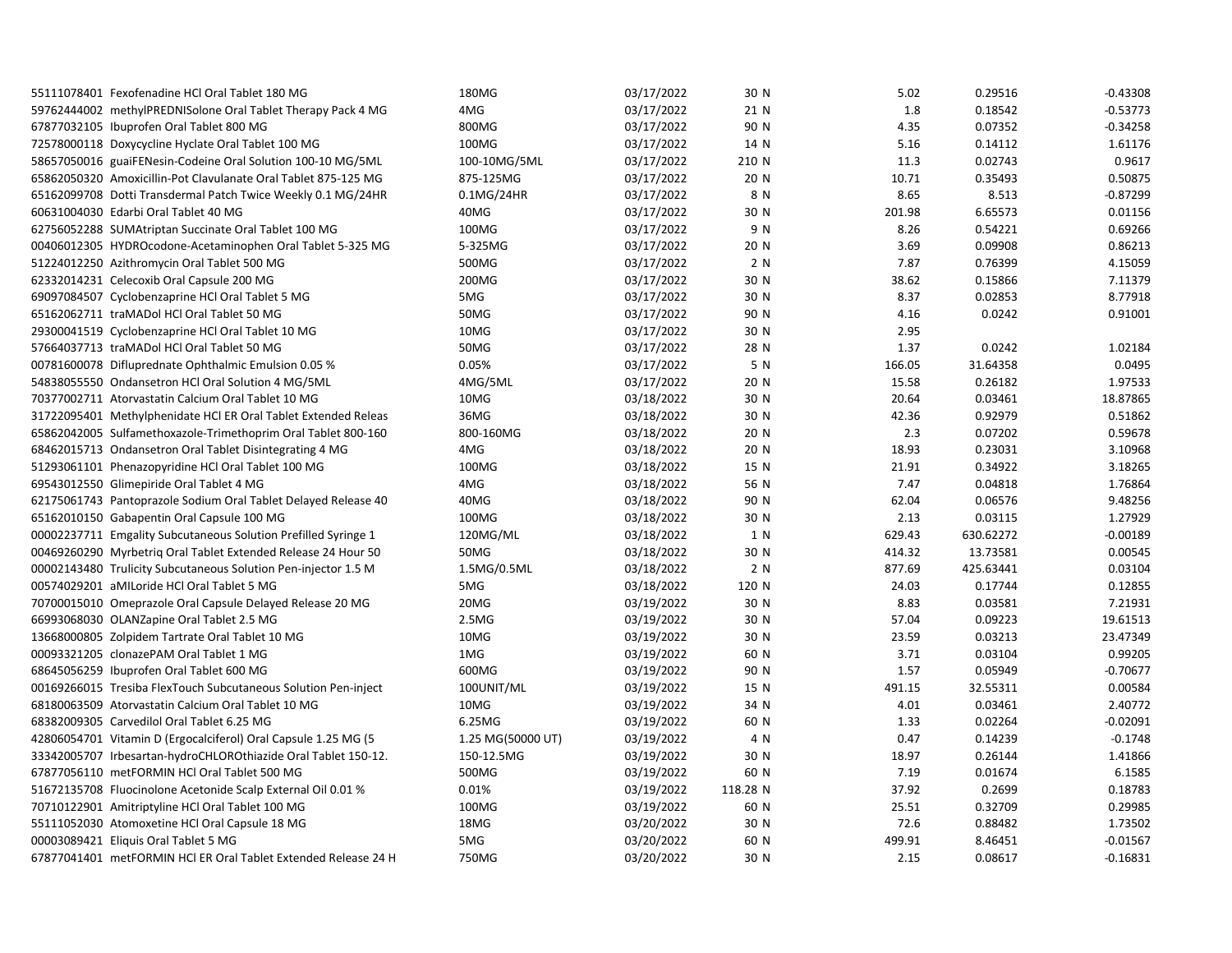| 20MG<br>03/20/2022<br>0.07877<br>0.03254<br>72205000499 Rosuvastatin Calcium Oral Tablet 20 MG<br>30 N<br>2.44<br>500MG<br>2.9887<br>31722070430 valACYclovir HCl Oral Tablet 500 MG<br>03/20/2022<br>30 N<br>36.84<br>0.30787<br>300MG<br>03/20/2022<br>30 N<br>37.26<br>0.65097<br>0.90792<br>68682037090 dilTIAZem HCl ER Beads Oral Capsule Extended Relea<br>25MG<br>03/20/2022<br>30 N<br>6.26<br>0.08955<br>1.33017<br>50742061510 Metoprolol Succinate ER Oral Tablet Extended Relea<br>10MG<br>03/20/2022<br>30 N<br>12.12<br>0.01775<br>21.76056<br>68180072103 amLODIPine Besylate Oral Tablet 10 MG<br>23155019201 buPROPion HCl Oral Tablet 100 MG<br>100MG<br>03/21/2022<br>30 N<br>2.26<br>0.15596<br>$-0.51697$<br>4MG<br>03/21/2022<br>0.04818<br>1.7674<br>69543012550 Glimepiride Oral Tablet 4 MG<br>30 N<br>4<br>50MG<br>03/21/2022<br>30 N<br>4.05<br>0.08274<br>0.63162<br>31722070190 Losartan Potassium Oral Tablet 50 MG<br>00003089421 Eliquis Oral Tablet 5 MG<br>5MG<br>03/21/2022<br>60 N<br>506.9<br>8.46451<br>$-0.00191$<br>13107015590 PARoxetine HCl Oral Tablet 20 MG<br>20MG<br>03/21/2022<br>30 N<br>13.48<br>0.09414<br>3.77303<br>40MG<br>0.03872<br>2.01309<br>03/21/2022<br>30 N<br>3.5<br>69097082412 Citalopram Hydrobromide Oral Tablet 40 MG<br>50474077066 Briviact Oral Tablet 100 MG<br>100MG<br>03/21/2022<br>60 N<br>1285.57<br>20.77231<br>0.03148<br>0.01181<br>18.07988<br>68180072003 amLODIPine Besylate Oral Tablet 5 MG<br>5MG<br>03/21/2022<br>30 N<br>6.76<br>1MG<br>03/21/2022<br>1.82<br>0.03104<br>$-0.02277$<br>16729013700 clonazePAM Oral Tablet 1 MG<br>60 N<br>0.57527<br>0.1977<br>31722070530 valACYclovir HCl Oral Tablet 1 GM<br>1GM<br>03/21/2022<br>20 N<br>13.78<br>875-125MG<br>03/21/2022<br>12.02<br>0.35493<br>1.41899<br>65862050320 Amoxicillin-Pot Clavulanate Oral Tablet 875-125 MG<br>14 N<br>0.99872<br>2MG<br>03/21/2022<br>30 N<br>4.06<br>0.06771<br>00093342710 LORazepam Oral Tablet 2 MG<br>800-160MG<br>03/21/2022<br>6 N<br>0.93<br>0.07202<br>1.15218<br>65862042005 Sulfamethoxazole-Trimethoprim Oral Tablet 800-160<br>20MG<br>03/21/2022<br>30 N<br>0.92<br>0.07976<br>$-0.61551$<br>00603548321 Propranolol HCl Oral Tablet 20 MG<br>1.25 MG(50000 UT)<br>03/21/2022<br>4 N<br>0.47<br>0.14239<br>$-0.1748$<br>42806054701 Vitamin D (Ergocalciferol) Oral Capsule 1.25 MG (5<br>0.06728<br>00781613954 Amoxicillin-Pot Clavulanate Oral Suspension Recons<br>600-42.9MG/5ML<br>03/21/2022<br>125 N<br>31.4<br>2.73365<br>19.23399<br>0.45693<br>00781618667 Ciprofloxacin-Dexamethasone Otic Suspension 0.3-0.<br>$0.3 - 0.1%$<br>03/21/2022<br>7.5 N<br>210.17<br>0.40447<br>68382003610 Venlafaxine HCl ER Oral Capsule Extended Release 2<br>150MG<br>03/21/2022<br>30 N<br>6.8<br>0.16139<br>0.03895<br>2.53445<br>13668033005 traZODone HCl Oral Tablet 50 MG<br>50MG<br>03/21/2022<br>30 N<br>4.13<br>7.5MG<br>0.02236<br>3.69589<br>29300012410 Meloxicam Oral Tablet 7.5 MG<br>03/21/2022<br>30 N<br>3.15<br>500MG<br>0.14706<br>0.86999<br>50111033402 metroNIDAZOLE Oral Tablet 500 MG<br>03/21/2022<br>14 N<br>3.85<br>150MG<br>2 N<br>0.68352<br>2.24058<br>57237000511 Fluconazole Oral Tablet 150 MG<br>03/21/2022<br>4.43<br>03/21/2022<br>0.10872<br>0.41955<br>55111046701 Metoprolol Succinate ER Oral Tablet Extended Relea<br>50MG<br>30 N<br>4.63<br>60505025203 tiZANidine HCl Oral Tablet 4 MG<br>4MG<br>40 N<br>9.96<br>0.05<br>3.98<br>03/21/2022<br>03/21/2022<br>0.5 N<br>41.98<br>58160084252 Boostrix Intramuscular Suspension Prefilled Syring<br>5-2.5-18.5LF-MCG/0.5<br>68462030929 Norgestimate-Eth Estradiol Oral Tablet 0.25-35 MG-<br>0.25-35MG-MCG<br>03/22/2022<br>28 N<br>6.21<br>0.15393<br>0.44082<br>51862032001 Liothyronine Sodium Oral Tablet 5 MCG<br>5MCG<br>03/22/2022<br>60 N<br>19.28<br>0.37185<br>$-0.13585$<br>00406114401 Methylphenidate HCl Oral Tablet 10 MG<br>10MG<br>03/22/2022<br>30 N<br>12.92<br>0.14412<br>1.98825<br>00406183001 Methylphenidate HCl ER (CD) Oral Capsule Extended<br>30MG<br>03/22/2022<br>30 N<br>96.68<br>0.98943<br>2.25709<br>2.82987<br>20MG<br>03/22/2022<br>30 N<br>123.35<br>1.07358<br>00527458037 Methylphenidate HCI ER (CD) Oral Capsule Extended<br>0.1533<br>53746067001 Acebutolol HCl Oral Capsule 400 MG<br>400MG<br>03/22/2022<br>60 N<br>52.74<br>0.76216<br>9.18722<br>33342018010 Olmesartan Medoxomil Oral Tablet 40 MG<br>40MG<br>03/22/2022<br>30 N<br>44.51<br>0.14564<br>03/22/2022<br>16.72<br>0.16244<br>2.67608<br>00555901858 Tri-Sprintec Oral Tablet 0.18/0.215/0.25 MG-35 MCG<br>0.18/0.215/0.25MG-35 MCG<br>28 N<br>3.76987<br>00378668977 Pantoprazole Sodium Oral Tablet Delayed Release 40<br>40MG<br>03/22/2022<br>30 N<br>9.41<br>0.06576<br>66993093661 metroNIDAZOLE External Gel 1 %<br>1%<br>03/22/2022<br>60 N<br>1.1802<br>0.10772<br>78.44<br>2.99<br>0.15269<br>$-0.34726$<br>47781064310 Levothyroxine Sodium Oral Tablet 50 MCG<br>50MCG<br>03/22/2022<br>30 N<br>500MG<br>120 N<br>0.01674<br>2.17603<br>70010006310 metFORMIN HCl Oral Tablet 500 MG<br>03/22/2022<br>6.38<br>10MG<br>60 N<br>5.08<br>0.04938<br>0.71459<br>60505014201 glipiZIDE Oral Tablet 10 MG<br>03/22/2022<br>68382003610 Venlafaxine HCl ER Oral Capsule Extended Release 2<br>150MG<br>03/22/2022<br>30 N<br>6.8<br>0.16139<br>0.40447<br>0.64301<br>50228017705 Gabapentin Oral Tablet 600 MG<br>600MG<br>03/22/2022<br>90 N<br>13.61<br>0.09204 | 31722058530 Nebivolol HCl Oral Tablet 2.5 MG | 2.5M <sub>G</sub> | 03/20/2022 | 30 N | 19.12 | 0.52444 | 0.21526 |
|----------------------------------------------------------------------------------------------------------------------------------------------------------------------------------------------------------------------------------------------------------------------------------------------------------------------------------------------------------------------------------------------------------------------------------------------------------------------------------------------------------------------------------------------------------------------------------------------------------------------------------------------------------------------------------------------------------------------------------------------------------------------------------------------------------------------------------------------------------------------------------------------------------------------------------------------------------------------------------------------------------------------------------------------------------------------------------------------------------------------------------------------------------------------------------------------------------------------------------------------------------------------------------------------------------------------------------------------------------------------------------------------------------------------------------------------------------------------------------------------------------------------------------------------------------------------------------------------------------------------------------------------------------------------------------------------------------------------------------------------------------------------------------------------------------------------------------------------------------------------------------------------------------------------------------------------------------------------------------------------------------------------------------------------------------------------------------------------------------------------------------------------------------------------------------------------------------------------------------------------------------------------------------------------------------------------------------------------------------------------------------------------------------------------------------------------------------------------------------------------------------------------------------------------------------------------------------------------------------------------------------------------------------------------------------------------------------------------------------------------------------------------------------------------------------------------------------------------------------------------------------------------------------------------------------------------------------------------------------------------------------------------------------------------------------------------------------------------------------------------------------------------------------------------------------------------------------------------------------------------------------------------------------------------------------------------------------------------------------------------------------------------------------------------------------------------------------------------------------------------------------------------------------------------------------------------------------------------------------------------------------------------------------------------------------------------------------------------------------------------------------------------------------------------------------------------------------------------------------------------------------------------------------------------------------------------------------------------------------------------------------------------------------------------------------------------------------------------------------------------------------------------------------------------------------------------------------------------------------------------------------------------------------------------------------------------------------------------------------------------------------------------------------------------------------------------------------------------------------------------------------------------------------------------------------------------------------------------------------------------------------------------------------------------------------------------------------------------------------------------------------------------------------------------------------------------------------------------------------------------------------------------------------------------------------------------------------------------------------------------------------------------------------------------------------------------------------------------------------------------------------------------------------------------------------------------------------------------------------------------------------------------------------------------------------------------------------------------------------------------------------------------------------------------------------------------------------------------|----------------------------------------------|-------------------|------------|------|-------|---------|---------|
|                                                                                                                                                                                                                                                                                                                                                                                                                                                                                                                                                                                                                                                                                                                                                                                                                                                                                                                                                                                                                                                                                                                                                                                                                                                                                                                                                                                                                                                                                                                                                                                                                                                                                                                                                                                                                                                                                                                                                                                                                                                                                                                                                                                                                                                                                                                                                                                                                                                                                                                                                                                                                                                                                                                                                                                                                                                                                                                                                                                                                                                                                                                                                                                                                                                                                                                                                                                                                                                                                                                                                                                                                                                                                                                                                                                                                                                                                                                                                                                                                                                                                                                                                                                                                                                                                                                                                                                                                                                                                                                                                                                                                                                                                                                                                                                                                                                                                                                                                                                                                                                                                                                                                                                                                                                                                                                                                                                                                                                                      |                                              |                   |            |      |       |         |         |
|                                                                                                                                                                                                                                                                                                                                                                                                                                                                                                                                                                                                                                                                                                                                                                                                                                                                                                                                                                                                                                                                                                                                                                                                                                                                                                                                                                                                                                                                                                                                                                                                                                                                                                                                                                                                                                                                                                                                                                                                                                                                                                                                                                                                                                                                                                                                                                                                                                                                                                                                                                                                                                                                                                                                                                                                                                                                                                                                                                                                                                                                                                                                                                                                                                                                                                                                                                                                                                                                                                                                                                                                                                                                                                                                                                                                                                                                                                                                                                                                                                                                                                                                                                                                                                                                                                                                                                                                                                                                                                                                                                                                                                                                                                                                                                                                                                                                                                                                                                                                                                                                                                                                                                                                                                                                                                                                                                                                                                                                      |                                              |                   |            |      |       |         |         |
|                                                                                                                                                                                                                                                                                                                                                                                                                                                                                                                                                                                                                                                                                                                                                                                                                                                                                                                                                                                                                                                                                                                                                                                                                                                                                                                                                                                                                                                                                                                                                                                                                                                                                                                                                                                                                                                                                                                                                                                                                                                                                                                                                                                                                                                                                                                                                                                                                                                                                                                                                                                                                                                                                                                                                                                                                                                                                                                                                                                                                                                                                                                                                                                                                                                                                                                                                                                                                                                                                                                                                                                                                                                                                                                                                                                                                                                                                                                                                                                                                                                                                                                                                                                                                                                                                                                                                                                                                                                                                                                                                                                                                                                                                                                                                                                                                                                                                                                                                                                                                                                                                                                                                                                                                                                                                                                                                                                                                                                                      |                                              |                   |            |      |       |         |         |
|                                                                                                                                                                                                                                                                                                                                                                                                                                                                                                                                                                                                                                                                                                                                                                                                                                                                                                                                                                                                                                                                                                                                                                                                                                                                                                                                                                                                                                                                                                                                                                                                                                                                                                                                                                                                                                                                                                                                                                                                                                                                                                                                                                                                                                                                                                                                                                                                                                                                                                                                                                                                                                                                                                                                                                                                                                                                                                                                                                                                                                                                                                                                                                                                                                                                                                                                                                                                                                                                                                                                                                                                                                                                                                                                                                                                                                                                                                                                                                                                                                                                                                                                                                                                                                                                                                                                                                                                                                                                                                                                                                                                                                                                                                                                                                                                                                                                                                                                                                                                                                                                                                                                                                                                                                                                                                                                                                                                                                                                      |                                              |                   |            |      |       |         |         |
|                                                                                                                                                                                                                                                                                                                                                                                                                                                                                                                                                                                                                                                                                                                                                                                                                                                                                                                                                                                                                                                                                                                                                                                                                                                                                                                                                                                                                                                                                                                                                                                                                                                                                                                                                                                                                                                                                                                                                                                                                                                                                                                                                                                                                                                                                                                                                                                                                                                                                                                                                                                                                                                                                                                                                                                                                                                                                                                                                                                                                                                                                                                                                                                                                                                                                                                                                                                                                                                                                                                                                                                                                                                                                                                                                                                                                                                                                                                                                                                                                                                                                                                                                                                                                                                                                                                                                                                                                                                                                                                                                                                                                                                                                                                                                                                                                                                                                                                                                                                                                                                                                                                                                                                                                                                                                                                                                                                                                                                                      |                                              |                   |            |      |       |         |         |
|                                                                                                                                                                                                                                                                                                                                                                                                                                                                                                                                                                                                                                                                                                                                                                                                                                                                                                                                                                                                                                                                                                                                                                                                                                                                                                                                                                                                                                                                                                                                                                                                                                                                                                                                                                                                                                                                                                                                                                                                                                                                                                                                                                                                                                                                                                                                                                                                                                                                                                                                                                                                                                                                                                                                                                                                                                                                                                                                                                                                                                                                                                                                                                                                                                                                                                                                                                                                                                                                                                                                                                                                                                                                                                                                                                                                                                                                                                                                                                                                                                                                                                                                                                                                                                                                                                                                                                                                                                                                                                                                                                                                                                                                                                                                                                                                                                                                                                                                                                                                                                                                                                                                                                                                                                                                                                                                                                                                                                                                      |                                              |                   |            |      |       |         |         |
|                                                                                                                                                                                                                                                                                                                                                                                                                                                                                                                                                                                                                                                                                                                                                                                                                                                                                                                                                                                                                                                                                                                                                                                                                                                                                                                                                                                                                                                                                                                                                                                                                                                                                                                                                                                                                                                                                                                                                                                                                                                                                                                                                                                                                                                                                                                                                                                                                                                                                                                                                                                                                                                                                                                                                                                                                                                                                                                                                                                                                                                                                                                                                                                                                                                                                                                                                                                                                                                                                                                                                                                                                                                                                                                                                                                                                                                                                                                                                                                                                                                                                                                                                                                                                                                                                                                                                                                                                                                                                                                                                                                                                                                                                                                                                                                                                                                                                                                                                                                                                                                                                                                                                                                                                                                                                                                                                                                                                                                                      |                                              |                   |            |      |       |         |         |
|                                                                                                                                                                                                                                                                                                                                                                                                                                                                                                                                                                                                                                                                                                                                                                                                                                                                                                                                                                                                                                                                                                                                                                                                                                                                                                                                                                                                                                                                                                                                                                                                                                                                                                                                                                                                                                                                                                                                                                                                                                                                                                                                                                                                                                                                                                                                                                                                                                                                                                                                                                                                                                                                                                                                                                                                                                                                                                                                                                                                                                                                                                                                                                                                                                                                                                                                                                                                                                                                                                                                                                                                                                                                                                                                                                                                                                                                                                                                                                                                                                                                                                                                                                                                                                                                                                                                                                                                                                                                                                                                                                                                                                                                                                                                                                                                                                                                                                                                                                                                                                                                                                                                                                                                                                                                                                                                                                                                                                                                      |                                              |                   |            |      |       |         |         |
|                                                                                                                                                                                                                                                                                                                                                                                                                                                                                                                                                                                                                                                                                                                                                                                                                                                                                                                                                                                                                                                                                                                                                                                                                                                                                                                                                                                                                                                                                                                                                                                                                                                                                                                                                                                                                                                                                                                                                                                                                                                                                                                                                                                                                                                                                                                                                                                                                                                                                                                                                                                                                                                                                                                                                                                                                                                                                                                                                                                                                                                                                                                                                                                                                                                                                                                                                                                                                                                                                                                                                                                                                                                                                                                                                                                                                                                                                                                                                                                                                                                                                                                                                                                                                                                                                                                                                                                                                                                                                                                                                                                                                                                                                                                                                                                                                                                                                                                                                                                                                                                                                                                                                                                                                                                                                                                                                                                                                                                                      |                                              |                   |            |      |       |         |         |
|                                                                                                                                                                                                                                                                                                                                                                                                                                                                                                                                                                                                                                                                                                                                                                                                                                                                                                                                                                                                                                                                                                                                                                                                                                                                                                                                                                                                                                                                                                                                                                                                                                                                                                                                                                                                                                                                                                                                                                                                                                                                                                                                                                                                                                                                                                                                                                                                                                                                                                                                                                                                                                                                                                                                                                                                                                                                                                                                                                                                                                                                                                                                                                                                                                                                                                                                                                                                                                                                                                                                                                                                                                                                                                                                                                                                                                                                                                                                                                                                                                                                                                                                                                                                                                                                                                                                                                                                                                                                                                                                                                                                                                                                                                                                                                                                                                                                                                                                                                                                                                                                                                                                                                                                                                                                                                                                                                                                                                                                      |                                              |                   |            |      |       |         |         |
|                                                                                                                                                                                                                                                                                                                                                                                                                                                                                                                                                                                                                                                                                                                                                                                                                                                                                                                                                                                                                                                                                                                                                                                                                                                                                                                                                                                                                                                                                                                                                                                                                                                                                                                                                                                                                                                                                                                                                                                                                                                                                                                                                                                                                                                                                                                                                                                                                                                                                                                                                                                                                                                                                                                                                                                                                                                                                                                                                                                                                                                                                                                                                                                                                                                                                                                                                                                                                                                                                                                                                                                                                                                                                                                                                                                                                                                                                                                                                                                                                                                                                                                                                                                                                                                                                                                                                                                                                                                                                                                                                                                                                                                                                                                                                                                                                                                                                                                                                                                                                                                                                                                                                                                                                                                                                                                                                                                                                                                                      |                                              |                   |            |      |       |         |         |
|                                                                                                                                                                                                                                                                                                                                                                                                                                                                                                                                                                                                                                                                                                                                                                                                                                                                                                                                                                                                                                                                                                                                                                                                                                                                                                                                                                                                                                                                                                                                                                                                                                                                                                                                                                                                                                                                                                                                                                                                                                                                                                                                                                                                                                                                                                                                                                                                                                                                                                                                                                                                                                                                                                                                                                                                                                                                                                                                                                                                                                                                                                                                                                                                                                                                                                                                                                                                                                                                                                                                                                                                                                                                                                                                                                                                                                                                                                                                                                                                                                                                                                                                                                                                                                                                                                                                                                                                                                                                                                                                                                                                                                                                                                                                                                                                                                                                                                                                                                                                                                                                                                                                                                                                                                                                                                                                                                                                                                                                      |                                              |                   |            |      |       |         |         |
|                                                                                                                                                                                                                                                                                                                                                                                                                                                                                                                                                                                                                                                                                                                                                                                                                                                                                                                                                                                                                                                                                                                                                                                                                                                                                                                                                                                                                                                                                                                                                                                                                                                                                                                                                                                                                                                                                                                                                                                                                                                                                                                                                                                                                                                                                                                                                                                                                                                                                                                                                                                                                                                                                                                                                                                                                                                                                                                                                                                                                                                                                                                                                                                                                                                                                                                                                                                                                                                                                                                                                                                                                                                                                                                                                                                                                                                                                                                                                                                                                                                                                                                                                                                                                                                                                                                                                                                                                                                                                                                                                                                                                                                                                                                                                                                                                                                                                                                                                                                                                                                                                                                                                                                                                                                                                                                                                                                                                                                                      |                                              |                   |            |      |       |         |         |
|                                                                                                                                                                                                                                                                                                                                                                                                                                                                                                                                                                                                                                                                                                                                                                                                                                                                                                                                                                                                                                                                                                                                                                                                                                                                                                                                                                                                                                                                                                                                                                                                                                                                                                                                                                                                                                                                                                                                                                                                                                                                                                                                                                                                                                                                                                                                                                                                                                                                                                                                                                                                                                                                                                                                                                                                                                                                                                                                                                                                                                                                                                                                                                                                                                                                                                                                                                                                                                                                                                                                                                                                                                                                                                                                                                                                                                                                                                                                                                                                                                                                                                                                                                                                                                                                                                                                                                                                                                                                                                                                                                                                                                                                                                                                                                                                                                                                                                                                                                                                                                                                                                                                                                                                                                                                                                                                                                                                                                                                      |                                              |                   |            |      |       |         |         |
|                                                                                                                                                                                                                                                                                                                                                                                                                                                                                                                                                                                                                                                                                                                                                                                                                                                                                                                                                                                                                                                                                                                                                                                                                                                                                                                                                                                                                                                                                                                                                                                                                                                                                                                                                                                                                                                                                                                                                                                                                                                                                                                                                                                                                                                                                                                                                                                                                                                                                                                                                                                                                                                                                                                                                                                                                                                                                                                                                                                                                                                                                                                                                                                                                                                                                                                                                                                                                                                                                                                                                                                                                                                                                                                                                                                                                                                                                                                                                                                                                                                                                                                                                                                                                                                                                                                                                                                                                                                                                                                                                                                                                                                                                                                                                                                                                                                                                                                                                                                                                                                                                                                                                                                                                                                                                                                                                                                                                                                                      |                                              |                   |            |      |       |         |         |
|                                                                                                                                                                                                                                                                                                                                                                                                                                                                                                                                                                                                                                                                                                                                                                                                                                                                                                                                                                                                                                                                                                                                                                                                                                                                                                                                                                                                                                                                                                                                                                                                                                                                                                                                                                                                                                                                                                                                                                                                                                                                                                                                                                                                                                                                                                                                                                                                                                                                                                                                                                                                                                                                                                                                                                                                                                                                                                                                                                                                                                                                                                                                                                                                                                                                                                                                                                                                                                                                                                                                                                                                                                                                                                                                                                                                                                                                                                                                                                                                                                                                                                                                                                                                                                                                                                                                                                                                                                                                                                                                                                                                                                                                                                                                                                                                                                                                                                                                                                                                                                                                                                                                                                                                                                                                                                                                                                                                                                                                      |                                              |                   |            |      |       |         |         |
|                                                                                                                                                                                                                                                                                                                                                                                                                                                                                                                                                                                                                                                                                                                                                                                                                                                                                                                                                                                                                                                                                                                                                                                                                                                                                                                                                                                                                                                                                                                                                                                                                                                                                                                                                                                                                                                                                                                                                                                                                                                                                                                                                                                                                                                                                                                                                                                                                                                                                                                                                                                                                                                                                                                                                                                                                                                                                                                                                                                                                                                                                                                                                                                                                                                                                                                                                                                                                                                                                                                                                                                                                                                                                                                                                                                                                                                                                                                                                                                                                                                                                                                                                                                                                                                                                                                                                                                                                                                                                                                                                                                                                                                                                                                                                                                                                                                                                                                                                                                                                                                                                                                                                                                                                                                                                                                                                                                                                                                                      |                                              |                   |            |      |       |         |         |
|                                                                                                                                                                                                                                                                                                                                                                                                                                                                                                                                                                                                                                                                                                                                                                                                                                                                                                                                                                                                                                                                                                                                                                                                                                                                                                                                                                                                                                                                                                                                                                                                                                                                                                                                                                                                                                                                                                                                                                                                                                                                                                                                                                                                                                                                                                                                                                                                                                                                                                                                                                                                                                                                                                                                                                                                                                                                                                                                                                                                                                                                                                                                                                                                                                                                                                                                                                                                                                                                                                                                                                                                                                                                                                                                                                                                                                                                                                                                                                                                                                                                                                                                                                                                                                                                                                                                                                                                                                                                                                                                                                                                                                                                                                                                                                                                                                                                                                                                                                                                                                                                                                                                                                                                                                                                                                                                                                                                                                                                      |                                              |                   |            |      |       |         |         |
|                                                                                                                                                                                                                                                                                                                                                                                                                                                                                                                                                                                                                                                                                                                                                                                                                                                                                                                                                                                                                                                                                                                                                                                                                                                                                                                                                                                                                                                                                                                                                                                                                                                                                                                                                                                                                                                                                                                                                                                                                                                                                                                                                                                                                                                                                                                                                                                                                                                                                                                                                                                                                                                                                                                                                                                                                                                                                                                                                                                                                                                                                                                                                                                                                                                                                                                                                                                                                                                                                                                                                                                                                                                                                                                                                                                                                                                                                                                                                                                                                                                                                                                                                                                                                                                                                                                                                                                                                                                                                                                                                                                                                                                                                                                                                                                                                                                                                                                                                                                                                                                                                                                                                                                                                                                                                                                                                                                                                                                                      |                                              |                   |            |      |       |         |         |
|                                                                                                                                                                                                                                                                                                                                                                                                                                                                                                                                                                                                                                                                                                                                                                                                                                                                                                                                                                                                                                                                                                                                                                                                                                                                                                                                                                                                                                                                                                                                                                                                                                                                                                                                                                                                                                                                                                                                                                                                                                                                                                                                                                                                                                                                                                                                                                                                                                                                                                                                                                                                                                                                                                                                                                                                                                                                                                                                                                                                                                                                                                                                                                                                                                                                                                                                                                                                                                                                                                                                                                                                                                                                                                                                                                                                                                                                                                                                                                                                                                                                                                                                                                                                                                                                                                                                                                                                                                                                                                                                                                                                                                                                                                                                                                                                                                                                                                                                                                                                                                                                                                                                                                                                                                                                                                                                                                                                                                                                      |                                              |                   |            |      |       |         |         |
|                                                                                                                                                                                                                                                                                                                                                                                                                                                                                                                                                                                                                                                                                                                                                                                                                                                                                                                                                                                                                                                                                                                                                                                                                                                                                                                                                                                                                                                                                                                                                                                                                                                                                                                                                                                                                                                                                                                                                                                                                                                                                                                                                                                                                                                                                                                                                                                                                                                                                                                                                                                                                                                                                                                                                                                                                                                                                                                                                                                                                                                                                                                                                                                                                                                                                                                                                                                                                                                                                                                                                                                                                                                                                                                                                                                                                                                                                                                                                                                                                                                                                                                                                                                                                                                                                                                                                                                                                                                                                                                                                                                                                                                                                                                                                                                                                                                                                                                                                                                                                                                                                                                                                                                                                                                                                                                                                                                                                                                                      |                                              |                   |            |      |       |         |         |
|                                                                                                                                                                                                                                                                                                                                                                                                                                                                                                                                                                                                                                                                                                                                                                                                                                                                                                                                                                                                                                                                                                                                                                                                                                                                                                                                                                                                                                                                                                                                                                                                                                                                                                                                                                                                                                                                                                                                                                                                                                                                                                                                                                                                                                                                                                                                                                                                                                                                                                                                                                                                                                                                                                                                                                                                                                                                                                                                                                                                                                                                                                                                                                                                                                                                                                                                                                                                                                                                                                                                                                                                                                                                                                                                                                                                                                                                                                                                                                                                                                                                                                                                                                                                                                                                                                                                                                                                                                                                                                                                                                                                                                                                                                                                                                                                                                                                                                                                                                                                                                                                                                                                                                                                                                                                                                                                                                                                                                                                      |                                              |                   |            |      |       |         |         |
|                                                                                                                                                                                                                                                                                                                                                                                                                                                                                                                                                                                                                                                                                                                                                                                                                                                                                                                                                                                                                                                                                                                                                                                                                                                                                                                                                                                                                                                                                                                                                                                                                                                                                                                                                                                                                                                                                                                                                                                                                                                                                                                                                                                                                                                                                                                                                                                                                                                                                                                                                                                                                                                                                                                                                                                                                                                                                                                                                                                                                                                                                                                                                                                                                                                                                                                                                                                                                                                                                                                                                                                                                                                                                                                                                                                                                                                                                                                                                                                                                                                                                                                                                                                                                                                                                                                                                                                                                                                                                                                                                                                                                                                                                                                                                                                                                                                                                                                                                                                                                                                                                                                                                                                                                                                                                                                                                                                                                                                                      |                                              |                   |            |      |       |         |         |
|                                                                                                                                                                                                                                                                                                                                                                                                                                                                                                                                                                                                                                                                                                                                                                                                                                                                                                                                                                                                                                                                                                                                                                                                                                                                                                                                                                                                                                                                                                                                                                                                                                                                                                                                                                                                                                                                                                                                                                                                                                                                                                                                                                                                                                                                                                                                                                                                                                                                                                                                                                                                                                                                                                                                                                                                                                                                                                                                                                                                                                                                                                                                                                                                                                                                                                                                                                                                                                                                                                                                                                                                                                                                                                                                                                                                                                                                                                                                                                                                                                                                                                                                                                                                                                                                                                                                                                                                                                                                                                                                                                                                                                                                                                                                                                                                                                                                                                                                                                                                                                                                                                                                                                                                                                                                                                                                                                                                                                                                      |                                              |                   |            |      |       |         |         |
|                                                                                                                                                                                                                                                                                                                                                                                                                                                                                                                                                                                                                                                                                                                                                                                                                                                                                                                                                                                                                                                                                                                                                                                                                                                                                                                                                                                                                                                                                                                                                                                                                                                                                                                                                                                                                                                                                                                                                                                                                                                                                                                                                                                                                                                                                                                                                                                                                                                                                                                                                                                                                                                                                                                                                                                                                                                                                                                                                                                                                                                                                                                                                                                                                                                                                                                                                                                                                                                                                                                                                                                                                                                                                                                                                                                                                                                                                                                                                                                                                                                                                                                                                                                                                                                                                                                                                                                                                                                                                                                                                                                                                                                                                                                                                                                                                                                                                                                                                                                                                                                                                                                                                                                                                                                                                                                                                                                                                                                                      |                                              |                   |            |      |       |         |         |
|                                                                                                                                                                                                                                                                                                                                                                                                                                                                                                                                                                                                                                                                                                                                                                                                                                                                                                                                                                                                                                                                                                                                                                                                                                                                                                                                                                                                                                                                                                                                                                                                                                                                                                                                                                                                                                                                                                                                                                                                                                                                                                                                                                                                                                                                                                                                                                                                                                                                                                                                                                                                                                                                                                                                                                                                                                                                                                                                                                                                                                                                                                                                                                                                                                                                                                                                                                                                                                                                                                                                                                                                                                                                                                                                                                                                                                                                                                                                                                                                                                                                                                                                                                                                                                                                                                                                                                                                                                                                                                                                                                                                                                                                                                                                                                                                                                                                                                                                                                                                                                                                                                                                                                                                                                                                                                                                                                                                                                                                      |                                              |                   |            |      |       |         |         |
|                                                                                                                                                                                                                                                                                                                                                                                                                                                                                                                                                                                                                                                                                                                                                                                                                                                                                                                                                                                                                                                                                                                                                                                                                                                                                                                                                                                                                                                                                                                                                                                                                                                                                                                                                                                                                                                                                                                                                                                                                                                                                                                                                                                                                                                                                                                                                                                                                                                                                                                                                                                                                                                                                                                                                                                                                                                                                                                                                                                                                                                                                                                                                                                                                                                                                                                                                                                                                                                                                                                                                                                                                                                                                                                                                                                                                                                                                                                                                                                                                                                                                                                                                                                                                                                                                                                                                                                                                                                                                                                                                                                                                                                                                                                                                                                                                                                                                                                                                                                                                                                                                                                                                                                                                                                                                                                                                                                                                                                                      |                                              |                   |            |      |       |         |         |
|                                                                                                                                                                                                                                                                                                                                                                                                                                                                                                                                                                                                                                                                                                                                                                                                                                                                                                                                                                                                                                                                                                                                                                                                                                                                                                                                                                                                                                                                                                                                                                                                                                                                                                                                                                                                                                                                                                                                                                                                                                                                                                                                                                                                                                                                                                                                                                                                                                                                                                                                                                                                                                                                                                                                                                                                                                                                                                                                                                                                                                                                                                                                                                                                                                                                                                                                                                                                                                                                                                                                                                                                                                                                                                                                                                                                                                                                                                                                                                                                                                                                                                                                                                                                                                                                                                                                                                                                                                                                                                                                                                                                                                                                                                                                                                                                                                                                                                                                                                                                                                                                                                                                                                                                                                                                                                                                                                                                                                                                      |                                              |                   |            |      |       |         |         |
|                                                                                                                                                                                                                                                                                                                                                                                                                                                                                                                                                                                                                                                                                                                                                                                                                                                                                                                                                                                                                                                                                                                                                                                                                                                                                                                                                                                                                                                                                                                                                                                                                                                                                                                                                                                                                                                                                                                                                                                                                                                                                                                                                                                                                                                                                                                                                                                                                                                                                                                                                                                                                                                                                                                                                                                                                                                                                                                                                                                                                                                                                                                                                                                                                                                                                                                                                                                                                                                                                                                                                                                                                                                                                                                                                                                                                                                                                                                                                                                                                                                                                                                                                                                                                                                                                                                                                                                                                                                                                                                                                                                                                                                                                                                                                                                                                                                                                                                                                                                                                                                                                                                                                                                                                                                                                                                                                                                                                                                                      |                                              |                   |            |      |       |         |         |
|                                                                                                                                                                                                                                                                                                                                                                                                                                                                                                                                                                                                                                                                                                                                                                                                                                                                                                                                                                                                                                                                                                                                                                                                                                                                                                                                                                                                                                                                                                                                                                                                                                                                                                                                                                                                                                                                                                                                                                                                                                                                                                                                                                                                                                                                                                                                                                                                                                                                                                                                                                                                                                                                                                                                                                                                                                                                                                                                                                                                                                                                                                                                                                                                                                                                                                                                                                                                                                                                                                                                                                                                                                                                                                                                                                                                                                                                                                                                                                                                                                                                                                                                                                                                                                                                                                                                                                                                                                                                                                                                                                                                                                                                                                                                                                                                                                                                                                                                                                                                                                                                                                                                                                                                                                                                                                                                                                                                                                                                      |                                              |                   |            |      |       |         |         |
|                                                                                                                                                                                                                                                                                                                                                                                                                                                                                                                                                                                                                                                                                                                                                                                                                                                                                                                                                                                                                                                                                                                                                                                                                                                                                                                                                                                                                                                                                                                                                                                                                                                                                                                                                                                                                                                                                                                                                                                                                                                                                                                                                                                                                                                                                                                                                                                                                                                                                                                                                                                                                                                                                                                                                                                                                                                                                                                                                                                                                                                                                                                                                                                                                                                                                                                                                                                                                                                                                                                                                                                                                                                                                                                                                                                                                                                                                                                                                                                                                                                                                                                                                                                                                                                                                                                                                                                                                                                                                                                                                                                                                                                                                                                                                                                                                                                                                                                                                                                                                                                                                                                                                                                                                                                                                                                                                                                                                                                                      |                                              |                   |            |      |       |         |         |
|                                                                                                                                                                                                                                                                                                                                                                                                                                                                                                                                                                                                                                                                                                                                                                                                                                                                                                                                                                                                                                                                                                                                                                                                                                                                                                                                                                                                                                                                                                                                                                                                                                                                                                                                                                                                                                                                                                                                                                                                                                                                                                                                                                                                                                                                                                                                                                                                                                                                                                                                                                                                                                                                                                                                                                                                                                                                                                                                                                                                                                                                                                                                                                                                                                                                                                                                                                                                                                                                                                                                                                                                                                                                                                                                                                                                                                                                                                                                                                                                                                                                                                                                                                                                                                                                                                                                                                                                                                                                                                                                                                                                                                                                                                                                                                                                                                                                                                                                                                                                                                                                                                                                                                                                                                                                                                                                                                                                                                                                      |                                              |                   |            |      |       |         |         |
|                                                                                                                                                                                                                                                                                                                                                                                                                                                                                                                                                                                                                                                                                                                                                                                                                                                                                                                                                                                                                                                                                                                                                                                                                                                                                                                                                                                                                                                                                                                                                                                                                                                                                                                                                                                                                                                                                                                                                                                                                                                                                                                                                                                                                                                                                                                                                                                                                                                                                                                                                                                                                                                                                                                                                                                                                                                                                                                                                                                                                                                                                                                                                                                                                                                                                                                                                                                                                                                                                                                                                                                                                                                                                                                                                                                                                                                                                                                                                                                                                                                                                                                                                                                                                                                                                                                                                                                                                                                                                                                                                                                                                                                                                                                                                                                                                                                                                                                                                                                                                                                                                                                                                                                                                                                                                                                                                                                                                                                                      |                                              |                   |            |      |       |         |         |
|                                                                                                                                                                                                                                                                                                                                                                                                                                                                                                                                                                                                                                                                                                                                                                                                                                                                                                                                                                                                                                                                                                                                                                                                                                                                                                                                                                                                                                                                                                                                                                                                                                                                                                                                                                                                                                                                                                                                                                                                                                                                                                                                                                                                                                                                                                                                                                                                                                                                                                                                                                                                                                                                                                                                                                                                                                                                                                                                                                                                                                                                                                                                                                                                                                                                                                                                                                                                                                                                                                                                                                                                                                                                                                                                                                                                                                                                                                                                                                                                                                                                                                                                                                                                                                                                                                                                                                                                                                                                                                                                                                                                                                                                                                                                                                                                                                                                                                                                                                                                                                                                                                                                                                                                                                                                                                                                                                                                                                                                      |                                              |                   |            |      |       |         |         |
|                                                                                                                                                                                                                                                                                                                                                                                                                                                                                                                                                                                                                                                                                                                                                                                                                                                                                                                                                                                                                                                                                                                                                                                                                                                                                                                                                                                                                                                                                                                                                                                                                                                                                                                                                                                                                                                                                                                                                                                                                                                                                                                                                                                                                                                                                                                                                                                                                                                                                                                                                                                                                                                                                                                                                                                                                                                                                                                                                                                                                                                                                                                                                                                                                                                                                                                                                                                                                                                                                                                                                                                                                                                                                                                                                                                                                                                                                                                                                                                                                                                                                                                                                                                                                                                                                                                                                                                                                                                                                                                                                                                                                                                                                                                                                                                                                                                                                                                                                                                                                                                                                                                                                                                                                                                                                                                                                                                                                                                                      |                                              |                   |            |      |       |         |         |
|                                                                                                                                                                                                                                                                                                                                                                                                                                                                                                                                                                                                                                                                                                                                                                                                                                                                                                                                                                                                                                                                                                                                                                                                                                                                                                                                                                                                                                                                                                                                                                                                                                                                                                                                                                                                                                                                                                                                                                                                                                                                                                                                                                                                                                                                                                                                                                                                                                                                                                                                                                                                                                                                                                                                                                                                                                                                                                                                                                                                                                                                                                                                                                                                                                                                                                                                                                                                                                                                                                                                                                                                                                                                                                                                                                                                                                                                                                                                                                                                                                                                                                                                                                                                                                                                                                                                                                                                                                                                                                                                                                                                                                                                                                                                                                                                                                                                                                                                                                                                                                                                                                                                                                                                                                                                                                                                                                                                                                                                      |                                              |                   |            |      |       |         |         |
|                                                                                                                                                                                                                                                                                                                                                                                                                                                                                                                                                                                                                                                                                                                                                                                                                                                                                                                                                                                                                                                                                                                                                                                                                                                                                                                                                                                                                                                                                                                                                                                                                                                                                                                                                                                                                                                                                                                                                                                                                                                                                                                                                                                                                                                                                                                                                                                                                                                                                                                                                                                                                                                                                                                                                                                                                                                                                                                                                                                                                                                                                                                                                                                                                                                                                                                                                                                                                                                                                                                                                                                                                                                                                                                                                                                                                                                                                                                                                                                                                                                                                                                                                                                                                                                                                                                                                                                                                                                                                                                                                                                                                                                                                                                                                                                                                                                                                                                                                                                                                                                                                                                                                                                                                                                                                                                                                                                                                                                                      |                                              |                   |            |      |       |         |         |
|                                                                                                                                                                                                                                                                                                                                                                                                                                                                                                                                                                                                                                                                                                                                                                                                                                                                                                                                                                                                                                                                                                                                                                                                                                                                                                                                                                                                                                                                                                                                                                                                                                                                                                                                                                                                                                                                                                                                                                                                                                                                                                                                                                                                                                                                                                                                                                                                                                                                                                                                                                                                                                                                                                                                                                                                                                                                                                                                                                                                                                                                                                                                                                                                                                                                                                                                                                                                                                                                                                                                                                                                                                                                                                                                                                                                                                                                                                                                                                                                                                                                                                                                                                                                                                                                                                                                                                                                                                                                                                                                                                                                                                                                                                                                                                                                                                                                                                                                                                                                                                                                                                                                                                                                                                                                                                                                                                                                                                                                      |                                              |                   |            |      |       |         |         |
|                                                                                                                                                                                                                                                                                                                                                                                                                                                                                                                                                                                                                                                                                                                                                                                                                                                                                                                                                                                                                                                                                                                                                                                                                                                                                                                                                                                                                                                                                                                                                                                                                                                                                                                                                                                                                                                                                                                                                                                                                                                                                                                                                                                                                                                                                                                                                                                                                                                                                                                                                                                                                                                                                                                                                                                                                                                                                                                                                                                                                                                                                                                                                                                                                                                                                                                                                                                                                                                                                                                                                                                                                                                                                                                                                                                                                                                                                                                                                                                                                                                                                                                                                                                                                                                                                                                                                                                                                                                                                                                                                                                                                                                                                                                                                                                                                                                                                                                                                                                                                                                                                                                                                                                                                                                                                                                                                                                                                                                                      |                                              |                   |            |      |       |         |         |
|                                                                                                                                                                                                                                                                                                                                                                                                                                                                                                                                                                                                                                                                                                                                                                                                                                                                                                                                                                                                                                                                                                                                                                                                                                                                                                                                                                                                                                                                                                                                                                                                                                                                                                                                                                                                                                                                                                                                                                                                                                                                                                                                                                                                                                                                                                                                                                                                                                                                                                                                                                                                                                                                                                                                                                                                                                                                                                                                                                                                                                                                                                                                                                                                                                                                                                                                                                                                                                                                                                                                                                                                                                                                                                                                                                                                                                                                                                                                                                                                                                                                                                                                                                                                                                                                                                                                                                                                                                                                                                                                                                                                                                                                                                                                                                                                                                                                                                                                                                                                                                                                                                                                                                                                                                                                                                                                                                                                                                                                      |                                              |                   |            |      |       |         |         |
|                                                                                                                                                                                                                                                                                                                                                                                                                                                                                                                                                                                                                                                                                                                                                                                                                                                                                                                                                                                                                                                                                                                                                                                                                                                                                                                                                                                                                                                                                                                                                                                                                                                                                                                                                                                                                                                                                                                                                                                                                                                                                                                                                                                                                                                                                                                                                                                                                                                                                                                                                                                                                                                                                                                                                                                                                                                                                                                                                                                                                                                                                                                                                                                                                                                                                                                                                                                                                                                                                                                                                                                                                                                                                                                                                                                                                                                                                                                                                                                                                                                                                                                                                                                                                                                                                                                                                                                                                                                                                                                                                                                                                                                                                                                                                                                                                                                                                                                                                                                                                                                                                                                                                                                                                                                                                                                                                                                                                                                                      |                                              |                   |            |      |       |         |         |
|                                                                                                                                                                                                                                                                                                                                                                                                                                                                                                                                                                                                                                                                                                                                                                                                                                                                                                                                                                                                                                                                                                                                                                                                                                                                                                                                                                                                                                                                                                                                                                                                                                                                                                                                                                                                                                                                                                                                                                                                                                                                                                                                                                                                                                                                                                                                                                                                                                                                                                                                                                                                                                                                                                                                                                                                                                                                                                                                                                                                                                                                                                                                                                                                                                                                                                                                                                                                                                                                                                                                                                                                                                                                                                                                                                                                                                                                                                                                                                                                                                                                                                                                                                                                                                                                                                                                                                                                                                                                                                                                                                                                                                                                                                                                                                                                                                                                                                                                                                                                                                                                                                                                                                                                                                                                                                                                                                                                                                                                      |                                              |                   |            |      |       |         |         |
|                                                                                                                                                                                                                                                                                                                                                                                                                                                                                                                                                                                                                                                                                                                                                                                                                                                                                                                                                                                                                                                                                                                                                                                                                                                                                                                                                                                                                                                                                                                                                                                                                                                                                                                                                                                                                                                                                                                                                                                                                                                                                                                                                                                                                                                                                                                                                                                                                                                                                                                                                                                                                                                                                                                                                                                                                                                                                                                                                                                                                                                                                                                                                                                                                                                                                                                                                                                                                                                                                                                                                                                                                                                                                                                                                                                                                                                                                                                                                                                                                                                                                                                                                                                                                                                                                                                                                                                                                                                                                                                                                                                                                                                                                                                                                                                                                                                                                                                                                                                                                                                                                                                                                                                                                                                                                                                                                                                                                                                                      |                                              |                   |            |      |       |         |         |
|                                                                                                                                                                                                                                                                                                                                                                                                                                                                                                                                                                                                                                                                                                                                                                                                                                                                                                                                                                                                                                                                                                                                                                                                                                                                                                                                                                                                                                                                                                                                                                                                                                                                                                                                                                                                                                                                                                                                                                                                                                                                                                                                                                                                                                                                                                                                                                                                                                                                                                                                                                                                                                                                                                                                                                                                                                                                                                                                                                                                                                                                                                                                                                                                                                                                                                                                                                                                                                                                                                                                                                                                                                                                                                                                                                                                                                                                                                                                                                                                                                                                                                                                                                                                                                                                                                                                                                                                                                                                                                                                                                                                                                                                                                                                                                                                                                                                                                                                                                                                                                                                                                                                                                                                                                                                                                                                                                                                                                                                      |                                              |                   |            |      |       |         |         |
|                                                                                                                                                                                                                                                                                                                                                                                                                                                                                                                                                                                                                                                                                                                                                                                                                                                                                                                                                                                                                                                                                                                                                                                                                                                                                                                                                                                                                                                                                                                                                                                                                                                                                                                                                                                                                                                                                                                                                                                                                                                                                                                                                                                                                                                                                                                                                                                                                                                                                                                                                                                                                                                                                                                                                                                                                                                                                                                                                                                                                                                                                                                                                                                                                                                                                                                                                                                                                                                                                                                                                                                                                                                                                                                                                                                                                                                                                                                                                                                                                                                                                                                                                                                                                                                                                                                                                                                                                                                                                                                                                                                                                                                                                                                                                                                                                                                                                                                                                                                                                                                                                                                                                                                                                                                                                                                                                                                                                                                                      |                                              |                   |            |      |       |         |         |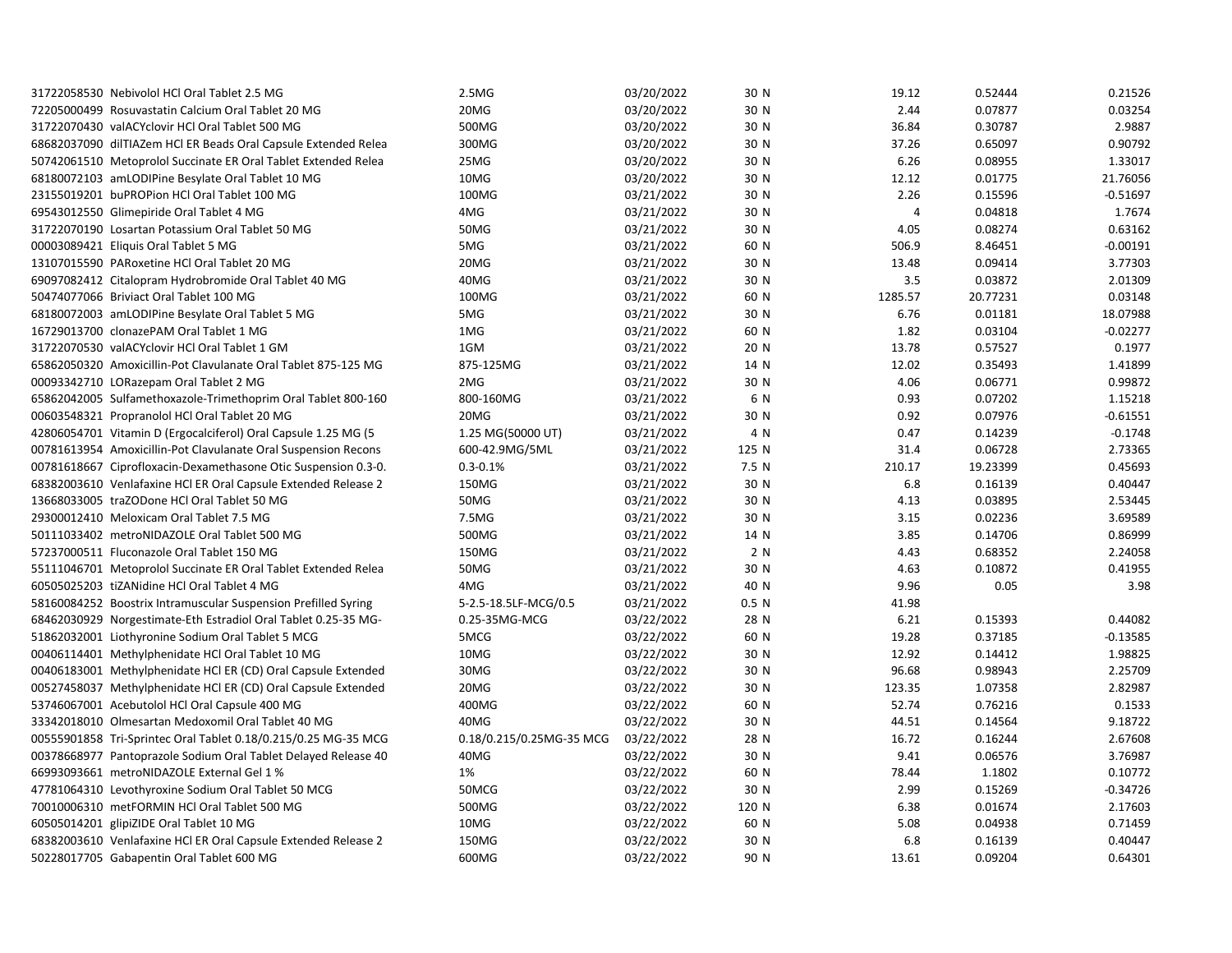| 00527551237 Amphetamine-Dextroamphet ER Oral Capsule Extended  | 15MG                 | 03/22/2022 | 30 N    | 41.7    | 0.58725   | 1.36696    |
|----------------------------------------------------------------|----------------------|------------|---------|---------|-----------|------------|
| 31722072610 Montelukast Sodium Oral Tablet 10 MG               | 10MG                 | 03/22/2022 | 30 N    | 4.17    | 0.06314   | 1.20146    |
| 69315013110 hydroCHLOROthiazide Oral Tablet 25 MG              | 25MG                 | 03/22/2022 | 30 N    | 0.41    | 0.01402   | $-0.0252$  |
| 70010006305 metFORMIN HCl Oral Tablet 500 MG                   | 500MG                | 03/22/2022 | 60 N    | 3.19    | 0.01674   | 2.17603    |
| 23155010205 metFORMIN HCl Oral Tablet 500 MG                   | 500MG                | 03/22/2022 | 60 N    | 0.01    | 0.01674   | $-0.99004$ |
| 29300022019 Montelukast Sodium Oral Tablet 10 MG               | 10MG                 | 03/22/2022 | 30 N    | 10.18   | 0.06314   | 4.3743     |
| 65862052799 Venlafaxine HCl ER Oral Capsule Extended Release 2 | 37.5MG               | 03/22/2022 | 30 N    | 5.3     | 0.11933   | 0.48049    |
| 49483061850 Naproxen Oral Tablet 500 MG                        | 500MG                | 03/22/2022 | 30 N    | 4.51    | 0.07841   | 0.91727    |
| 00527551337 Amphetamine-Dextroamphet ER Oral Capsule Extended  | 20MG                 | 03/22/2022 | 30 N    | 31.44   | 0.55346   | 0.89354    |
| 51991070510 ALPRAZolam Oral Tablet 0.5 MG                      | 0.5M <sub>G</sub>    | 03/22/2022 | 30 N    | 0.69    | 0.02204   | 0.04356    |
| 68462019005 Naproxen Oral Tablet 500 MG                        | 500MG                | 03/22/2022 | 20 N    | 3       | 0.07841   | 0.91302    |
| 68180051901 Lisinopril-hydroCHLOROthiazide Oral Tablet 20-12.5 | 20-12.5MG            | 03/23/2022 | 30 N    | 6.19    | 0.04909   | 3.20316    |
| 51672129803 Ketoconazole External Cream 2 %                    | 2%                   | 03/23/2022 | 60 N    | 16.62   | 0.36478   | $-0.24064$ |
| 00555089902 Estradiol Oral Tablet 0.5 MG                       | 0.5M <sub>G</sub>    | 03/23/2022 | 30 N    | 0.99    | 0.08676   | $-0.61964$ |
| 00002223680 Trulicity Subcutaneous Solution Pen-injector 3 MG/ | 3MG/0.5ML            | 03/23/2022 | 2 N     | 877.69  | 426.02158 | 0.0301     |
| 68382013905 Topiramate Oral Tablet 50 MG                       | 50MG                 | 03/23/2022 | 60 N    | 6.05    | 0.04588   | 1.19776    |
| 00185084201 Amphetamine-Dextroamphetamine Oral Tablet 10 MG    | 10MG                 | 03/23/2022 | 30 N    | 9.32    | 0.24071   | 0.29063    |
| 16571020111 Diclofenac Sodium Oral Tablet Delayed Release 75 M | 75MG                 | 03/23/2022 | 60 N    | 9.86    | 0.09618   | 0.7086     |
| 52817033050 Cyclobenzaprine HCl Oral Tablet 5 MG               | 5MG                  | 03/23/2022 | 30 N    | 0.86    | 0.02938   | $-0.02428$ |
| 00093834401 glyBURIDE Oral Tablet 5 MG                         | 5MG                  | 03/23/2022 | 60 N    | 2.8     | 0.09415   | $-0.50434$ |
| 68382013616 Losartan Potassium Oral Tablet 50 MG               | 50MG                 | 03/23/2022 | 30 N    | 13.76   | 0.07314   | 5.27108    |
| 69097081312 Gabapentin Oral Capsule 100 MG                     | 100MG                | 03/23/2022 | 60 N    | 5.43    | 0.03027   | 1.98976    |
| 16729028912 busPIRone HCl Oral Tablet 30 MG                    | 30MG                 | 03/23/2022 | 60 N    | 37.08   | 0.17728   | 2.48601    |
| 75987004005 Pennsaid External Solution 2 %                     | 2%                   | 03/23/2022 | 112 N   | 2537.17 | 21.30089  | 0.06349    |
| 65862020299 Losartan Potassium Oral Tablet 50 MG               | 50MG                 | 03/23/2022 | 30 N    | 4.22    | 0.07314   | 0.92325    |
| 13668001005 Citalopram Hydrobromide Oral Tablet 20 MG          | 20MG                 | 03/23/2022 | 30 N    | 3.46    | 0.02946   | 2.91491    |
| 72205002790 Rosuvastatin Calcium Oral Tablet 5 MG              | 5MG                  | 03/23/2022 | 30 N    | 2.01    | 0.06753   | $-0.00785$ |
| 50228014610 hydroCHLOROthiazide Oral Capsule 12.5 MG           | 12.5MG               | 03/23/2022 | 30 N    | 0.98    | 0.03333   | $-0.0199$  |
| 00054007928 Balsalazide Disodium Oral Capsule 750 MG           | 750MG                | 03/23/2022 | 270 N   | 224.02  | 0.43814   | 0.8937     |
| 65862039110 Ondansetron Oral Tablet Disintegrating 8 MG        | 8MG                  | 03/23/2022 | 60 N    | 24.97   | 0.24386   | 0.70658    |
| 68180032002 buPROPion HCl ER (XL) Oral Tablet Extended Release | 300MG                | 03/23/2022 | 30 N    | 8.04    | 0.18442   | 0.4532     |
| 31722072690 Montelukast Sodium Oral Tablet 10 MG               | 10MG                 | 03/23/2022 | 30 N    | 4.17    | 0.06589   | 1.10958    |
| 62559051101 Indapamide Oral Tablet 2.5 MG                      | 2.5M <sub>G</sub>    | 03/23/2022 | 30 N    | 6.65    | 0.15208   | 0.45757    |
| 00555902858 Junel FE 1.5/30 Oral Tablet 1.5-30 MG-MCG          | 1.5-30MG-MCG         | 03/23/2022 | 28 N    | 4.92    | 0.28591   | $-0.38542$ |
| 64980034001 Alendronate Sodium Oral Tablet 10 MG               | 10MG                 | 03/23/2022 | 30 N    | 14.91   | 0.14279   | 2.48064    |
| 65862024608 levETIRAcetam Oral Tablet 500 MG                   | 500MG                | 03/24/2022 | 120 N   | 71.69   | 0.10467   | 4.70762    |
| 31722066530 Esomeprazole Magnesium Oral Capsule Delayed Releas | 40MG                 | 03/24/2022 | 30 N    | 43.47   | 0.20468   | 6.07934    |
| 68180072103 amLODIPine Besylate Oral Tablet 10 MG              | 10MG                 | 03/24/2022 | 30 N    | 12.12   | 0.01687   | 22.94784   |
| 68462038401 Eszopiclone Oral Tablet 3 MG                       | 3MG                  | 03/24/2022 | 34 N    | 10.45   | 0.14316   | 1.14692    |
| 51672131200 Mupirocin External Ointment 2 %                    | 2%                   | 03/24/2022 | 22 N    | 4.44    | 0.18067   | 0.11705    |
| 69238111501 busPIRone HCl Oral Tablet 5 MG                     | 5MG                  | 03/24/2022 | 60 N    | 4.64    | 0.02853   | 1.7106     |
| 69097014260 Albuterol Sulfate HFA Inhalation Aerosol Solution  | 108 (90 Base)MCG/ACT | 03/24/2022 | 6.7 N   | 33.86   | 3.77137   | 0.34003    |
| 00168014630 Hydrocortisone External Ointment 2.5 %             | 2.5%                 | 03/24/2022 | 28.35 N | 6.38    | 0.10662   | 1.11071    |
| 45802005536 Triamcinolone Acetonide External Ointment 0.1 %    | 0.1%                 | 03/24/2022 | 80 N    | 8.24    | 0.06224   | 0.65488    |
| 67877019805 amLODIPine Besylate Oral Tablet 5 MG               | 5MG                  | 03/24/2022 | 30 N    | 3.22    | 0.01104   | 8.72222    |
| 69097014260 Albuterol Sulfate HFA Inhalation Aerosol Solution  | 108 (90 Base)MCG/ACT | 03/24/2022 | 6.7 N   | 4.44    | 3.77137   | $-0.82428$ |
|                                                                |                      |            |         |         |           |            |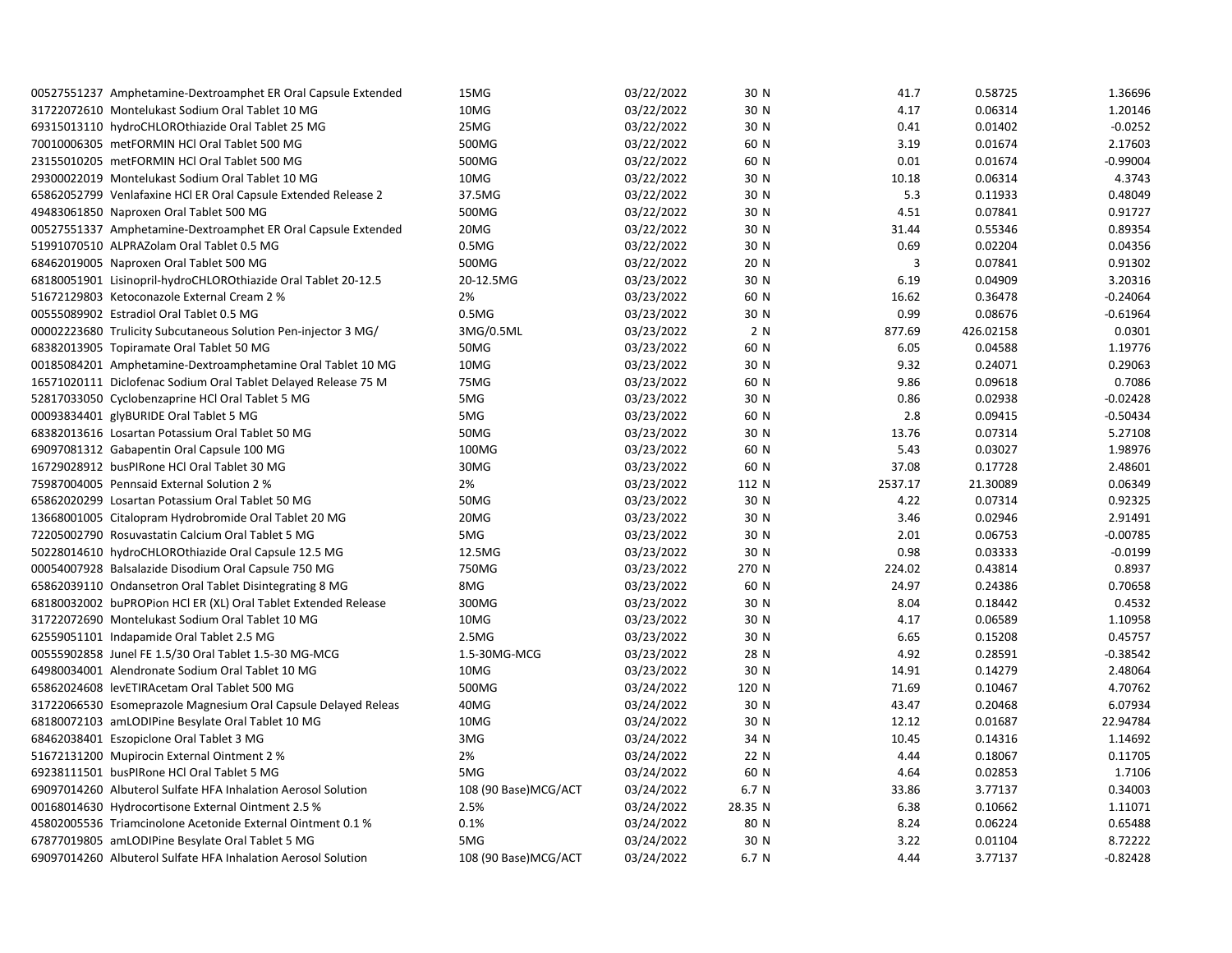| 70700015010 Omeprazole Oral Capsule Delayed Release 20 MG      | 20MG              | 03/24/2022 | 30 N  | 7.47   | 0.03558  | 5.99831    |
|----------------------------------------------------------------|-------------------|------------|-------|--------|----------|------------|
| 42806054701 Vitamin D (Ergocalciferol) Oral Capsule 1.25 MG (5 | 1.25 MG(50000 UT) | 03/24/2022 | 4 N   | 0.47   | 0.14082  | $-0.1656$  |
| 31722070090 Losartan Potassium Oral Tablet 25 MG               | 25MG              | 03/24/2022 | 30 N  | 3.01   | 0.0613   | 0.63676    |
| 00006536303 Steglatro Oral Tablet 5 MG                         | 5MG               | 03/24/2022 | 30 N  | 313.56 | 10.38202 | 0.00674    |
| 70010006310 metFORMIN HCl Oral Tablet 500 MG                   | 500MG             | 03/24/2022 | 60 N  | 3.19   | 0.01696  | 2.13483    |
| 62559027630 Nebivolol HCl Oral Tablet 5 MG                     | 5MG               | 03/24/2022 | 30 N  | 17.97  | 0.46205  | 0.2964     |
| 68001039803 Famotidine Oral Tablet 40 MG                       | 40MG              | 03/24/2022 | 30 N  | 4.33   | 0.06888  | 1.09543    |
| 27808003501 HYDROcodone-Acetaminophen Oral Tablet 5-325 MG     | 5-325MG           | 03/24/2022 | 15 N  | 1.33   | 0.09602  | $-0.07658$ |
| 13668013601 Escitalopram Oxalate Oral Tablet 10 MG             | 10MG              | 03/24/2022 | 30 N  | 22.07  | 0.04972  | 13.79619   |
| 68001025001 ZOLMitriptan Oral Tablet 5 MG                      | 5MG               | 03/24/2022 | 9 N   | 20.47  | 1.62826  | 0.39686    |
| 00378064010 predniSONE Oral Tablet 5 MG                        | 5MG               | 03/24/2022 | 60 N  | 1.97   | 0.07803  | $-0.57922$ |
| 27241017101 Doxepin HCl Oral Capsule 100 MG                    | 100MG             | 03/24/2022 | 90 N  | 95     | 0.67991  | 0.55249    |
| 67877054898 Cefdinir Oral Suspension Reconstituted 250 MG/5ML  | 250MG/5ML         | 03/24/2022 | 60 N  | 13.57  | 0.18029  | 0.25446    |
| 16571020111 Diclofenac Sodium Oral Tablet Delayed Release 75 M | 75MG              | 03/24/2022 | 60 N  | 9.86   | 0.09618  | 0.7086     |
| 51991074810 DULoxetine HCl Oral Capsule Delayed Release Partic | 60MG              | 03/25/2022 | 30 N  | 6.53   | 0.12412  | 0.75368    |
| 16729021716 Sertraline HCl Oral Tablet 100 MG                  | 100MG             | 03/25/2022 | 30 N  | 4.14   | 0.06021  | 1.29198    |
| 62332014231 Celecoxib Oral Capsule 200 MG                      | 200MG             | 03/25/2022 | 30 N  | 38.62  | 0.13496  | 8.53863    |
| 43547042509 Losartan Potassium-HCTZ Oral Tablet 100-12.5 MG    | 100-12.5MG        | 03/25/2022 | 30 N  | 17.38  | 0.20878  | 1.77485    |
| 60505025203 tiZANidine HCl Oral Tablet 4 MG                    | 4MG               | 03/25/2022 | 30 N  | 7.47   | 0.05014  | 3.96609    |
| 68180035202 Sertraline HCl Oral Tablet 50 MG                   | 50MG              | 03/25/2022 | 30 N  | 8.58   | 0.04281  | 5.68068    |
| 16714043901 Nitrofurantoin Monohyd Macro Oral Capsule 100 MG   | 100MG             | 03/25/2022 | 10 N  | 5.49   | 0.48495  | 0.13208    |
| 65162099508 Dotti Transdermal Patch Twice Weekly 0.075 MG/24HR | 0.075MG/24HR      | 03/25/2022 | 8 N   | 8.65   | 8.4725   | $-0.87238$ |
| 68180035302 Sertraline HCl Oral Tablet 100 MG                  | 100MG             | 03/25/2022 | 30 N  | 9.23   | 0.06021  | 4.10989    |
| 68180098003 Lisinopril Oral Tablet 10 MG                       | 10MG              | 03/25/2022 | 30 N  | 7.24   | 0.01914  | 11.60885   |
| 68180098003 Lisinopril Oral Tablet 10 MG                       | 10MG              | 03/25/2022 | 30 N  | 5.02   | 0.01914  | 7.7426     |
| 00378040301 Spironolactone-HCTZ Oral Tablet 25-25 MG           | 25-25MG           | 03/25/2022 | 60 N  | 34.89  | 0.6635   | $-0.12359$ |
| 69238110002 Doxycycline Hyclate Oral Capsule 100 MG            | 100MG             | 03/25/2022 | 6 N   | 3.46   | 0.14255  | 3.04536    |
| 51672127501 Clotrimazole External Cream 1 %                    | 1%                | 03/25/2022 | 45 N  | 3.59   | 0.22379  | $-0.64352$ |
| 70377002711 Atorvastatin Calcium Oral Tablet 10 MG             | 10MG              | 03/25/2022 | 30 N  | 20.64  | 0.03732  | 17.43516   |
| 16729013816 clonazePAM Oral Tablet 2 MG                        | 2MG               | 03/25/2022 | 30 N  | 2.38   | 0.03734  | 1.12462    |
| 00378699152 Albuterol Sulfate Inhalation Nebulization Solution | 0.63MG/3ML        | 03/25/2022 | 150 N | 42.59  | 0.20231  | 0.40346    |
| 50383004248 prednisoLONE Oral Solution 15 MG/5ML               | 15MG/5ML          | 03/25/2022 | 15 N  | 3.41   | 0.14379  | 0.58101    |
| 67877054898 Cefdinir Oral Suspension Reconstituted 250 MG/5ML  | 250MG/5ML         | 03/25/2022 | 60 N  | 13.57  | 0.18029  | 0.25446    |
| 00143312601 Dicyclomine HCl Oral Capsule 10 MG                 | 10MG              | 03/25/2022 | 30 N  | 2.78   | 0.10786  | $-0.14086$ |
| 69097094312 Gabapentin Oral Capsule 300 MG                     | 300MG             | 03/25/2022 | 90 N  | 15.6   | 0.04814  | 2.60061    |
| 65862069790 Venlafaxine HCl ER Oral Capsule Extended Release 2 | 150MG             | 03/25/2022 | 60 N  | 28.64  | 0.16516  | 1.89013    |
| 68382009601 Hydroxychloroquine Sulfate Oral Tablet 200 MG      | 200MG             | 03/26/2022 | 30 N  | 8.81   | 0.23831  | 0.23229    |
| 69452015120 Vitamin D (Ergocalciferol) Oral Capsule 1.25 MG (5 | 1.25 MG(50000 UT) | 03/26/2022 | 4 N   | 2.05   | 0.14082  | 2.6394     |
| 68645055154 Lisinopril Oral Tablet 5 MG                        | 5MG               | 03/26/2022 | 30 N  | 1.17   | 0.01549  | 1.51775    |
| 00003089421 Eliquis Oral Tablet 5 MG                           | 5MG               | 03/26/2022 | 60 N  | 523.72 | 8.46451  | 0.03121    |
| 16729017317 Amitriptyline HCl Oral Tablet 50 MG                | 50MG              | 03/27/2022 | 30 N  | 1.9    | 0.14797  | $-0.57199$ |
| 59651000305 Omeprazole Oral Capsule Delayed Release 40 MG      | 40MG              | 03/27/2022 | 30 N  | 37.72  | 0.05959  | 20.09974   |
| 31722070530 valACYclovir HCl Oral Tablet 1 GM                  | 1GM               | 03/27/2022 | 30 N  | 64.47  | 0.5737   | 2.74586    |
| 68180012202 Cephalexin Oral Capsule 500 MG                     | 500MG             | 03/27/2022 | 14 N  | 2.92   | 0.12151  | 0.7165     |
| 00093101042 Mupirocin External Ointment 2 %                    | 2%                | 03/27/2022 | 22 N  | 14.54  | 0.18067  | 2.6581     |
| 50742061510 Metoprolol Succinate ER Oral Tablet Extended Relea | 25MG              | 03/27/2022 | 30 N  | 6.26   | 0.08799  | 1.37148    |
|                                                                |                   |            |       |        |          |            |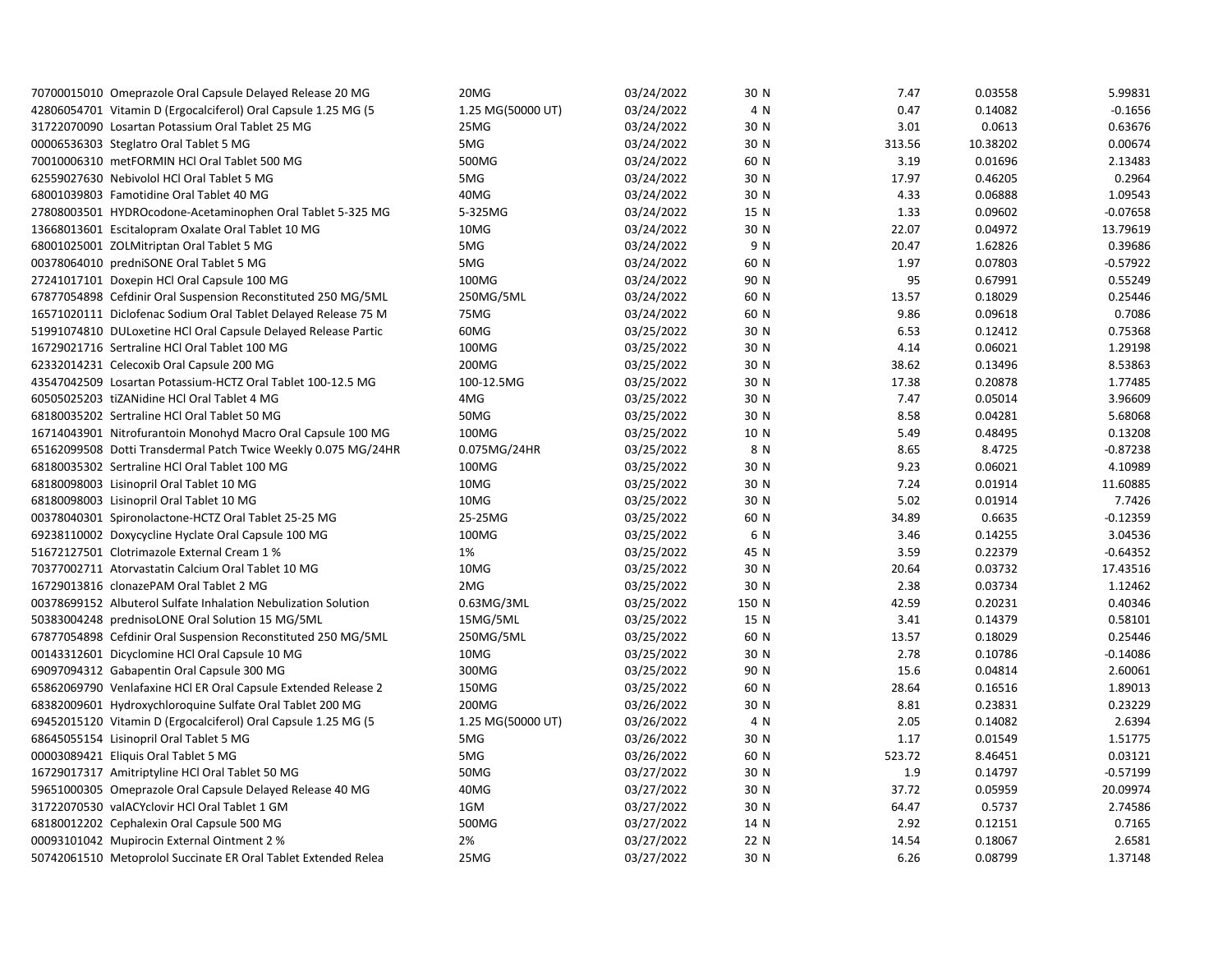| 68382003616 Venlafaxine HCl ER Oral Capsule Extended Release 2 | 150MG                | 03/27/2022 | 30 N | 25.92          | 0.16516   | 4.23129    |
|----------------------------------------------------------------|----------------------|------------|------|----------------|-----------|------------|
| 68645058054 amLODIPine Besylate Oral Tablet 10 MG              | 10MG                 | 03/27/2022 | 30 N | 4.27           | 0.01687   | 7.43707    |
| 13668001001 Citalopram Hydrobromide Oral Tablet 20 MG          | 20MG                 | 03/27/2022 | 30 N | 4              | 0.02946   | 3.52591    |
| 72305015030 Euthyrox Oral Tablet 150 MCG                       | 150MCG               | 03/27/2022 | 30 N | 1.22           |           |            |
| 16714068403 Simvastatin Oral Tablet 40 MG                      | 40MG                 | 03/27/2022 | 30 N | 9              | 0.04431   | 5.77048    |
| 68382080701 traZODone HCl Oral Tablet 150 MG                   | 150MG                | 03/27/2022 | 30 N | $\overline{4}$ | 0.1311    | 0.01704    |
| 31722070290 Losartan Potassium Oral Tablet 100 MG              | 100MG                | 03/27/2022 | 30 N | 5.51           | 0.10526   | 0.74489    |
| 57237004101 Penicillin V Potassium Oral Tablet 500 MG          | 500MG                | 03/27/2022 | 40 N | 1.87           | 0.10026   | $-0.53371$ |
| 00378718705 metFORMIN HCl Oral Tablet 1000 MG                  | 1000MG               | 03/28/2022 | 60 N | 9.69           | 0.02625   | 5.15238    |
| 68180051303 Lisinopril Oral Tablet 5 MG                        | 5MG                  | 03/28/2022 | 30 N | 7.38           | 0.01549   | 14.88121   |
| 57664016758 Metoprolol Tartrate Oral Tablet 100 MG             | 100MG                | 03/28/2022 | 30 N | 5.12           | 0.03443   | 3.95692    |
| 53489015710 Allopurinol Oral Tablet 300 MG                     | 300MG                | 03/28/2022 | 30 N | 4.72           | 0.08312   | 0.89285    |
| 55111034001 amLODIPine Besy-Benazepril HCl Oral Capsule 5-20 M | 5-20MG               | 03/28/2022 | 30 N | 4.69           | 0.13285   | 0.17677    |
| 16714072203 FLUoxetine HCl Oral Capsule 40 MG                  | 40MG                 | 03/28/2022 | 30 N | 4.87           | 0.08204   | 0.97871    |
| 16714071503 Omeprazole Oral Capsule Delayed Release 20 MG      | 20MG                 | 03/28/2022 | 30 N | 3.98           | 0.03558   | 2.72869    |
| 57237000511 Fluconazole Oral Tablet 150 MG                     | 150MG                | 03/28/2022 | 3 N  | 6.71           | 0.74933   | 1.98489    |
| 50111033402 metroNIDAZOLE Oral Tablet 500 MG                   | 500MG                | 03/28/2022 | 14 N | 3.89           | 0.15479   | 0.79506    |
| 63304072405 buPROPion HCl ER (XL) Oral Tablet Extended Release | 300MG                | 03/28/2022 | 30 N | 8.04           | 0.18442   | 0.4532     |
| 72205000390 Rosuvastatin Calcium Oral Tablet 10 MG             | 10MG                 | 03/28/2022 | 13 N | 1.91           | 0.05981   | 1.4565     |
| 31722072690 Montelukast Sodium Oral Tablet 10 MG               | 10MG                 | 03/28/2022 | 30 N | 10.98          | 0.06589   | 4.55471    |
| 47781035703 Buprenorphine HCl-Naloxone HCl Sublingual Film 8-2 | 8-2MG                | 03/28/2022 | 30 N | 108.12         | 3.26802   | 0.10281    |
| 42192033001 NP Thyroid Oral Tablet 60 MG                       | 60MG                 | 03/28/2022 | 30 N | 20.43          | 0.65195   | 0.04456    |
| 59310058020 ProAir RespiClick Inhalation Aerosol Powder Breath | 108 (90 Base)MCG/ACT | 03/28/2022 | 1 N  | 63.76          | 63.41467  | 0.00545    |
| 59417010510 Vyvanse Oral Capsule 50 MG                         | 50MG                 | 03/28/2022 | 30 N | 338.72         | 11.25475  | 0.00319    |
| 60505083001 Mometasone Furoate Nasal Suspension 50 MCG/ACT     | 50MCG/ACT            | 03/28/2022 | 17 N | 42.69          | 2.16676   | 0.15895    |
| 43547028211 Escitalopram Oxalate Oral Tablet 20 MG             | 20MG                 | 03/28/2022 | 90 N | 7.56           | 0.07845   | 0.07075    |
| 59762444002 methylPREDNISolone Oral Tablet Therapy Pack 4 MG   | 4MG                  | 03/28/2022 | 21 N | 4.06           | 0.17447   | 0.10812    |
| 65862024608 levETIRAcetam Oral Tablet 500 MG                   | 500MG                | 03/28/2022 | 60 N | 9              | 0.10467   | 0.43308    |
| 51862049415 Fluocinonide External Cream 0.05 %                 | 0.05%                | 03/28/2022 | 15 N | 8.56           | 0.69804   | $-0.18247$ |
| 62559027730 Nebivolol HCl Oral Tablet 10 MG                    | 10MG                 | 03/28/2022 | 30 N | 18.75          | 0.40408   | 0.54672    |
| 50742061610 Metoprolol Succinate ER Oral Tablet Extended Relea | 50MG                 | 03/28/2022 | 60 N | 12.52          | 0.10316   | 1.02275    |
| 50742061510 Metoprolol Succinate ER Oral Tablet Extended Relea | 25MG                 | 03/28/2022 | 60 N | 12.52          | 0.08799   | 1.37148    |
| 62332004890 Losartan Potassium-HCTZ Oral Tablet 50-12.5 MG     | 50-12.5MG            | 03/28/2022 | 90 N | 79.78          | 0.18477   | 3.79756    |
| 00781261305 Amoxicillin Oral Capsule 500 MG                    | 500MG                | 03/28/2022 | 24 N | 0.55           | 0.07054   | $-0.67513$ |
| 70436001002 buPROPion HCl ER (XL) Oral Tablet Extended Release | 150MG                | 03/29/2022 | 30 N | 22.49          | 0.1335    | 4.61548    |
| 70377000712 Rosuvastatin Calcium Oral Tablet 10 MG             | 10MG                 | 03/29/2022 | 30 N | 45.56          | 0.05981   | 24.39152   |
| 70436001102 buPROPion HCl ER (XL) Oral Tablet Extended Release | 300MG                | 03/29/2022 | 30 N | 26.82          | 0.18442   | 3.84763    |
| 69452023320 Progesterone Oral Capsule 100 MG                   | 100MG                | 03/29/2022 | 30 N | 10.44          | 0.25967   | 0.34016    |
| 31722070010 Losartan Potassium Oral Tablet 25 MG               | 25MG                 | 03/29/2022 | 30 N | 3.61           | 0.0613    | 0.96302    |
| 00093505998 Atorvastatin Calcium Oral Tablet 20 MG             | 20MG                 | 03/29/2022 | 30 N | 15             | 0.0488    | 9.2459     |
| 31722054201 Indomethacin Oral Capsule 25 MG                    | 25MG                 | 03/29/2022 | 60 N | 5.34           | 0.10587   | $-0.15935$ |
| 16714033001 Gabapentin Oral Tablet 600 MG                      | 600MG                | 03/29/2022 | 60 N | 7.22           | 0.0921    | 0.30655    |
| 75834015901 Verapamil HCl ER Oral Tablet Extended Release 240  | 240MG                | 03/29/2022 | 60 N | 14.99          | 0.17058   | 0.46461    |
| 00002143380 Trulicity Subcutaneous Solution Pen-injector 0.75  | 0.75MG/0.5ML         | 03/29/2022 | 2 N  | 869.18         | 425.66609 | 0.02096    |
| 00574029201 aMILoride HCl Oral Tablet 5 MG                     | 5MG                  | 03/29/2022 | 30 N | 6.01           | 0.19533   | 0.02561    |
| 68180046403 Simvastatin Oral Tablet 40 MG                      | 40MG                 | 03/29/2022 | 30 N | 3.18           | 0.04431   | 1.39224    |
|                                                                |                      |            |      |                |           |            |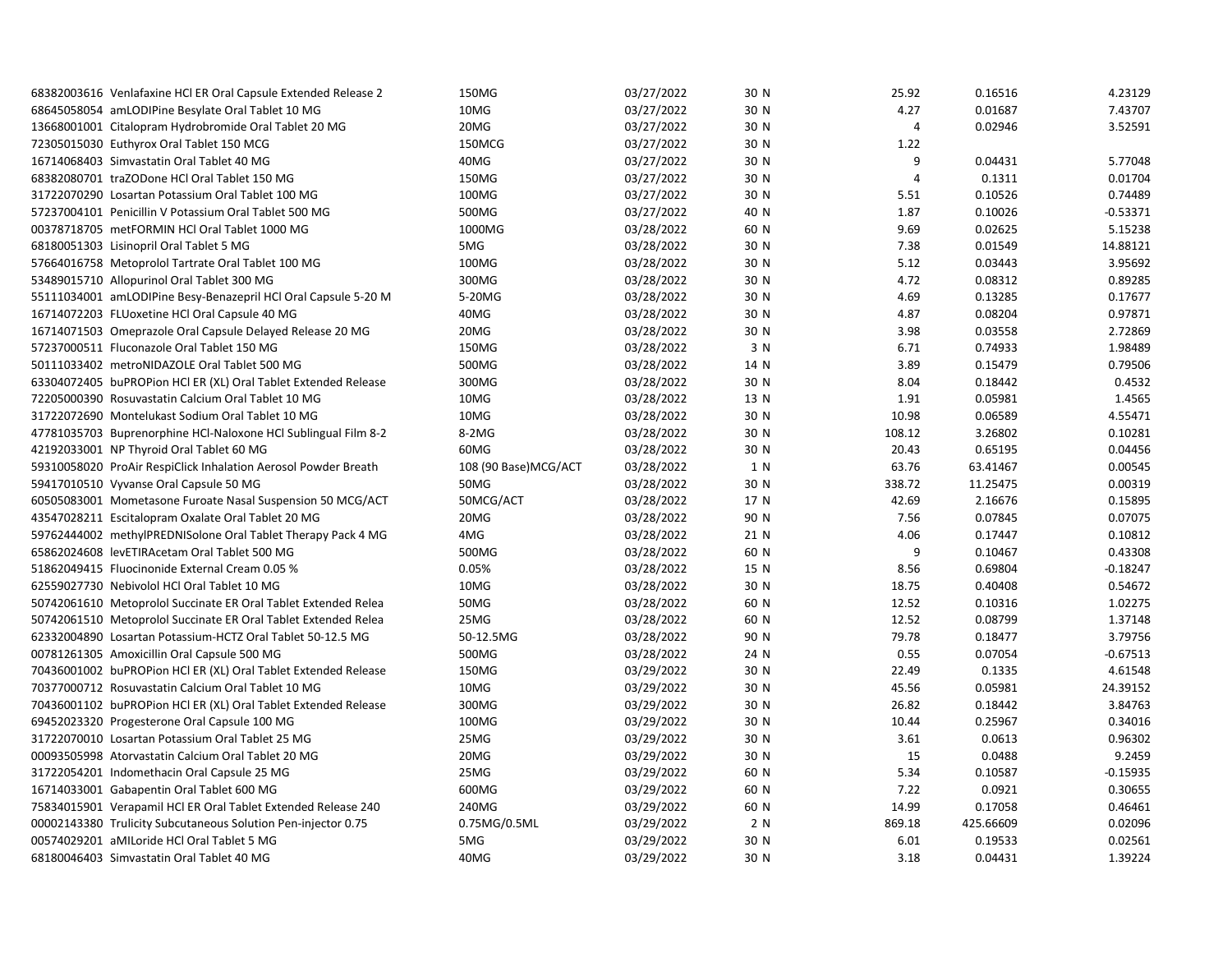| 65862092730 Finasteride Oral Tablet 1 MG                       | 1MG               | 03/29/2022 | 30 N             | 13.84          | 0.04818  | 8.5752     |
|----------------------------------------------------------------|-------------------|------------|------------------|----------------|----------|------------|
| 29300035005 Allopurinol Oral Tablet 300 MG                     | 300MG             | 03/29/2022 | 30 N             | 10.84          | 0.08312  | 3.34713    |
| 72205000390 Rosuvastatin Calcium Oral Tablet 10 MG             | 10MG              | 03/29/2022 | 30 N             | 16.1           | 0.05981  | 7.97286    |
| 62756052288 SUMAtriptan Succinate Oral Tablet 100 MG           | 100MG             | 03/29/2022 | 9 N              | 8.26           | 0.54919  | 0.67115    |
| 16729018317 hydroCHLOROthiazide Oral Tablet 25 MG              | 25MG              | 03/29/2022 | 30 N             | 0.41           | 0.01337  | 0.02219    |
| 00228202750 ALPRAZolam Oral Tablet 0.25 MG                     | 0.25MG            | 03/29/2022 | 30 N             | 1.25           | 0.02093  | 0.99076    |
| 60432027516 Pseudoeph-Bromphen-DM Oral Syrup 30-2-10 MG/5ML    | 30-2-10MG/5ML     | 03/29/2022 | 200 N            | 12.74          | 0.06501  | $-0.02015$ |
| 68001051808 Potassium Chloride ER Oral Tablet Extended Release | 10MEQ             | 03/29/2022 | 120 N            | 21.46          |          |            |
| 71930002890 Pyridostigmine Bromide Oral Tablet 60 MG           | 60MG              | 03/29/2022 | 60 N             | 16.04          | 0.31425  | $-0.1493$  |
| 51991007301 Butalbital-APAP-Caff-Cod Oral Capsule 50-325-40-30 | 50-325-40-30MG    | 03/29/2022 | 30 N             | 27.06          | 0.68873  | 0.30966    |
| 00054032756 Fluticasone-Salmeterol Inhalation Aerosol Powder B | 250-50MCG/ACT     | 03/29/2022 | 60 N             | 167.32         | 1.91406  | 0.45694    |
| 62559062037 Cholestyramine Oral Powder 4 GM/DOSE               | 4GM/DOSE          | 03/29/2022 | 378 N            | 62.11          | 0.14958  | 0.09849    |
| 00054018913 Buprenorphine HCl-Naloxone HCl Sublingual Tablet S | 8-2MG             | 03/29/2022 | 90 N             | 159.45         | 1.08568  | 0.63185    |
| 24208053708 Lumify Ophthalmic Solution 0.025 %                 | 0.025%            | 03/29/2022 | 2.5 <sub>N</sub> | 8.01           | 2.9888   | 0.072      |
| 31722095401 Methylphenidate HCl ER Oral Tablet Extended Releas | 36MG              | 03/29/2022 | 30 N             | 42.36          | 0.76999  | 0.83379    |
| 00555099702 Fludrocortisone Acetate Oral Tablet 0.1 MG         | 0.1M <sub>G</sub> | 03/29/2022 | 30 N             | 17.13          | 0.51987  | 0.09835    |
| 68382079101 Acyclovir Oral Tablet 400 MG                       | 400MG             | 03/29/2022 | 60 N             | 19.22          | 0.0985   | 2.25212    |
| 68180072103 amLODIPine Besylate Oral Tablet 10 MG              | 10MG              | 03/30/2022 | 30 N             | 7.52           | 0.01687  | 13.85872   |
| 16729044416 buPROPion HCI ER (XL) Oral Tablet Extended Release | 300MG             | 03/30/2022 | 30 N             | 8.04           | 0.18442  | 0.4532     |
| 27241009809 DULoxetine HCl Oral Capsule Delayed Release Partic | 30MG              | 03/30/2022 | 60 N             | 80.09          | 0.10619  | 11.57024   |
| 00172572960 Famotidine Oral Tablet 40 MG                       | 40MG              | 03/30/2022 | 30 N             | 11.17          | 0.06888  | 4.40554    |
| 68382005105 Meloxicam Oral Tablet 15 MG                        | 15MG              | 03/30/2022 | 30 N             | $\overline{4}$ | 0.02416  | 4.51876    |
| 16729020001 busPIRone HCI Oral Tablet 5 MG                     | 5MG               | 03/30/2022 | 30 N             | 3.93           | 0.02853  | 3.59166    |
| 57237004390 valACYclovir HCl Oral Tablet 1 GM                  | 1GM               | 03/30/2022 | 18 N             | 12.4           | 0.5737   | 0.20078    |
| 55111014512 Fluconazole Oral Tablet 150 MG                     | 150MG             | 03/30/2022 | 2 N              | 1.67           | 0.74933  | 0.11433    |
| 65862046990 Losartan Potassium-HCTZ Oral Tablet 100-12.5 MG    | 100-12.5MG        | 03/30/2022 | 30 N             | 9.02           | 0.20878  | 0.44011    |
| 52268020101 Sutab Oral Tablet 1479-225-188 MG                  | 1479-225-188MG    | 03/30/2022 | 24 N             | 157.59         | 6.18467  | 0.0617     |
| 59746017306 predniSONE Oral Tablet 10 MG                       | 10MG              | 03/30/2022 | 25 N             | 4.28           | 0.07092  | 1.41399    |
| 63304082705 Atorvastatin Calcium Oral Tablet 10 MG             | 10MG              | 03/30/2022 | 30 N             | 3.53           | 0.03732  | 2.15291    |
| 66689000816 Nystatin Mouth/Throat Suspension 100000 UNIT/ML    | 100000UNIT/ML     | 03/30/2022 | 480 N            | 2.75           | 0.05586  | $-0.89744$ |
| 00169210011 NovoLOG ReliOn Injection Solution 100 UNIT/ML      | 100UNIT/ML        | 03/30/2022 | 10 N             | 72.88          |          |            |
| 67877032105 Ibuprofen Oral Tablet 800 MG                       | 800MG             | 03/30/2022 | 90 N             | 11.99          | 0.07481  | 0.78081    |
| 00378668977 Pantoprazole Sodium Oral Tablet Delayed Release 40 | 40MG              | 03/31/2022 | 30 N             | 9.5            | 0.05828  | 4.43354    |
| 65862069790 Venlafaxine HCl ER Oral Capsule Extended Release 2 | 150MG             | 03/31/2022 | 60 N             | 28.93          | 0.16516  | 1.91939    |
| 29300022019 Montelukast Sodium Oral Tablet 10 MG               | 10MG              | 03/31/2022 | 30 N             | 10.18          | 0.06589  | 4.15       |
| 68645055354 Lisinopril Oral Tablet 20 MG                       | 20MG              | 03/31/2022 | 30 N             | 1.92           | 0.02633  | 1.43069    |
| 00006536403 Steglatro Oral Tablet 15 MG                        | 15MG              | 03/31/2022 | 30 N             | 313.56         | 10.39813 | 0.00518    |
| 00378623201 Citalopram Hydrobromide Oral Tablet 20 MG          | 20MG              | 03/31/2022 | 30 N             | 8.02           | 0.02946  | 8.07445    |
| 70010006310 metFORMIN HCl Oral Tablet 500 MG                   | 500MG             | 03/31/2022 | 60 N             | 3.19           | 0.01696  | 2.13483    |
| 68462043890 Olmesartan Medoxomil Oral Tablet 40 MG             | 40MG              | 03/31/2022 | 30 N             | 4              | 0.15714  | $-0.1515$  |
| 69315091010 Diphenoxylate-Atropine Oral Tablet 2.5-0.025 MG    | 2.5-0.025MG       | 03/31/2022 | 12 N             | 2.47           | 0.22711  | $-0.09368$ |
| 65162027250 Sulfamethoxazole-Trimethoprim Oral Tablet 800-160  | 800-160MG         | 03/31/2022 | 10 N             | 0.61           | 0.06566  | $-0.07097$ |
| 70010006310 metFORMIN HCl Oral Tablet 500 MG                   | 500MG             | 03/31/2022 | 120 N            | 6.38           | 0.01696  | 2.13483    |
| 16729018201 hydroCHLOROthiazide Oral Tablet 12.5 MG            | 12.5MG            | 03/31/2022 | 30 N             | 0.76           | 0.05169  | $-0.5099$  |
| 16714004107 Allopurinol Oral Tablet 100 MG                     | 100MG             | 03/31/2022 | 30 N             | 0.87           | 0.05549  | $-0.47738$ |
| 51862001206 Microgestin FE 1/20 Oral Tablet 1-20 MG-MCG        | 1-20MG-MCG        | 03/31/2022 | 28 N             | 5.46           | 0.20374  | $-0.0429$  |
|                                                                |                   |            |                  |                |          |            |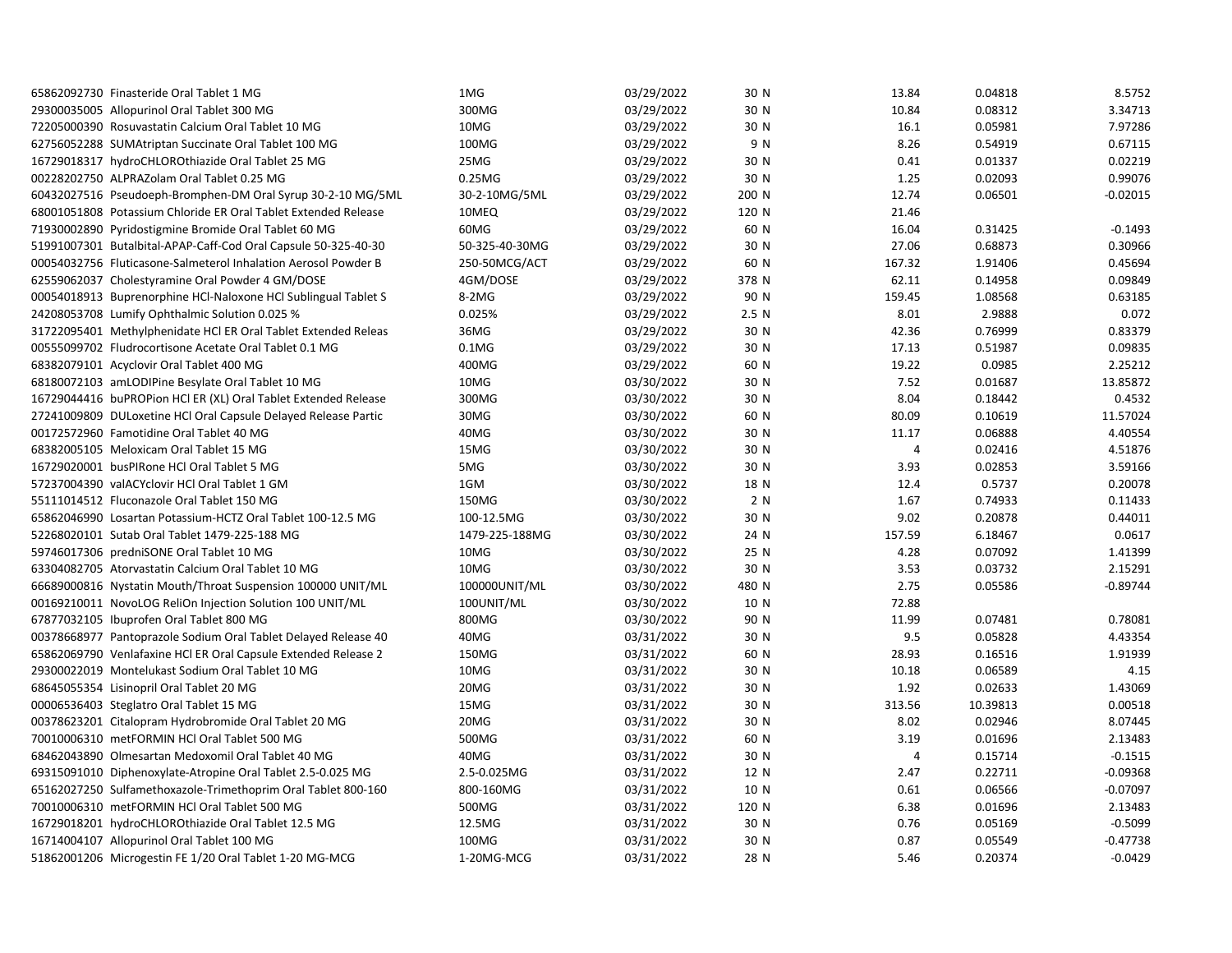| 69315090510 LORazepam Oral Tablet 1 MG                         |                                                                | 1MG                  | 04/01/2022 | 60 N  | 8.12    | 0.04593  | 1.94651    |
|----------------------------------------------------------------|----------------------------------------------------------------|----------------------|------------|-------|---------|----------|------------|
| 68180096501 Levothyroxine Sodium Oral Tablet 25 MCG            |                                                                | 25MCG                | 04/01/2022 | 30 N  | 4.38    | 0.11852  | 0.23186    |
| 13668008105 Montelukast Sodium Oral Tablet 10 MG               |                                                                | 10MG                 | 04/01/2022 | 30 N  | 4.17    | 0.06589  | 1.10958    |
| 67877049005 Ezetimibe Oral Tablet 10 MG                        |                                                                | 10MG                 | 04/01/2022 | 30 N  | 3.6     | 0.10777  | 0.11348    |
| 69097012312 Topiramate Oral Tablet 50 MG                       |                                                                | 50MG                 | 04/01/2022 | 30 N  | 3.02    | 0.04588  | 1.19413    |
| 55111039830 Lansoprazole Oral Capsule Delayed Release 15 MG    |                                                                | 15MG                 | 04/01/2022 | 30 N  | 12.74   | 0.24898  | 0.70563    |
| 67877022210 Gabapentin Oral Capsule 100 MG                     |                                                                | 100MG                | 04/01/2022 | 60 N  | 4.27    | 0.03027  | 1.35106    |
| 68645051054 hydroCHLOROthiazide Oral Tablet 25 MG              |                                                                | 25MG                 | 04/01/2022 | 90 N  | 0.43    | 0.01337  | $-0.64265$ |
| 00555089902 Estradiol Oral Tablet 0.5 MG                       |                                                                | 0.5M <sub>G</sub>    | 04/01/2022 | 30 N  | 5.53    | 0.08676  | 1.12464    |
| 43598016430 OLANZapine Oral Tablet 5 MG                        |                                                                | 5MG                  | 04/01/2022 | 30 N  | 7.31    | 0.09455  | 1.57712    |
| 16714073302 Celecoxib Oral Capsule 200 MG                      |                                                                | 200MG                | 04/01/2022 | 30 N  | 6.44    | 0.13496  | 0.59059    |
| 62756001540 Testosterone Cypionate Intramuscular Solution 200  |                                                                | 200MG/ML             | 04/01/2022 | 2 N   | 25.03   | 15.53502 | $-0.1944$  |
| 65862052890 Venlafaxine HCl ER Oral Capsule Extended Release 2 |                                                                | 75MG                 | 04/01/2022 | 30 N  | 5.55    | 0.12722  | 0.45417    |
| 51862086806 Microgestin 1/20 Oral Tablet 1-20 MG-MCG           |                                                                | 1-20MG-MCG           | 04/01/2022 | 21 N  | 1.72    | 0.29153  | $-0.71905$ |
| 00054060313 Desvenlafaxine Succinate ER Oral Tablet Extended R |                                                                | 25MG                 | 04/01/2022 | 30 N  | 71.17   | 0.63768  | 2.72026    |
| 50474077066 Briviact Oral Tablet 100 MG                        |                                                                | 100MG                | 04/01/2022 | 60 N  | 1285.57 | 20.77231 | 0.03148    |
| 62756026002 Zonisamide Oral Capsule 100 MG                     |                                                                | 100MG                | 04/01/2022 | 180 N | 31.68   | 0.12763  | 0.37899    |
| 00074518290 Synthroid Oral Tablet 75 MCG                       |                                                                | 75MCG                | 04/01/2022 | 30 N  | 41.59   | 1.37462  | 0.00852    |
| 62756018588 OXcarbazepine Oral Tablet 600 MG                   |                                                                | 600MG                | 04/01/2022 | 60 N  | 29.23   | 0.41799  | 0.1655     |
| 00430042014 Lo Loestrin Fe Oral Tablet 1 MG-10 MCG / 10 MCG    |                                                                | 1 MG-10 MCG / 10 MCG | 04/01/2022 | 28 N  | 157.85  | 5.58406  | 0.00957    |
| 67877059201 Metoprolol Succinate ER Oral Tablet Extended Relea |                                                                | 100MG                | 04/01/2022 | 30 N  | 3.73    | 0.16108  | $-0.22813$ |
| 21922002507 Ketoconazole External Cream 2 %                    |                                                                | 2%                   | 04/01/2022 | 60 N  | 26.81   | 0.36478  | 0.22494    |
| 00169266211 Tresiba Subcutaneous Solution 100 UNIT/ML          |                                                                | 100UNIT/ML           | 04/01/2022 | 10 N  | 333.53  | 32.573   | 0.02395    |
| 00378064110 predniSONE Oral Tablet 10 MG                       |                                                                | 10MG                 | 04/01/2022 | 30 N  | 1.06    | 0.07092  | $-0.50179$ |
|                                                                | 49483048110 Aspirin Low Dose Oral Tablet Delayed Release 81 MG | 81MG                 | 04/02/2022 | 30 N  | 0.18    | 0.01442  | $-0.58391$ |
| 55111012205 Atorvastatin Calcium Oral Tablet 20 MG             |                                                                | 20MG                 | 04/02/2022 | 30 N  | 34.34   | 0.0488   | 22.45628   |
| 50111064801 FLUoxetine HCl Oral Capsule 20 MG                  |                                                                | 20MG                 | 04/02/2022 | 30 N  | 15.89   | 0.03177  | 15.67191   |
| 00093719801 FLUoxetine HCl Oral Capsule 40 MG                  |                                                                | 40MG                 | 04/02/2022 | 30 N  | 30.18   | 0.08204  | 11.26231   |
| 68382050010 Omeprazole Oral Capsule Delayed Release 40 MG      |                                                                | 40MG                 | 04/02/2022 | 30 N  | 44.04   | 0.05959  | 23.63501   |
| 68462019005 Naproxen Oral Tablet 500 MG                        |                                                                | 500MG                | 04/02/2022 | 60 N  | 14.2    | 0.07731  | 2.06127    |
| 00172572960 Famotidine Oral Tablet 40 MG                       |                                                                | 40MG                 | 04/02/2022 | 30 N  | 27.88   | 0.06888  | 12.49206   |
| 67877019905 amLODIPine Besylate Oral Tablet 10 MG              |                                                                | 10MG                 | 04/02/2022 | 30 N  | 2.93    | 0.01687  | 4.78937    |
| 00093075210 Atenolol Oral Tablet 50 MG                         |                                                                | 50MG                 | 04/02/2022 | 30 N  | 3.14    | 0.02861  | 2.65839    |
| 68645055354 Lisinopril Oral Tablet 20 MG                       |                                                                | 20MG                 | 04/02/2022 | 30 N  | 1.92    | 0.02633  | 1.43069    |
|                                                                | 68462065790 Norethindrone-Eth Estradiol Oral Tablet 1-5 MG-MCG | 1-5MG-MCG            | 04/02/2022 | 28 N  | 16.28   | 1.33067  | $-0.56306$ |
| 68180072103 amLODIPine Besylate Oral Tablet 10 MG              |                                                                | 10MG                 | 04/02/2022 | 30 N  | 12.12   | 0.01687  | 22.94784   |
| 00093314705 Cephalexin Oral Capsule 500 MG                     |                                                                | 500MG                | 04/02/2022 | 40 N  | 10.71   | 0.12151  | 1.20352    |
|                                                                | 00406012405 HYDROcodone-Acetaminophen Oral Tablet 7.5-325 MG   | 7.5-325MG            | 04/02/2022 | 20 N  | 3.03    | 0.12518  | 0.21026    |
|                                                                | 00116200116 Chlorhexidine Gluconate Mouth/Throat Solution 0.12 | 0.12%                | 04/02/2022 | 473 N | 2.08    | 0.00532  | $-0.17341$ |
| 00555902858 Junel FE 1.5/30 Oral Tablet 1.5-30 MG-MCG          |                                                                | 1.5-30MG-MCG         | 04/02/2022 | 28 N  | 4.92    | 0.28591  | $-0.38542$ |
| 69097094312 Gabapentin Oral Capsule 300 MG                     |                                                                | 300MG                | 04/03/2022 | 30 N  | 1.28    | 0.04814  | $-0.1137$  |
| 69097015907 Meloxicam Oral Tablet 15 MG                        |                                                                | 15MG                 | 04/03/2022 | 30 N  | 24.71   | 0.02416  | 33.09216   |
| 53746051401 Spironolactone Oral Tablet 50 MG                   |                                                                | 50MG                 | 04/03/2022 | 30 N  | 4.16    | 0.12042  | 0.15153    |
| 69097083412 Sertraline HCl Oral Tablet 50 MG                   |                                                                | 50MG                 | 04/03/2022 | 30 N  | 13.84   | 0.04281  | 9.7763     |
| 68180013501 Escitalopram Oxalate Oral Tablet 10 MG             |                                                                | 10MG                 | 04/03/2022 | 30 N  | 28.08   | 0.04972  | 17.82542   |
|                                                                | 00378668977 Pantoprazole Sodium Oral Tablet Delayed Release 40 | 40MG                 | 04/03/2022 | 30 N  | 31.37   | 0.05828  | 16.94212   |
|                                                                |                                                                |                      |            |       |         |          |            |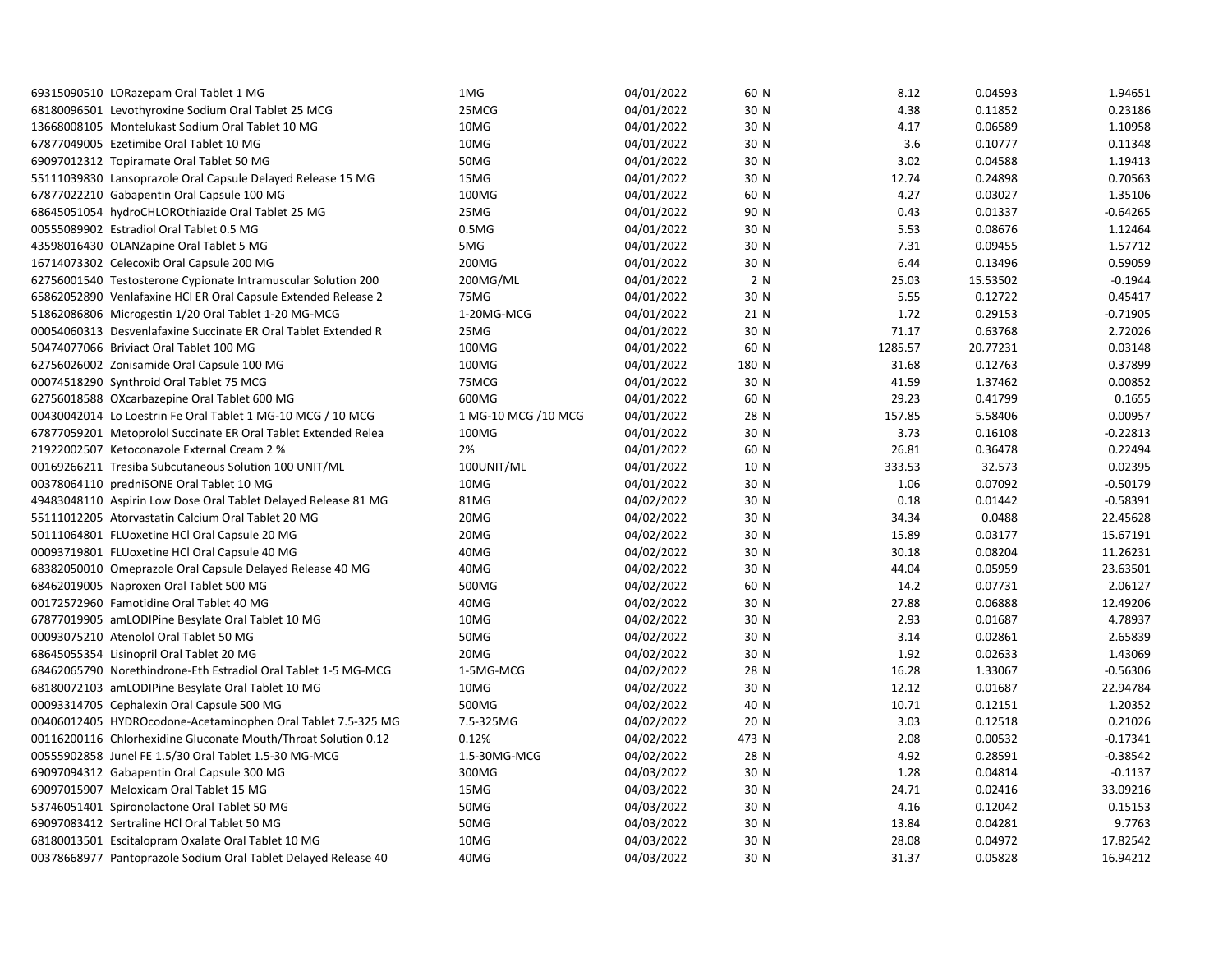| 42806054701 Vitamin D (Ergocalciferol) Oral Capsule 1.25 MG (5 | 1.25 MG(50000 UT)                   | 04/03/2022 | 4 N   | 0.47           | 0.14082            | $-0.1656$           |
|----------------------------------------------------------------|-------------------------------------|------------|-------|----------------|--------------------|---------------------|
| 65862052890 Venlafaxine HCl ER Oral Capsule Extended Release 2 | 75MG                                | 04/03/2022 | 90 N  | 16.64          | 0.12722            | 0.4533              |
| 13668013601 Escitalopram Oxalate Oral Tablet 10 MG             | 10MG                                | 04/04/2022 | 30 N  | 22.07          | 0.04972            | 13.79619            |
| 00002318280 Trulicity Subcutaneous Solution Pen-injector 4.5 M | 4.5MG/0.5ML                         | 04/04/2022 | 2 N   | 872.37         | 426.09504          | 0.02368             |
| 00185209901 Amphetamine-Dextroamphetamine Oral Tablet 30 MG    | 30MG                                | 04/04/2022 | 60 N  | 17.48          |                    |                     |
| 65862020199 Losartan Potassium Oral Tablet 25 MG               | 25MG                                | 04/04/2022 | 30 N  | 10.02          | 0.0613             | 4.44861             |
| 72305010030 Euthyrox Oral Tablet 100 MCG                       | 100MCG                              | 04/04/2022 | 30 N  | 1.01           |                    |                     |
| 00093310905 Amoxicillin Oral Capsule 500 MG                    | 500MG                               | 04/04/2022 | 18 N  | 1.13           | 0.07054            | $-0.11004$          |
| 16714094801 Amphetamine-Dextroamphetamine Oral Tablet 5 MG     | 5MG                                 | 04/04/2022 | 60 N  | 17.72          | 0.21985            | 0.34334             |
| 50111033402 metroNIDAZOLE Oral Tablet 500 MG                   | 500MG                               | 04/04/2022 | 4 N   | 0.55           | 0.15479            | $-0.1117$           |
| 55566670001 Clenpiq Oral Solution 10-3.5-12 MG-GM -GM/160ML    | 10-3.5-12 MG-GM-GM/160ML 04/04/2022 |            | 320 N | 158.04         | 0.47993            | 0.02906             |
| 16714012303 Omeprazole Oral Capsule Delayed Release 40 MG      | 40MG                                | 04/04/2022 | 30 N  | 4.4            | 0.05959            | 1.46126             |
| 31722088490 Rosuvastatin Calcium Oral Tablet 20 MG             | 20MG                                | 04/04/2022 | 30 N  | 53.27          | 0.07822            | 21.70093            |
| 16714085402 Metoprolol Succinate ER Oral Tablet Extended Relea | 100MG                               | 04/04/2022 | 30 N  | 3.73           | 0.16108            | $-0.22813$          |
| 00228202950 ALPRAZolam Oral Tablet 0.5 MG                      | 0.5M <sub>G</sub>                   | 04/04/2022 | 90 N  | 2.06           | 0.0228             | 0.0039              |
| 50111033401 metroNIDAZOLE Oral Tablet 500 MG                   | 500MG                               | 04/04/2022 | 60 N  | 8.77           | 0.15479            | $-0.05571$          |
| 00169413013 Ozempic (1 MG/DOSE) Subcutaneous Solution Pen-inje | 4MG/3ML                             | 04/04/2022 | 3 N   | 843            | 287.00972          | $-0.02094$          |
| 68462018556 Fluocinolone Acetonide Otic Oil 0.01 %             | 0.01%                               | 04/04/2022 | 20 N  | 34.31          | 2.06581            | $-0.16958$          |
| 42571038425 Erythromycin External Solution 2 %                 | 2%                                  | 04/04/2022 | 60 N  | 28.94          | 0.42786            | 0.12732             |
| 45802046564 Ketoconazole External Shampoo 2 %                  | 2%                                  | 04/04/2022 | 120 N | 11.23          | 0.09082            | 0.03043             |
| 00406012405 HYDROcodone-Acetaminophen Oral Tablet 7.5-325 MG   | 7.5-325MG                           | 04/04/2022 | 40 N  | 6.06           | 0.12518            | 0.21026             |
| 00378718705 metFORMIN HCl Oral Tablet 1000 MG                  | 1000MG                              | 04/04/2022 | 60 N  | 17.27          | 0.02625            | 9.96508             |
| 45802095243 Ibuprofen Oral Suspension 100 MG/5ML               | 100MG/5ML                           | 04/04/2022 | 147 N | 6.11           | 0.03005            | 0.38318             |
| 31722015901 Amphetamine-Dextroamphetamine Oral Tablet 15 MG    | 15MG                                | 04/04/2022 | 30 N  | 11.72          | 0.25605            | 0.52574             |
| 68382009305 Carvedilol Oral Tablet 6.25 MG                     | 6.25MG                              | 04/05/2022 | 60 N  | 4              | 0.02069            | 2.22217             |
| 63304071805 dilTIAZem HCl ER Coated Beads Oral Capsule Extende | 120MG                               | 04/05/2022 | 30 N  | 2.05           | 0.17507            | $-0.60968$          |
| 31722052101 hydrALAZINE HCl Oral Tablet 50 MG                  | 50MG                                | 04/05/2022 | 90 N  | 3.04           | 0.0521             | $-0.35167$          |
| 59746033990 Losartan Potassium-HCTZ Oral Tablet 100-25 MG      | 100-25MG                            | 04/05/2022 | 30 N  | 6.13           | 0.21077            | $-0.03054$          |
| 43547042309 Losartan Potassium-HCTZ Oral Tablet 50-12.5 MG     | 50-12.5MG                           | 04/05/2022 | 30 N  | 5.93           | 0.18477            | 0.0698              |
| 16729032010 Olmesartan Medoxomil Oral Tablet 5 MG              | 5MG                                 | 04/05/2022 | 30 N  | 10.11          | 0.07425            | 3.53872             |
| 16729017117 Amitriptyline HCl Oral Tablet 10 MG                | 10MG                                | 04/05/2022 | 30 N  | 3.79           | 0.04811            | 1.62593             |
| 13668013610 Escitalopram Oxalate Oral Tablet 10 MG             | 10MG                                | 04/05/2022 | 30 N  | 4.2            | 0.04972            | 1.81577             |
| 00430042014 Lo Loestrin Fe Oral Tablet 1 MG-10 MCG / 10 MCG    | 1 MG-10 MCG / 10 MCG                | 04/05/2022 | 28 N  | 153.94         | 5.58406            | $-0.01544$          |
| 31722000290 Venlafaxine HCI ER Oral Capsule Extended Release 2 | 37.5MG                              | 04/05/2022 | 30 N  | 7.5            | 0.11725            | 1.1322              |
| 68180096301 Albuterol Sulfate HFA Inhalation Aerosol Solution  | 108 (90 Base)MCG/ACT                | 04/05/2022 | 8.5 N | 4.44           | 3.10102            | $-0.83155$          |
| 72305008830 Euthyrox Oral Tablet 88 MCG                        | 88MCG                               | 04/05/2022 | 30 N  | $\mathbf{1}$   |                    |                     |
|                                                                | 60MG                                | 04/05/2022 |       |                |                    |                     |
| 42192033001 NP Thyroid Oral Tablet 60 MG                       |                                     |            | 60 N  | 40.86<br>22.07 | 0.65195<br>0.04972 | 0.04456<br>13.79619 |
| 13668013601 Escitalopram Oxalate Oral Tablet 10 MG             | 10MG                                | 04/06/2022 | 30 N  |                |                    |                     |
| 43547042409 Losartan Potassium-HCTZ Oral Tablet 100-25 MG      | 100-25MG                            | 04/06/2022 | 30 N  | 17.38          | 0.21077            | 1.74865             |
| 68180023109 Fenofibrate Oral Tablet 54 MG                      | 54MG                                | 04/06/2022 | 30 N  | 4.04           | 0.1459             | $-0.07699$          |
| 70377000812 Rosuvastatin Calcium Oral Tablet 20 MG             | 20MG                                | 04/06/2022 | 30 N  | 45.56          | 0.07822            | 18.41532            |
| 59651015301 Progesterone Oral Capsule 200 MG                   | 200MG                               | 04/06/2022 | 30 N  | 23.82          | 0.48257            | 0.64536             |
| 42192033001 NP Thyroid Oral Tablet 60 MG                       | 60MG                                | 04/06/2022 | 30 N  | 6.24           | 0.65195            | $-0.68096$          |
| 65862052790 Venlafaxine HCl ER Oral Capsule Extended Release 2 | 37.5MG                              | 04/06/2022 | 30 N  | 24.8           | 0.11725            | 6.05046             |
| 00555088602 Estradiol Oral Tablet 1 MG                         | 1MG                                 | 04/06/2022 | 30 N  | 1.22           | 0.09546            | $-0.57399$          |
| 16729013616 clonazePAM Oral Tablet 0.5 MG                      | 0.5M <sub>G</sub>                   | 04/06/2022 | 90 N  | 8.12           | 0.02441            | 2.69612             |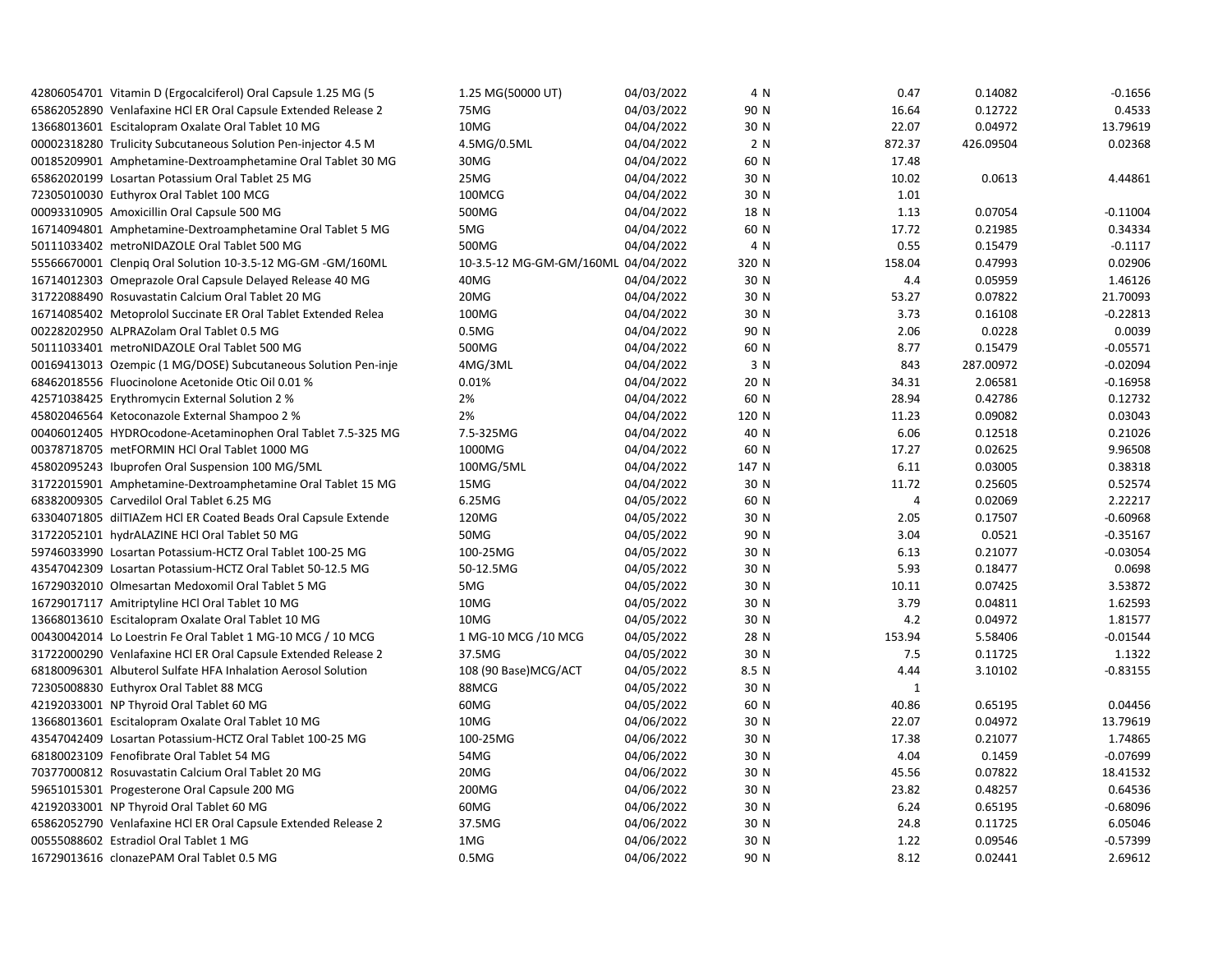| 50742061510 Metoprolol Succinate ER Oral Tablet Extended Relea | 25MG              | 04/06/2022 | 30 N  | 6.26   | 0.08799   | 1.37148    |
|----------------------------------------------------------------|-------------------|------------|-------|--------|-----------|------------|
| 70377002711 Atorvastatin Calcium Oral Tablet 10 MG             | 10MG              | 04/06/2022 | 30 N  | 20.64  | 0.03732   | 17.43516   |
| 16729036615 Olmesartan Medoxomil-HCTZ Oral Tablet 20-12.5 MG   | 20-12.5MG         | 04/06/2022 | 30 N  | 35.18  | 0.22565   | 4.19684    |
| 65862056099 Pantoprazole Sodium Oral Tablet Delayed Release 40 | 40MG              | 04/06/2022 | 30 N  | 26.86  | 0.05828   | 14.36262   |
| 69097084805 Escitalopram Oxalate Oral Tablet 10 MG             | 10MG              | 04/06/2022 | 30 N  | 31.2   | 0.04972   | 19.91714   |
| 00485008001 Rymed Oral Tablet 2-10 MG                          | 2-10MG            | 04/06/2022 | 60 N  | 10.84  |           |            |
| 68382009916 PARoxetine HCl Oral Tablet 30 MG                   | 30MG              | 04/06/2022 | 30 N  | 6.52   | 0.13236   | 0.64199    |
| 43547028810 buPROPion HCl ER (SR) Oral Tablet Extended Release | 100MG             | 04/06/2022 | 60 N  | 9.81   | 0.11271   | 0.45063    |
| 65862020399 Losartan Potassium Oral Tablet 100 MG              | 100MG             | 04/06/2022 | 30 N  | 18.35  | 0.10526   | 4.81101    |
| 68682011102 Pimecrolimus External Cream 1 %                    | 1%                | 04/06/2022 | 60 N  | 296.62 | 4.49404   | 0.10005    |
| 21922002505 Ketoconazole External Cream 2 %                    | 2%                | 04/06/2022 | 30 N  | 13.4   | 0.43567   | 0.02524    |
| 45802022211 Fluticasone Propionate External Cream 0.05 %       | 0.05%             | 04/06/2022 | 30 N  | 10.38  | 0.3165    | 0.09321    |
| 45802090096 Clindamycin Phosphate External Gel 1 %             | 1%                | 04/06/2022 | 60 N  | 6.48   | 0.47333   | $-0.77183$ |
| 69315012710 Folic Acid Oral Tablet 1 MG                        | 1MG               | 04/06/2022 | 30 N  | 0.4    | 0.02568   | $-0.48079$ |
| 13107015590 PARoxetine HCl Oral Tablet 20 MG                   | 20MG              | 04/06/2022 | 30 N  | 13.48  | 0.08736   | 4.14347    |
| 13668001005 Citalopram Hydrobromide Oral Tablet 20 MG          | 20MG              | 04/07/2022 | 30 N  | 13.07  | 0.02946   | 13.78841   |
| 49483060450 Ibuprofen Oral Tablet 800 MG                       | 800MG             | 04/07/2022 | 90 N  | 12.76  | 0.07481   | 0.89517    |
| 00378180510 Levothyroxine Sodium Oral Tablet 75 MCG            | 75MCG             | 04/07/2022 | 30 N  | 2.8    | 0.15545   | $-0.39959$ |
| 13668044201 Celecoxib Oral Capsule 200 MG                      | 200MG             | 04/07/2022 | 30 N  | 45.08  | 0.13496   | 10.13416   |
| 65862017605 Penicillin V Potassium Oral Tablet 500 MG          | 500MG             | 04/07/2022 | 28 N  | 2.94   | 0.10026   | 0.04728    |
| 27808003601 HYDROcodone-Acetaminophen Oral Tablet 7.5-325 MG   | 7.5-325MG         | 04/07/2022 | 8 N   | 1.37   | 0.12518   | 0.36803    |
| 42806040021 methylPREDNISolone Oral Tablet Therapy Pack 4 MG   | 4MG               | 04/07/2022 | 21 N  | 4.06   | 0.17447   | 0.10812    |
| 00116200116 Chlorhexidine Gluconate Mouth/Throat Solution 0.12 | 0.12%             | 04/07/2022 | 473 N | 2.98   | 0.00532   | 0.18425    |
| 00597015390 Jardiance Oral Tablet 25 MG                        | 25MG              | 04/07/2022 | 30 N  | 579.84 | 18.23551  | 0.05991    |
| 00002318280 Trulicity Subcutaneous Solution Pen-injector 4.5 M | 4.5MG/0.5ML       | 04/07/2022 | 2 N   | 901.1  | 426.09504 | 0.05739    |
| 00054317763 Dexamethasone Oral Solution 0.5 MG/5ML             | 0.5MG/5ML         | 04/07/2022 | 237 N | 7.71   |           |            |
| 00555097302 Amphetamine-Dextroamphetamine Oral Tablet 20 MG    | 20MG              | 04/07/2022 | 60 N  | 22.58  | 0.31357   | 0.20016    |
| 57237004101 Penicillin V Potassium Oral Tablet 500 MG          | 500MG             | 04/07/2022 | 30 N  | 3.15   | 0.10026   | 0.04728    |
| 50383077504 Lidocaine Viscous HCl Mouth/Throat Solution 2 %    | 2%                | 04/07/2022 | 100 N | 7.02   | 0.06351   | 0.10534    |
| 49502039475 Insulin Glargine-yfgn Subcutaneous Solution Pen-in | 100UNIT/ML        | 04/07/2022 | 15 N  | 120.75 | 9.48988   | $-0.15173$ |
| 00002822259 Insulin Lispro (1 Unit Dial) Subcutaneous Solution | 100UNIT/ML        | 04/07/2022 | 15 N  | 129.84 | 10.18483  | $-0.15011$ |
| 56151211401 TRUEplus 5-Bevel Pen Needles Miscellaneous 32G X   | 32G X 4 MM        | 04/07/2022 | 200 N | 20     |           |            |
| 00548585000 Glucagon Emergency Injection Kit 1 MG              | 1MG               | 04/07/2022 | 1 N   | 228.48 | 208.81357 | 0.09418    |
| 56151060150 Ketone Test In Vitro Strip                         |                   | 04/07/2022 | 50 N  | 4.31   |           |            |
| 42423027101 Easy Touch Alcohol Prep Medium Pad 70 %            | 70%               | 04/07/2022 | 200 N | 5      |           |            |
| 43547028111 Escitalopram Oxalate Oral Tablet 10 MG             | 10MG              | 04/07/2022 | 30 N  | 4.2    | 0.04972   | 1.81577    |
| 99073070805 FreeStyle Lite Kit w/Device                        | w/Device          | 04/07/2022 | 1 N   | 15     |           |            |
| 99073070827 FreeStyle Lite Test In Vitro Strip                 |                   | 04/07/2022 | 200 N | 268.74 |           |            |
| 99073013001 FreeStyle Lancets Miscellaneous                    |                   | 04/07/2022 | 200 N | 15.04  |           |            |
| 47781030301 Nitrofurantoin Monohyd Macro Oral Capsule 100 MG   | 100MG             | 04/07/2022 | 60 N  | 38.9   | 0.48495   | 0.33691    |
| 68001024617 Ondansetron Oral Tablet Disintegrating 4 MG        | 4MG               | 04/07/2022 | 20 N  | 7.17   | 0.24125   | 0.48601    |
| 53746010901 HYDROcodone-Acetaminophen Oral Tablet 5-325 MG     | 5-325MG           | 04/07/2022 | 8 N   | 0.74   | 0.09602   | $-0.03666$ |
| 45802050702 Clindamycin Phos-Benzoyl Perox External Gel 1-5 %  | 1-5%              | 04/07/2022 | 50 N  | 10.8   | 0.80914   | $-0.73305$ |
| 51862053516 Pseudoeph-Bromphen-DM Oral Syrup 30-2-10 MG/5ML    | 30-2-10MG/5ML     | 04/07/2022 | 118 N | 7.52   | 0.06501   | $-0.01971$ |
| 00378699252 Albuterol Sulfate Inhalation Nebulization Solution | 1.25MG/3ML        | 04/07/2022 | 75 N  | 16.43  | 0.212     | 0.03333    |
| 66993060536 Etonogestrel-Ethinyl Estradiol Vaginal Ring 0.12-0 | 0.12-0.015MG/24HR | 04/07/2022 | 1 N   | 119.24 | 92.38101  | 0.29074    |
|                                                                |                   |            |       |        |           |            |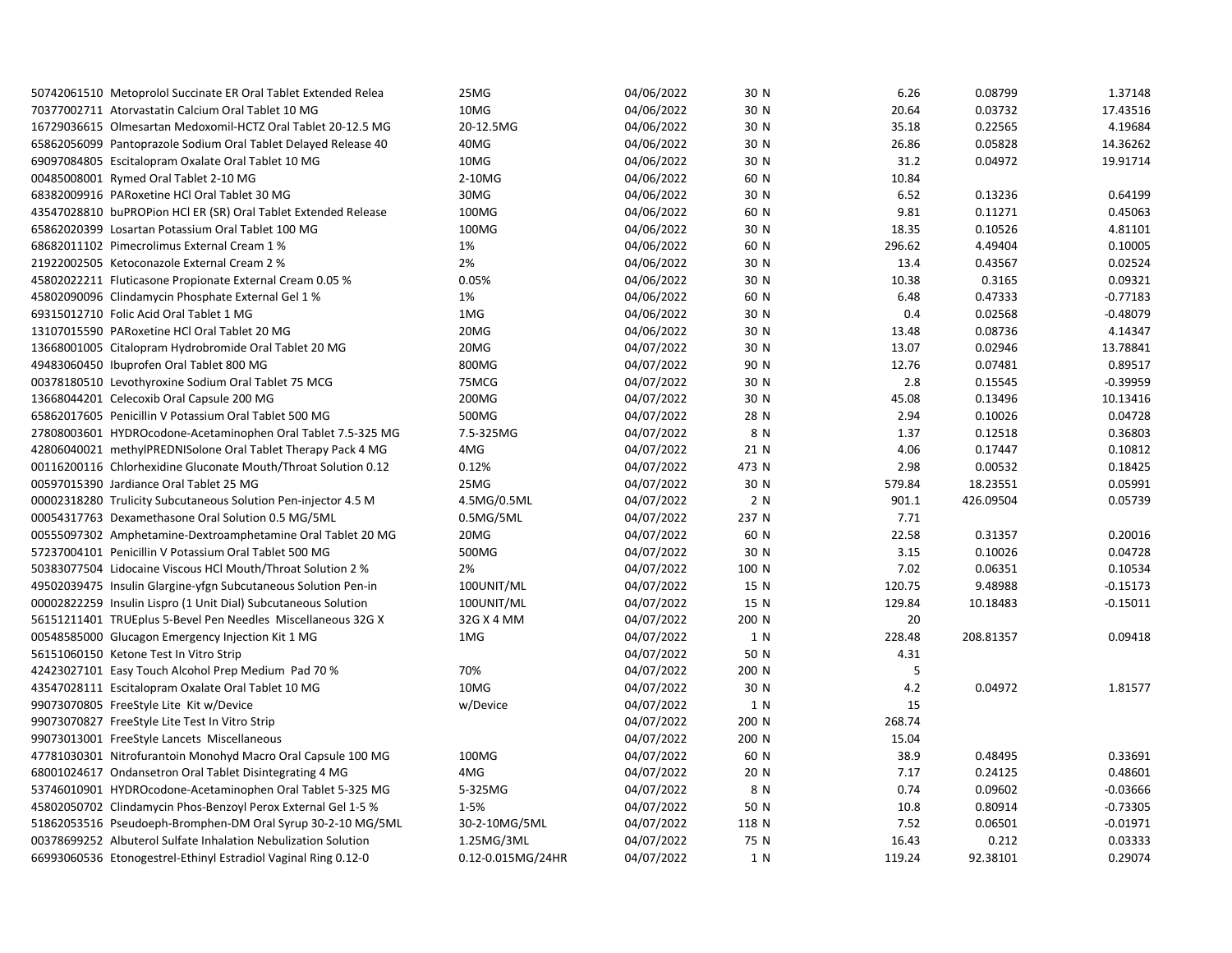| 51672139409 Tretinoin External Cream 0.05 %                    | 0.05%                    | 04/07/2022               | 45 N  | 91.15  | 1.78965   | 0.13182    |
|----------------------------------------------------------------|--------------------------|--------------------------|-------|--------|-----------|------------|
| 47781030301 Nitrofurantoin Monohyd Macro Oral Capsule 100 MG   | 100MG                    | 04/07/2022               | 14 N  | 9.08   | 0.48495   | 0.3374     |
| 59417010710 Vyvanse Oral Capsule 70 MG                         | 70MG                     | 04/07/2022               | 30 N  | 338.72 | 11.24648  | 0.00393    |
| 00093101042 Mupirocin External Ointment 2 %                    | 2%                       | 04/07/2022               | 22 N  | 16.97  | 0.18067   | 3.26946    |
| 65862018601 Clindamycin HCl Oral Capsule 300 MG                | 300MG                    | 04/07/2022               | 40 N  | 29.51  | 0.25846   | 1.85441    |
| 65862024608 levETIRAcetam Oral Tablet 500 MG                   | 500MG                    | 04/07/2022               | 60 N  | 35.85  | 0.10467   | 4.70842    |
| 16729028912 busPIRone HCl Oral Tablet 30 MG                    | 30MG                     | 04/08/2022               | 60 N  | 37.08  | 0.17728   | 2.48601    |
| 31722066530 Esomeprazole Magnesium Oral Capsule Delayed Releas | 40MG                     | 04/08/2022               | 30 N  | 43.47  | 0.20468   | 6.07934    |
| 33342004910 Irbesartan Oral Tablet 300 MG                      | 300MG                    | 04/08/2022               | 30 N  | 18.83  | 0.32541   | 0.92885    |
| 70377000712 Rosuvastatin Calcium Oral Tablet 10 MG             | 10MG                     | 04/08/2022               | 30 N  | 45.56  | 0.05981   | 24.39152   |
| 57664050083 Mirtazapine Oral Tablet 30 MG                      | 30MG                     | 04/08/2022               | 30 N  | 14.27  | 0.09806   | 3.85077    |
| 00406117003 Naltrexone HCl Oral Tablet 50 MG                   | 50MG                     | 04/08/2022               | 30 N  | 23.99  | 0.75734   | 0.05589    |
| 13668001101 Citalopram Hydrobromide Oral Tablet 40 MG          | 40MG                     | 04/08/2022               | 30 N  | 3.5    | 0.03726   | 2.13115    |
| 51991070605 ALPRAZolam Oral Tablet 1 MG                        | 1MG                      | 04/08/2022               | 30 N  | 2.38   | 0.02503   | 2.16953    |
| 42192033001 NP Thyroid Oral Tablet 60 MG                       | 60MG                     | 04/08/2022               | 30 N  | 20.43  | 0.65195   | 0.04456    |
| 16714040604 Larin Fe 1/20 Oral Tablet 1-20 MG-MCG              | 1-20MG-MCG               | 04/08/2022               | 28 N  | 1.72   | 0.20374   | $-0.6985$  |
| 70010000901 Dexmethylphenidate HCl ER Oral Capsule Extended Re | 30MG                     | 04/08/2022               | 30 N  | 27.18  | 2.05596   | $-0.55933$ |
| 70010049105 metFORMIN HCl ER Oral Tablet Extended Release 24 H | 500MG                    | 04/08/2022               | 60 N  | 8.88   | 0.03646   | 3.05924    |
| 68645055154 Lisinopril Oral Tablet 5 MG                        | 5MG                      | 04/08/2022               | 30 N  | 1.17   | 0.01549   | 1.51775    |
| 68180013601 Escitalopram Oxalate Oral Tablet 20 MG             | 20MG                     | 04/08/2022               | 30 N  | 29.3   | 0.07845   | 11.44954   |
| 31722072690 Montelukast Sodium Oral Tablet 10 MG               | 10MG                     | 04/08/2022               | 30 N  | 33.69  | 0.06589   | 16.04356   |
| 00378668977 Pantoprazole Sodium Oral Tablet Delayed Release 40 | 40MG                     | 04/08/2022               | 30 N  | 31.37  | 0.05828   | 16.94212   |
| 64380093308 Losartan Potassium Oral Tablet 25 MG               | 25MG                     | 04/08/2022               | 30 N  | 3.61   | 0.0613    | 0.96302    |
| 72205000490 Rosuvastatin Calcium Oral Tablet 20 MG             | 20MG                     | 04/08/2022               | 30 N  | 2.44   | 0.07822   | 0.0398     |
| 47781065710 Levothyroxine Sodium Oral Tablet 125 MCG           | 125MCG                   | 04/08/2022               | 30 N  | 7.05   | 0.18894   | 0.24378    |
| 43547035411 Lisinopril Oral Tablet 20 MG                       | 20MG                     | 04/08/2022               | 30 N  | 6.31   | 0.02633   | 6.98835    |
| 00002237711 Emgality Subcutaneous Solution Prefilled Syringe 1 | 120MG/ML                 | 04/08/2022               | 1 N   | 629.43 | 630.62272 | $-0.00189$ |
| 00378464226 Estradiol Transdermal Patch Twice Weekly 0.05 MG/2 | 0.05MG/24HR              | 04/08/2022               | 8 N   | 62.58  | 9.27983   | $-0.15704$ |
| 60505025203 tiZANidine HCl Oral Tablet 4 MG                    | 4MG                      | 04/08/2022               | 90 N  | 22.42  | 0.05014   | 3.96831    |
| 68001025001 ZOLMitriptan Oral Tablet 5 MG                      | 5MG                      | 04/08/2022               | 9 N   | 19.35  | 1.62826   | 0.32043    |
| 70156010501 Hyoscyamine Sulfate Sublingual Tablet Sublingual 0 | 0.125MG                  | 04/08/2022               | 60 N  | 15.73  | 0.14293   | 0.83423    |
| 68645013154 FLUoxetine HCl Oral Capsule 10 MG                  | 10MG                     | 04/08/2022               | 30 N  | 4.68   | 0.03365   | 3.63596    |
| 00002143380 Trulicity Subcutaneous Solution Pen-injector 0.75  | 0.75MG/0.5ML             | 04/08/2022               | 2 N   | 853.76 | 425.66609 | 0.00285    |
| 00603548432 Propranolol HCl Oral Tablet 40 MG                  | 40MG                     | 04/08/2022               | 60 N  | 9      | 0.11538   | 0.30005    |
| 72205000390 Rosuvastatin Calcium Oral Tablet 10 MG             | 10MG                     | 04/08/2022               | 15 N  | 2.21   | 0.05981   | 1.46336    |
| 70010014805 Potassium Chloride ER Oral Capsule Extended Releas | 10MEQ                    | 04/08/2022               | 120 N | 24.5   | 0.15494   | 0.31771    |
| 00003089421 Eliquis Oral Tablet 5 MG                           | 5MG                      | 04/08/2022               | 60 N  | 499.91 | 8.46451   | $-0.01567$ |
| 60505003306 Pentoxifylline ER Oral Tablet Extended Release 400 | 400MG                    | 04/08/2022               | 270 N | 52.35  | 0.26964   | $-0.28093$ |
|                                                                | 0.18/0.215/0.25MG-35 MCG | 04/09/2022               | 28 N  | 6.68   | 0.1602    | 0.48921    |
| 70700012185 Tri-Estarylla Oral Tablet 0.18/0.215/0.25 MG-35 MC | 40MG                     |                          |       |        |           |            |
| 00378395205 Atorvastatin Calcium Oral Tablet 40 MG             |                          | 04/09/2022<br>04/09/2022 | 30 N  | 34.34  | 0.063     | 17.16931   |
| 00378001805 Metoprolol Tartrate Oral Tablet 25 MG              | 25MG                     |                          | 30 N  | 1.44   | 0.01777   | 1.70118    |
| 00378172493 amLODIPine Besylate-Valsartan Oral Tablet 10-320 M | 10-320MG                 | 04/09/2022               | 30 N  | 46.83  | 0.73857   | 1.11354    |
| 59417010410 Vyvanse Oral Capsule 40 MG                         | 40MG                     | 04/09/2022               | 30 N  | 346.11 | 11.24447  | 0.02602    |
| 70010000501 Dexmethylphenidate HCI ER Oral Capsule Extended Re | 10MG                     | 04/09/2022               | 30 N  | 79.13  | 1.21716   | 1.16707    |
| 47781091401 Dexamethasone Oral Tablet 4 MG                     | 4MG                      | 04/09/2022               | 15 N  | 3.54   | 0.52706   | $-0.55223$ |
| 16571020210 Diclofenac Sodium Oral Tablet Delayed Release 50 M | 50MG                     | 04/09/2022               | 20 N  | 5.85   | 0.10202   | 1.86708    |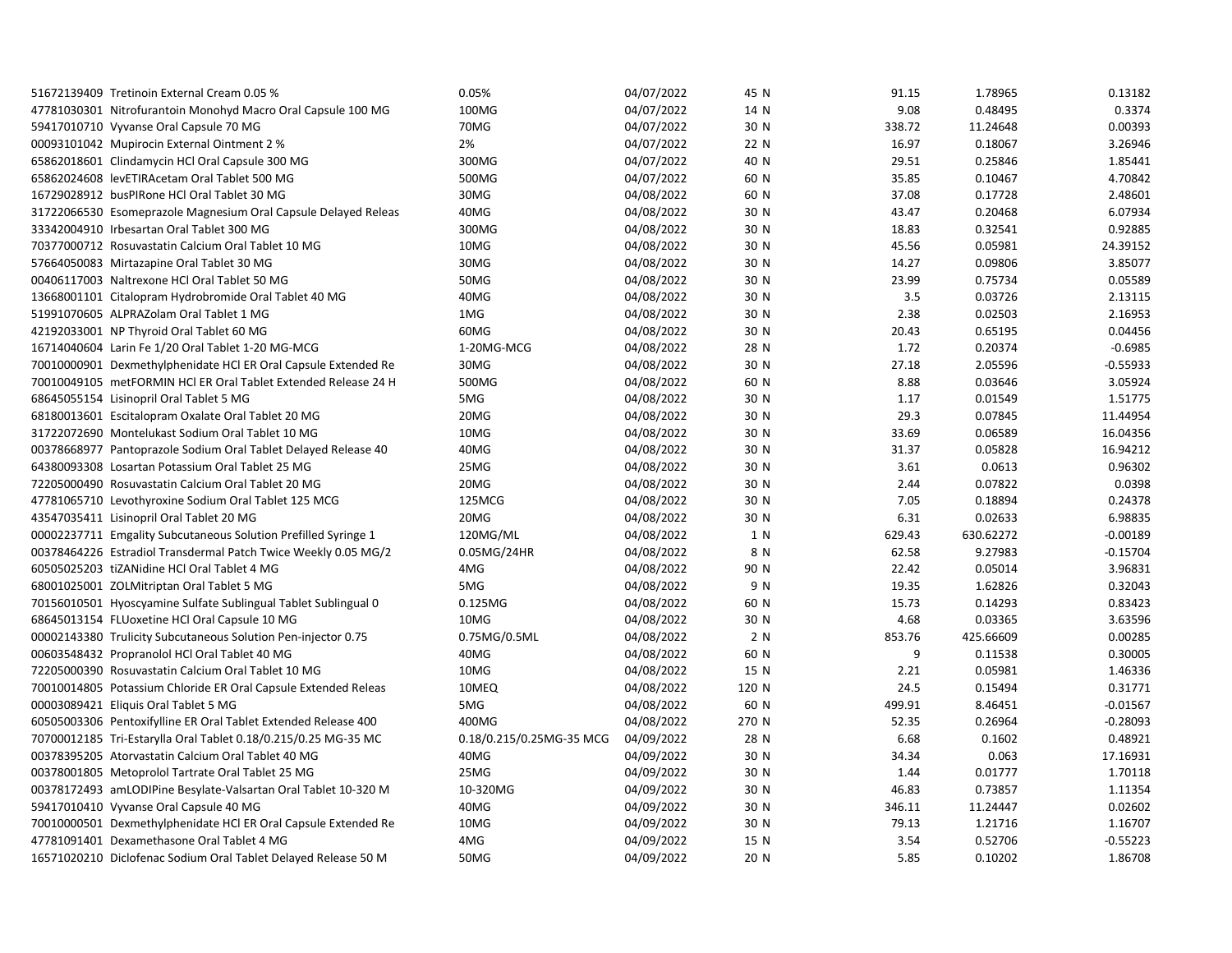| 65862052305 Gabapentin Oral Tablet 600 MG                      | 600MG             | 04/10/2022 | 90 N             | 38.65          | 0.0921    | 3.66281    |
|----------------------------------------------------------------|-------------------|------------|------------------|----------------|-----------|------------|
| 47781065910 Levothyroxine Sodium Oral Tablet 137 MCG           | 137MCG            | 04/10/2022 | 30 N             | 6.76           | 0.22748   | $-0.00944$ |
| 57237016290 Omeprazole Oral Capsule Delayed Release 40 MG      | 40MG              | 04/10/2022 | 30 N             | 4.4            | 0.05959   | 1.46126    |
| 31722066530 Esomeprazole Magnesium Oral Capsule Delayed Releas | 40MG              | 04/10/2022 | 30 N             | 43.47          | 0.20468   | 6.07934    |
| 57664050658 Metoprolol Tartrate Oral Tablet 25 MG              | 25MG              | 04/10/2022 | 60 N             | 2.75           | 0.01777   | 1.57925    |
| 16714008210 hydrOXYzine HCl Oral Tablet 25 MG                  | 25MG              | 04/10/2022 | 30 N             | 1.65           | 0.06757   | $-0.18603$ |
| 68645051954 Escitalopram Oxalate Oral Tablet 10 MG             | 10MG              | 04/10/2022 | 30 N             | 8.49           | 0.04972   | 4.69187    |
| 00093720210 Pravastatin Sodium Oral Tablet 40 MG               | 40MG              | 04/10/2022 | 30 N             | 8.63           | 0.08966   | 2.20842    |
| 29300039810 amLODIPine Besylate Oral Tablet 10 MG              | 10MG              | 04/10/2022 | 30 N             | 14.15          | 0.01687   | 26.9589    |
| 65862056090 Pantoprazole Sodium Oral Tablet Delayed Release 40 | 40MG              | 04/10/2022 | 30 N             | 31.37          | 0.05828   | 16.94212   |
| 64380093508 Losartan Potassium Oral Tablet 100 MG              | 100MG             | 04/10/2022 | 30 N             | 6.07           | 0.10526   | 0.92222    |
| 59746036390 Valsartan Oral Tablet 320 MG                       | 320MG             | 04/10/2022 | 30 N             | 12.09          | 0.31156   | 0.29349    |
| 43547040111 Furosemide Oral Tablet 20 MG                       | 20MG              | 04/11/2022 | 30 N             | 0.25           | 0.03187   | $-0.73852$ |
| 65862069705 Venlafaxine HCl ER Oral Capsule Extended Release 2 | 150MG             | 04/11/2022 | 30 N             | 6.8            | 0.16516   | 0.37241    |
| 16714062101 Zolpidem Tartrate Oral Tablet 5 MG                 | 5MG               | 04/11/2022 | 30 N             | 4.79           | 0.03056   | 4.22469    |
| 64980034214 Alendronate Sodium Oral Tablet 70 MG               | 70MG              | 04/11/2022 | 4 N              | 4.92           | 0.29635   | 3.1505     |
| 31722077701 Acyclovir Oral Tablet 400 MG                       | 400MG             | 04/11/2022 | 21 N             | 3.76           | 0.0985    | 0.81774    |
| 62332014231 Celecoxib Oral Capsule 200 MG                      | 200MG             | 04/11/2022 | 30 N             | 38.62          | 0.13496   | 8.53863    |
| 65162099708 Dotti Transdermal Patch Twice Weekly 0.1 MG/24HR   | 0.1MG/24HR        | 04/11/2022 | 8 N              | 8.65           | 8.48083   | $-0.87251$ |
| 13668042905 Pantoprazole Sodium Oral Tablet Delayed Release 40 | 40MG              | 04/11/2022 | 30 N             | 4.12           | 0.05828   | 1.35644    |
| 51991052601 Terbinafine HCl Oral Tablet 250 MG                 | 250MG             | 04/11/2022 | 30 N             | $\overline{7}$ | 0.15711   | 0.48516    |
| 51991070510 ALPRAZolam Oral Tablet 0.5 MG                      | 0.5M <sub>G</sub> | 04/11/2022 | 60 N             | 1.37           | 0.0228    | 0.00146    |
| 00378306577 Fenofibrate Oral Tablet 48 MG                      | 48MG              | 04/11/2022 | 30 N             | 3.31           | 0.11999   | $-0.08048$ |
| 42806008505 busPIRone HCl Oral Tablet 15 MG                    | 15MG              | 04/11/2022 | 60 N             | 6.65           | 0.05601   | 0.97881    |
| 00093005805 traMADol HCl Oral Tablet 50 MG                     | 50MG              | 04/11/2022 | 40 N             | 5.64           | 0.02459   | 4.73404    |
| 16714080801 Amphetamine-Dextroamphetamine Oral Tablet 30 MG    | 30MG              | 04/11/2022 | 60 N             | 22.45          | 0.30925   | 0.20992    |
| 00406012505 HYDROcodone-Acetaminophen Oral Tablet 10-325 MG    | 10-325MG          | 04/11/2022 | 120 N            | 23.3           | 0.12007   | 0.61711    |
| 00472037945 Clotrimazole-Betamethasone External Cream 1-0.05 % | 1-0.05%           | 04/11/2022 | 45 N             | 16.56          | 0.17393   | 1.11579    |
| 50111056001 traZODone HCl Oral Tablet 50 MG                    | 50MG              | 04/11/2022 | 60 N             | 3.87           | 0.03855   | 0.67315    |
| 68645052354 Sertraline HCl Oral Tablet 100 MG                  | 100MG             | 04/11/2022 | 30 N             | 5.13           | 0.06021   | 1.84006    |
| 68382011414 risperiDONE Oral Tablet 1 MG                       | 1MG               | 04/11/2022 | 60 N             | 8              | 0.05646   | 1.36155    |
| 00169413212 Ozempic (0.25 or 0.5 MG/DOSE) Subcutaneous Solutio | 2MG/1.5ML         | 04/11/2022 | 1.5 <sub>N</sub> | 883.14         | 571.53331 | 0.03014    |
| 43598075360 buPROPion HCl ER (SR) Oral Tablet Extended Release | 200MG             | 04/11/2022 | 30 N             | 6.08           | 0.16014   | 0.26556    |
| 50742061610 Metoprolol Succinate ER Oral Tablet Extended Relea | 50MG              | 04/11/2022 | 30 N             | 2.21           | 0.10316   | $-0.2859$  |
| 65162010211 Gabapentin Oral Capsule 300 MG                     | 300MG             | 04/11/2022 | 60 N             | 4.8            | 0.04814   | 0.66182    |
| 45802014167 Ciclopirox External Solution 8 %                   | 8%                | 04/11/2022 | 6.6 N            | 33.46          | 1.90189   | 1.66561    |
| 68382005105 Meloxicam Oral Tablet 15 MG                        | 15MG              | 04/11/2022 | 30 N             | 28.85          | 0.02416   | 38.80408   |
| 61442010201 Diclofenac Sodium Oral Tablet Delayed Release 50 M | 50MG              | 04/11/2022 | 30 N             | 5.17           | 0.10202   | 0.68921    |
| 21922000909 Diclofenac Sodium External Gel 1 %                 | 1%                | 04/11/2022 | 100 N            | 8.64           | 0.08846   | $-0.02329$ |
| 11877001140 BinaxNOW COVID-19 Ag Home Test In Vitro Kit        |                   | 04/11/2022 | 2 N              | 15.74          |           |            |
| 68462039710 Omeprazole Oral Capsule Delayed Release 40 MG      | 40MG              | 04/12/2022 | 30 N             | 44.04          | 0.05959   | 23.63501   |
| 67877043103 ARIPiprazole Oral Tablet 5 MG                      | 5MG               | 04/12/2022 | 30 N             | 7.95           | 0.14982   | 0.76879    |
| 00378113401 Ketorolac Tromethamine Oral Tablet 10 MG           | 10MG              | 04/12/2022 | 20 N             | 8.99           | 0.74409   | $-0.39591$ |
| 00002143380 Trulicity Subcutaneous Solution Pen-injector 0.75  | 0.75MG/0.5ML      | 04/12/2022 | 2 N              | 872.37         | 425.66609 | 0.02471    |
| 00228207710 Temazepam Oral Capsule 30 MG                       | 30MG              | 04/12/2022 | 30 N             | 4.51           | 0.10046   | 0.49645    |
| 00002143480 Trulicity Subcutaneous Solution Pen-injector 1.5 M | 1.5MG/0.5ML       | 04/12/2022 | 2 N              | 877.69         | 425.63441 | 0.03104    |
|                                                                |                   |            |                  |                |           |            |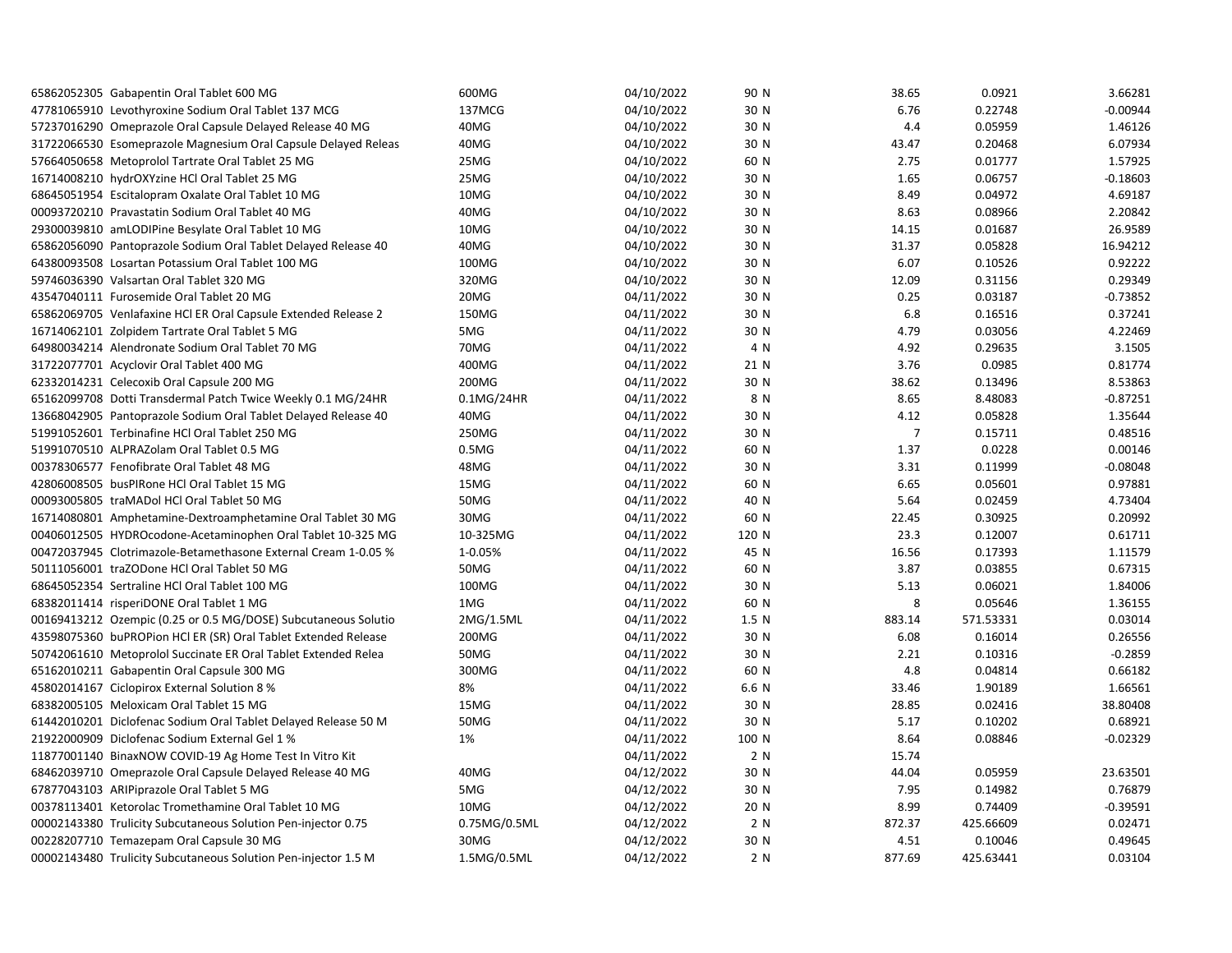| 00378181710 Levothyroxine Sodium Oral Tablet 175 MCG           | 175MCG               | 04/12/2022 | 30 N             | 4.11   | 0.2247  | $-0.3903$  |
|----------------------------------------------------------------|----------------------|------------|------------------|--------|---------|------------|
| 57237000630 Fluconazole Oral Tablet 200 MG                     | 200MG                | 04/12/2022 | 10 N             | 28.44  | 0.52936 | 4.37253    |
| 00406889201 Amphetamine-Dextroamphetamine Oral Tablet 10 MG    | 10MG                 | 04/12/2022 | 60 N             | 18.64  | 0.24071 | 0.29063    |
| 50383093093 Buprenorphine HCl Sublingual Tablet Sublingual 8 M | 8MG                  | 04/12/2022 | 30 N             | 27.68  | 0.77298 | 0.19365    |
| 68180032002 buPROPion HCl ER (XL) Oral Tablet Extended Release | 300MG                | 04/12/2022 | 30 N             | 28.39  | 0.18442 | 4.1314     |
| 62332003960 lamoTRIgine Oral Tablet 150 MG                     | 150MG                | 04/12/2022 | 30 N             | 30.92  | 0.0888  | 10.60661   |
| 68180096301 Albuterol Sulfate HFA Inhalation Aerosol Solution  | 108 (90 Base)MCG/ACT | 04/12/2022 | 8.5 N            | 4.44   | 3.10102 | $-0.83155$ |
| 17478071310 Ofloxacin Ophthalmic Solution 0.3 %                | 0.3%                 | 04/12/2022 | 5 N              | 1.26   | 1.80843 | $-0.86065$ |
| 45802097426 Cetirizine HCl Childrens Alrgy Oral Solution 1 MG/ | 1MG/ML               | 04/12/2022 | 118 N            | 0.61   | 0.03462 | $-0.85068$ |
| 00574402435 Erythromycin Ophthalmic Ointment 5 MG/GM           | 5MG/GM               | 04/12/2022 | 3.5 <sub>N</sub> | 9.86   | 2.75102 | 0.02404    |
| 68382066201 Spironolactone Oral Tablet 100 MG                  | 100MG                | 04/12/2022 | 30 N             | 8.52   | 0.2048  | 0.38672    |
| 55111018015 tiZANidine HCl Oral Tablet 4 MG                    | 4MG                  | 04/12/2022 | 30 N             | 2.64   | 0.05014 | 0.75509    |
| 42806040021 methylPREDNISolone Oral Tablet Therapy Pack 4 MG   | 4MG                  | 04/12/2022 | 21 N             | 2.08   | 0.17447 | $-0.43229$ |
| 62756018488 OXcarbazepine Oral Tablet 300 MG                   | 300MG                | 04/13/2022 | 60 N             | 15.76  | 0.21647 | 0.21341    |
| 27808009201 Dexmethylphenidate HCl Oral Tablet 5 MG            | 5MG                  | 04/13/2022 | 60 N             | 13.88  | 0.16938 | 0.36577    |
| 68462019705 Pravastatin Sodium Oral Tablet 40 MG               | 40MG                 | 04/13/2022 | 30 N             | 4.52   | 0.08966 | 0.68042    |
| 60505015900 Sotalol HCl Oral Tablet 120 MG                     | 120MG                | 04/13/2022 | 60 N             | 9.42   | 0.10056 | 0.56126    |
| 00378395205 Atorvastatin Calcium Oral Tablet 40 MG             | 40MG                 | 04/13/2022 | 30 N             | 34.34  | 0.063   | 17.16931   |
| 65862052890 Venlafaxine HCl ER Oral Capsule Extended Release 2 | 75MG                 | 04/13/2022 | 30 N             | 5.55   | 0.12722 | 0.45417    |
| 69097015907 Meloxicam Oral Tablet 15 MG                        | 15MG                 | 04/13/2022 | 30 N             | 24.71  | 0.02416 | 33.09216   |
| 43547035411 Lisinopril Oral Tablet 20 MG                       | 20MG                 | 04/13/2022 | 30 N             | 3.33   | 0.02633 | 3.21572    |
| 64380093308 Losartan Potassium Oral Tablet 25 MG               | 25MG                 | 04/13/2022 | 30 N             | 3.61   | 0.0613  | 0.96302    |
| 65862052890 Venlafaxine HCI ER Oral Capsule Extended Release 2 | 75MG                 | 04/13/2022 | 30 N             | 5.55   | 0.12722 | 0.45417    |
| 29300039810 amLODIPine Besylate Oral Tablet 10 MG              | 10MG                 | 04/13/2022 | 30 N             | 14.15  | 0.01687 | 26.9589    |
| 62332002991 Losartan Potassium Oral Tablet 100 MG              | 100MG                | 04/13/2022 | 30 N             | 18.24  | 0.10526 | 4.77617    |
| 65862059805 Tamsulosin HCl Oral Capsule 0.4 MG                 | $0.4M$ G             | 04/13/2022 | 30 N             | 7.59   | 0.06447 | 2.92431    |
| 00527150537 Amphetamine-Dextroamphetamine Oral Tablet 20 MG    | 20MG                 | 04/13/2022 | 60 N             | 17.48  | 0.31357 | $-0.07091$ |
| 65862007930 Terbinafine HCl Oral Tablet 250 MG                 | 250MG                | 04/13/2022 | 30 N             | 18.54  | 0.15711 | 2.93355    |
| 69543012550 Glimepiride Oral Tablet 4 MG                       | 4MG                  | 04/13/2022 | 60 N             | 8      | 0.04419 | 2.01727    |
| 23155002810 FLUoxetine HCl Oral Capsule 10 MG                  | 10MG                 | 04/13/2022 | 30 N             | 1.11   | 0.03365 | 0.09955    |
| 62135062650 Doxycycline Hyclate Oral Tablet 100 MG             | 100MG                | 04/13/2022 | 15 N             | 1.97   | 0.14445 | $-0.0908$  |
| 68382013710 Losartan Potassium Oral Tablet 100 MG              | 100MG                | 04/13/2022 | 30 N             | 6.07   | 0.10526 | 0.92222    |
| 16571078150 Carisoprodol Oral Tablet 350 MG                    | 350MG                | 04/13/2022 | 30 N             | 3.45   | 0.05909 | 0.94618    |
| 70377002911 Atorvastatin Calcium Oral Tablet 40 MG             | 40MG                 | 04/13/2022 | 30 N             | 29.45  | 0.063   | 14.58201   |
| 00093727198 Pioglitazone HCl Oral Tablet 15 MG                 | 15MG                 | 04/14/2022 | 30 N             | 35.77  | 0.09151 | 12.02954   |
| 57237000299 hydroCHLOROthiazide Oral Capsule 12.5 MG           | 12.5MG               | 04/14/2022 | 30 N             | 2.4    | 0.03333 | 1.40024    |
| 68180013601 Escitalopram Oxalate Oral Tablet 20 MG             | 20MG                 | 04/14/2022 | 30 N             | 29.3   | 0.07845 | 11.44954   |
| 51672128101 Desonide External Ointment 0.05 %                  | 0.05%                | 04/14/2022 | 15 N             | 10.22  | 0.83836 | $-0.1873$  |
| 62332021130 Telmisartan-HCTZ Oral Tablet 80-25 MG              | 80-25MG              | 04/14/2022 | 30 N             | 28.78  | 1.29965 | $-0.26185$ |
| 68180072003 amLODIPine Besylate Oral Tablet 5 MG               | 5MG                  | 04/14/2022 | 30 N             | 10.31  | 0.01104 | 30.12923   |
| 00172392760 diazePAM Oral Tablet 10 MG                         | 10MG                 | 04/14/2022 | 60 N             | 1.77   | 0.02633 | 0.12039    |
| 50111056001 traZODone HCl Oral Tablet 50 MG                    | 50MG                 | 04/14/2022 | 30 N             | 5.48   | 0.03855 | 3.73843    |
| 43547030403 ARIPiprazole Oral Tablet 10 MG                     | 10MG                 | 04/14/2022 | 30 N             | 163.58 | 0.15149 | 34.99357   |
| 42858010250 oxyCODONE-Acetaminophen Oral Tablet 5-325 MG       | 5-325MG              | 04/14/2022 | 20 N             | 1.97   | 0.09091 | 0.08349    |
| 13668001101 Citalopram Hydrobromide Oral Tablet 40 MG          | 40MG                 | 04/14/2022 | 30 N             | 4      | 0.03726 | 2.57846    |
| 69097014260 Albuterol Sulfate HFA Inhalation Aerosol Solution  | 108 (90 Base)MCG/ACT | 04/14/2022 | 13.4 N           | 29.39  | 3.77137 | $-0.41844$ |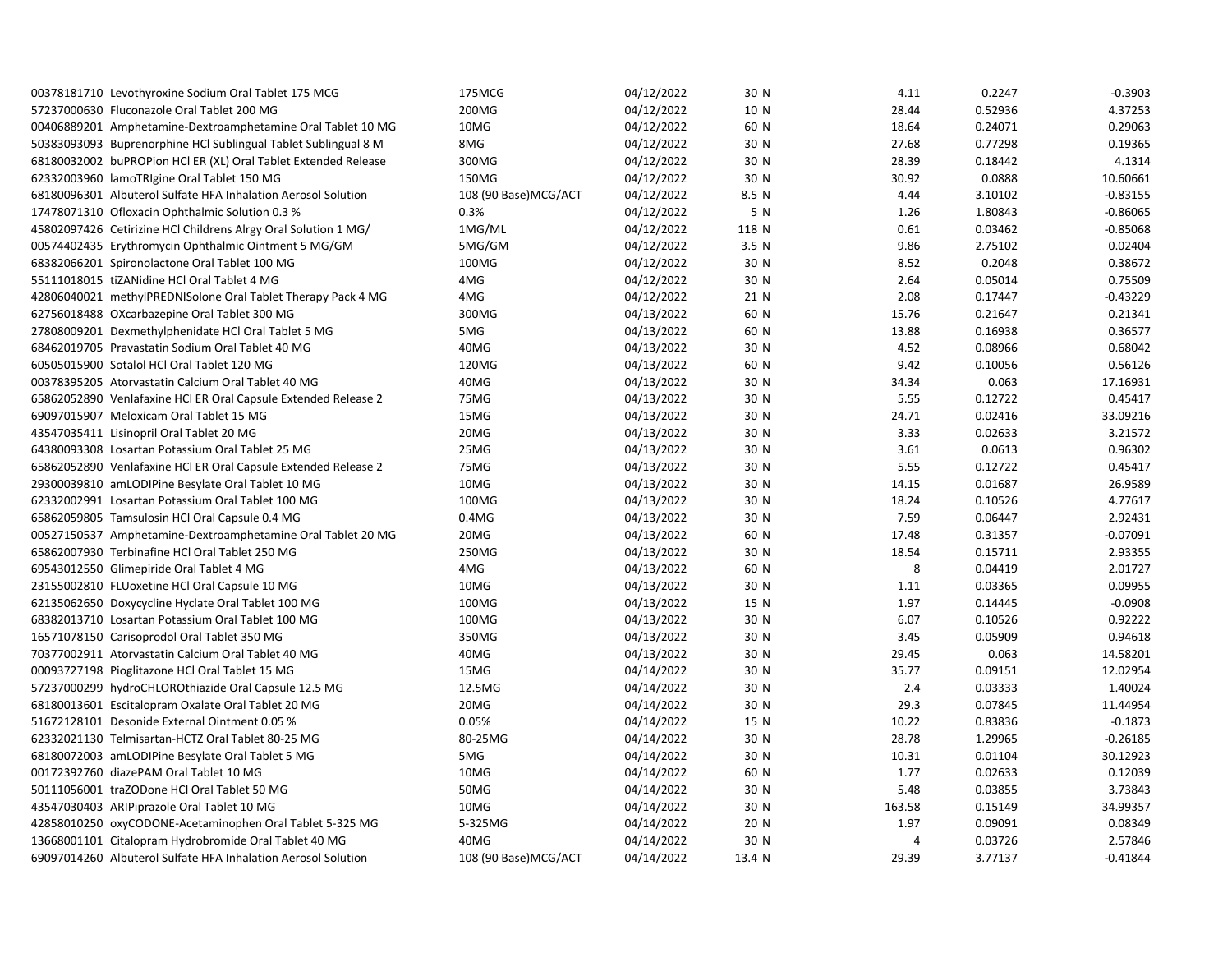| 69097052444 Diclofenac Sodium External Gel 1 %                 | 1%                   | 04/14/2022 | 100 N | 10.45          | 0.08846  | 0.18132    |
|----------------------------------------------------------------|----------------------|------------|-------|----------------|----------|------------|
| 50383070016 Fluticasone Propionate Nasal Suspension 50 MCG/ACT | 50MCG/ACT            | 04/14/2022 | 16 N  | 16.74          | 0.27037  | 2.8697     |
| 64980051405 Timolol Maleate Ophthalmic Solution 0.5 %          | 0.5%                 | 04/14/2022 | 5 N   | 2.89           | 1.19485  | $-0.51626$ |
| 65862007101 Amoxicillin Oral Suspension Reconstituted 400 MG/5 | 400MG/5ML            | 04/14/2022 | 200 N | 3.9            | 0.02289  | $-0.1481$  |
| 69238183607 Levothyroxine Sodium Oral Tablet 125 MCG           | 125MCG               | 04/14/2022 | 30 N  | 3.92           | 0.18894  | $-0.30842$ |
| 45963070911 Metoprolol Succinate ER Oral Tablet Extended Relea | 25MG                 | 04/14/2022 | 30 N  | 6.28           | 0.08799  | 1.37906    |
| 68180035302 Sertraline HCl Oral Tablet 100 MG                  | 100MG                | 04/14/2022 | 30 N  | 16.98          | 0.06021  | 8.40043    |
| 67877069601 Chlorthalidone Oral Tablet 25 MG                   | 25MG                 | 04/14/2022 | 30 N  | 7.01           | 0.16117  | 0.44981    |
| 62332020730 amLODIPine Besylate-Valsartan Oral Tablet 5-320 MG | 5-320MG              | 04/14/2022 | 30 N  | 17.15          | 0.57359  | $-0.00335$ |
| 70010049105 metFORMIN HCl ER Oral Tablet Extended Release 24 H | 500MG                | 04/14/2022 | 30 N  | 1.88           | 0.03646  | 0.71878    |
| 59417010610 Vyvanse Oral Capsule 60 MG                         | 60MG                 | 04/14/2022 | 30 N  | 332.39         | 11.25711 | $-0.01576$ |
| 00093317431 Albuterol Sulfate HFA Inhalation Aerosol Solution  | 108 (90 Base)MCG/ACT | 04/15/2022 | 8.5 N | 12.58          | 3.10102  | $-0.52274$ |
| 00054040013 Desvenlafaxine Succinate ER Oral Tablet Extended R | 50MG                 | 04/15/2022 | 30 N  | 71.17          | 0.57735  | 3.109      |
| 68180031909 buPROPion HCI ER (XL) Oral Tablet Extended Release | 150MG                | 04/15/2022 | 30 N  | 28.43          | 0.1335   | 6.09863    |
| 00093506110 hydrOXYzine HCl Oral Tablet 25 MG                  | 25MG                 | 04/15/2022 | 40 N  | 2.73           | 0.06757  | 0.01006    |
| 65862056099 Pantoprazole Sodium Oral Tablet Delayed Release 40 | 40MG                 | 04/15/2022 | 90 N  | 80.59          | 0.05828  | 14.36452   |
| 00781531810 Zolpidem Tartrate Oral Tablet 10 MG                | 10MG                 | 04/15/2022 | 30 N  | 5              | 0.0301   | 4.5371     |
| 70700016201 Progesterone Oral Capsule 100 MG                   | 100MG                | 04/15/2022 | 30 N  | 26.37          | 0.25967  | 2.38507    |
| 00310621030 Farxiga Oral Tablet 10 MG                          | 10MG                 | 04/15/2022 | 30 N  | 540.05         | 17.56127 | 0.02508    |
| 00116200116 Chlorhexidine Gluconate Mouth/Throat Solution 0.12 | 0.12%                | 04/15/2022 | 473 N | 2.98           | 0.00532  | 0.18425    |
| 67877043103 ARIPiprazole Oral Tablet 5 MG                      | 5MG                  | 04/15/2022 | 30 N  | 7.95           | 0.14982  | 0.76879    |
| 65162094903 lamoTRIgine ER Oral Tablet Extended Release 24 Hou | 25MG                 | 04/15/2022 | 30 N  | 37.33          | 1.20872  | 0.02946    |
| 57664037718 traMADol HCl Oral Tablet 50 MG                     | 50MG                 | 04/15/2022 | 30 N  | 0.71           | 0.02459  | $-0.03755$ |
| 27808003503 HYDROcodone-Acetaminophen Oral Tablet 5-325 MG     | 5-325MG              | 04/15/2022 | 15 N  | 1.33           | 0.09602  | $-0.07658$ |
| 67877056110 metFORMIN HCl Oral Tablet 500 MG                   | 500MG                | 04/15/2022 | 30 N  | 3.59           | 0.01696  | 6.05582    |
| 69543012550 Glimepiride Oral Tablet 4 MG                       | 4MG                  | 04/16/2022 | 30 N  | $\overline{4}$ | 0.04419  | 2.01727    |
| 16571020150 Diclofenac Sodium Oral Tablet Delayed Release 75 M | 75MG                 | 04/16/2022 | 60 N  | 6.39           | 0.09618  | 0.1073     |
| 13668001001 Citalopram Hydrobromide Oral Tablet 20 MG          | 20MG                 | 04/16/2022 | 30 N  | $\overline{4}$ | 0.02946  | 3.52591    |
| 68645051054 hydroCHLOROthiazide Oral Tablet 25 MG              | 25MG                 | 04/16/2022 | 30 N  | 0.14           | 0.01337  | $-0.65096$ |
| 51991070705 ALPRAZolam Oral Tablet 2 MG                        | 2MG                  | 04/16/2022 | 30 N  | 3.55           | 0.0533   | 1.22014    |
| 16729000615 Simvastatin Oral Tablet 40 MG                      | 40MG                 | 04/16/2022 | 30 N  | 3.18           | 0.04431  | 1.39224    |
| 65862042005 Sulfamethoxazole-Trimethoprim Oral Tablet 800-160  | 800-160MG            | 04/16/2022 | 6 N   | 1.08           | 0.06566  | 1.7414     |
| 59746012206 Meclizine HCl Oral Tablet 12.5 MG                  | 12.5MG               | 04/16/2022 | 21 N  | 1.36           | 0.08309  | $-0.22058$ |
| 68180051303 Lisinopril Oral Tablet 5 MG                        | 5MG                  | 04/16/2022 | 30 N  | 4.86           | 0.01549  | 9.45836    |
| 50111064701 FLUoxetine HCl Oral Capsule 10 MG                  | 10MG                 | 04/16/2022 | 60 N  | 30.95          | 0.03365  | 14.32937   |
| 76385011350 Carvedilol Oral Tablet 25 MG                       | 25MG                 | 04/17/2022 | 60 N  | 4              | 0.03449  | 0.93293    |
| 57237016290 Omeprazole Oral Capsule Delayed Release 40 MG      | 40MG                 | 04/17/2022 | 30 N  | 4.4            | 0.05959  | 1.46126    |
| 55111078401 Fexofenadine HCl Oral Tablet 180 MG                | 180MG                | 04/17/2022 | 30 N  | 5.02           | 0.28782  | $-0.41862$ |
| 50111033401 metroNIDAZOLE Oral Tablet 500 MG                   | 500MG                | 04/17/2022 | 14 N  | 1.73           | 0.15479  | $-0.20168$ |
| 53489011905 Doxycycline Hyclate Oral Capsule 100 MG            | 100MG                | 04/17/2022 | 14 N  | 14.63          | 0.14255  | 6.33076    |
| 50111033401 metroNIDAZOLE Oral Tablet 500 MG                   | 500MG                | 04/17/2022 | 14 N  | 1.73           | 0.15479  | $-0.20168$ |
| 53489011905 Doxycycline Hyclate Oral Capsule 100 MG            | 100MG                | 04/17/2022 | 14 N  | 14.63          | 0.14255  | 6.33076    |
| 00054327099 Fluticasone Propionate Nasal Suspension 50 MCG/ACT | 50MCG/ACT            | 04/17/2022 | 16 N  | 12.8           | 0.27037  | 1.95891    |
| 00555089902 Estradiol Oral Tablet 0.5 MG                       | 0.5M <sub>G</sub>    | 04/18/2022 | 30 N  | 0.99           | 0.08676  | $-0.61964$ |
| 00143992801 Ciprofloxacin HCl Oral Tablet 500 MG               | 500MG                | 04/18/2022 | 20 N  | 21.31          | 0.13565  | 6.85477    |
| 70710116801 Atenolol-Chlorthalidone Oral Tablet 100-25 MG      | 100-25MG             | 04/18/2022 | 30 N  | 14.85          | 0.47415  | 0.04397    |
|                                                                |                      |            |       |                |          |            |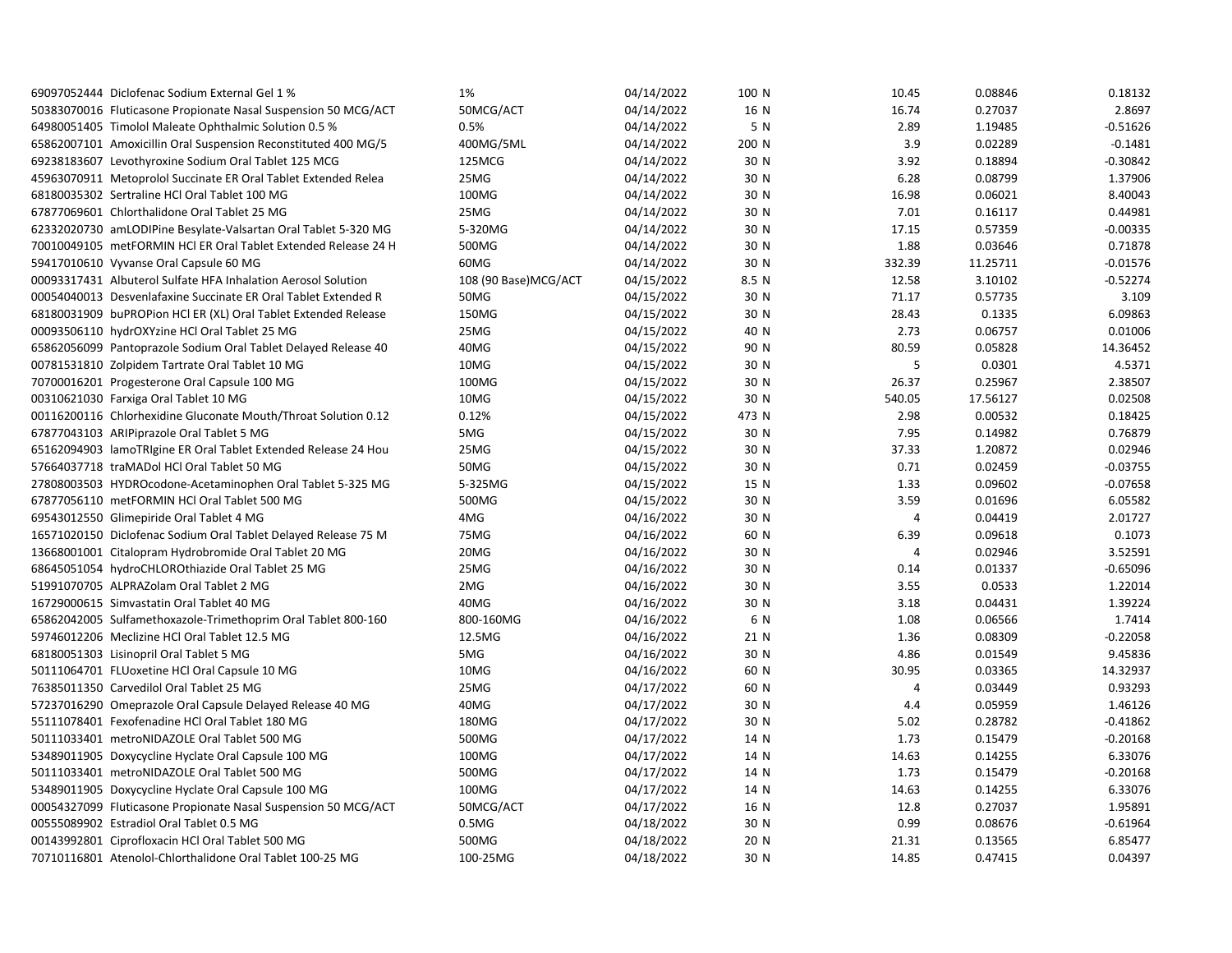| 00781107710 ALPRAZolam Oral Tablet 0.5 MG                      | 0.5M <sub>G</sub>  | 04/18/2022 | 90 N  | 14.7    | 0.0228   | 6.16374    |
|----------------------------------------------------------------|--------------------|------------|-------|---------|----------|------------|
| 69097083412 Sertraline HCl Oral Tablet 50 MG                   | 50MG               | 04/18/2022 | 30 N  | 13.84   | 0.04281  | 9.7763     |
| 70436001102 buPROPion HCl ER (XL) Oral Tablet Extended Release | 300MG              | 04/18/2022 | 30 N  | 26.82   | 0.18442  | 3.84763    |
| 69315013110 hydroCHLOROthiazide Oral Tablet 25 MG              | 25MG               | 04/18/2022 | 30 N  | 0.41    | 0.01337  | 0.02219    |
| 00469260290 Myrbetrig Oral Tablet Extended Release 24 Hour 50  | 50MG               | 04/18/2022 | 30 N  | 414.32  | 13.73581 | 0.00545    |
| 65862052799 Venlafaxine HCl ER Oral Capsule Extended Release 2 | 37.5MG             | 04/18/2022 | 30 N  | 5.03    | 0.11725  | 0.42999    |
| 00228202950 ALPRAZolam Oral Tablet 0.5 MG                      | 0.5M <sub>G</sub>  | 04/18/2022 | 90 N  | 14.27   | 0.0228   | 5.95419    |
| 68180098003 Lisinopril Oral Tablet 10 MG                       | 10MG               | 04/18/2022 | 30 N  | 5.02    | 0.01914  | 7.7426     |
| 13668013601 Escitalopram Oxalate Oral Tablet 10 MG             | 10MG               | 04/18/2022 | 30 N  | 22.07   | 0.04972  | 13.79619   |
| 13668000805 Zolpidem Tartrate Oral Tablet 10 MG                | 10MG               | 04/18/2022 | 30 N  | 23.59   | 0.0301   | 25.12403   |
| 24208031510 Polymyxin B-Trimethoprim Ophthalmic Solution 10000 | 10000-0.1UNIT/ML-% | 04/18/2022 | 10 N  | 0.81    | 0.46086  | $-0.82424$ |
| 75987004005 Pennsaid External Solution 2 %                     | 2%                 | 04/18/2022 | 112 N | 2537.17 | 21.30089 | 0.06349    |
| 00378041510 Diphenoxylate-Atropine Oral Tablet 2.5-0.025 MG    | 2.5-0.025MG        | 04/18/2022 | 60 N  | 8.93    | 0.22711  | $-0.34466$ |
| 00527551537 Amphetamine-Dextroamphet ER Oral Capsule Extended  | 30MG               | 04/18/2022 | 30 N  | 34.15   | 0.61484  | 0.85143    |
| 53746051401 Spironolactone Oral Tablet 50 MG                   | 50MG               | 04/18/2022 | 60 N  | 9.73    | 0.12042  | 0.34668    |
| 27808023302 Doxycycline Hyclate Oral Capsule 100 MG            | 100MG              | 04/18/2022 | 30 N  | 36.61   | 0.14255  | 7.56074    |
| 69097082412 Citalopram Hydrobromide Oral Tablet 40 MG          | 40MG               | 04/19/2022 | 30 N  | 3.5     | 0.03726  | 2.13115    |
| 31722058530 Nebivolol HCl Oral Tablet 2.5 MG                   | 2.5M <sub>G</sub>  | 04/19/2022 | 30 N  | 19.12   | 0.41918  | 0.52043    |
| 49483062281 metFORMIN HCl Oral Tablet 500 MG                   | 500MG              | 04/19/2022 | 60 N  | 0.01    | 0.01696  | $-0.99017$ |
| 00603548321 Propranolol HCl Oral Tablet 20 MG                  | 20MG               | 04/19/2022 | 30 N  | 0.92    | 0.08469  | $-0.6379$  |
| 60505014201 glipiZIDE Oral Tablet 10 MG                        | 10MG               | 04/19/2022 | 60 N  | 5.08    | 0.04827  | 0.75402    |
| 00527328143 Levothyroxine Sodium Oral Tablet 50 MCG            | 50MCG              | 04/19/2022 | 30 N  | 2.99    | 0.14288  | $-0.30244$ |
| 70010006310 metFORMIN HCl Oral Tablet 500 MG                   | 500MG              | 04/19/2022 | 120 N | 6.38    | 0.01696  | 2.13483    |
| 00378623305 Citalopram Hydrobromide Oral Tablet 40 MG          | 40MG               | 04/19/2022 | 30 N  | 4.78    | 0.03726  | 3.27626    |
| 31722070090 Losartan Potassium Oral Tablet 25 MG               | 25MG               | 04/19/2022 | 30 N  | 3.01    | 0.0613   | 0.63676    |
| 65862014305 Carvedilol Oral Tablet 6.25 MG                     | 6.25MG             | 04/19/2022 | 60 N  | 1.33    | 0.02069  | 0.07137    |
| 51672416606 Clocortolone Pivalate External Cream 0.1 %         | 0.1%               | 04/19/2022 | 45 N  | 217.99  |          |            |
| 65862042005 Sulfamethoxazole-Trimethoprim Oral Tablet 800-160  | 800-160MG          | 04/19/2022 | 14 N  | 2.53    | 0.06566  | 1.75227    |
| 65862018601 Clindamycin HCl Oral Capsule 300 MG                | 300MG              | 04/19/2022 | 21 N  | 15.5    | 0.25846  | 1.85574    |
| 70010004301 Methylphenidate HCl ER Oral Tablet Extended Releas | 20MG               | 04/19/2022 | 30 N  | 26.79   | 0.50044  | 0.78443    |
| 31722017401 Methylphenidate HCl Oral Tablet 10 MG              | 10MG               | 04/19/2022 | 60 N  | 13.34   | 0.15766  | 0.41021    |
| 68180052002 Lisinopril-hydroCHLOROthiazide Oral Tablet 20-25 M | 20-25MG            | 04/19/2022 | 30 N  | 3.77    | 0.04948  | 1.53975    |
| 00093342710 LORazepam Oral Tablet 2 MG                         | 2MG                | 04/19/2022 | 30 N  | 4.06    | 0.06696  | 1.02111    |
| 72205000499 Rosuvastatin Calcium Oral Tablet 20 MG             | 20MG               | 04/20/2022 | 30 N  | 2.44    | 0.07822  | 0.0398     |
| 16729013700 clonazePAM Oral Tablet 1 MG                        | 1MG                | 04/20/2022 | 60 N  | 1.82    | 0.0296   | 0.02477    |
| 53746067001 Acebutolol HCl Oral Capsule 400 MG                 | 400MG              | 04/20/2022 | 60 N  | 52.74   | 0.76216  | 0.1533     |
| 00245003623 Prevalite Oral Powder 4 GM/DOSE                    | 4GM/DOSE           | 04/20/2022 | 231 N | 52.6    | 0.21025  | 0.08302    |
| 00115168774 Budesonide Inhalation Suspension 0.25 MG/2ML       | 0.25MG/2ML         | 04/20/2022 | 120 N | 96.02   | 0.8321   | $-0.03838$ |
| 50742061510 Metoprolol Succinate ER Oral Tablet Extended Relea | 25MG               | 04/20/2022 | 30 N  | 6.26    | 0.08799  | 1.37148    |
| 00093005805 traMADol HCl Oral Tablet 50 MG                     | 50MG               | 04/20/2022 | 20 N  | 2.82    | 0.02459  | 4.73404    |
| 49884006601 Glycopyrrolate Oral Tablet 2 MG                    | 2MG                | 04/20/2022 | 120 N | 28.69   | 0.22028  | 0.08536    |
| 53746051101 Spironolactone Oral Tablet 25 MG                   | 25MG               | 04/20/2022 | 30 N  | 2.35    | 0.05188  | 0.50989    |
| 00143122701 Dicyclomine HCl Oral Tablet 20 MG                  | 20MG               | 04/20/2022 | 12 N  | 1.58    | 0.17279  | $-0.238$   |
| 50111033401 metroNIDAZOLE Oral Tablet 500 MG                   | 500MG              | 04/20/2022 | 21 N  | 2.6     | 0.15479  | $-0.20015$ |
| 16571041250 Ciprofloxacin HCl Oral Tablet 500 MG               | 500MG              | 04/20/2022 | 14 N  | 11.74   | 0.13565  | 5.18188    |
| 00228202950 ALPRAZolam Oral Tablet 0.5 MG                      | 0.5MG              | 04/20/2022 | 30 N  | 4.76    | 0.0228   | 5.95906    |
|                                                                |                    |            |       |         |          |            |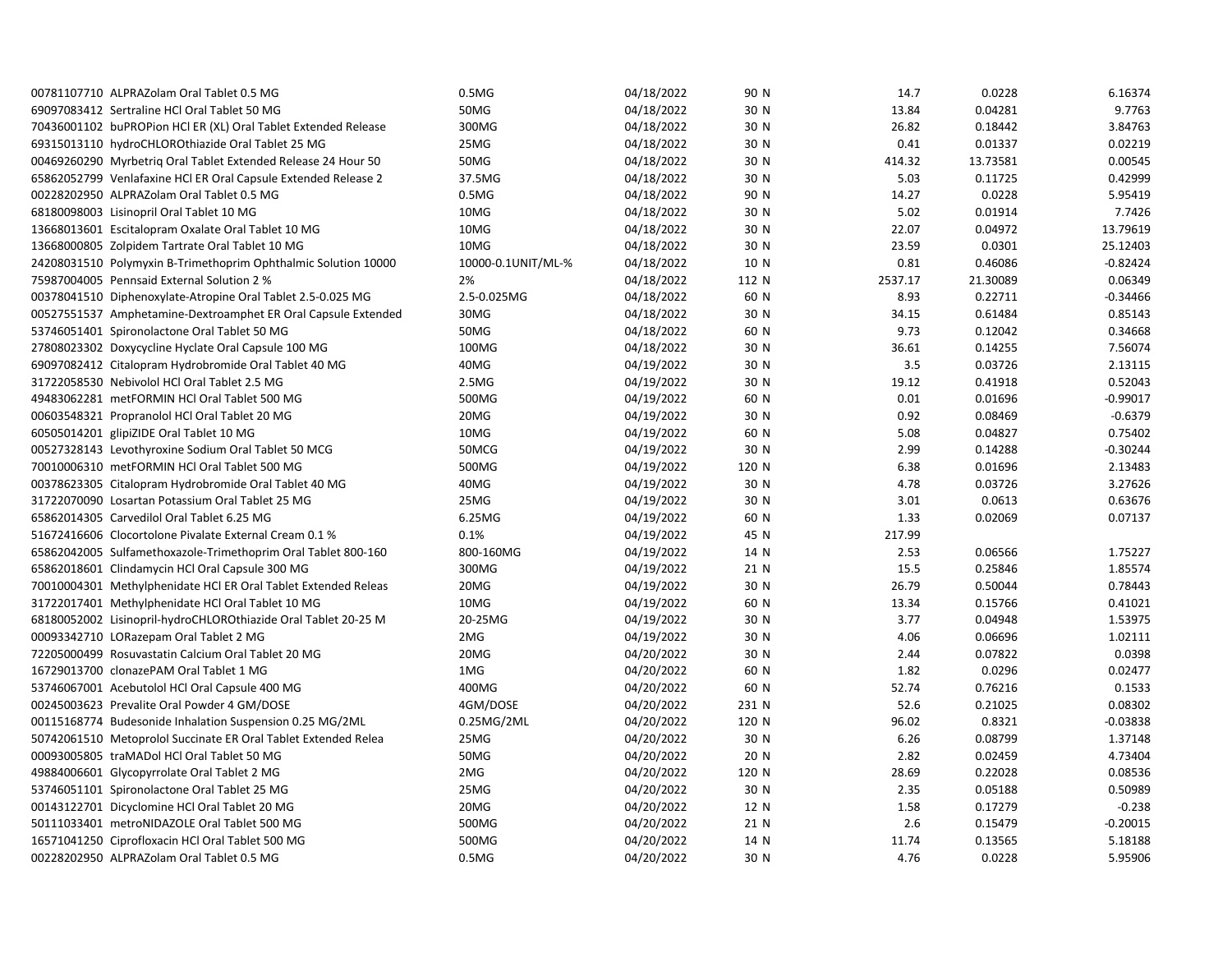| 69097084507 Cyclobenzaprine HCl Oral Tablet 5 MG               | 5MG                  | 04/20/2022 | 30 N  | 8.37   | 0.02938  | 8.49626    |
|----------------------------------------------------------------|----------------------|------------|-------|--------|----------|------------|
| 51862032001 Liothyronine Sodium Oral Tablet 5 MCG              | 5MCG                 | 04/20/2022 | 60 N  | 19.28  | 0.37734  | $-0.14842$ |
| 00555902542 Junel 1/20 Oral Tablet 1-20 MG-MCG                 | 1-20MG-MCG           | 04/20/2022 | 21 N  | 4.87   | 0.29153  | $-0.20453$ |
| 00406012305 HYDROcodone-Acetaminophen Oral Tablet 5-325 MG     | 5-325MG              | 04/20/2022 | 12 N  | 1.06   | 0.09602  | $-0.08005$ |
| 57237007530 Ondansetron HCl Oral Tablet 4 MG                   | 4MG                  | 04/20/2022 | 12 N  | 2.62   | 0.06763  | 2.22835    |
| 00225038080 Ayr Nasal Solution 0.65 %                          | 0.65%                | 04/20/2022 | 50 N  | 1.65   |          |            |
| 65162099508 Dotti Transdermal Patch Twice Weekly 0.075 MG/24HR | 0.075MG/24HR         | 04/20/2022 | 8 N   | 8.65   | 8.4725   | $-0.87238$ |
| 59417010210 Vyvanse Oral Capsule 20 MG                         | 20MG                 | 04/20/2022 | 30 N  | 346.11 | 11.23942 | 0.02648    |
| 31722066530 Esomeprazole Magnesium Oral Capsule Delayed Releas | 40MG                 | 04/21/2022 | 30 N  | 43.47  | 0.20468  | 6.07934    |
| 68180072103 amLODIPine Besylate Oral Tablet 10 MG              | 10MG                 | 04/21/2022 | 30 N  | 12.12  | 0.01687  | 22.94784   |
| 43547042509 Losartan Potassium-HCTZ Oral Tablet 100-12.5 MG    | 100-12.5MG           | 04/21/2022 | 30 N  | 17.38  | 0.20878  | 1.77485    |
| 62332014231 Celecoxib Oral Capsule 200 MG                      | 200MG                | 04/21/2022 | 30 N  | 38.62  | 0.13496  | 8.53863    |
| 29300039710 amLODIPine Besylate Oral Tablet 5 MG               | 5MG                  | 04/21/2022 | 30 N  | 10.31  | 0.01104  | 30.12923   |
| 00093834401 glyBURIDE Oral Tablet 5 MG                         | 5MG                  | 04/21/2022 | 60 N  | 2.8    | 0.09415  | $-0.50434$ |
| 62175061743 Pantoprazole Sodium Oral Tablet Delayed Release 40 | 40MG                 | 04/21/2022 | 30 N  | 4.12   | 0.05828  | 1.35644    |
| 42192033001 NP Thyroid Oral Tablet 60 MG                       | 60MG                 | 04/21/2022 | 60 N  | 10.69  | 0.65195  | $-0.72672$ |
| 10702001601 Indomethacin ER Oral Capsule Extended Release 75 M | 75MG                 | 04/21/2022 | 60 N  | 30.96  | 0.23098  | 1.23396    |
| 50228017705 Gabapentin Oral Tablet 600 MG                      | 600MG                | 04/21/2022 | 90 N  | 13.61  | 0.0921   | 0.64194    |
| 29300022019 Montelukast Sodium Oral Tablet 10 MG               | 10MG                 | 04/21/2022 | 30 N  | 10.18  | 0.06589  | 4.15       |
| 16729011917 Montelukast Sodium Oral Tablet 10 MG               | 10MG                 | 04/21/2022 | 30 N  | 4.17   | 0.06589  | 1.10958    |
| 65862001305 Sertraline HCl Oral Tablet 100 MG                  | 100MG                | 04/21/2022 | 30 N  | 4.14   | 0.06021  | 1.29198    |
| 67877019805 amLODIPine Besylate Oral Tablet 5 MG               | 5MG                  | 04/21/2022 | 30 N  | 3.22   | 0.01104  | 8.72222    |
| 00143988701 Amoxicillin Oral Suspension Reconstituted 400 MG/5 | 400MG/5ML            | 04/21/2022 | 100 N | 0.59   | 0.02289  | $-0.74225$ |
| 00591322001 Butalbital-APAP-Caff-Cod Oral Capsule 50-325-40-30 | 50-325-40-30MG       | 04/21/2022 | 20 N  | 18.04  | 0.68873  | 0.30966    |
| 55111052030 Atomoxetine HCl Oral Capsule 18 MG                 | 18MG                 | 04/21/2022 | 30 N  | 35.01  | 1.0614   | 0.09949    |
| 68462030929 Norgestimate-Eth Estradiol Oral Tablet 0.25-35 MG- | 0.25-35MG-MCG        | 04/21/2022 | 28 N  | 6.21   | 0.1742   | 0.27317    |
| 29300039810 amLODIPine Besylate Oral Tablet 10 MG              | 10MG                 | 04/21/2022 | 30 N  | 0.01   | 0.01687  | $-0.98024$ |
| 47781066290 Levothyroxine Sodium Oral Tablet 150 MCG           | 150MCG               | 04/21/2022 | 30 N  | 9.21   | 0.21406  | 0.43418    |
| 16729020001 busPIRone HCl Oral Tablet 5 MG                     | 5MG                  | 04/22/2022 | 30 N  | 3.93   | 0.02853  | 3.59166    |
| 67877019805 amLODIPine Besylate Oral Tablet 5 MG               | 5MG                  | 04/22/2022 | 30 N  | 3.22   | 0.01104  | 8.72222    |
| 69097014260 Albuterol Sulfate HFA Inhalation Aerosol Solution  | 108 (90 Base)MCG/ACT | 04/22/2022 | 6.7 N | 4.44   | 3.77137  | $-0.82428$ |
| 70700015010 Omeprazole Oral Capsule Delayed Release 20 MG      | 20MG                 | 04/22/2022 | 30 N  | 7.47   | 0.03558  | 5.99831    |
| 42806054701 Vitamin D (Ergocalciferol) Oral Capsule 1.25 MG (5 | 1.25 MG(50000 UT)    | 04/22/2022 | 4 N   | 0.47   | 0.14082  | $-0.1656$  |
| 00228202950 ALPRAZolam Oral Tablet 0.5 MG                      | 0.5M <sub>G</sub>    | 04/22/2022 | 30 N  | 1.68   | 0.0228   | 1.45614    |
| 60505025203 tiZANidine HCl Oral Tablet 4 MG                    | 4MG                  | 04/22/2022 | 40 N  | 9.96   | 0.05014  | 3.96609    |
| 68645055154 Lisinopril Oral Tablet 5 MG                        | 5MG                  | 04/22/2022 | 30 N  | 1.17   | 0.01549  | 1.51775    |
| 50111078751 Azithromycin Oral Tablet 250 MG                    | 250MG                | 04/22/2022 | 6 N   | 2.8    | 0.48506  | $-0.03792$ |
| 45802065078 Loratadine Oral Tablet 10 MG                       | 10MG                 | 04/22/2022 | 30 N  | 0.54   | 0.05785  | $-0.68885$ |
| 65162019011 Naproxen Oral Tablet 500 MG                        | 500MG                | 04/22/2022 | 60 N  | 4.18   | 0.07731  | $-0.09887$ |
| 00003089421 Eliquis Oral Tablet 5 MG                           | 5MG                  | 04/22/2022 | 60 N  | 499.91 | 8.46451  | $-0.01567$ |
| 70010049105 metFORMIN HCl ER Oral Tablet Extended Release 24 H | 500MG                | 04/22/2022 | 60 N  | 3.76   | 0.03646  | 0.71878    |
| 65162010211 Gabapentin Oral Capsule 300 MG                     | 300MG                | 04/22/2022 | 90 N  | 7.19   | 0.04814  | 0.65951    |
| 59417010210 Vyvanse Oral Capsule 20 MG                         | 20MG                 | 04/22/2022 | 30 N  | 344.84 | 11.23942 | 0.02271    |
| 50383093093 Buprenorphine HCl Sublingual Tablet Sublingual 8 M | 8MG                  | 04/22/2022 | 42 N  | 38.75  | 0.77298  | 0.19359    |
| 00093310905 Amoxicillin Oral Capsule 500 MG                    | 500MG                | 04/22/2022 | 18 N  | 1.13   | 0.07054  | $-0.11004$ |
| 00378728353 Norethin Ace-Eth Estrad-FE Oral Tablet 1-20 MG-MCG | 1-20MG-MCG           | 04/22/2022 | 28 N  | 5.46   | 0.20374  | $-0.0429$  |
|                                                                |                      |            |       |        |          |            |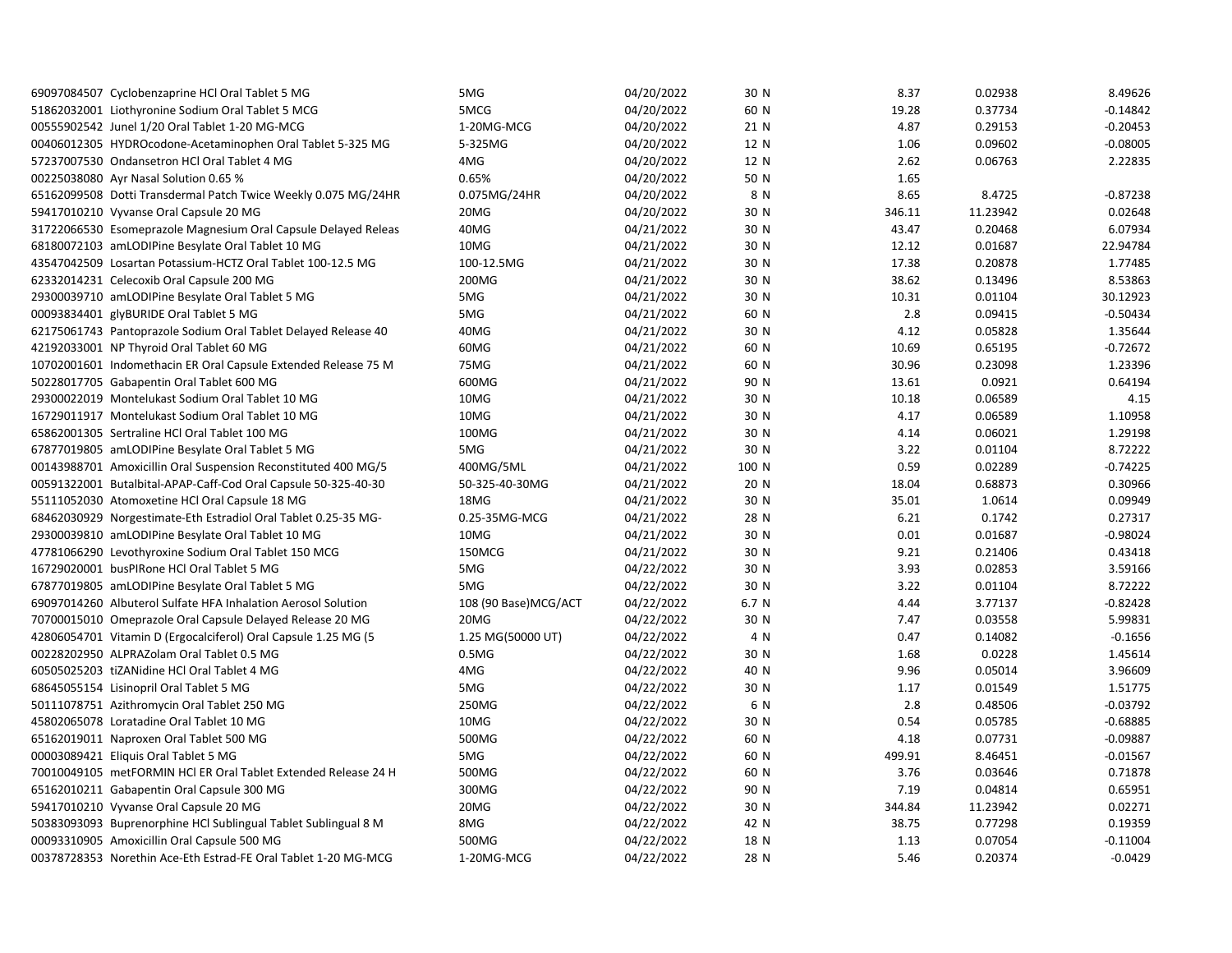| 69097083412 Sertraline HCl Oral Tablet 50 MG                   | 50MG              | 04/22/2022 | 30 N  | 4.18   | 0.04281  | 2.25469    |
|----------------------------------------------------------------|-------------------|------------|-------|--------|----------|------------|
| 00527551337 Amphetamine-Dextroamphet ER Oral Capsule Extended  | 20MG              | 04/22/2022 | 30 N  | 31.44  | 0.58746  | 0.78395    |
| 70377002811 Atorvastatin Calcium Oral Tablet 20 MG             | 20MG              | 04/22/2022 | 30 N  | 29.45  | 0.0488   | 19.11612   |
| 67877056110 metFORMIN HCl Oral Tablet 500 MG                   | 500MG             | 04/22/2022 | 60 N  | 7.19   | 0.01696  | 6.06564    |
| 68180032002 buPROPion HCI ER (XL) Oral Tablet Extended Release | 300MG             | 04/23/2022 | 30 N  | 8.04   | 0.18442  | 0.4532     |
| 16729017317 Amitriptyline HCl Oral Tablet 50 MG                | 50MG              | 04/23/2022 | 30 N  | 1.9    | 0.14797  | $-0.57199$ |
| 72205000390 Rosuvastatin Calcium Oral Tablet 10 MG             | 10MG              | 04/23/2022 | 30 N  | 16.1   | 0.05981  | 7.97286    |
| 00093505998 Atorvastatin Calcium Oral Tablet 20 MG             | 20MG              | 04/23/2022 | 30 N  | 15     | 0.0488   | 9.2459     |
| 00006536303 Steglatro Oral Tablet 5 MG                         | 5MG               | 04/23/2022 | 30 N  | 313.56 | 10.38202 | 0.00674    |
| 69584009406 busPIRone HCl Oral Tablet 30 MG                    | 30MG              | 04/23/2022 | 60 N  | 37.16  | 0.17728  | 2.49353    |
| 69097081312 Gabapentin Oral Capsule 100 MG                     | 100MG             | 04/23/2022 | 60 N  | 5.43   | 0.03027  | 1.98976    |
| 00378668977 Pantoprazole Sodium Oral Tablet Delayed Release 40 | 40MG              | 04/23/2022 | 30 N  | 31.37  | 0.05828  | 16.94212   |
| 58160082311 Shingrix Intramuscular Suspension Reconstituted 50 | 50MCG/0.5ML       | 04/23/2022 | 1 N   | 165.74 |          |            |
| 59651039201 busPIRone HCl Oral Tablet 15 MG                    | 15MG              | 04/23/2022 | 60 N  | 6.65   | 0.05601  | 0.97881    |
| 00054007928 Balsalazide Disodium Oral Capsule 750 MG           | 750MG             | 04/23/2022 | 270 N | 85.72  | 0.43814  | $-0.27539$ |
| 13668000805 Zolpidem Tartrate Oral Tablet 10 MG                | 10MG              | 04/23/2022 | 30 N  | 5      | 0.0301   | 4.5371     |
| 57237016199 Omeprazole Oral Capsule Delayed Release 20 MG      | 20MG              | 04/23/2022 | 30 N  | 21.17  | 0.03558  | 18.83324   |
| 27241017101 Doxepin HCl Oral Capsule 100 MG                    | 100MG             | 04/23/2022 | 90 N  | 61.89  | 0.67991  | 0.01141    |
| 53489011905 Doxycycline Hyclate Oral Capsule 100 MG            | 100MG             | 04/23/2022 | 14 N  | 14.63  | 0.14255  | 6.33076    |
| 00093416173 Amoxicillin Oral Suspension Reconstituted 400 MG/5 | 400MG/5ML         | 04/23/2022 | 200 N | 3.34   | 0.02289  | $-0.27042$ |
| 00378718705 metFORMIN HCl Oral Tablet 1000 MG                  | 1000MG            | 04/24/2022 | 60 N  | 17.27  | 0.02625  | 9.96508    |
| 57664016758 Metoprolol Tartrate Oral Tablet 100 MG             | 100MG             | 04/24/2022 | 30 N  | 4.53   | 0.03443  | 3.38571    |
| 68180051303 Lisinopril Oral Tablet 5 MG                        | 5MG               | 04/24/2022 | 30 N  | 5.67   | 0.01549  | 11.20142   |
| 51991074810 DULoxetine HCl Oral Capsule Delayed Release Partic | 60MG              | 04/24/2022 | 30 N  | 6.53   | 0.12412  | 0.75368    |
| 00781713354 Estradiol Transdermal Patch Weekly 0.05 MG/24HR    | 0.05MG/24HR       | 04/24/2022 | 4 N   | 15.78  | 12.19224 | $-0.67643$ |
| 00378668977 Pantoprazole Sodium Oral Tablet Delayed Release 40 | 40MG              | 04/24/2022 | 30 N  | 31.37  | 0.05828  | 16.94212   |
| 42806016105 hydrOXYzine HCl Oral Tablet 50 MG                  | 50MG              | 04/24/2022 | 60 N  | 5.03   | 0.09594  | $-0.12619$ |
| 68382003616 Venlafaxine HCI ER Oral Capsule Extended Release 2 | 150MG             | 04/24/2022 | 30 N  | 25.92  | 0.16516  | 4.23129    |
| 62756052288 SUMAtriptan Succinate Oral Tablet 100 MG           | 100MG             | 04/25/2022 | 9 N   | 8.26   | 0.54919  | 0.67115    |
| 13668000810 Zolpidem Tartrate Oral Tablet 10 MG                | 10MG              | 04/25/2022 | 30 N  | 5      | 0.0301   | 4.5371     |
| 57237000511 Fluconazole Oral Tablet 150 MG                     | 150MG             | 04/25/2022 | 1 N   | 2.77   | 0.74933  | 2.69664    |
| 16729021716 Sertraline HCl Oral Tablet 100 MG                  | 100MG             | 04/25/2022 | 30 N  | 4.14   | 0.06021  | 1.29198    |
| 62332003231 rOPINIRole HCl Oral Tablet 1 MG                    | 1MG               | 04/25/2022 | 30 N  | 3.8    | 0.05246  | 1.41454    |
| 68180051303 Lisinopril Oral Tablet 5 MG                        | 5MG               | 04/25/2022 | 30 N  | 4.86   | 0.01549  | 9.45836    |
| 68180063509 Atorvastatin Calcium Oral Tablet 10 MG             | 10MG              | 04/25/2022 | 34 N  | 4.01   | 0.03732  | 2.16027    |
| 55111046601 Metoprolol Succinate ER Oral Tablet Extended Relea | 25MG              | 04/25/2022 | 30 N  | 5.25   | 0.08799  | 0.98886    |
| 51991070510 ALPRAZolam Oral Tablet 0.5 MG                      | 0.5M <sub>G</sub> | 04/25/2022 | 30 N  | 0.69   | 0.0228   | 0.00877    |
| 65862024608 levETIRAcetam Oral Tablet 500 MG                   | 500MG             | 04/25/2022 | 60 N  | 9      | 0.10467  | 0.43308    |
| 29300035005 Allopurinol Oral Tablet 300 MG                     | 300MG             | 04/25/2022 | 30 N  | 5.22   | 0.08312  | 1.09336    |
| 68462065790 Norethindrone-Eth Estradiol Oral Tablet 1-5 MG-MCG | 1-5MG-MCG         | 04/25/2022 | 28 N  | 16.28  | 1.33067  | $-0.56306$ |
| 50742061510 Metoprolol Succinate ER Oral Tablet Extended Relea | 25MG              | 04/26/2022 | 60 N  | 12.52  | 0.08799  | 1.37148    |
| 59746000103 methylPREDNISolone Oral Tablet Therapy Pack 4 MG   | 4MG               | 04/26/2022 | 21 N  | 5.89   | 0.17447  | 0.60759    |
| 31722054201 Indomethacin Oral Capsule 25 MG                    | 25MG              | 04/26/2022 | 60 N  | 5.7    | 0.10587  | $-0.10267$ |
| 00054252625 Lithium Carbonate Oral Capsule 150 MG              | 150MG             | 04/26/2022 | 60 N  | 5.7    | 0.06953  | 0.36632    |
| 75834015901 Verapamil HCl ER Oral Tablet Extended Release 240  | 240MG             | 04/26/2022 | 60 N  | 14.99  | 0.17058  | 0.46461    |
| 47781035703 Buprenorphine HCl-Naloxone HCl Sublingual Film 8-2 | 8-2MG             | 04/26/2022 | 30 N  | 108.12 | 3.26802  | 0.10281    |
|                                                                |                   |            |       |        |          |            |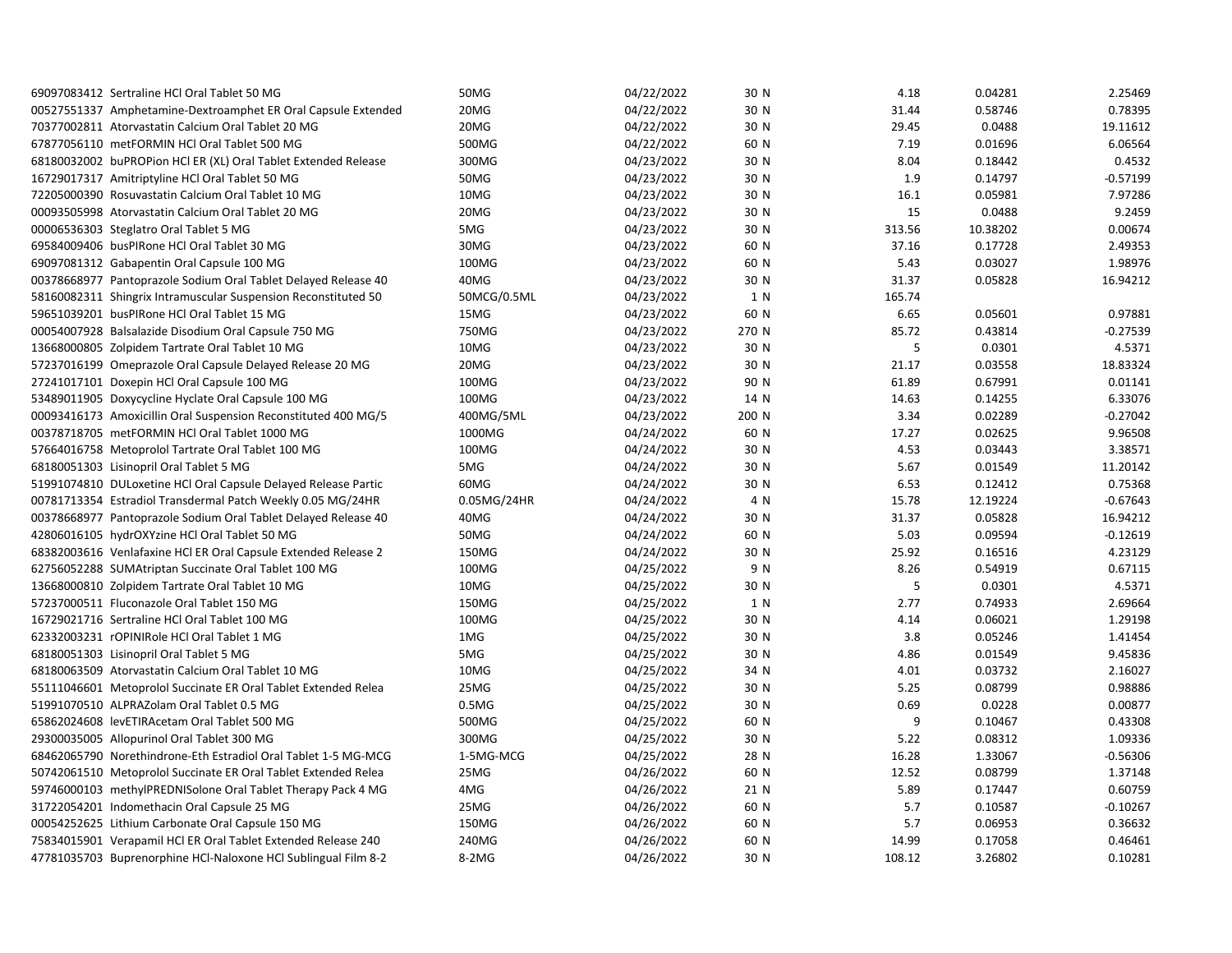| 70010006310 metFORMIN HCl Oral Tablet 500 MG                                                                 | 500MG                        | 04/26/2022 | 120 N | 6.38   | 0.01696   | 2.13483    |
|--------------------------------------------------------------------------------------------------------------|------------------------------|------------|-------|--------|-----------|------------|
| 00002143380 Trulicity Subcutaneous Solution Pen-injector 0.75                                                | 0.75MG/0.5ML                 | 04/26/2022 | 2 N   | 869.18 | 425.66609 | 0.02096    |
| 16729018317 hydroCHLOROthiazide Oral Tablet 25 MG                                                            | 25MG                         | 04/26/2022 | 30 N  | 0.41   | 0.01337   | 0.02219    |
| 00574029201 aMILoride HCl Oral Tablet 5 MG                                                                   | 5MG                          | 04/26/2022 | 30 N  | 6.01   | 0.19533   | 0.02561    |
| 31722070290 Losartan Potassium Oral Tablet 100 MG                                                            | 100MG                        | 04/26/2022 | 30 N  | 5.51   | 0.10526   | 0.74489    |
| 72305015030 Euthyrox Oral Tablet 150 MCG                                                                     | 150MCG                       | 04/26/2022 | 30 N  | 1.22   |           |            |
| 16714068403 Simvastatin Oral Tablet 40 MG                                                                    | 40MG                         | 04/26/2022 | 30 N  | 9      | 0.04431   | 5.77048    |
| 68382080701 traZODone HCl Oral Tablet 150 MG                                                                 | 150MG                        | 04/26/2022 | 30 N  | 4      | 0.1311    | 0.01704    |
| 16714001610 Enoxaparin Sodium Injection Solution Prefilled Syr                                               | 40MG/0.4ML                   | 04/26/2022 | 2.4 N | 38.35  | 11.94818  | 0.33737    |
| 16571020150 Diclofenac Sodium Oral Tablet Delayed Release 75 M                                               | 75MG                         | 04/26/2022 | 60 N  | 9.86   | 0.09618   | 0.7086     |
| 52268001201 Suprep Bowel Prep Kit Oral Solution 17.5-3.13-1.6                                                | 17.5-3.13-1.6GM/177ML        | 04/26/2022 | 354 N | 107.95 | 0.29569   | 0.03129    |
| 68180046403 Simvastatin Oral Tablet 40 MG                                                                    | 40MG                         | 04/26/2022 | 30 N  | 3.18   | 0.04431   | 1.39224    |
| 53746010901 HYDROcodone-Acetaminophen Oral Tablet 5-325 MG                                                   | 5-325MG                      | 04/26/2022 | 15 N  | 1.33   | 0.09602   | $-0.07658$ |
| 53489067601 Phentermine HCl Oral Tablet 37.5 MG                                                              | 37.5MG                       | 04/26/2022 | 30 N  | 9.07   | 0.08497   | 2.55812    |
| 68462038401 Eszopiclone Oral Tablet 3 MG                                                                     | 3MG                          | 04/26/2022 | 34 N  | 10.45  | 0.14316   | 1.14692    |
| 54838057280 Cetirizine HCl Oral Solution 1 MG/ML                                                             | 1MG/ML                       | 04/26/2022 | 120 N | 6.6    | 0.01722   | 2.19396    |
| 54838050280 hydrOXYzine HCl Oral Syrup 10 MG/5ML                                                             | 10MG/5ML                     | 04/26/2022 | 180 N | 17.46  | 0.06612   | 0.46703    |
| 16714097401 Mometasone Furoate External Cream 0.1 %                                                          | 0.1%                         | 04/26/2022 | 30 N  | 13.06  | 0.51132   | $-0.14861$ |
| 31722072790 Montelukast Sodium Oral Tablet Chewable 4 MG                                                     | 4MG                          | 04/26/2022 | 30 N  | 5.93   | 0.09891   | 0.99845    |
| 52817033050 Cyclobenzaprine HCl Oral Tablet 5 MG                                                             | 5MG                          | 04/26/2022 | 30 N  | 0.86   | 0.02938   | $-0.02428$ |
| 00527551237 Amphetamine-Dextroamphet ER Oral Capsule Extended                                                | 15MG                         | 04/26/2022 | 30 N  | 41.7   | 0.55636   | 1.49838    |
| 00527551537 Amphetamine-Dextroamphet ER Oral Capsule Extended                                                | 30MG                         | 04/26/2022 | 30 N  | 34.15  | 0.61484   | 0.85143    |
| 13107008401 LORazepam Oral Tablet 1 MG                                                                       | 1MG                          | 04/26/2022 | 90 N  | 4.77   | 0.04593   | 0.15393    |
| 55111034001 amLODIPine Besy-Benazepril HCl Oral Capsule 5-20 M                                               | 5-20MG                       | 04/26/2022 | 30 N  | 4.69   | 0.13285   | 0.17677    |
| 00228212810 cloNIDine HCl Oral Tablet 0.2 MG                                                                 | $0.2M$ G                     | 04/26/2022 | 60 N  | 3.83   | 0.0396    | 0.61195    |
| 57664050658 Metoprolol Tartrate Oral Tablet 25 MG                                                            | 25MG                         | 04/26/2022 | 30 N  | 1.38   | 0.01777   | 1.58863    |
| 70700011985 Estarylla Oral Tablet 0.25-35 MG-MCG                                                             | 0.25-35MG-MCG                | 04/26/2022 | 28 N  | 6.98   | 0.1742    | 0.43103    |
| 27241009903 DULoxetine HCl Oral Capsule Delayed Release Partic                                               | 60MG                         | 04/26/2022 | 30 N  | 40.04  | 0.12412   | 9.75303    |
| 16714062202 Zolpidem Tartrate Oral Tablet 10 MG                                                              | 10MG                         | 04/26/2022 | 30 N  | 5      | 0.0301    | 4.5371     |
| 00555902858 Junel FE 1.5/30 Oral Tablet 1.5-30 MG-MCG                                                        | 1.5-30MG-MCG                 | 04/26/2022 | 28 N  | 4.92   | 0.28591   | $-0.38542$ |
| 29300022019 Montelukast Sodium Oral Tablet 10 MG                                                             | 10MG                         | 04/27/2022 | 30 N  | 10.18  | 0.06589   | 4.15       |
| 16714033001 Gabapentin Oral Tablet 600 MG                                                                    | 600MG                        | 04/27/2022 | 60 N  | 7.22   | 0.0921    | 0.30655    |
| 65862020290 Losartan Potassium Oral Tablet 50 MG                                                             | 50MG                         | 04/27/2022 | 30 N  | 4.22   | 0.07314   | 0.92325    |
| 72205002790 Rosuvastatin Calcium Oral Tablet 5 MG                                                            | 5MG                          | 04/27/2022 | 30 N  | 2.01   | 0.06753   | $-0.00785$ |
| 50228014610 hydroCHLOROthiazide Oral Capsule 12.5 MG                                                         | 12.5MG                       | 04/27/2022 | 30 N  | 0.98   | 0.03333   | $-0.0199$  |
| 59417010310 Vyvanse Oral Capsule 30 MG                                                                       | 30MG                         | 04/27/2022 | 30 N  | 340.83 | 11.25494  | 0.00942    |
| 67877041401 metFORMIN HCl ER Oral Tablet Extended Release 24 H                                               | 750MG                        | 04/27/2022 | 30 N  | 2.15   | 0.09354   | $-0.23384$ |
| 68462053253 Clobetasol Propionate External Solution 0.05 %                                                   | 0.05%                        | 04/27/2022 | 50 N  | 19.06  | 0.35501   | 0.07377    |
|                                                                                                              |                              | 04/27/2022 |       | 4.44   | 3.10102   | $-0.83155$ |
| 68180096301 Albuterol Sulfate HFA Inhalation Aerosol Solution<br>50111056001 traZODone HCl Oral Tablet 50 MG | 108 (90 Base)MCG/ACT<br>50MG |            | 8.5 N | 0.97   |           | 0.67748    |
|                                                                                                              |                              | 04/27/2022 | 15 N  |        | 0.03855   |            |
| 31722077701 Acyclovir Oral Tablet 400 MG                                                                     | 400MG                        | 04/27/2022 | 21 N  | 3.76   | 0.0985    | 0.81774    |
| 13668001005 Citalopram Hydrobromide Oral Tablet 20 MG                                                        | 20MG                         | 04/27/2022 | 30 N  | 3.46   | 0.02946   | 2.91491    |
| 68645056354 Ibuprofen Oral Tablet 800 MG                                                                     | 800MG                        | 04/27/2022 | 20 N  | 0.96   | 0.07481   | $-0.35837$ |
| 31722099601 HYDROcodone-Acetaminophen Oral Tablet 5-325 MG                                                   | 5-325MG                      | 04/27/2022 | 12 N  | 0.5    | 0.09602   | $-0.56606$ |
| 59651000305 Omeprazole Oral Capsule Delayed Release 40 MG                                                    | 40MG                         | 04/28/2022 | 30 N  | 37.72  | 0.05959   | 20.09974   |
| 72305008830 Euthyrox Oral Tablet 88 MCG                                                                      | 88MCG                        | 04/28/2022 | 30 N  | 1      |           |            |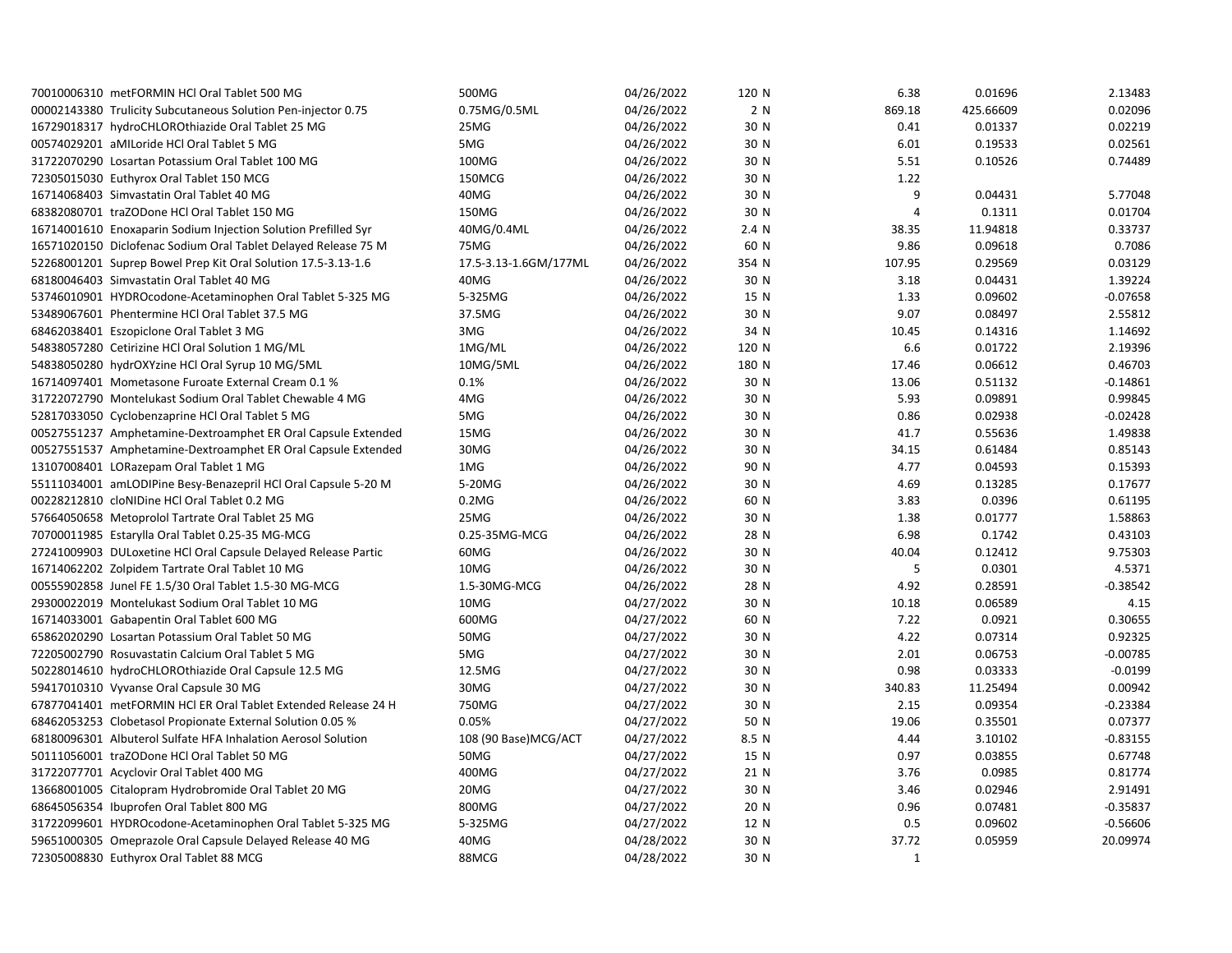| 65862069790 Venlafaxine HCl ER Oral Capsule Extended Release 2 | 150MG       | 04/28/2022 | 60 N  | 60.53          | 0.16516   | 5.10822    |
|----------------------------------------------------------------|-------------|------------|-------|----------------|-----------|------------|
| 67877056310 metFORMIN HCl Oral Tablet 1000 MG                  | 1000MG      | 04/28/2022 | 60 N  | 14.82          | 0.02625   | 8.40952    |
| 00002143480 Trulicity Subcutaneous Solution Pen-injector 1.5 M | 1.5MG/0.5ML | 04/28/2022 | 2 N   | 853.76         | 425.63441 | 0.00293    |
| 60219170801 predniSONE Oral Tablet 20 MG                       | 20MG        | 04/28/2022 | 12 N  | 2.11           | 0.11229   | 0.56589    |
| 67877054360 Cefdinir Oral Capsule 300 MG                       | 300MG       | 04/28/2022 | 28 N  | 19.98          | 0.46443   | 0.53645    |
| 60505025203 tiZANidine HCl Oral Tablet 4 MG                    | 4MG         | 04/28/2022 | 30 N  | 7.47           | 0.05014   | 3.96609    |
| 00555097302 Amphetamine-Dextroamphetamine Oral Tablet 20 MG    | 20MG        | 04/28/2022 | 30 N  | 11.29          | 0.31357   | 0.20016    |
| 00406889301 Amphetamine-Dextroamphetamine Oral Tablet 20 MG    | 20MG        | 04/28/2022 | 60 N  | 22.58          | 0.31357   | 0.20016    |
| 08627009111 Dexcom G6 Receiver Device                          |             | 04/28/2022 | 1 N   | 367.28         |           |            |
| 08627005303 Dexcom G6 Sensor Miscellaneous                     |             | 04/28/2022 | 3 N   | 347.21         |           |            |
| 08627001601 Dexcom G6 Transmitter Miscellaneous                |             | 04/28/2022 | 1 N   | 238.99         |           |            |
| 68180051303 Lisinopril Oral Tablet 5 MG                        | 5MG         | 04/28/2022 | 30 N  | 5.67           | 0.01549   | 11.20142   |
| 31722072690 Montelukast Sodium Oral Tablet 10 MG               | 10MG        | 04/28/2022 | 30 N  | 33.69          | 0.06589   | 16.04356   |
| 55111012205 Atorvastatin Calcium Oral Tablet 20 MG             | 20MG        | 04/28/2022 | 30 N  | 34.34          | 0.0488    | 22.45628   |
| 43598021055 SSD External Cream 1 %                             | 1%          | 04/28/2022 | 50 N  | 2.95           | 0.13137   | $-0.55089$ |
| 55111034405 Citalopram Hydrobromide Oral Tablet 40 MG          | 40MG        | 04/28/2022 | 30 N  | 3.5            | 0.03726   | 2.13115    |
| 42571014405 Celecoxib Oral Capsule 200 MG                      | 200MG       | 04/28/2022 | 30 N  | 6.44           | 0.13496   | 0.59059    |
| 00406052301 oxyCODONE-Acetaminophen Oral Tablet 10-325 MG      | 10-325MG    | 04/28/2022 | 18 N  | 12.69          | 0.19233   | 2.66557    |
| 00904674860 Bisacodyl EC Oral Tablet Delayed Release 5 MG      | 5MG         | 04/28/2022 | 14 N  | 0.05           | 0.03778   | $-0.90547$ |
| 68462010530 Ondansetron HCl Oral Tablet 4 MG                   | 4MG         | 04/28/2022 | 20 N  | 79.99          | 0.06763   | 58.13796   |
| 64380080907 Ibuprofen Oral Tablet 400 MG                       | 400MG       | 04/28/2022 | 42 N  | 3.04           | 0.04934   | 0.46698    |
| 00363030602 Smooth LAX Oral Powder 17 GM/SCOOP                 | 17GM/SCOOP  | 04/28/2022 | 238 N | 2.18           |           |            |
| 13668013601 Escitalopram Oxalate Oral Tablet 10 MG             | 10MG        | 04/28/2022 | 30 N  | 22.07          | 0.04972   | 13.79619   |
| 51672128103 Desonide External Ointment 0.05 %                  | 0.05%       | 04/28/2022 | 60 N  | 40.87          | 0.63751   | 0.06848    |
| 43547042409 Losartan Potassium-HCTZ Oral Tablet 100-25 MG      | 100-25MG    | 04/28/2022 | 30 N  | 17.38          | 0.21077   | 1.74865    |
| 68382009916 PARoxetine HCl Oral Tablet 30 MG                   | 30MG        | 04/29/2022 | 30 N  | 6.52           | 0.13236   | 0.64199    |
| 43547028810 buPROPion HCl ER (SR) Oral Tablet Extended Release | 100MG       | 04/29/2022 | 60 N  | 9.81           | 0.11271   | 0.45063    |
| 70377002711 Atorvastatin Calcium Oral Tablet 10 MG             | 10MG        | 04/29/2022 | 30 N  | 20.64          | 0.03732   | 17.43516   |
| 00185012201 Nitrofurantoin Monohyd Macro Oral Capsule 100 MG   | 100MG       | 04/29/2022 | 14 N  | 7.69           | 0.48495   | 0.13266    |
| 68382005105 Meloxicam Oral Tablet 15 MG                        | 15MG        | 04/29/2022 | 30 N  | 4              | 0.02416   | 4.51876    |
| 00781185220 Amoxicillin-Pot Clavulanate Oral Tablet 875-125 MG | 875-125MG   | 04/29/2022 | 30 N  | 30.08          | 0.32484   | 2.08665    |
| 00228202750 ALPRAZolam Oral Tablet 0.25 MG                     | 0.25MG      | 04/29/2022 | 30 N  | 1.25           | 0.02093   | 0.99076    |
| 00228207610 Temazepam Oral Capsule 15 MG                       | 15MG        | 04/29/2022 | 20 N  | 2.5            | 0.07712   | 0.62085    |
| 59651039001 busPIRone HCl Oral Tablet 7.5 MG                   | 7.5MG       | 04/29/2022 | 60 N  | 18.82          | 0.22186   | 0.4138     |
| 68180031909 buPROPion HCl ER (XL) Oral Tablet Extended Release | 150MG       | 04/29/2022 | 30 N  | 28.43          | 0.1335    | 6.09863    |
| 68645058054 amLODIPine Besylate Oral Tablet 10 MG              | 10MG        | 04/29/2022 | 30 N  | 4.27           | 0.01687   | 7.43707    |
| 13668001001 Citalopram Hydrobromide Oral Tablet 20 MG          | 20MG        | 04/29/2022 | 30 N  | $\overline{4}$ | 0.02946   | 3.52591    |
| 00054018913 Buprenorphine HCI-Naloxone HCI Sublingual Tablet S | 8-2MG       | 04/29/2022 | 90 N  | 159.45         | 1.08568   | 0.63185    |
| 42858010201 oxyCODONE-Acetaminophen Oral Tablet 5-325 MG       | 5-325MG     | 04/29/2022 | 12 N  | 0.17           | 0.09091   | $-0.84417$ |
| 62332002891 Losartan Potassium Oral Tablet 50 MG               | 50MG        | 04/29/2022 | 30 N  | 11.47          | 0.07314   | 4.22742    |
| 50228014601 hydroCHLOROthiazide Oral Capsule 12.5 MG           | 12.5MG      | 04/29/2022 | 30 N  | 0.76           | 0.03333   | $-0.23992$ |
| 68382013616 Losartan Potassium Oral Tablet 50 MG               | 50MG        | 04/29/2022 | 30 N  | 13.47          | 0.07314   | 5.13891    |
| 62559027730 Nebivolol HCl Oral Tablet 10 MG                    | 10MG        | 04/29/2022 | 30 N  | 16.05          | 0.40408   | 0.324      |
| 69097094312 Gabapentin Oral Capsule 300 MG                     | 300MG       | 04/30/2022 | 90 N  | 3.84           | 0.04814   | $-0.1137$  |
| 42571016242 Amoxicillin-Pot Clavulanate Oral Tablet 875-125 MG | 875-125MG   | 04/30/2022 | 20 N  | 10.71          | 0.32484   | 0.6485     |
| 68180035202 Sertraline HCl Oral Tablet 50 MG                   | 50MG        | 04/30/2022 | 30 N  | 16.98          | 0.04281   | 12.22121   |
|                                                                |             |            |       |                |           |            |